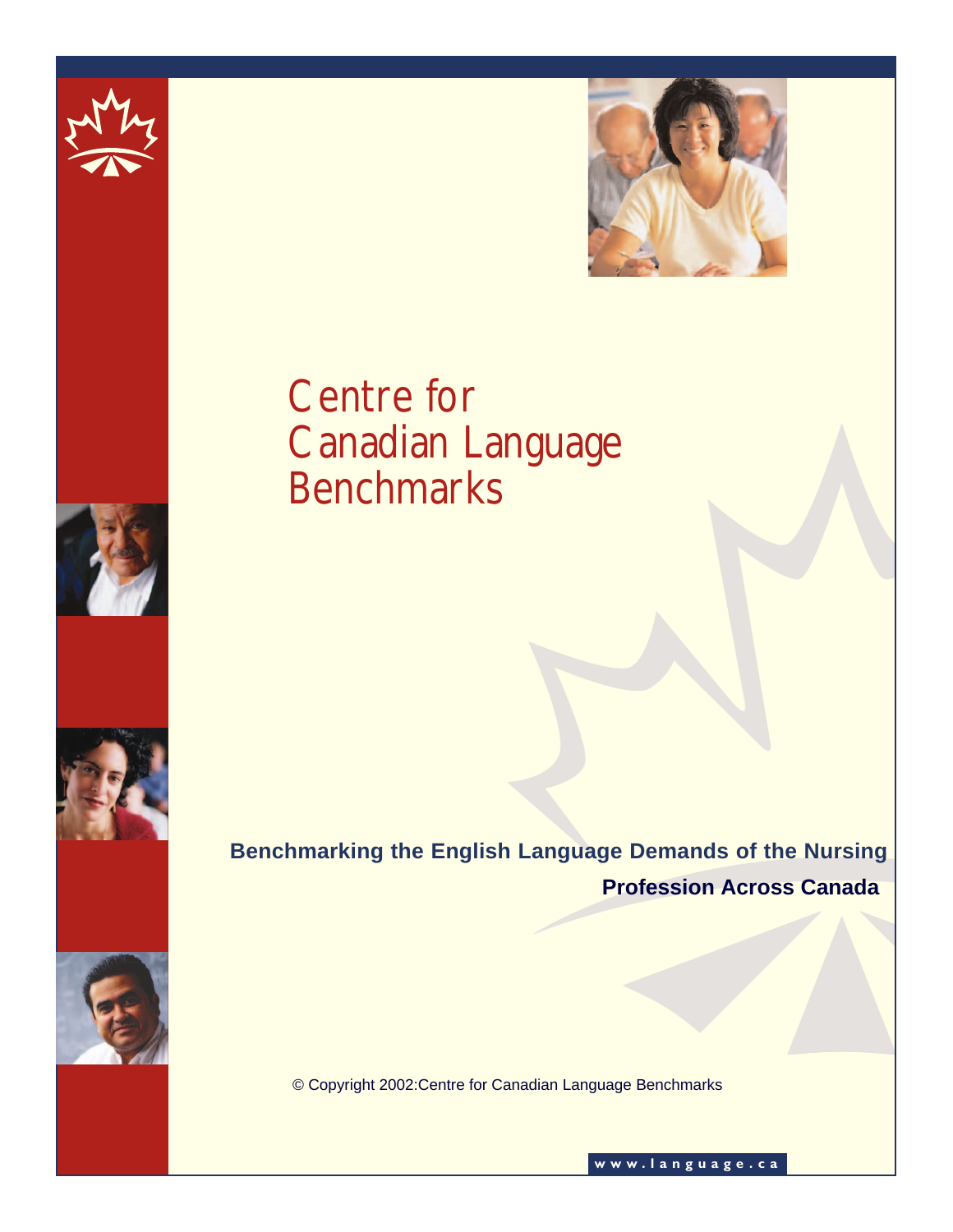# *Acknowledgements*

The Centre for Canadian Language Benchmarks (CCLB) would like to thank the Governments of Alberta and Ontario (Ministry of Training, Colleges, and Universities) for supporting Phase I of the Benchmarking the Nursing Profession project. We would also like to express our appreciation to the Research Team who worked long and hard on the project to produce a wellresearched and professional report.

## **RESEARCH TEAM**

The Research Team from the Red River College Language Training Centre (Winnipeg, Manitoba):

- **Lucy Epp** (Researcher),
- **Mary Stawychny** (Researcher),
- **Audrey Bonham** (Project Manager, Red River College),
- **Alister Cumming** (Consultant, Ontario Institute for Studies in Education, University of Toronto)

The Centre for Canadian Language Benchmarks wishes to acknowledge the following groups and individuals who generously gave of their time and energy to make this project possible:

- Shelley Bates (Red River College) who provided vision and moral support
- Tom Harrigan (Red River College/University of Manitoba) who provided direction and support in the area of statistical analysis
- Margaret DesBrisay (University of Ottawa CanTEST Project Office) who provided feedback on the administration of the CanTEST and analysis of the results
- individuals who consented to being members of the National Advisory Committee
- nursing colleges and associations across the country that made it possible to send out the surveys
- nurses across the country that filled out survey forms and returned them
- internationally-educated nurses across the country who were willing to do the CanTEST
- individuals who provided facilities for focus groups in the five provinces and provided refreshments to participants
- the wide range of stakeholders in the five provinces who were willing to provide input to the focus groups
- individuals across the country who agreed to participate in the interview
- facilities that allowed observations of nurses at their locations
- individuals in the five provinces who provided assistance in arranging the observations of nurses in the workplace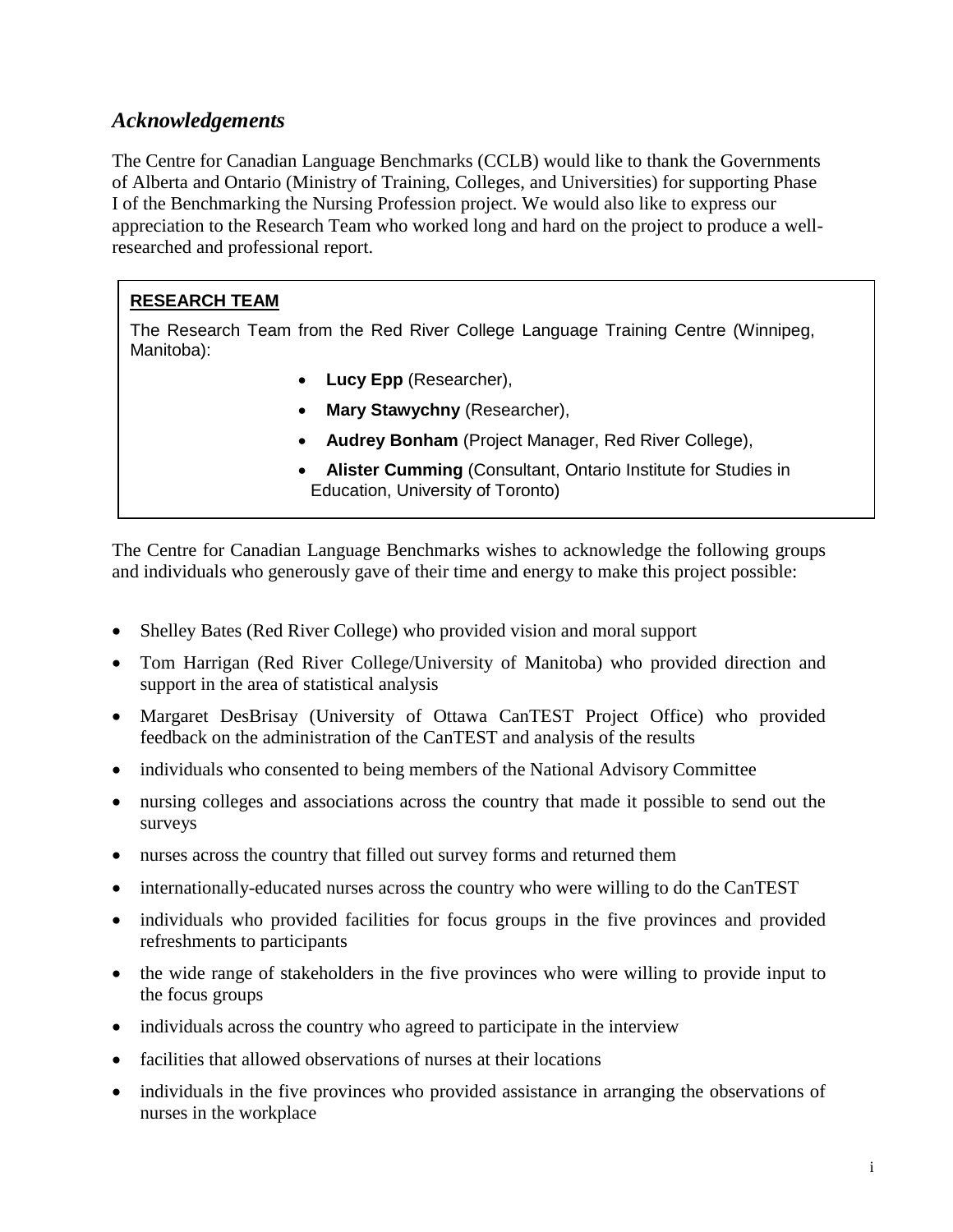- nurses who were willing to be observed in the workplace
- CCLB Executive Director (Pauline McNaughton), CCLB Board Members, CCLB Nursing Committee (Rob Boldt, Carolyn Dieleman, Peggy Frederikse, Jim Jones, and Margaret Pidlaski), who all provided encouragement and support

Marianne Kayed, CCLB Project Manager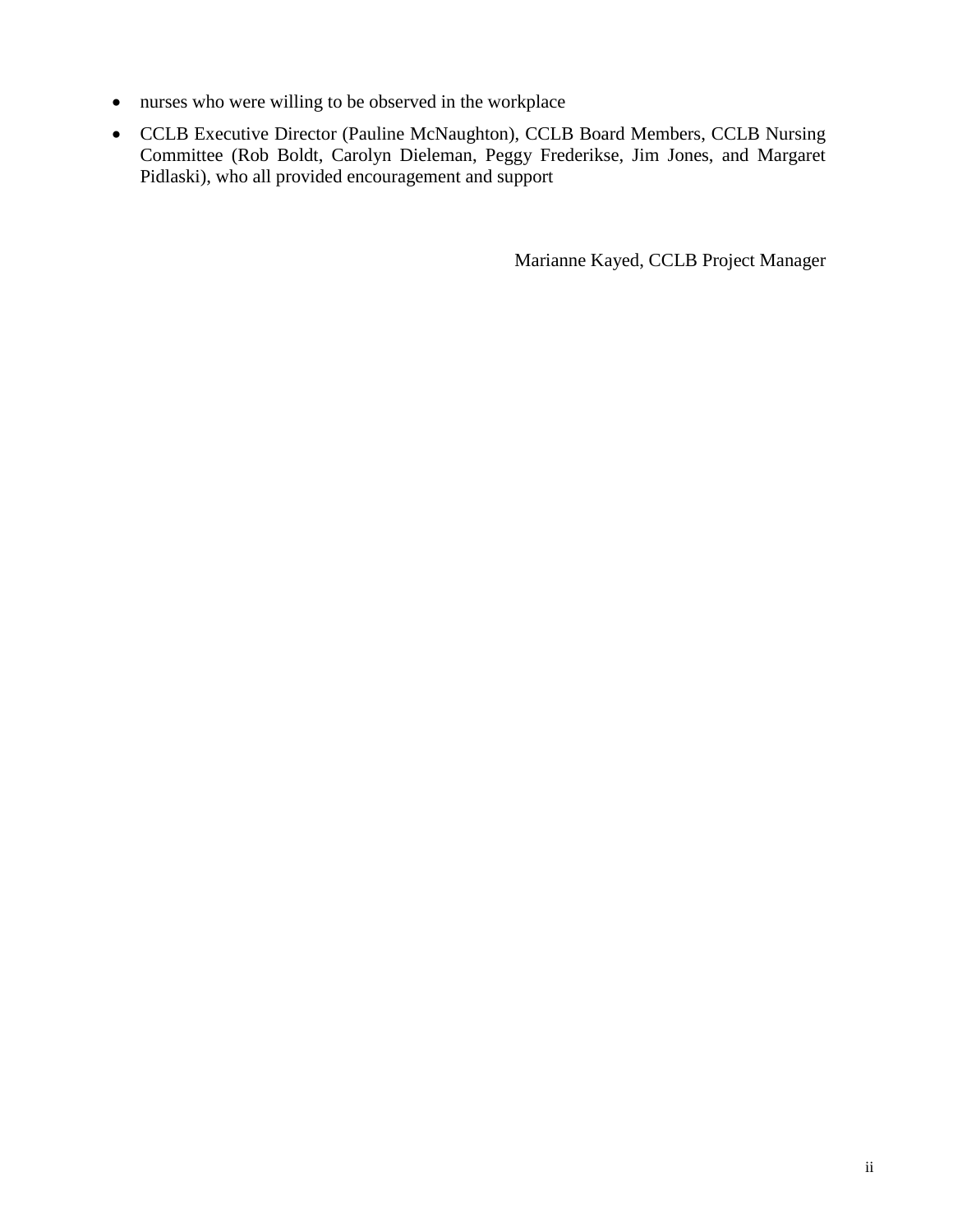# *Executive Summary*

A growing shortage of nursing professionals in Canada is projected in the next ten years. Internationally-educated nurses entering the profession in Canada could ease this projected shortage. However, one of the issues involved in licensing these nurses is language competence and how it is measured. Stakeholders have indicated the need for a nursingspecific assessment tool to facilitate integration of nurses into the profession. Based on this need, the Centre for Canadian Language Benchmarks (CCLB) has initiated a two-phase project. The results of the first phase, *Benchmarking the English Language Demands of the Nursing Profession across Canada*, are presented in this report. The purpose of this study was to determine the real-life English language demands of the nursing profession in Canada, and to assign appropriate Canadian Language Benchmark (CLB) levels to the four skill areas (speaking, listening, reading, and writing). To establish the language demands of the nursing profession, we: (1) sent survey questionnaires to 1000 randomly-selected nurses across Canada, asking them to rate the importance of language tasks described by the CLB document; (2) administered 10 CanTESTs to internationally-educated nurses in 5 provinces; (3) held focus groups with a range of stakeholders in 5 provinces; (4) interviewed 23 nurses across the country; and (5) observed a sample of nurses on the job in 5 provinces, noting the language tasks they carried out.

Based on analysis of the data gathered, the English language demands of the nursing profession were determined to be:

| <b>SKILL</b>    | <b>CLB LEVEL</b> |
|-----------------|------------------|
| <b>SPEAKING</b> |                  |
| LISTENING       |                  |
| <b>READING</b>  |                  |
| <b>WRITING</b>  |                  |

We recommend that the CCLB proceed with Phase II of the project, in which an English language assessment tool specific to the nursing profession in Canada will be developed.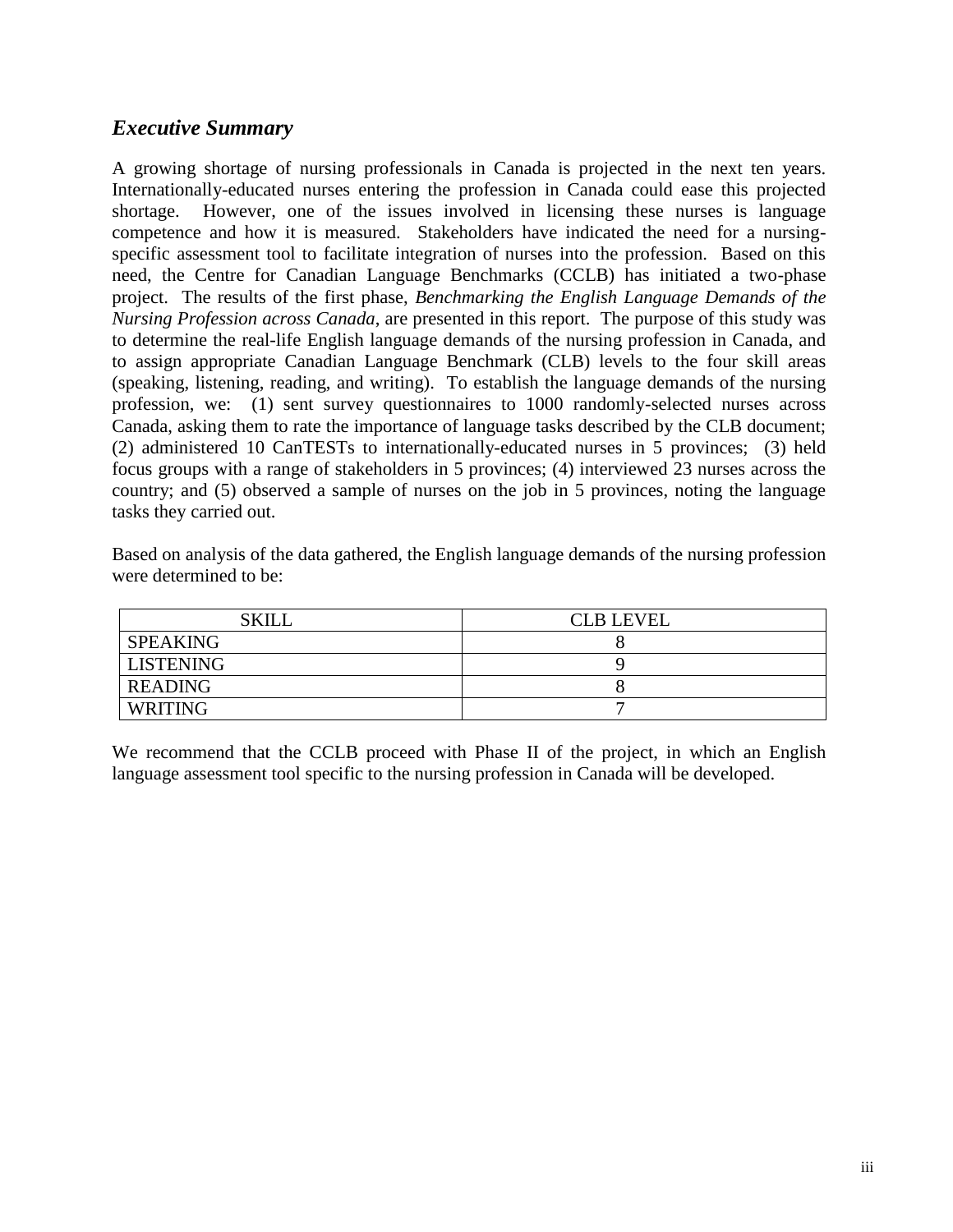| 4.3.1. QUESTION ONE: Why are you/your organization or group<br>4.3.2. QUESTION TWO: What are the greatest language challenges for<br>$internationally-educated$ nurses in your province? $\ldots \ldots \ldots$ 21<br>4.3.3. QUESTION THREE: In your province, what are the differences in<br>the language demands of the two designations addressed by this<br>4.4.2. QUESTION ONE: Identify what you would consider the three main<br>differences between the tasks carried out by the different nursing<br>designations (e.g., RN/LPN/RNA/RPN) in your province? 28<br>4.4.3. QUESTION TWO: How would these differences be reflected in the<br>language tasks required of nurses in each designation? $\ldots \ldots \ldots 28$<br>4.4.4. QUESTION THREE: What do you see as the three greatest<br>challenges related to the language demands of the nursing profession<br>.28<br>29<br>4.5.1. Interactions with Clients and their Families 31<br>4.5.2. Interactions with other Professionals31<br>4.5.3.<br>4.5.4.<br>4.5.5.<br>Settings with Unique Language Challenges  34<br>4.5.6.<br>4.5.7.<br>4.5.8. Language Tasks Observed and Corresponding CLB Descriptors<br>35<br>35 |
|---------------------------------------------------------------------------------------------------------------------------------------------------------------------------------------------------------------------------------------------------------------------------------------------------------------------------------------------------------------------------------------------------------------------------------------------------------------------------------------------------------------------------------------------------------------------------------------------------------------------------------------------------------------------------------------------------------------------------------------------------------------------------------------------------------------------------------------------------------------------------------------------------------------------------------------------------------------------------------------------------------------------------------------------------------------------------------------------------------------------------------------------------------------------------------------|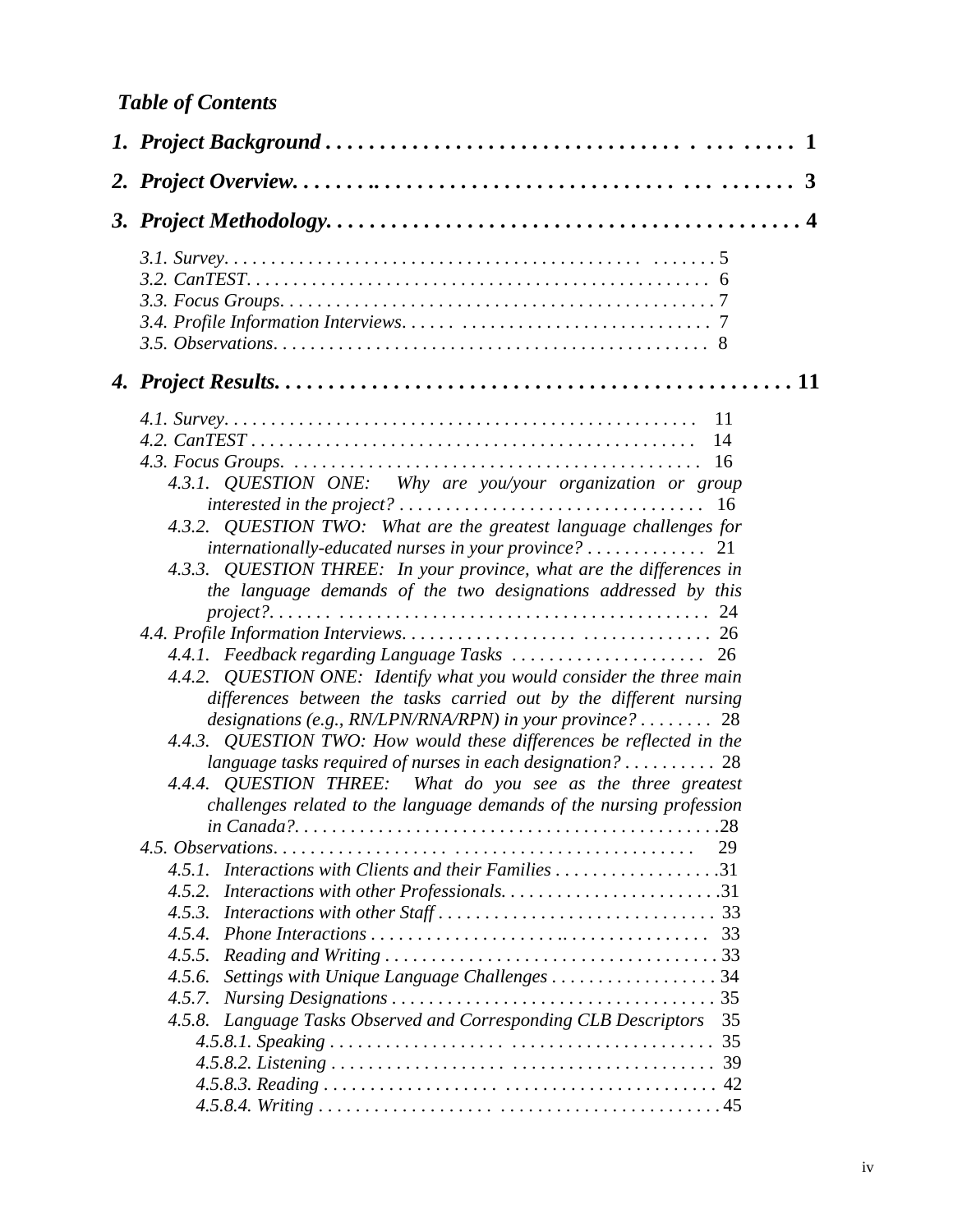| 4.5.9. Flesch Kincaid Readability Scores Computed for Unformatted                                                            |
|------------------------------------------------------------------------------------------------------------------------------|
| 4.5.10. CLB Levels Assigned to Samples of Formatted Text Collected 47                                                        |
|                                                                                                                              |
|                                                                                                                              |
|                                                                                                                              |
|                                                                                                                              |
|                                                                                                                              |
|                                                                                                                              |
|                                                                                                                              |
|                                                                                                                              |
| 6.7. Implications for Language Assessment Developers 57                                                                      |
|                                                                                                                              |
|                                                                                                                              |
| 60                                                                                                                           |
| Appendix A: Advisory Committee for Nursing Project Profile                                                                   |
| Appendix B: Role of Members of the National Advisory Committee for the Nursing Project<br>Appendix C: Survey Letter and Form |
| Appendix D: CLB Level/CanTEST Band Score Comparisons: University of Ottawa<br>and Red River College Results                  |
| Appendix E: CanTEST Letter to Participants and Consent Form                                                                  |
| Appendix F: Focus Group Consent Forms                                                                                        |
| Appendix G: Interview Format and Letter to Participants                                                                      |
| Appendix H: Sample of Letter of Introduction for Nurses Participating in<br><i><b>Observations</b></i>                       |
| Appendix I: Consent Form for Nurses Being Observed                                                                           |
| Appendix J: Observation Analysis Chart                                                                                       |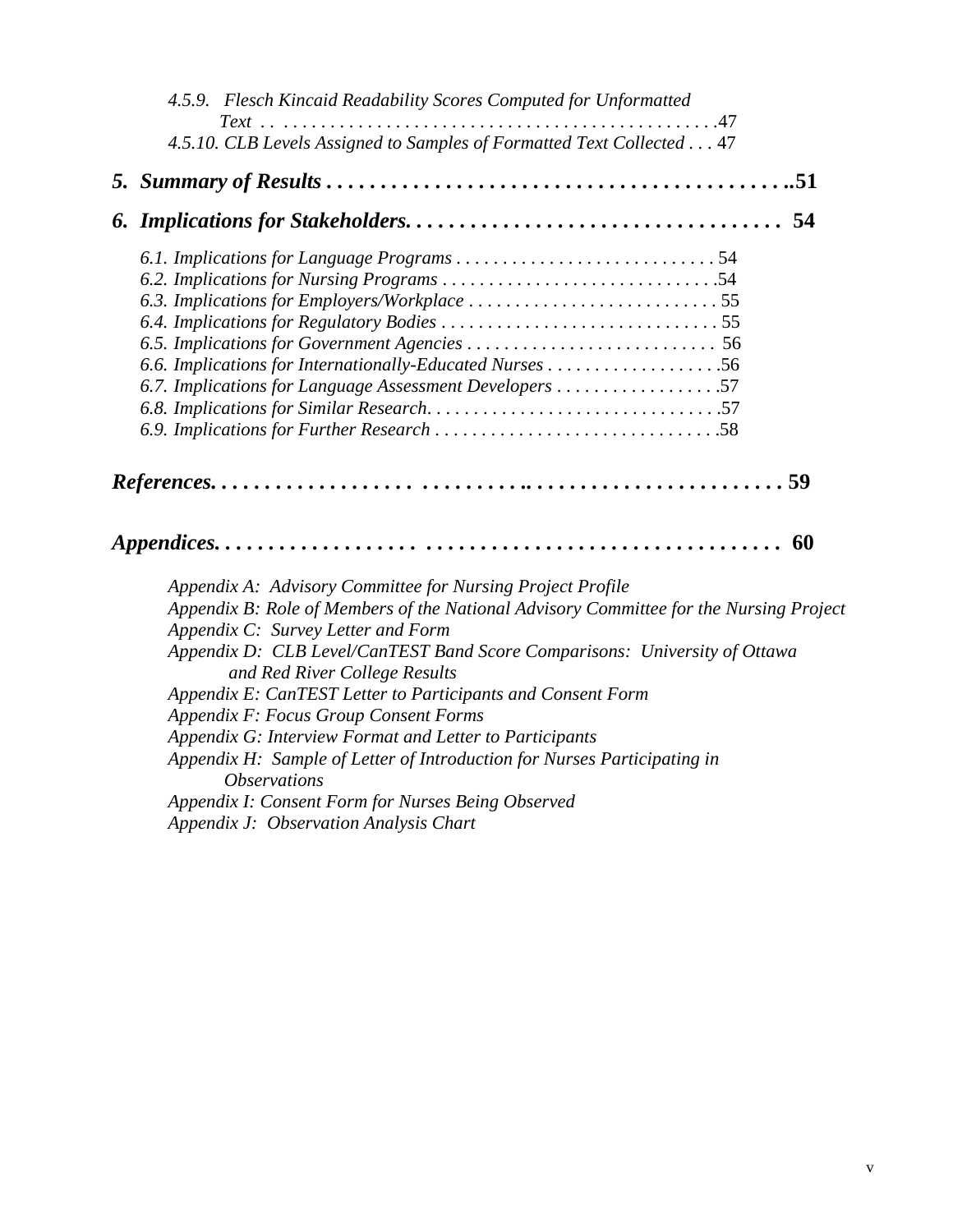## *List Of Tables And Charts*

- *Table 1: Provincial Licensing Bodies Participating in Survey Mailouts*
- *Table 2: Frequency of Survey Response by Province*
- *Table 3: Frequency of Survey Response by Designation*
- *Table 4: Analysis of Survey Response by Language Sub-Skill*
- *Table 5: Comparison of Epp/Stawychny Analysis of Survey by CLB Level*
- *Table 6: CanTEST Scores*
- *Table 7: Analysis of CanTEST Scores in terms of Range and Means*
- *Table 8: Comparison of CanTEST Mean Scores and CLB Levels*
- *Table 9: Comparison of CanTEST Scores of Candidates with less than/more than 6 Months Experience as Nurses in Canada*
- *Table 10: Flesch-Kincaid Readability Scores of Unformatted Text Samples*
- *Table 11: CLB Levels Assigned to Formatted Text Samples*
- *Table 12: Final CLB Levels Assigned*
- *Chart 1: Situational Use of Language Based on Observations*
- *Chart 2: Analysis of Language Tasks Based on Observations*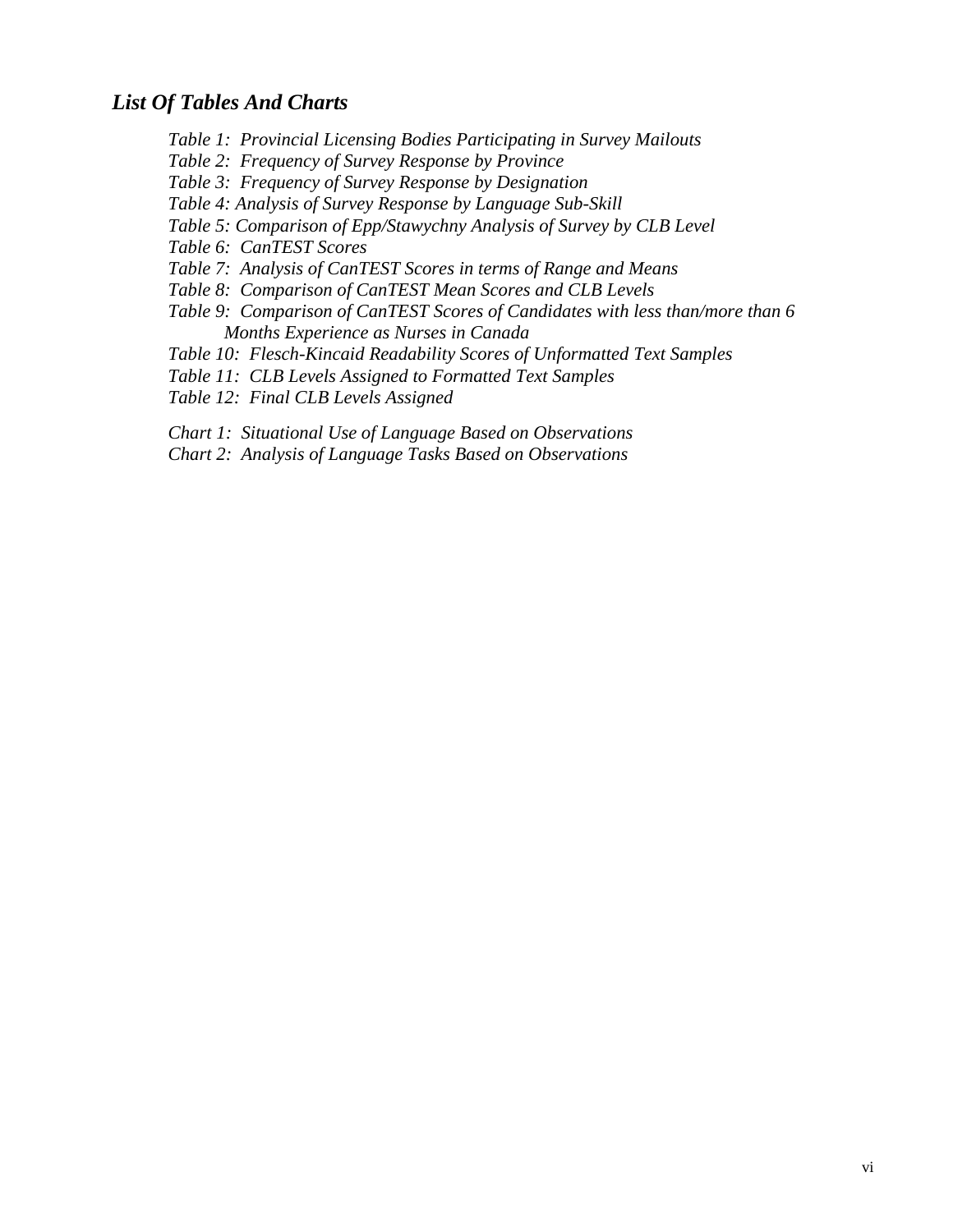# *1. Project Background*

The Centre for Canadian Language Benchmarks (CCLB) initiated the project, *Benchmarking the Language Demands of the Nursing Profession across Canada.* This project is designed to address the critical shortage of nursing professionals in Canada. Statistics Canada anticipates that over the next five years, a large percentage of nurses will retire. With enrollment in nursing programs in colleges and universities decreasing and the aging population of Canada increasing, the demand for health care providers may exceed the supply by as many as 113,000 nurses by the year 2011. The Ontario Ministry of Health and Long Term Care, in a recent report, *Ensuring the Care Will be There* (Registered Nursing Association of Ontario with Registered Practical Nurses Association of Ontario, 2000)*,* stated that unless solutions are found, and found soon, the country"s health care system will suffer significantly. This view extends across the country among members of the health care profession and members of the general public.

Internationally-educated nurses entering the profession in Canada could help to ease the projected shortage. However, one of the issues involved in licensing these nurses is language competence and how it is measured. In 2000-2001, with funding from the Ontario Government, the CCLB completed a feasibility study entitled, "Benchmarking the Nursing Profession and Developing an Occupational Specific Assessment Instrument". This study included a survey of over 50 professional nursing stakeholder organizations across Canada, who were contacted to explore interest in a nursing-specific English language assessment instrument. This survey focused on occupational groups and regulatory bodies. One of the key questions posed was whether stakeholders believed the nursing language assessment tool would be of benefit. Ninety-two percent of respondents responded YES, which led the CCLB to undertake this project.

The results of the feasibility study were even more encouraging. Stakeholders generally indicated that existing assessment instruments such as the Test of English as a Foreign Language (TOEFL) and the Test of Spoken English (TSE) were too general to adequately evaluate the ability of internationally-educated nurses to communicate effectively in the profession in Canada. The benefits of a nursing-specific assessment instrument expressed in Canadian Language Benchmarks, as cited by stakeholders, are summarized as follows:

- To help internationally-educated nurses who are not presently working as nurses in Canada to enter the profession.
- To provide a standard means of assessing English language competence for internationally-educated nurses.
- To alleviate the need for a national centre for the assessment of applicants to the nursing profession educated outside Canada.

Based on the data gathered, there is clearly a need for a nursing-specific assessment tool. However, before such a tool can be developed, it is necessary to do an in-depth analysis of the English language demands of the nursing profession in Canada.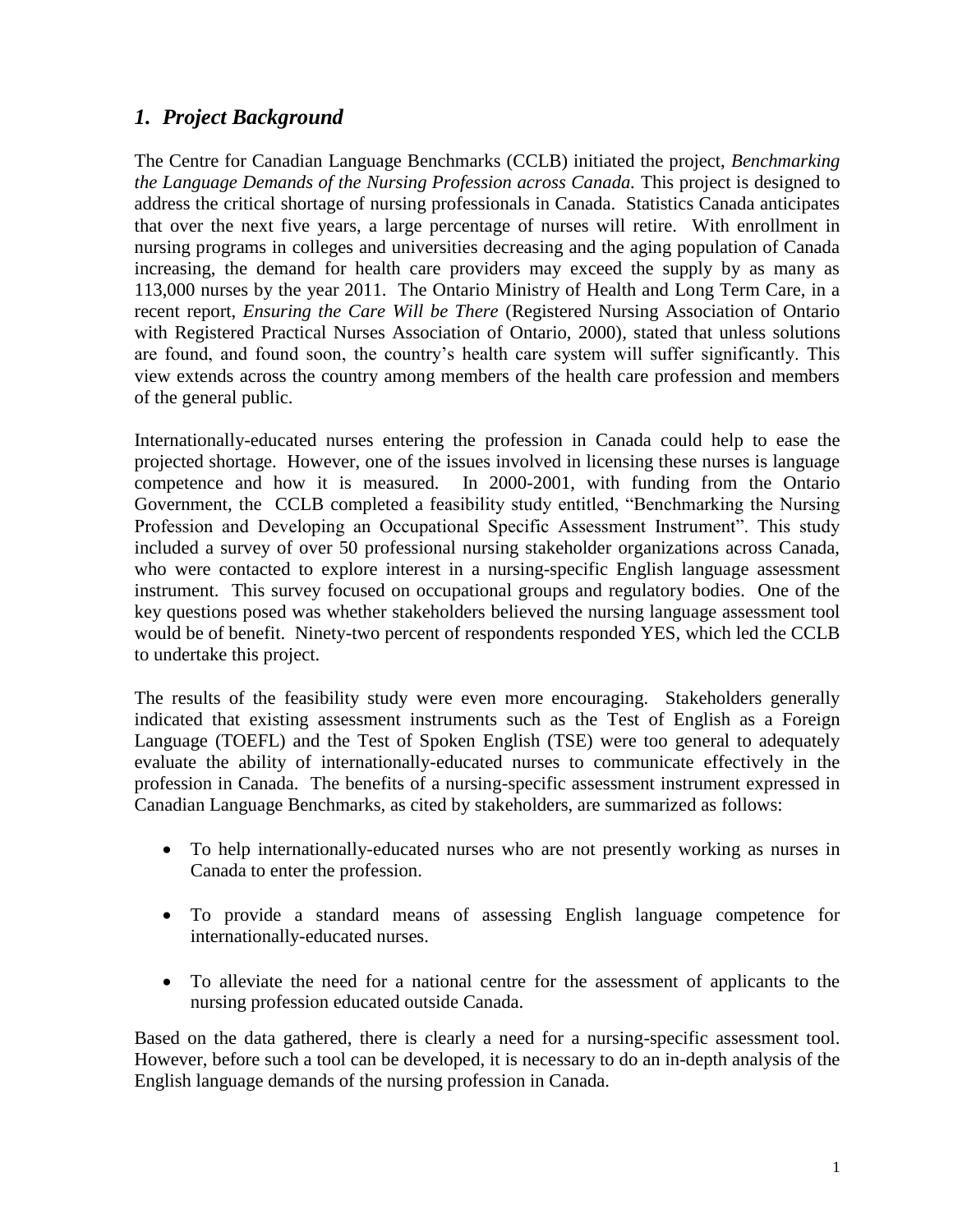The CCLB is a national, not-for-profit organization, primarily serving the adult English as a Second Language (ESL) community in Canada including learners, teachers, program administrators, and materials, curriculum and test developers. A Canada-wide combination of language training specialists, assessment service providers and both federal and provincial government members forms the CCLB Board of Directors. The Board of Directors and staff of the CCLB are committed to maintaining and promoting language proficiency standards based on the Canadian Language Benchmarks (CLB).

The CLB is a descriptive scale of communicative proficiency in ESL, expressed as benchmarks or reference points. They provide a framework of reference for learning, teaching, programming and assessing adult ESL in Canada, and a national standard for planning second language curricula for a variety of contexts, a common "yardstick" for assessing the outcomes. The CLB descriptors are available in the document, *Canadian Language Benchmarks 2000,* which can be ordered at the Website [www.language.ca](http://www.language.ca/) at no charge. The CLB provides descriptors for four language skills: speaking, listening, reading and writing on a scale from CLB Level 1 to CLB Level 12. These twelve levels are divided into three stages: Stage I, Basic Proficiency (Levels 1 to 4); Stage II, Intermediate Proficiency (Levels 5 to 8); and Stage III, Advanced Proficiency (Levels 9 to 12).

The CLB was developed in response to a 1992 consultation undertaken by the Government of Canada through the department now called Citizenship and Immigration Canada (CIC). This consultation with experts in second language teaching and training, testing and measurement confirmed that no one instrument, tool or set of "benchmarks" was widely used or appropriate to Canadian newcomers" needs. A national working group on language benchmarks was established by CIC in 1993 to oversee and guide the development of benchmarks. Field testing of a draft document was implemented in 1995, and in 1996 the CLB Working Document was ready for distribution and use in English. In 1999 revisions were made to the CLB Working Document based on feedback from stakeholders across the country. Based on this feedback, the Canadian Language Benchmarks 2000 was published.

The CLB is presently used in English language training programs across the country to determine content and curricula of ESL programs. According to the CLB 2000 (p. IX),

…the CLB standards can help to articulate ESL needs, practices and accomplishments. They can also facilitate clear communication throughout the ESL community, and between it and other community/national organizations and agendas (e.g., instructors, learners, educational programs, assessors and counsellors, language education funding bodies, labour market associations, licensing bodies, and employers).

Because the CLB provides a common language to discuss levels of language proficiency, it has the potential to be useful for a wider range of applications. It has been used to benchmark academic programs, occupations, and assessment tools. An assessment tool, Canadian Language Benchmarks Assessment (CLBA) has been developed to measure English language proficiency based on the CLB. This tool is used primarily to assist in placing ESL learners in appropriate ESL classes.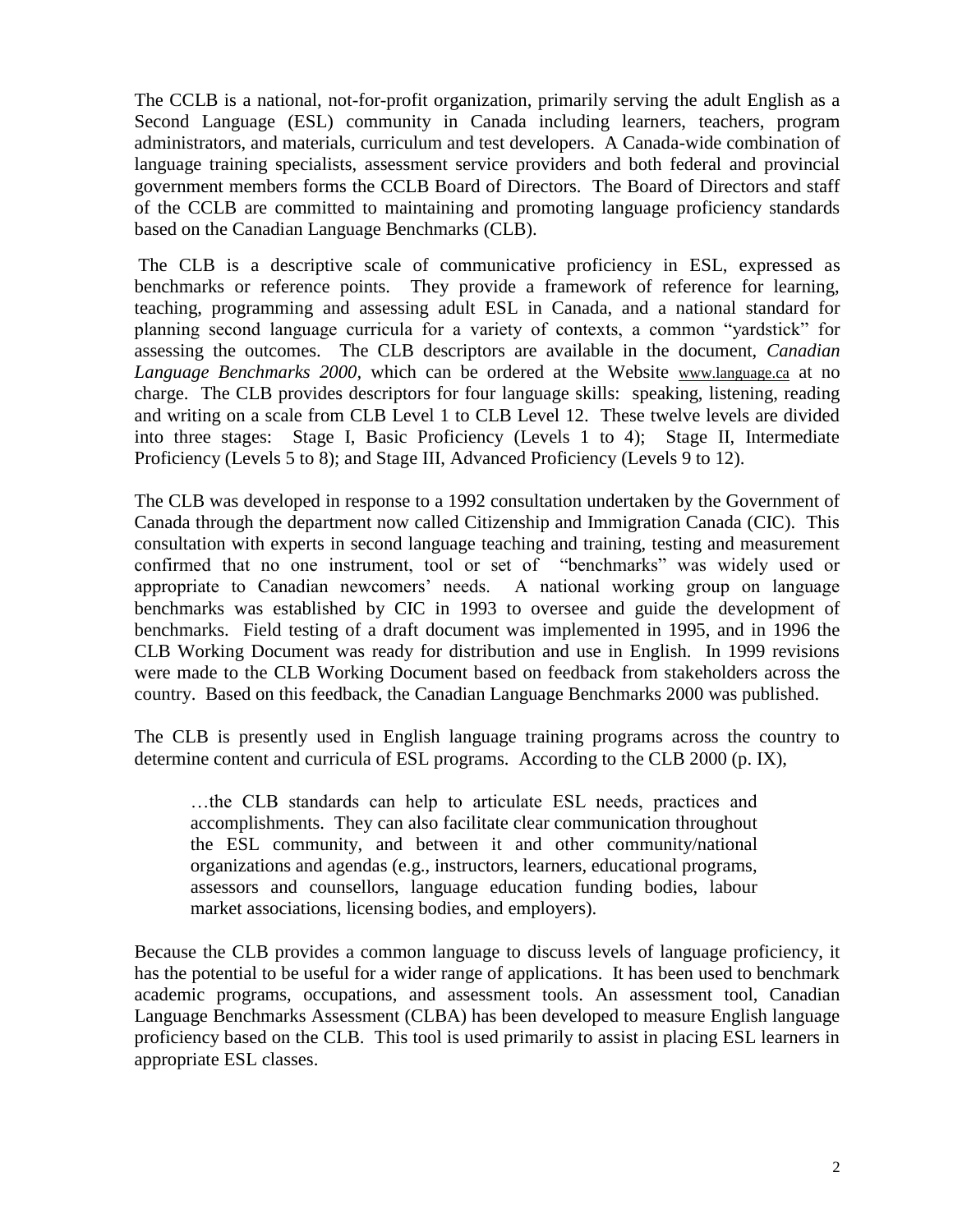# *2. Project Overview*

The CCLB is undertaking this project as the first phase of a two-phase project. Phase I, *Benchmarking the English Language Demands of the Nursing Profession across Canada,* is being funded by the Ontario and Alberta Governments, and is being carried out by the Language Training Centre, Red River College, Winnipeg, Manitoba. The goal of the project is to conduct an English language occupational analysis of the Nursing Profession in Canada, expressed in Canadian Language Benchmarks. The project includes registered nurses (RNs), registered practical nurses (RPNs), registered nursing assistants (RNAs) and licensed practical nurses (LPNs).

The project outcomes are:

- Increased access by internationally-educated nurses to the nursing profession by clearly defining the required level of English language competency.
- Identification of the specific English language skills still needed by an applicant in order to be eligible to work as a nurse in Canada.
- A basis for the development of "English for Nursing" bridging programs for internationally-educated nurses.

Subsequently, the CCLB plans to pursue Phase II, which would involve the development of a CLB task-based assessment instrument for nursing, as an alternative to language tests that merely evaluate a candidate's academic knowledge of the English language.

The project is expected to benefit nursing colleges, licensing bodies, health care employers and internationally-educated nurses. It will offer them an accurate picture of the English language ability needed by nurses to practise in the profession effectively in Canada. This information will contribute to the development of a nursing-specific language assessment tool.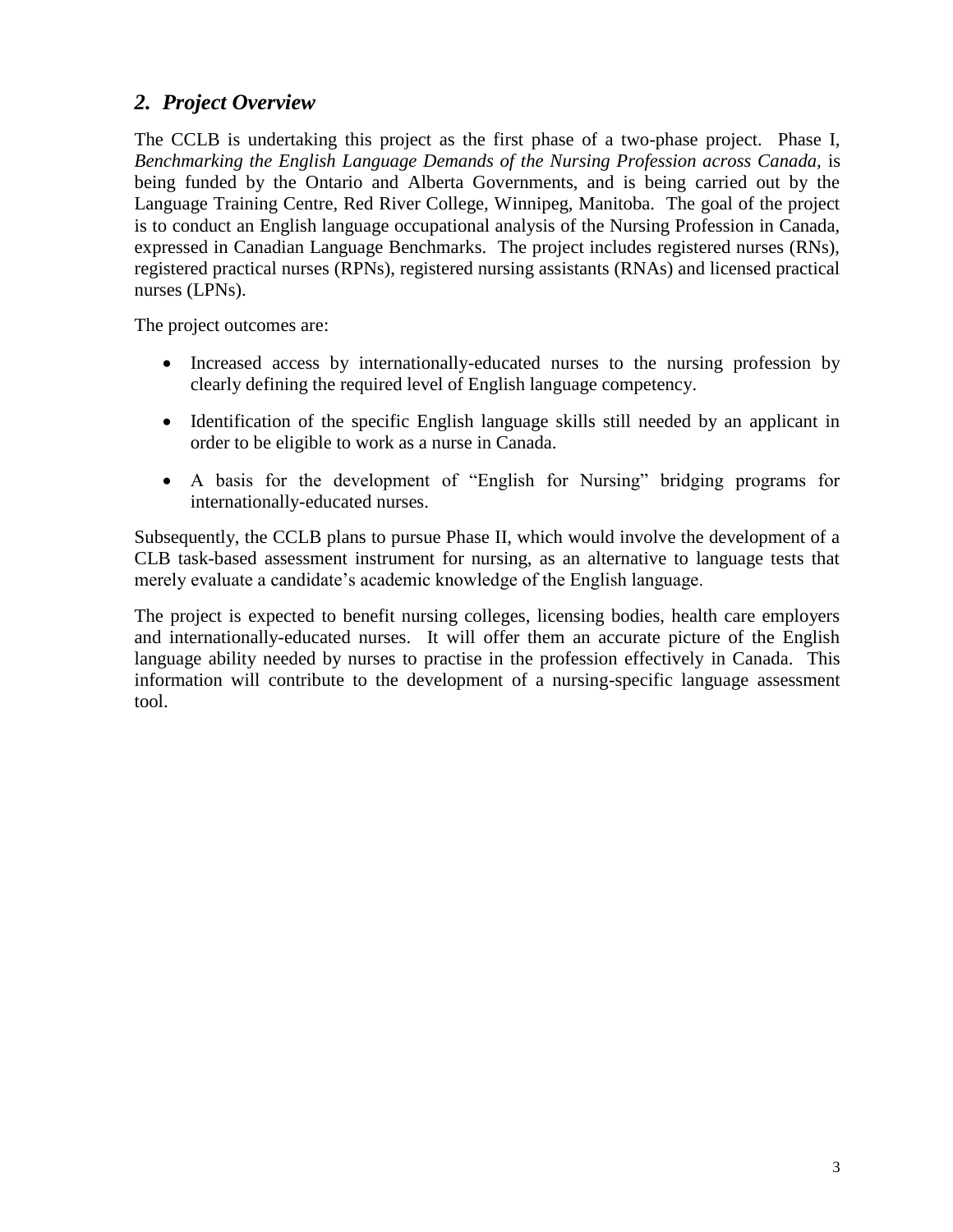# *3. Project Methodology*

Research approval was applied for and received from the Research Approval Committee at Red River College. This committee operates according to the Tri-Council Policy Statement on the Ethical Conduct for research involving humans. It ensures that research proposals are coordinated, follow ethical guidelines, and serve the wider purpose of educational knowledge. Application requires a summary of the proposed research and a detailed description of research procedures. Samples of research materials including the survey, the protocol for the administration of the CanTEST, the focus group agenda, the interview format, and the observation protocol were submitted. Also included were covering letters, consent forms used with participants, and details regarding the use and reporting of results and findings.

A National Advisory Committee (NAC) was initially set up, using as a starting point a list of contacts supplied by the CCLB. We (Epp and Stawychny) also consulted directly with the CCLB regarding other possible contacts. Stakeholders who had expressed interest in the project were contacted. In addition, we identified stakeholders not on the list (additional nursing associations, regulatory bodies, nurses' training programs, employers, health and social services agencies, immigrant-serving agencies, nursing union representatives, and nurses, some of them internationally-educated).

Based on the contacts made, we made a recommendation to the CCLB regarding the composition of the NAC. It was agreed that a wide range of stakeholders should be represented, and that NAC members should be chosen in locations across the country. A profile was sent to prospective NAC members to fill out (see **Appendix A).** 

The following stakeholders agreed to participate as members of the NAC:

- **Jean Barry**, Registration Advisor Initial Registration, Registered Nurses Association of British Columbia (also representing Canadian Nurses Association)
- **Carolyn Sams**, Executive Director/Registrar, College of Licensed Practical Nurses of British Columbia
- **Rob Boldt**, Manager, Program Design and Evaluation, Settlement and Multicultural Branch, Government of British Columbia (CCLB Board Member)
- **June Rock**, Registrar, Alberta Association of Registered Nurses (also representing Canadian Nurses Association)
- **Laura Schnieder**, Manager of Health Programs, Alberta Learning
- **Bula Ghosh**, Past President/Instructor, Immigrant Refugee and Visible Minority Women of Saskatchewan/Cypress Hills Regional College
- **Debbie Carey**, Acute Care Coordinator, Meadow Lake Hospital (Saskatchewan)
- **Susan Neilson**, Executive Director, College of Registered Nurses of Manitoba
- **Lydia Nowicka** (internationally-educated nurse), sub-acute care nurse, Concordia Hospital, Winnipeg
- **Brenda Lewis**, Coordinator of Assessment, College of Nurses of Ontario
- **Ricki Grushcow**, Director, Ontario Hospital Association
- **Ana Maria Revilla**, CARE for Nurses Project, Toronto
- **Peggy Frederikse**, Senior Policy and Project Consultant, Ministry of Training, Colleges and Universities, Access to Professions and Trade, Toronto (CCLB Board Member)
- **Tracy Kuder**, Instructional Designer, Nova Scotia Community College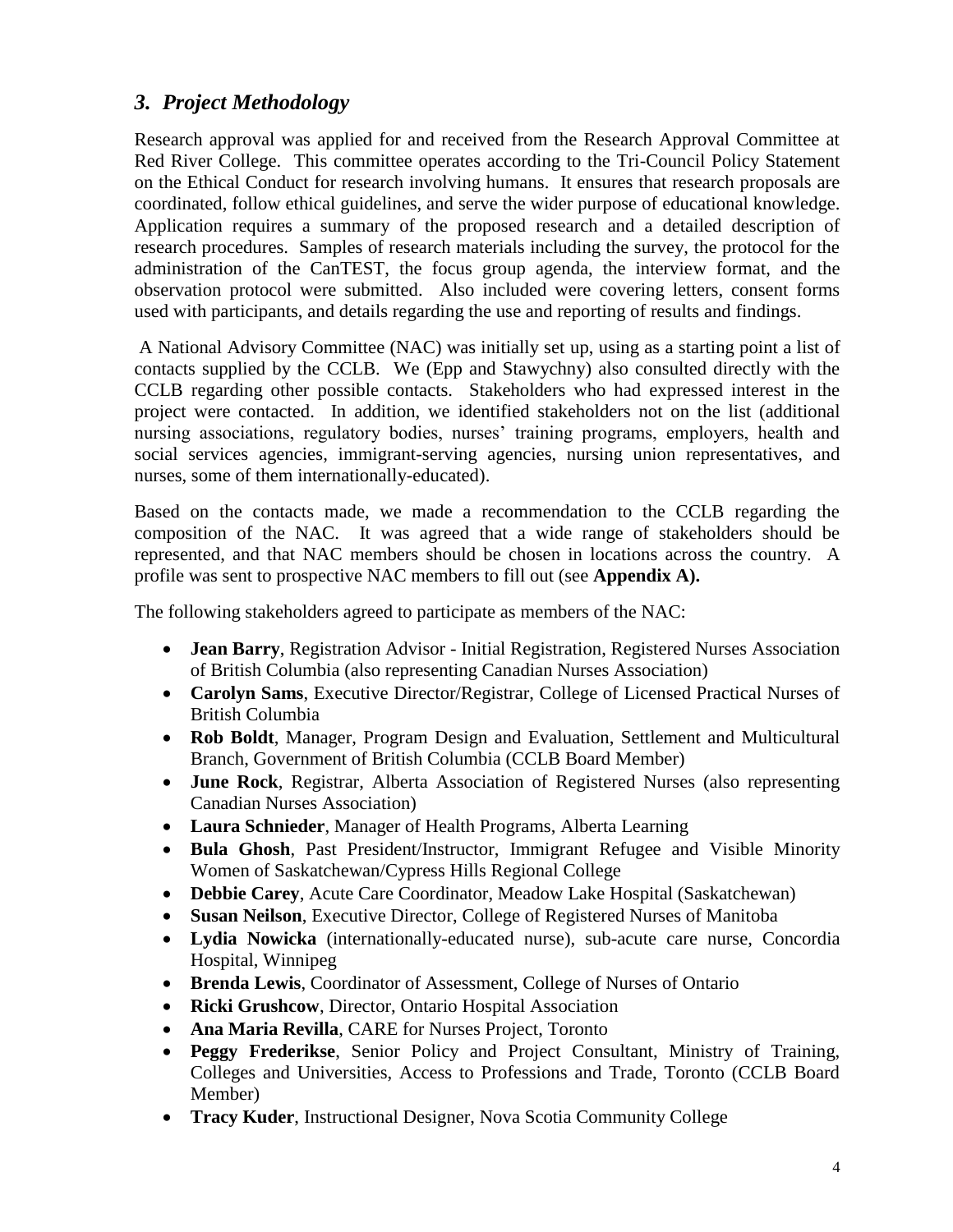A summary of the role of members of the NAC was also developed. The main function of the NAC was to give feedback at various stages of the project, and to provide the names of contacts for various aspects of the research (see **Appendix B).** 

Data was gathered in five different ways. First, **a survey of language tasks** was sent to 1000 nurses practising in Canada. Second, **the CanTEST was administered** to a total of ten internationally-educated nurses presently working in the profession. In addition, five **focus groups** were conducted with a range of stakeholders. **An interview format** for individuals who were not able to attend focus groups was established to gather data from nurses and others who work closely with nurses. Finally, **observations of nurses** were carried out in the workplace. We thought that using a range of methods to gather data would provide balance and help to confirm and interpret the final results.

The administration of the CanTEST, the meetings with focus groups, and the observations of nurses in the workplace were carried out in five provinces (British Columbia, Alberta, Manitoba, Ontario, and Nova Scotia). Two criteria were used in determining locations: (1) A range of locations across the country needed to be represented; and (2) It was important that NAC members be available in each location to assist with arrangements. We spent three full days in each location in order to gather data.

#### *3.1. Survey*

l

A survey form was developed by selecting relevant CLB descriptors at levels ranging from CLB Level 6 to CLB Level 12. These descriptors of English language tasks were arranged according to language skill areas. Nurses were requested to rate the descriptors (on a scale of 1 to 5) in terms of their importance as reflected in the position the nurses presently held. The first draft of the survey was sent to Alister Cumming, consultant for the project. It was suggested that the survey be field-tested. A feedback form was developed, and the survey was filled out and returned by six participants including a nurse/nurse educator, other nurses (RNs, an LPN), and an acute care coordinator. It was recommended that the survey be shortened and that the wording be simplified. Appropriate changes were made to the survey, and the final version was drafted (see **Appendix C**). A cover letter explaining the project was included. Directions about how to fill out the survey were also enclosed, as was a pre-paid, addressed return envelope. The responses were to be indicated on bubble sheets, which were also supplied. Prior to the mailing, we identified the province/territory and nursing designation of the participant.

Surveys were sent to the specified designations of nurses in all provinces (except Quebec) and territories. Surveys were sent to 1000 nurses across Canada, based on a ratio proportionate to the number of nurses represented by each licensing body. Table 1 lists the names of the provincial licensing bodies that participated by supplying names and addresses of randomly-selected nurses to whom the surveys were sent by mail. The table also indicates the number of surveys sent through each organization.

Quebec was not involved because French, not English, is the dominant and official language of the province.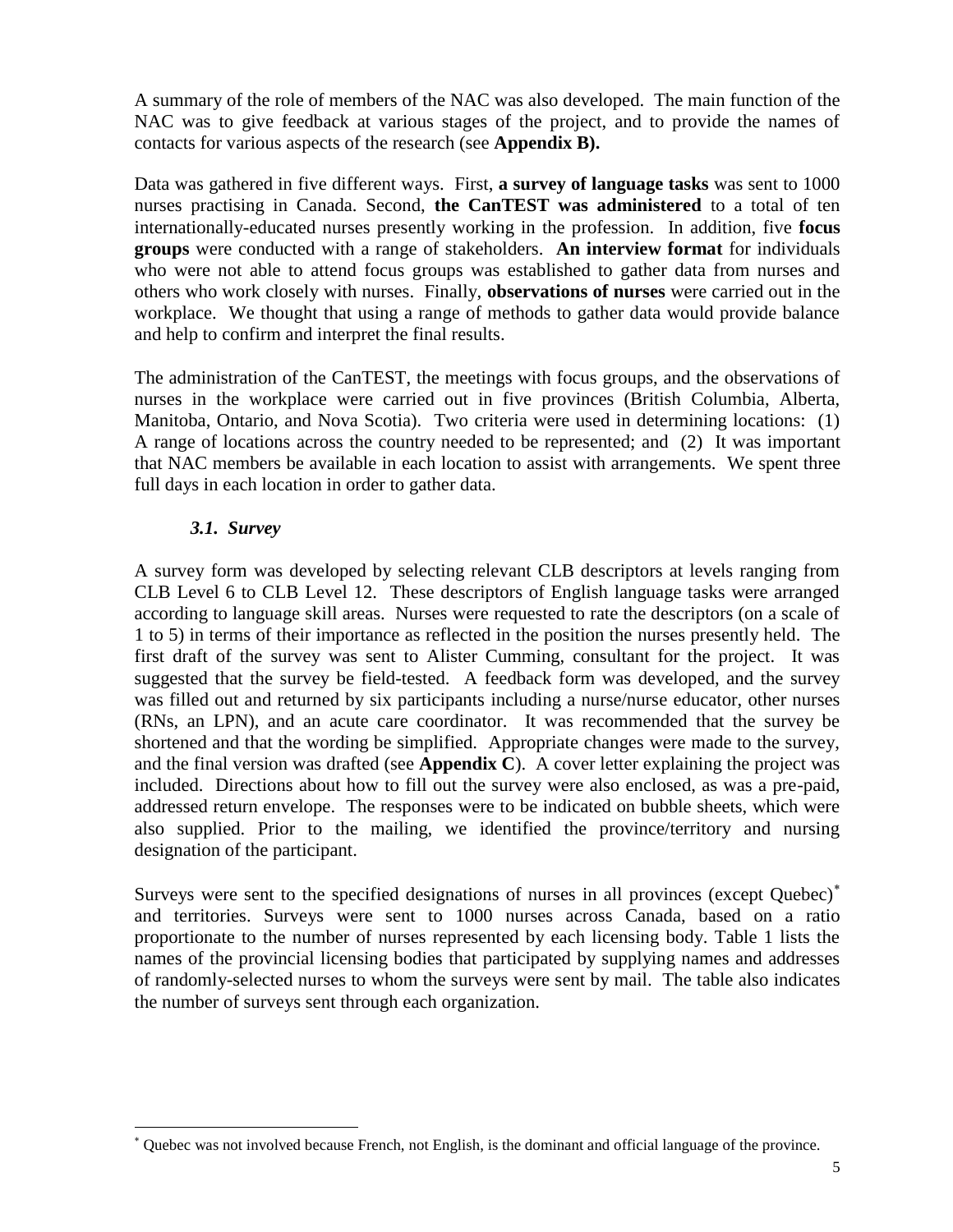| 1 avit 1.                             |                |                                        |               |
|---------------------------------------|----------------|----------------------------------------|---------------|
| <b>Association</b>                    | <b>Number</b>  | <b>Association</b>                     | <b>Number</b> |
|                                       | <b>Sent</b>    |                                        | <b>Sent</b>   |
| <b>College of Licensed Practical</b>  | 21             | Registered Nurses Association of       | 120           |
| <b>Nurses of British Columbia</b>     |                | <b>British Columbia</b>                |               |
| College of Licensed Practical         | 20             | Alberta Association of Registered      | 96            |
| <b>Nurses of Alberta</b>              |                | <b>Nurses</b>                          |               |
| Saskatchewan Association of           | 9              | Saskatchewan Registered Nurses         | 37            |
| <b>Licensed Practical Nurses</b>      |                | Association                            |               |
| <b>College of Licensed Practical</b>  | 10             | College of Registered Nurses of        | 43            |
| Nurses of Manitoba                    |                | Manitoba                               |               |
| College of Nurses of Ontario          | <b>RPN 148</b> | College of Registered Nurses of        | 38            |
| [includes RPNs (Registered            | RN 353         | Nova Scotia                            |               |
| Practical Nurses) and RNs             | Total 501      |                                        |               |
| (Registered Nurses)]                  |                |                                        |               |
| <b>Nova Scotia Practical Nurses</b>   | 15             | Registered Nurses Association of       | 32            |
| <b>Licensing Board</b>                |                | New Brunswick                          |               |
| <b>Association of New Brunswick</b>   | 11             | Nursing Association of Prince          | 5             |
| <b>Registered Nursing Assistants</b>  |                | <b>Edward Island</b>                   |               |
| <b>Licensed Nursing Assistant</b>     | 3              | Registered Nurses Association of       | 23            |
| <b>Association of Prince Edward</b>   |                | Newfoundland                           |               |
| Island                                |                |                                        |               |
| <b>Council for Licensed Practical</b> | 13             | Northwest Territories Licensed         | 1             |
| <b>Nurses of Newfoundland</b>         |                | <b>Practical Nurses</b>                |               |
| Northwest Nurses Association of       | 1              | <b>Yukon Licensed Practical Nurses</b> |               |
| the Northwest Territories             |                |                                        |               |
| <b>Yukon Registered Nurses</b>        | 1              |                                        |               |
| Association                           |                |                                        |               |

In addition, we (Epp and Stawychny) independently identified the language tasks on the survey that we considered most important, based on an overview of all the other data that had been gathered. These results were compared.

## *3.2. CanTEST*

**Table 1.**

It was important that some evidence of English language competence of internationallyeducated nurses presently practising in Canada be available to assist in verifying the CLB levels needed. The Canadian Language Benchmarks Assessment (CLBA) could have been used; however, the CLBA was developed primarily to assess language levels for ESL programs, and tests only to CLB Level 8. It was decided that the CanTEST would be a more appropriate assessment tool for the benchmarking of nurses.

The CanTEST is used by an increasing number of Canadian post-secondary institutions to ensure that candidates meet the language requirements for admission into programs. It is available through the CanTEST Project Office at the University of Ottawa, and measures all four skill areas: speaking, listening, reading, and writing. It was originally developed as a tool for screening the preparedness, in terms of English proficiency, of Chinese scholars coming to Canada for work-study or academic programs at university.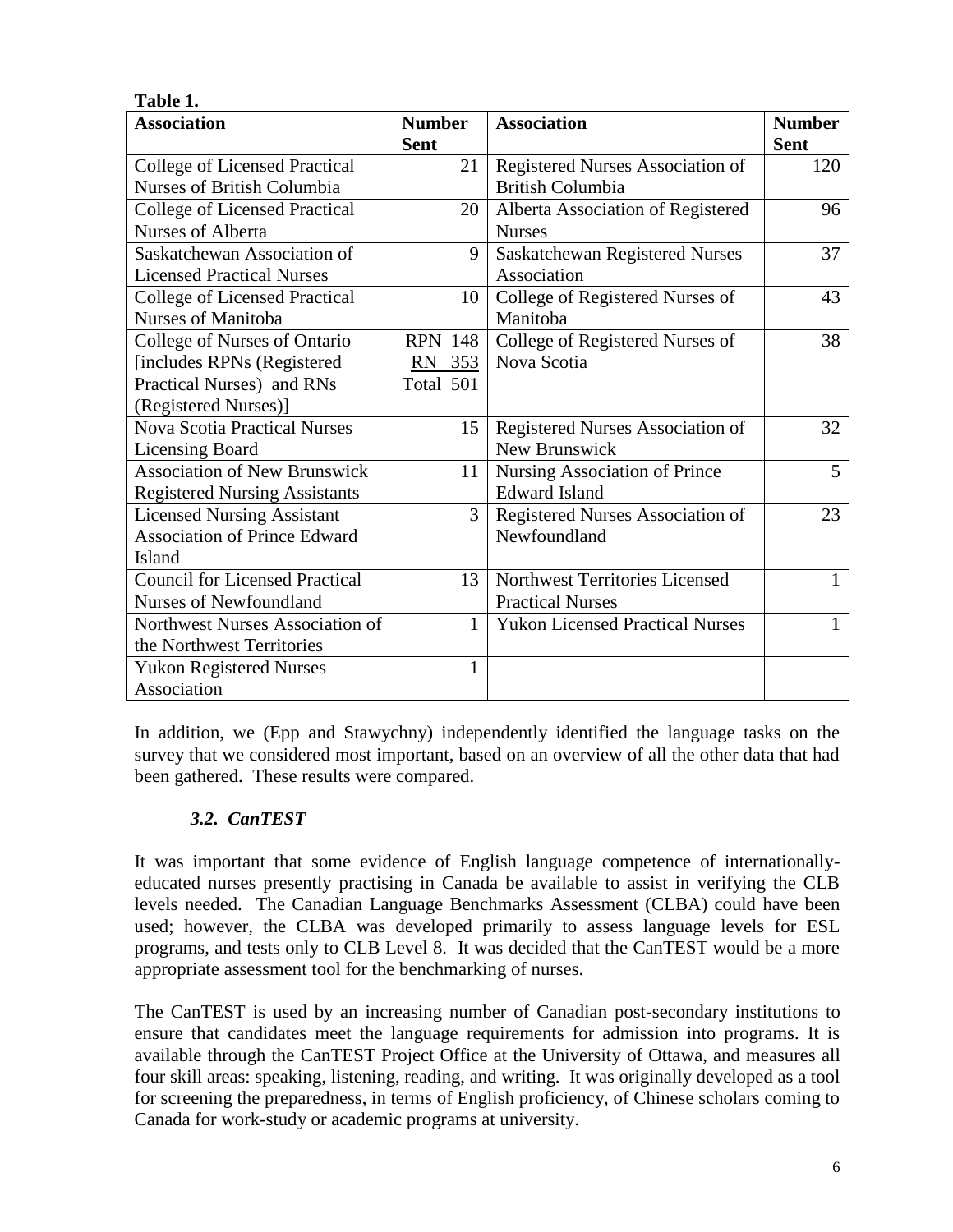The CanTEST has been analyzed using the CLB in two separate projects, one undertaken by the CanTEST Project Office at the University of Ottawa (U of O) (2001), and one undertaken by the Language Training Centre at Red River College (RRC) (1999). Although the U of O and RRC used different methodologies in benchmarking the CanTEST, the results were very similar (see **Appendix D**). Epp and Stawychny were trained to administer the test by CanTEST trainers at the University of Winnipeg. RRC has access to two versions of the Institutional Version of the test. Institutional Version A was used for this project.

The CanTEST was administered to ten internationally-educated nurses who were presently practising in Canada. Contacts were asked to identify nurses who had recently begun to work. An effort was made to test two nurses in each of the five provinces being visited. Two nurses in each of the provinces of British Columbia and Alberta were tested. One nurse in each of the provinces of Nova Scotia and Ontario was tested. To make up the difference, four nurses were tested in Manitoba. Eight of the nurses tested were RNs, and two were LPNs. Honoraria of \$75.00 were paid to the nurses taking the CanTEST. A letter of explanation was given to each participant, and each participant signed a letter of consent (see **Appendix E**).

#### *3.3. Focus Groups*

Focus groups were held in Vancouver, Edmonton, Winnipeg, Toronto, and Halifax. A wide range of stakeholders was invited to each focus group. Feedback was received from the NAC regarding the make-up of the focus groups. Stakeholders contacted included representatives of nursing regulatory bodies and nursing associations, clinical nursing instructors, representatives of immigrant-serving agencies, employers, members of the NAC, nurses (including internationally-educated nurses), board members of the CCLB, and representatives of nursing unions. Although it was not possible to have representation of all categories of stakeholders at every focus group, every group of stakeholders was represented in at least one focus group. The number of participants in each group ranged from six to eleven (not including us). Each group met for 2 to 2 ½ hours. We led the focus groups and recorded minutes. The minutes were later sent to all participants in each focus group, with participants having the opportunity to suggest revisions.

The agenda for the focus groups was approved by the NAC. At the beginning of each focus group meeting, participants were asked to read and sign a consent form (see **Appendix F**). Participants introduced themselves and the groups they represented. An introduction to the CLB, the rationale for the project, and the process of the research were presented, allowing time for feedback from the group. Three questions were then addressed by participants: (1) Why are you/your organization interested in the project? What are you concerns/suggestions? (2) What are the greatest language challenges for internationally-educated nurses in your province? (3) In your province, what are the differences in the language demands of the two designations addressed by this project?

#### *3.4. Profile Information Interviews*

An interview protocol (see **Appendix G**) was developed to gather data from individuals who were not able to attend the focus groups. The purpose of the interview format was to rate CLB language tasks in terms of importance for nurses, to find examples of nursing tasks that represent the language descriptors in the CLB document, and to address the following three questions: (1) Identify what you would consider the three main differences between the tasks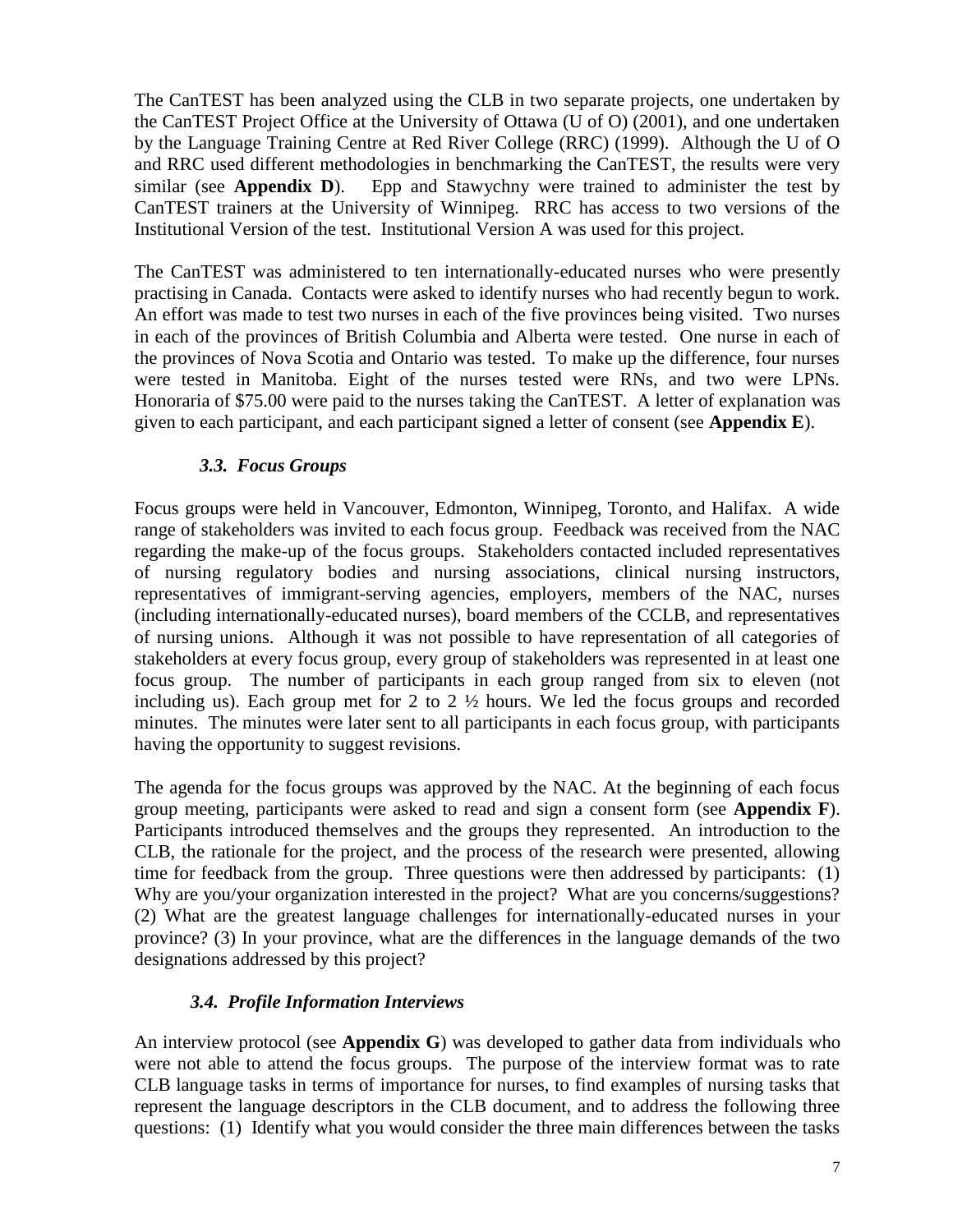carried out by the different nursing designations (e.g., RN/LPN/RNA/RPN) in your province? (2) How would these differences be reflected in the language tasks required of nurses in each designation? (3) What do you see as the three greatest challenges related to the language demands of the nursing profession in Canada?

The interview format was field tested with two executive directors of nursing regulatory bodies, three clinical nursing instructors, and a practicing internationally-educated RN. The interview format was edited, based on the field testing. The changes involved mostly the rewording and combining of language tasks to avoid repetition. A cover letter and a consent form were developed for use with the interview. For telephone interviews, consent was verbal.

Interviewees were given descriptions of language tasks (e.g., talk to other health care professionals face to face) and asked to rate their importance on a scale of 1 to 4 in terms of the practices of nursing in Canada. They were then asked to give examples of the types of nursing tasks that would require these language tasks. The interview format was used with 23 participants. Participants included nurses (some of them internationally-educated), nurse educators, and others who worked closely with nurses. Interview participants were given information about the research, and asked to give consent to the use of the information gathered for the project. Most interviews were carried out in person or by phone. In a few cases, participants wrote responses and returned them by fax. In some cases, one or both of us held group interviews in person.

#### *3.5. Observations*

The observation of nurses on-the-job was a key element in the establishment of the English language demands of the nursing profession as defined by the project. In British Columbia, Alberta, Manitoba, Ontario, and Nova Scotia, contacts were made with individuals who agreed to assist in identifying appropriate settings for the observation of nurses. Based on interviews already carried out, it was clear that nursing tasks varied widely from one health facility/setting to another, and from one unit to another. As a result, the importance of observing at a range of facilities was noted.

Letters were composed to send to contacts explaining the project and requesting assistance in arranging for observations. Also, letters to inform nurses of the project and their role in it were written (see **Appendix H**). These letters varied based on the requirements of the facility and/or province to which they were sent. Consent forms were also developed for participating nurses (see **Appendix I**). In Edmonton, ethics approval required an additional form (to obtain permission from clients to view their charts) and two scripts explaining our presence (one for nurses to read to other professionals, and one for nurses to read to clients) and asking for verbal consent. Ethics protocol, letters and scripts required the approval of the Health Research Ethics Board in Edmonton. In other provinces permission to observe was given on an adhoc basis depending on the requirements of each facility/organization.

In each province visited, we asked NAC members to identify contact persons to arrange for the observation of six nurses in a range of settings. An effort was made to observe nurses in all the professional designations addressed by the project. During most observations, one of us observed one nurse on the job for three consecutive hours. During this time, the language used by the nurse was noted. In speaking and listening, the focus was on interactions between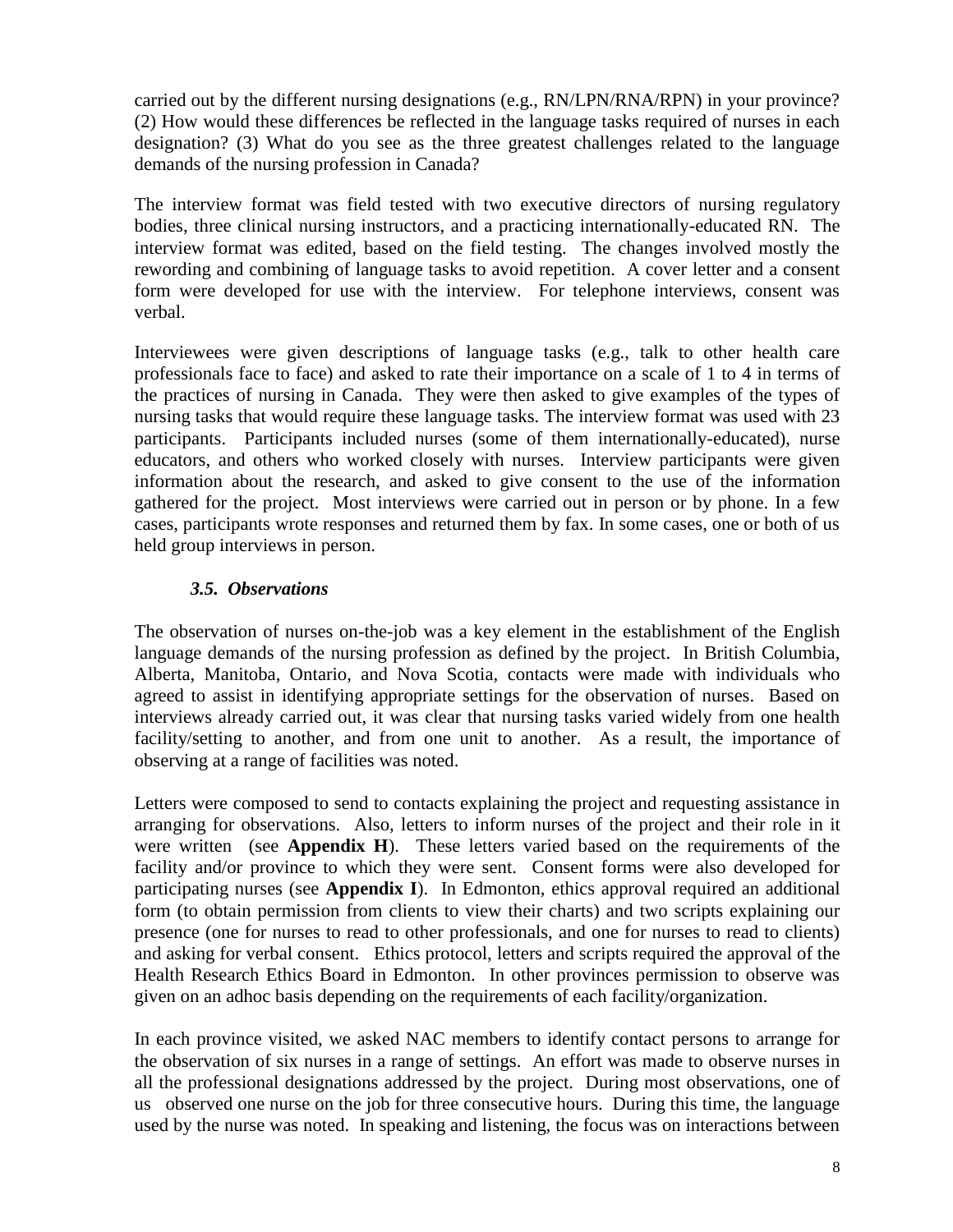nurses and other professionals, clients, and clients' families. In reading, the focus was on charts and other informational text, and in writing it was on filling out charts and other forms. Wherever possible, samples of reading and writing were obtained for further analysis. If possible, a 20- to 30-minute interview was carried out with the nurse"s supervisor. It was important to remain flexible in carrying out the observations, based on the constraints of the workplace. For example, supervisors seldom had time for a 20- to 30-minute interview. We made it clear that we did not wish to impose on the nurses and their clients, and were willing to step out of the room at any time when our presence was inappropriate. There were also times when it was possible to observe for more than three hours, and conversely, when a shorter amount of time was available for observation.

The process for arranging observations of nurses differed in each province. No one involved in the project anticipated the amount of time that would be required to gain official approval to observe nurses in the workplace. In Alberta and Nova Scotia, specific ethical review processes were required by Health Authorities, and application deadlines had to be met. Furthermore, review committees only met once a month. In other provinces, each facility had its own regulations that had to be met. Another challenge was the political climate at the time of observations in each location. For example, in Manitoba we were advised not to make contacts to arrange observations until labour negotiations between nurses and the provincial government were settled. In British Columbia, arrangements to observe at a hospital had to be cancelled at the last minute because of the timing of a political announcement. Based on the time constraints of the project and the challenges involved in arranging the observations, we adapted our plans according to the realities of the situation. In spite of the difficulties, observations were carried out in every location, although not as many as had been anticipated in each of the locations. More observations were carried out in Manitoba to provide a wider representation of facilities and settings.

In all, 20 nurses were observed 80 ¼ hours, with 56 ¼ hours of that time being spent observing RNs, and the balance, 24 hours, observing LPNs. It was not always possible to choose the range of healthcare settings originally proposed, because of the constraints experienced in making the arrangements. However, a wide range of settings were observed including:

- Hospital medicine units (Alberta and Manitoba)
- Hospital surgery units (Alberta and Manitoba)
- Hospital sub-acute units (Alberta and Manitoba)
- A hospital emergency unit (Ontario)
- A hospital intensive care unit (Manitoba)
- A hospital acute unit (Alberta)
- A hospital maternity unit (Manitoba)
- A long-term care facility (British Columbia)
- VON (Victoria Order of Nurses) home visits (Nova Scotia)
- A VON foot clinic at a community centre (Nova Scotia)
- A community health centre (Ontario)
- A public health educational presentation (Manitoba)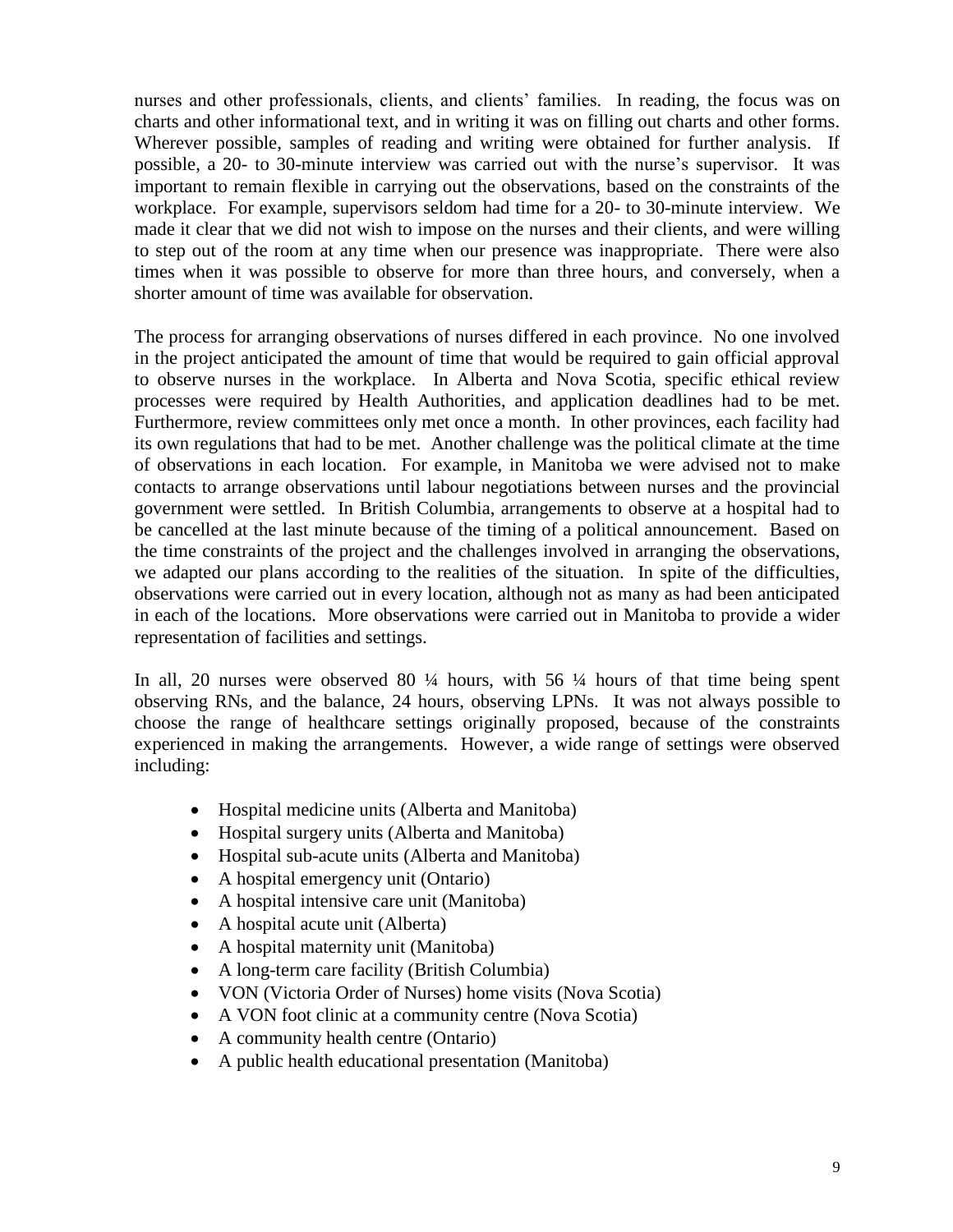To analyse the data gathered during observations, we developed a chart to record the types of interactions observed during observations (see **Appendix J**). Together we reviewed all notes that had been taken, and recorded the following data: (1) the number of times each task was observed; (2) with whom the nurse interacted; (3) the samples of reading and writing collected; (4) any additional comments noted. Such a chart was filled out for each observation, and the results were analyzed in terms of frequency of interactions with clients and their families, and with other professionals, as well as frequency of types of speaking and listening interactions.

Observations of the different nursing designations were compared. Also, CLB global descriptors were assigned to the language tasks observed, and CLB descriptors of tasks that reflected those observed on-the-job were listed for each skill and sub-skill. In addition, workplace tasks considered to be representative of the nursing profession were identified (Pawlikowska-Smith, 2001).

Flesch-Kincaid readabilities were done on unformatted (text in sentence/paragraph form) texts. Each readability score bases its rating on the average number of syllables per word and words per sentence. The Flesch Reading Ease score rates text on a 100-point scale; the higher the score, the easier it is to understand the document. The Flesch-Kincaid Grade Level scores rate text on a U.S. grade-school level. For example, a score of 8.0 means that an eighth grader can comprehend the document. It should be noted that this measure, although conventional in reading research, only provides an indicator of certain dimensions of reading texts, and may not address various aspects of text that are integral to nursing practices.

Finally, CLB levels were assigned to formatted (text not in sentence/paragraph form) text. Forms and charts were analyzed in terms of the CLB reading and/or writing levels that would be required to fill them out. We assigned CLB levels to samples separately, and then compared results. These results were recorded.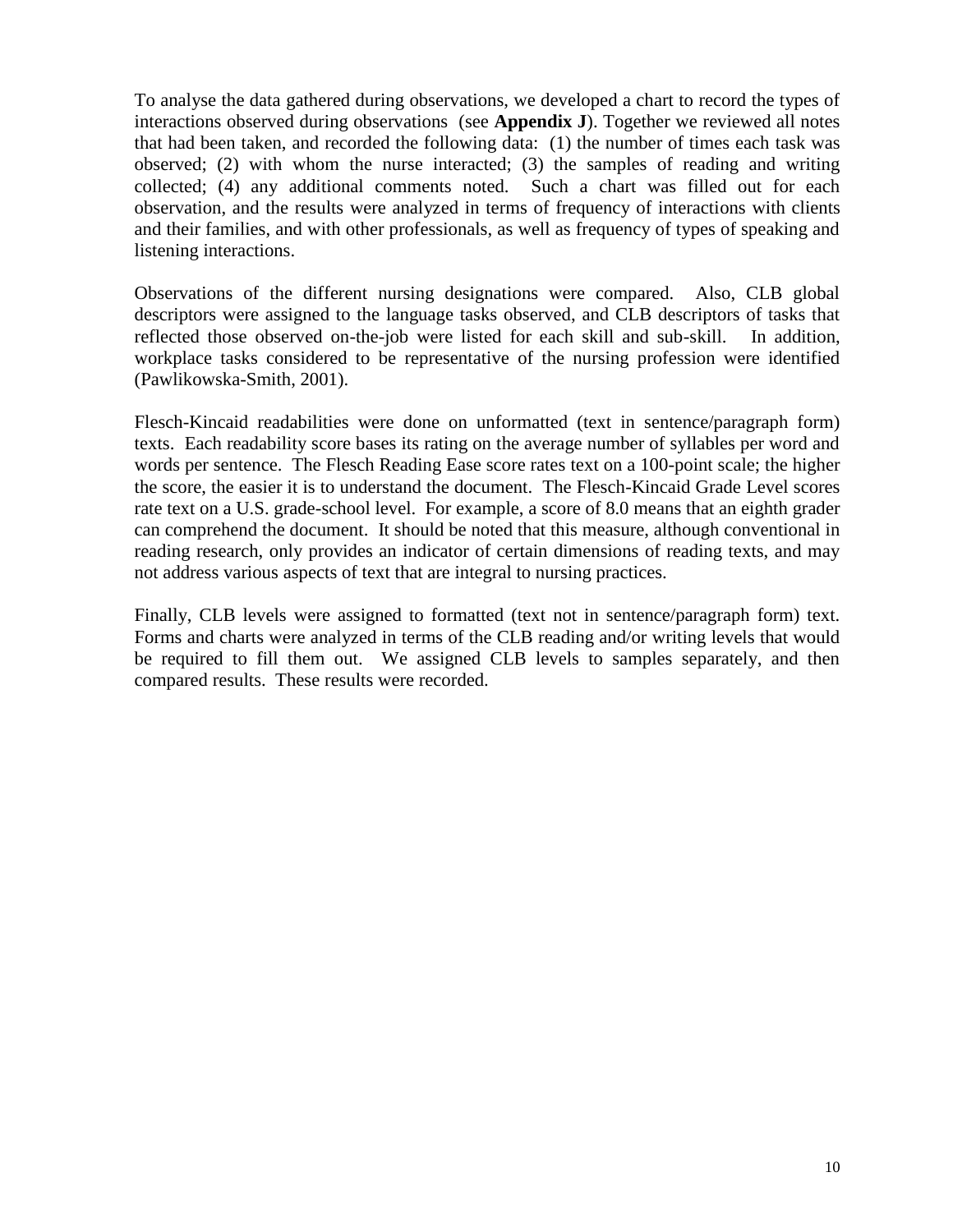## *4. Project Results*

## *4.1. Survey*

Of the 1000 surveys sent out, 158 were returned, with 4 of these being unreadable. Analyses below are based on the results of 154 responses. Even though the response rate to our survey was quite low, the survey data were analyzed in various ways. Table 2 indicates the frequency of response from each province, and the percentage of the total responses from each province. Over half of the responses came from Ontario, but surveys were received from each province and territory.

| <b>PROVINCE</b>        | <b>FREQUENCY</b> | <b>PERCENT</b> | <b>VALID</b><br><b>PERCENT</b> | <b>CUMULATIVE</b><br><b>PERCENT</b> |
|------------------------|------------------|----------------|--------------------------------|-------------------------------------|
| BC                     | 21               | 13.6           | 13.6                           | 13.6                                |
| $\mathbf{A}\mathbf{B}$ | 15               | 9.7            | 9.7                            | 23.4                                |
| <b>SK</b>              | 11               | 7.1            | 7.1                            | 30.5                                |
| <b>MB</b>              | 4                | 2.6            | 2.6                            | 33.1                                |
| ON                     | 87               | 56.5           | 56.5                           | 89.6                                |
| <b>NB</b>              | $\overline{2}$   | 1.3            | 1.3                            | 90.9                                |
| <b>NS</b>              | 4                | 2.6            | 2.6                            | 93.5                                |
| PI                     | 4                | 2.6            | 2.6                            | 96.1                                |
| <b>NF</b>              | 4                | 2.6            | 2.6                            | 98.7                                |
| YK                     | 1                | .6             | .6                             | 99.4                                |
| <b>NT</b>              | 1                | .6             | .6                             | 100.0                               |
| <b>Total</b>           | 154              | 100.0          | 100.0                          |                                     |

#### **Table 2.**

Table 3 indicates the frequency of response according to the professional designations of nursing. Most respondents were Registered Nurses.

| Table 3.               |                  |                |                                |                                     |
|------------------------|------------------|----------------|--------------------------------|-------------------------------------|
| <b>DESIGNATION</b>     | <b>FREQUENCY</b> | <b>PERCENT</b> | <b>VALID</b><br><b>PERCENT</b> | <b>CUMULATIVE</b><br><b>PERCENT</b> |
| <b>RN</b> (Registered  | 109              | 70.8           | 72.2                           | 72.2                                |
| Nurse)                 |                  |                |                                |                                     |
| <b>LPN</b> (Licensed   | 16               | 10.4           | 10.6                           | 82.8                                |
| Practical Nurse)       |                  |                |                                |                                     |
| <b>RPN</b> (Registered | 26               | 16.9           | 17.2                           | 100.0                               |
| Practical Nurse)       |                  |                |                                |                                     |
| <b>TOTAL</b>           | 151              | 98.1           | 100.0                          |                                     |
| N <sub>O</sub>         | 3                | 1.9            |                                |                                     |
| <b>DESIGNATION</b>     |                  |                |                                |                                     |
| <b>AVAILABLE</b>       |                  |                |                                |                                     |
| <b>TOTAL</b>           | 154              | 100.0          |                                |                                     |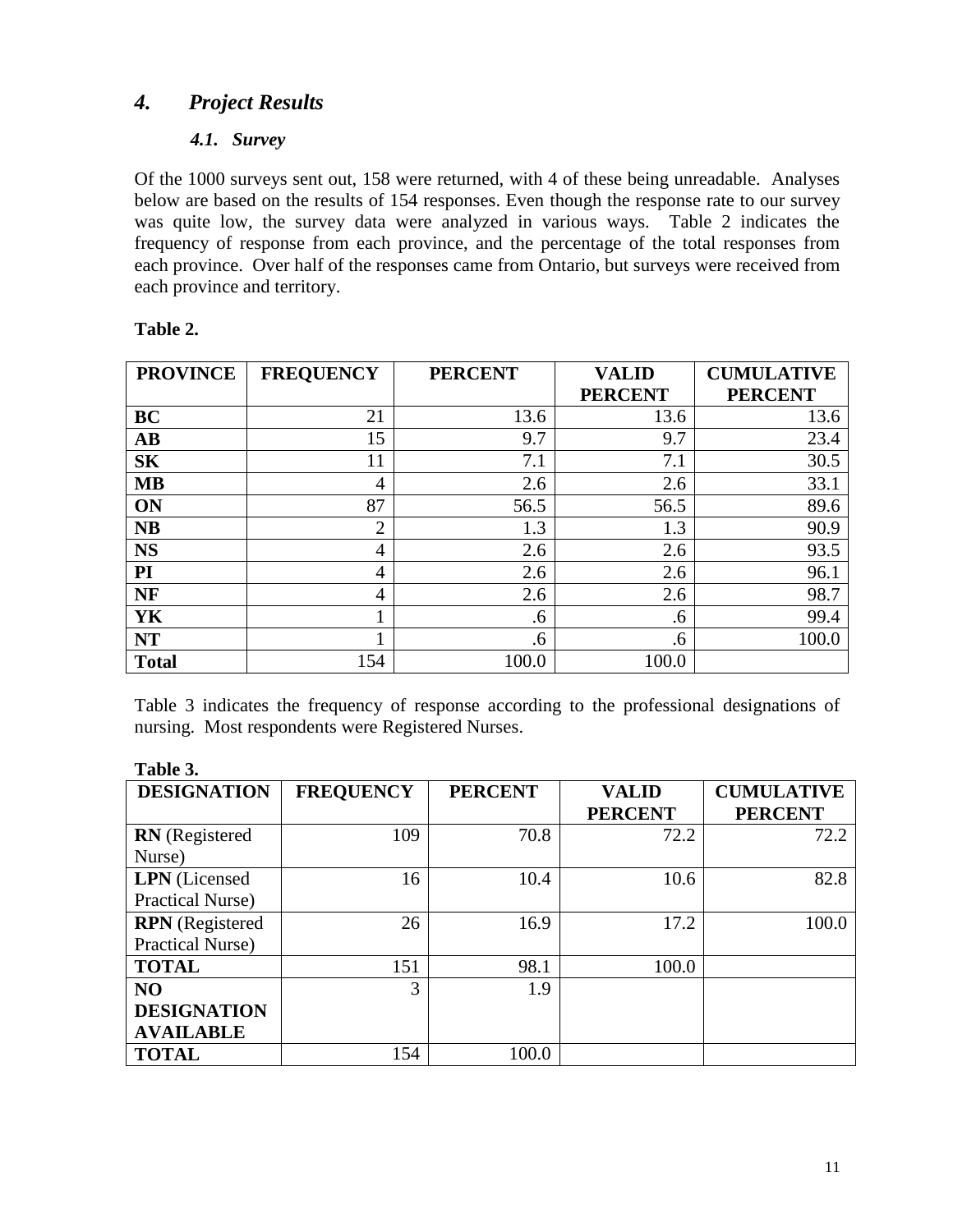Table 4 indicates the responses of survey participants to each category of language skill addressed in the survey. The shaded skills received mean scores of 3.00 or higher. This would indicate that these skills are considered "important" to "extremely important" by most nurses who responded to our survey.

| <b>LANGUAGE SKILL</b>                                | <b>TOTAL</b>     | <b>MINIMUM</b> | <b>MAXIMUM</b> | <b>MEAN</b>  | <b>STANDARD</b>  |
|------------------------------------------------------|------------------|----------------|----------------|--------------|------------------|
|                                                      | <b>RESPONSES</b> |                |                | <b>SCORE</b> | <b>DEVIATION</b> |
|                                                      |                  |                |                |              |                  |
| <b>INTERPERSONAL</b>                                 | 154              | 2.33           | 5.00           | 3.98         | .70              |
| <b>COMPETENCIES</b><br><b>CONVERSATION</b>           |                  |                |                |              |                  |
| <b>MANAGEMENT</b>                                    | 154              | 1.00           | 5.00           | 3.70         | .76              |
| PHONE COMPETENCIES                                   | 154              | .00            | 5.00           | 4.00         | .94              |
| <b>SPEAKING:</b><br><b>INSTRUCTIONS</b>              | 154              | 1.00           | 5.00           | 4.01         | 1.05             |
| <b>SPEAKING: SUASION</b>                             | 154              | 1.50           | 5.00           | 3.56         | .86              |
| <b>SPEAKING:</b><br><b>PRESENTATIONS</b>             | 154              | .57            | 5.00           | 3.08         | 1.21             |
| <b>INTERACTION ONE-ON-</b><br><b>ONE</b>             | 154              | 1.20           | 5.00           | 4.09         | .77              |
| <b>INTERACTION IN A</b><br><b>GROUP</b>              | 154              | 1.00           | 5.00           | 3.17         | 1.05             |
| <b>LISTENING:</b><br><b>INSTRUCTIONS</b>             | 154              | 1.60           | 5.00           | 4.09         | .84              |
| <b>LISTENING: SUASION</b>                            | 154              | .00            | 5.00           | 3.63         | 1.09             |
| <b>LISTENING:</b><br><b>INFORMATION</b>              | 154              | .00            | 5.00           | 3.27         | 1.15             |
| <b>READING: SOCIAL</b><br><b>INTERACTION</b>         | 154              | .60            | 5.00           | 3.01         | 1.07             |
| <b>READING: INSTRUCTIONS</b>                         | 154              | .60            | 5.00           | 3.93         | .97              |
| <b>READING: BUSINESS/</b><br><b>SERVICE TEXTS</b>    | 154              | .67            | 5.00           | 3.26         | 1.08             |
| <b>READING: INFORMATION</b><br>(UNFORMATTED)         | 154              | .00            | 5.00           | 2.90         | 1.27             |
| <b>READING: INFORMATION</b><br>(FORMATTED)           | 154              | .75            | 5.00           | 3.06         | 1.09             |
| <b>READING:</b><br><b>STUDY</b>                      | 154              | .00            | 5.00           | 2.88         | 1.37             |
| <b>WRITING: SOCIAL</b><br><b>INTERACITON</b>         | 154              | .00            | 5.00           | 3.26         | 1.14             |
| <b>WRITING: REPRODUCING</b><br><b>INFORMATION</b>    | 154              | .00.           | 5.00           | 2.96         | 1.18             |
| <b>WRITING: BUSINESS/SER-</b><br><b>VICE MESSGES</b> | 154              | .00            | 5.00           | 3.33         | 1.04             |
| <b>WRITING: PRESENTING</b><br><b>INFORMATION</b>     | 154              | .00            | 5.00           | 2.74         | 1.29             |
| <b>VALID N</b> (listwise)                            | 154              |                |                |              |                  |

**Table 4.**

For a table of descriptive statistics for each individual question in the survey, see **Appendix K**  (and for survey items see **Appendix C**)**.**

The survey results are helpful in indicating the language skills and tasks viewed as most important by all or most respondents. These results correspond well with other observations. It is interesting to note that shaded descriptors (with mean rating 3.00 or higher) include all of the speaking and listening skills, two of the reading skills, and two of the writing skills. These results are consistent with other findings in this project. Respondents tended to rate oral abilities in English as more important than literate abilities in English for the nursing profession in Canada. The table in Appendix K indicates the score for each individual descriptor on the survey. These results will be helpful for the development of an assessment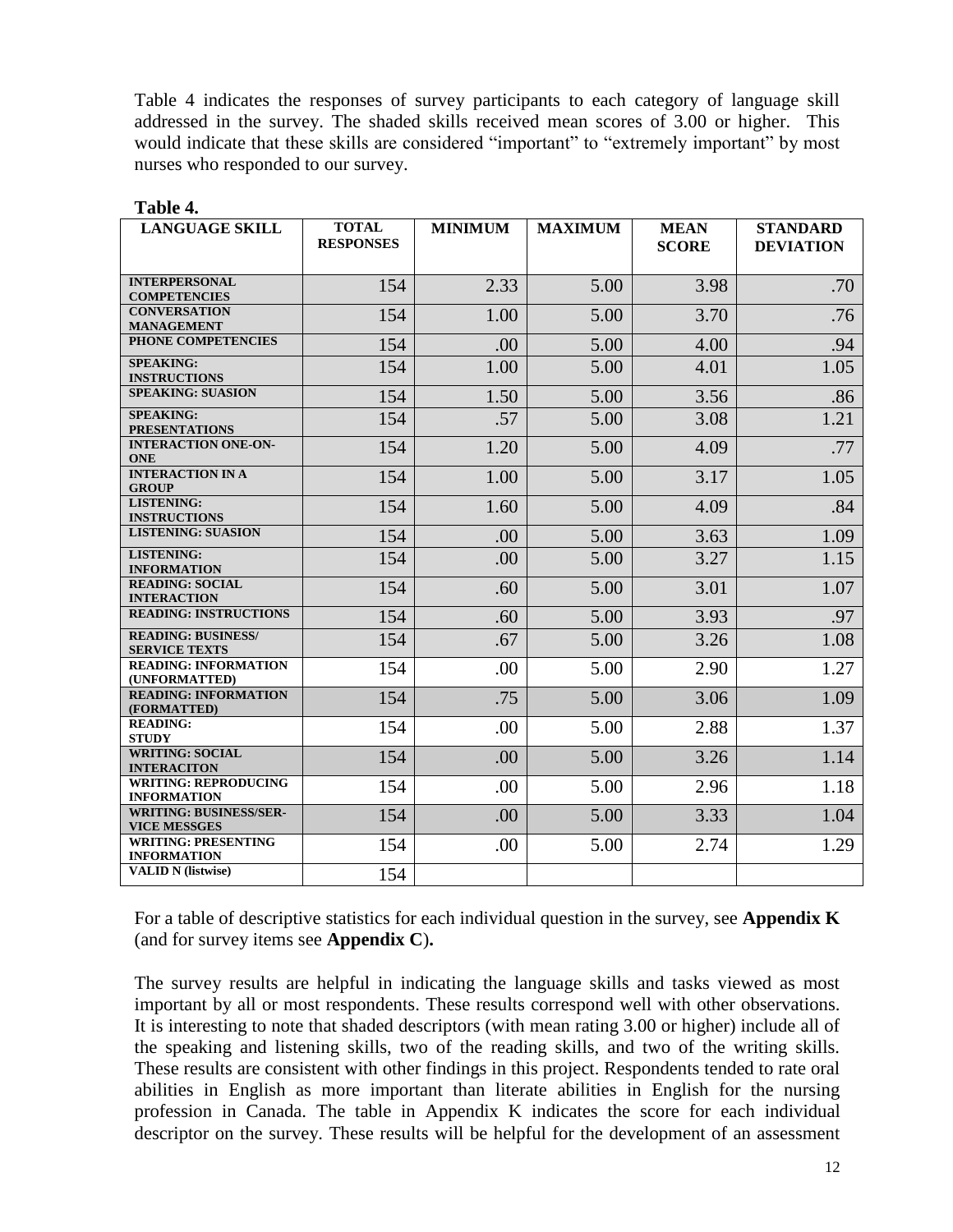tool. They indicate possible content for assessment in terms of skills and tasks. The lower scores could also indicate skills that need not be included in an assessment tool.

However, there are some obvious limitations to the survey results. Of the 1000 surveys that were sent out, only 154 were returned. The length and complexity of the survey was probably a deterring factor for some, and there was no particular incentive to motivate respondents to complete the survey. Also, because representatives of associations in each province distributed the survey, there was no way to send reminders to those who had received the survey, but had not yet completed it.

Another concern was that some respondents marked all of the descriptors as 5 ("extremely important"), leading us to question these results, especially because some of the descriptors represented tasks that, based on all the other data gathered, seemed to be seldom or never required of nurses (e.g., write a report to interpret extensive complex information using conventions for academic writing in nursing). As has been observed in previous experiences with surveys of this type in the benchmarking of programs and occupations/professions, there may be a tendency to check off most descriptors as "very" or "extremely important". Another concern was that the respondents were asked to fill out the questionnaire based on the nursing position with which they were most familiar, rather than on the position of a nurse entering the profession. All these factors would suggest that the survey would probably indicate CLB levels that were unrealistically high.

Based on all the data gathered in this project, we (Epp and Stawychny) separately identified language descriptors on the survey that we considered most important for nurses. Table 5 notes the CLB levels that were identified, and the number of times that level was identified in each language skill category. For example, in speaking and listening, CLB Level 7 descriptors were identified nine times by Researcher 1, and eight times by Researcher 2. The levels most frequently identified are shaded.

| 1 adie 5.                 |                   |                     |              |                     |  |
|---------------------------|-------------------|---------------------|--------------|---------------------|--|
| <b>SKILL</b>              | <b>CLB RANGE/</b> |                     |              | <b>CLB RANGE</b>    |  |
|                           |                   | <b>RESEARCHER 1</b> |              | <b>RESEARCHER 2</b> |  |
|                           | CLB               | <b>FREQUENCY</b>    | CLB          | <b>FREQUENCY</b>    |  |
|                           | <b>LEVEL</b>      |                     | <b>LEVEL</b> |                     |  |
| <b>SPEAKING/LISTENING</b> | 7                 | 9                   |              | 8                   |  |
|                           | 8                 | 12                  | 8            | 12                  |  |
|                           | 9                 | 8                   | 9            | 6                   |  |
|                           | 10                |                     | 10           |                     |  |
| <b>READING</b>            | 7                 | 5                   | 7            | 4                   |  |
|                           | 8                 |                     | 8            | 3                   |  |
|                           | 9                 | 3                   | 9            | 3                   |  |
|                           | 10                | N/A                 | 10           |                     |  |
| <b>WRITING</b>            | 6                 |                     | 6            |                     |  |
|                           | 7                 | 3                   |              | 3                   |  |
|                           | 8                 | 2                   | 8            | 3                   |  |
|                           | 9                 |                     | 9            | $\mathbf{2}$        |  |

**Table 5.**

Based on our analysis of the descriptors used on the survey, language tasks most frequently required of nurses fall mostly in the following ranges: Speaking and Listening: CLB Levels 7-9; Reading: CLB Levels 7-9; Writing: CLB Levels 7-8.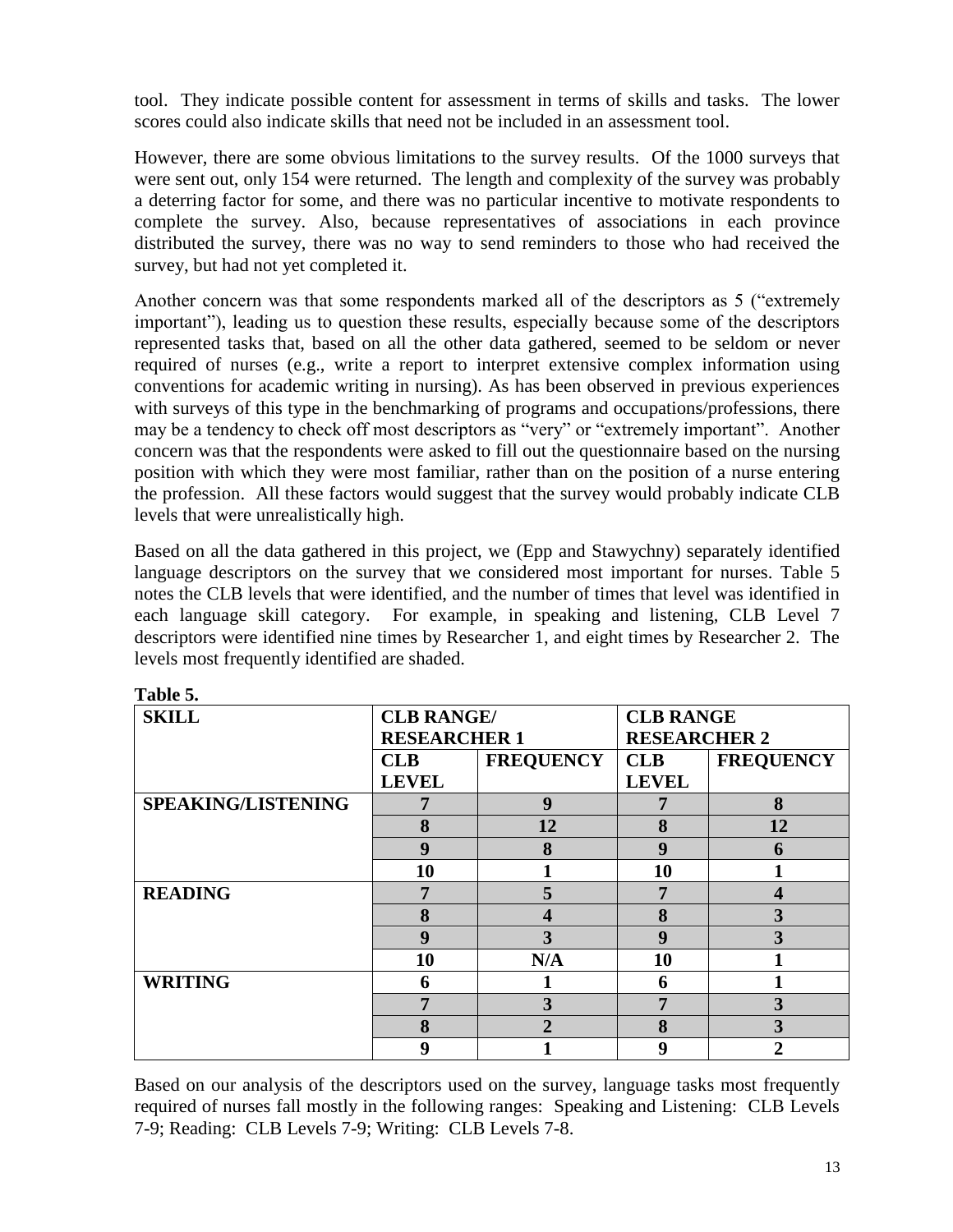## *4.2. CanTEST*

Table 6 shows the results of the CanTEST. The first bolded score indicates the CanTEST band level score for each participant, and the bolded score in parenthesis indicates the CLB Level as indicated by the two benchmarking projects carried out by the U of O CanTEST Project Office and RRC (see **Appendix D**).

| Participant<br><b>Number</b> | <b>Speaking</b>         |              | <b>Listening</b>        | <b>Reading</b> |                         | Writing                 |
|------------------------------|-------------------------|--------------|-------------------------|----------------|-------------------------|-------------------------|
|                              | <b>CanTEST</b><br>(CLB) | Raw<br>Score | <b>CanTEST</b><br>(CLB) | Raw<br>Score   | <b>CanTEST</b><br>(CLB) | <b>CanTEST</b><br>(CLB) |
|                              | 4.0(7)                  | 31/40        | 5.0(10)                 | 64/80          | 5.0(10)                 | 4.0(8)                  |
| $\overline{2}$               | 5.0(9)                  | 36/40        | 5.0(10)                 | 70/80          | 5.0(10)                 | 3.5(7)                  |
| 3                            | 4.0(7)                  | 30/40        | 4.5(9)                  | 55/80          | 4.0(8)                  | 3.5(7)                  |
| 4                            | 4.5(8)                  | 26/40        | 4.0(8)                  | 54/80          | 4.0(8)                  | 3.5(7)                  |
| $5$ (LPN)                    | 4.5(8)                  | 27/40        | 4.5(9)                  | 52/80          | 4.0(8)                  | 3.5(7)                  |
| $6$ (LPN)                    | 4.5(8)                  | 22/40        | 3.5(7)                  | 57/80          | 4.5(9)                  | 3.5(7)                  |
|                              | 4.5(8)                  | 39/40        | 5.0(10)                 | 56/80          | 4.0(8)                  | 4.0(8)                  |
| 8                            | 5.0(9)                  | 35/40        | 5.0(10)                 | 72/80          | 5.0(10)                 | 4.0(8)                  |
| 9                            | 4.0(7)                  | 30.40        | 4.5(9)                  | 49/80          | 3.5(7)                  | 3.5(7)                  |
| 10                           | 5.0(9)                  | 36/40        | 5.0(10)                 | 64/80          | 5.0(10)                 | 4.0(8)                  |

**Table 6.**

Table 7 reports scores on the CanTEST in terms of minimum, maximum, mean, and standard deviations for the 10 people who took the test for us.

| <b>Skill Area</b> | <b>Minimum</b> | <b>Maximum</b> | <b>Mean</b>  | <b>Standard</b>  |
|-------------------|----------------|----------------|--------------|------------------|
|                   | <b>Score</b>   | <b>Score</b>   | <b>Score</b> | <b>Deviation</b> |
| <b>Speaking</b>   | 4.0            | 5.0            | 4.50         | .41              |
| <b>Listening</b>  | 3.5            | 5.0            | 4.60         | .52              |
| <b>Reading</b>    | 3.5            | 5.0            | 4.40         | .57              |
| <b>Writing</b>    | 3.5            | 4.C            | 3.70         |                  |

Table 8 indicates the mean score on the CanTEST for each skill area, and the corresponding CLB level (when the mean score is rounded off to the nearest CanTEST Band Score), as determined by the two benchmarking projects carried out by the U of O CanTEST Project Office and RRC (see **Appendix D**).

| Table 8.          |             |                                             |                                          |  |  |  |  |
|-------------------|-------------|---------------------------------------------|------------------------------------------|--|--|--|--|
| <b>Skill Area</b> | <b>Mean</b> | <b>Closest CanTEST</b><br><b>Band Score</b> | <b>Corresponding CLB</b><br><b>Level</b> |  |  |  |  |
| <b>Speaking</b>   | 4.50        | 4.5                                         |                                          |  |  |  |  |
| <b>Listening</b>  | 4.60        | 4.5                                         |                                          |  |  |  |  |
| <b>Reading</b>    | 4.40        | 4.5                                         |                                          |  |  |  |  |
| <b>Writing</b>    | 3.70        | 3.5                                         |                                          |  |  |  |  |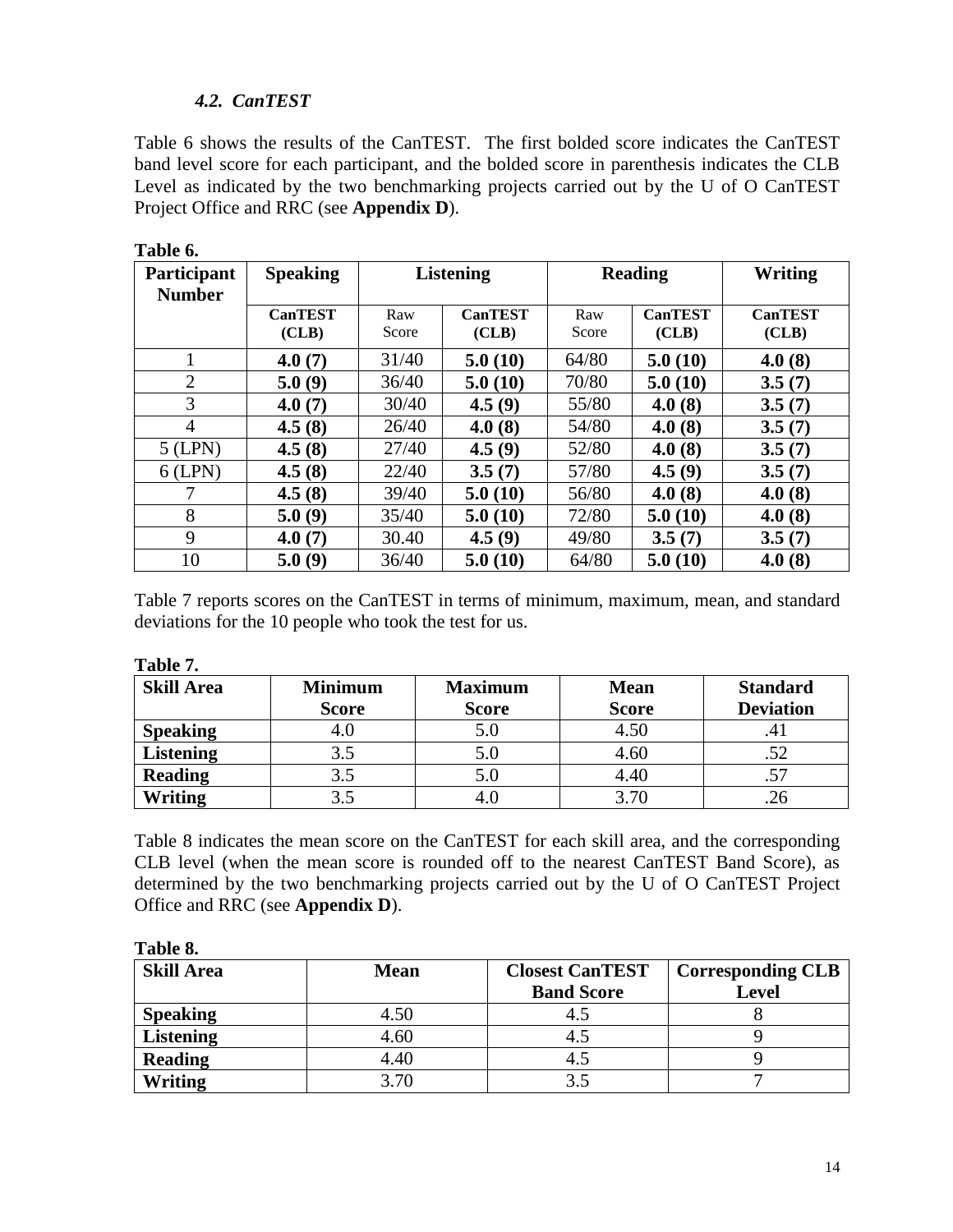Table 9 is a comparison of scores of nurses with less than half a year of experience in Canada, and those with more than half a year of experience in Canada. The results for participants who have been working as nurses in Canada for less than 6 months are shaded. The nurses with more working experience in Canada had slightly higher scores on the CanTEST.

| <b>Skill Area</b> | $-$ = less<br>than 6 mo<br>$+ =$ more<br>than 6 mo | Number of<br><b>Participants</b> | <b>Mean</b><br><b>Score</b> | <b>Standard</b><br><b>Deviation</b> |
|-------------------|----------------------------------------------------|----------------------------------|-----------------------------|-------------------------------------|
| <b>Speaking</b>   |                                                    |                                  | 4.4                         | .41                                 |
|                   | $+$                                                |                                  | 4.6                         | .41                                 |
| Listening         |                                                    |                                  | 4.5                         | .35                                 |
|                   | $^{+}$                                             |                                  | 4.7                         | .67                                 |
| <b>Reading</b>    |                                                    |                                  | 4.1                         | .55                                 |
|                   | $+$                                                | 5                                | 4.7                         | .45                                 |
| <b>Writing</b>    |                                                    |                                  | 3.6                         | .22                                 |
|                   | $^{+}$                                             |                                  | 3.8                         | .27                                 |

| Table 9 |  |
|---------|--|
|---------|--|

While the sample here is small, it is interesting to note that mean scores are very similar to the language proficiency levels indicated by other data as appropriate for the nursing profession. There also seems to be an indication that language proficiency may improve slightly on the job. Further study is needed to confirm these indications.

Several factors must be considered in using the CanTEST results for the purposes of this project. First of all, it cannot be assumed that all ESL nurses who are practising in the profession actually have the language skills needed for the job. Therefore, we cannot conclude that all of these results indicate appropriate English language levels for the job. Also, candidates were not writing under high stakes conditions, and may not have had any test preparation. Most commented that they had never seen a CanTEST before. These factors would probably result in scores being slightly lower.

At the same time, we might expect that, generally, nurses who feel more confident about their English language skills are more willing to be tested. There were cases in which nurses were not willing to be assessed because they were uneasy about their language ability. Also, the candidates being paid a \$75.00 honorarium may have increased the seriousness with which they wrote the test.

While the CanTEST comparisons may be an indication of general CLB levels, the language skills reflected in the assessment tool do not necessarily reflect language ability in certain subskills addressed by the CLB descriptors. This is most evident in the writing section of the CanTEST, in which test takers are required to write an essay on a given topic. In terms of the CLB, this writing task reflects the sub-skill, *Presenting information and ideas*. An essay requires effective use of sentence structure and the ability to organize text coherently into paragraphs. The writing demands of the nursing profession, on the other hand, fall mostly in the sub-skills, *Business/Service texts* (e.g., charting and filling out forms). In fact, it was frequently noted in our study that practicing nurses were seldom required to write text in complete sentences, much less paragraphs or essays.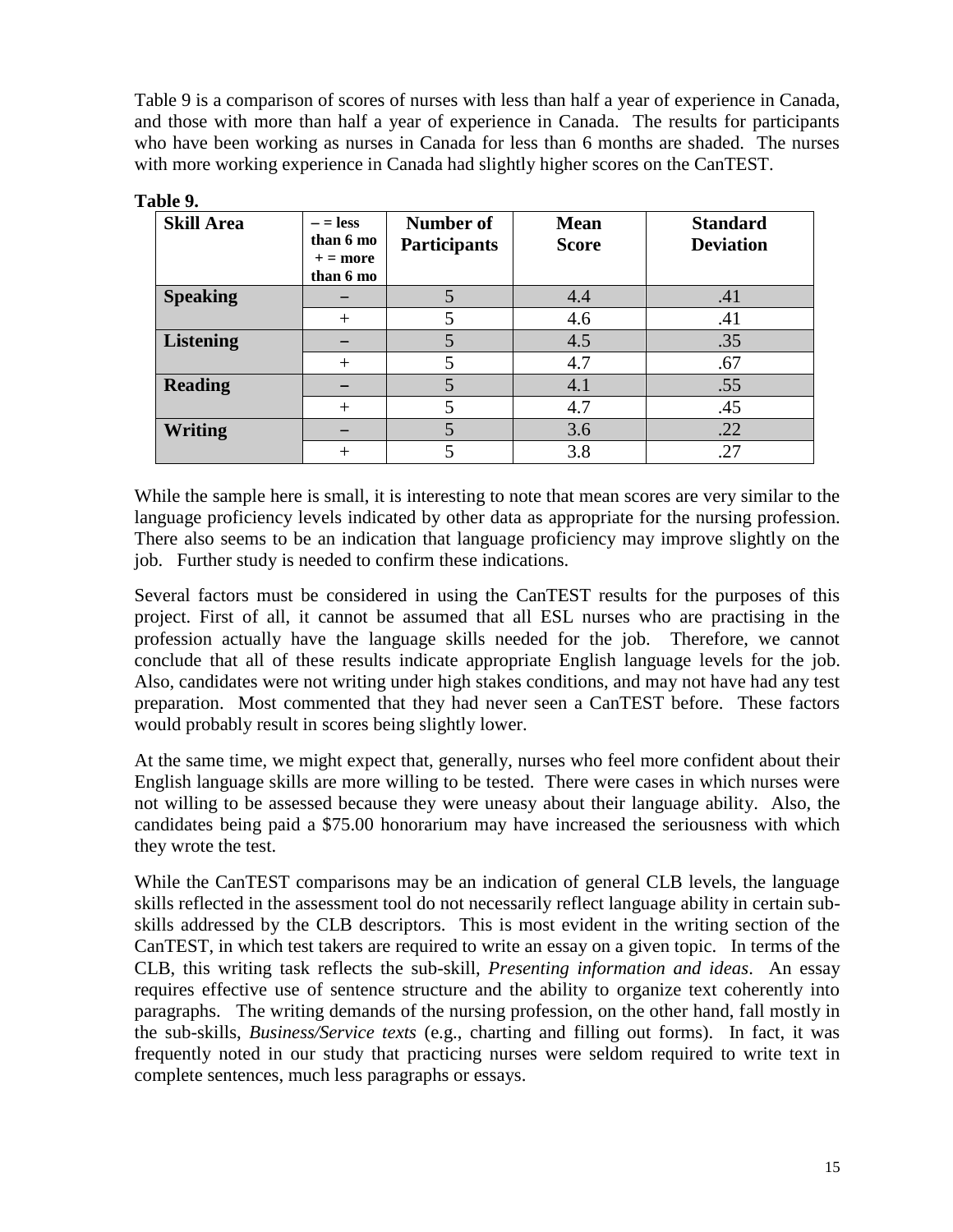Taking all of these issues into consideration, it is important that the CanTEST be seen as an indication of general fluency in English, but not as the deciding factor for CLB levels needed for the nursing profession.

### *4.3. Focus Groups*

In every focus group there was a lively exchange of ideas, with many stakeholders raising similar issues from different perspectives. Each focus group provided an opportunity not only for us to gather data, but also for stakeholders to network.

Feedback was given during the focus groups regarding the research process. It was suggested that the interview format be e-mailed to participants in advance so that they would have time to preview the categories. Participants were concerned that the data gathered using the survey might be limited for a range of reasons. It was suggested that there would be a tendency for nurses to over-use the "very important" or "extremely important" categories in the survey. Based on experience with other research projects, it was pointed out that the qualitative interview, observation, or discussion data would probably be more informative than the quantitative survey data for this type of research. The fact that survey instructions did not instruct survey participants to indicate the language tasks required of entry-level nurses was also observed to be a drawback. In addition, the fact that the survey was sent to nurses at random could result in biased feedback, for example, from mostly nurses whose first language was English. There was concern expressed about the close link between culture and the CLB descriptors. At the same time there was a suggestion that data needed to be put in the context in which nursing occurs. It was noted that the need for nurses to work as part of a team should be reflected in both the interview protocol and the survey. There was a general observation acknowledging the difficulty of developing a framework to analyze the pragmatics of communication. Not only a particular speech act must be considered, but also the intention of the interaction must be clear. This aspect of language usage should be considered in assigning CLB levels.

Three questions were addressed by the focus groups:

## *4.3.1. QUESTION ONE: Why are you/your organization or group interested in the project? What are your concerns/suggestions?*

Participants in all the focus groups indicated two basic reasons for participation. Stakeholders anticipated the opportunity to voice their perspective as it related to the English language competency of nurses in Canada. At the same time, they saw this as an opportunity to listen to the views of other stakeholders, and to participate in a discussion of relevant issues.

The importance of English language competency for internationally-educated nurses was most frequently cited as a reason for participation in the focus groups. Many participants mentioned the importance of having some process to ensure that nurses who were registered could communicate in the workplace. It is important to maintain standards, and there is a need for evidence of competency. For employers, it is important that all employees have the ability to communicate. Public perception and public safety were also mentioned as important issues. It is essential to take responsibility for safe, ethical care. Language skills have to meet professional standards. It was mentioned that a nurse might be the only nurse in the building in certain settings, requiring a high level of responsibility. It is important that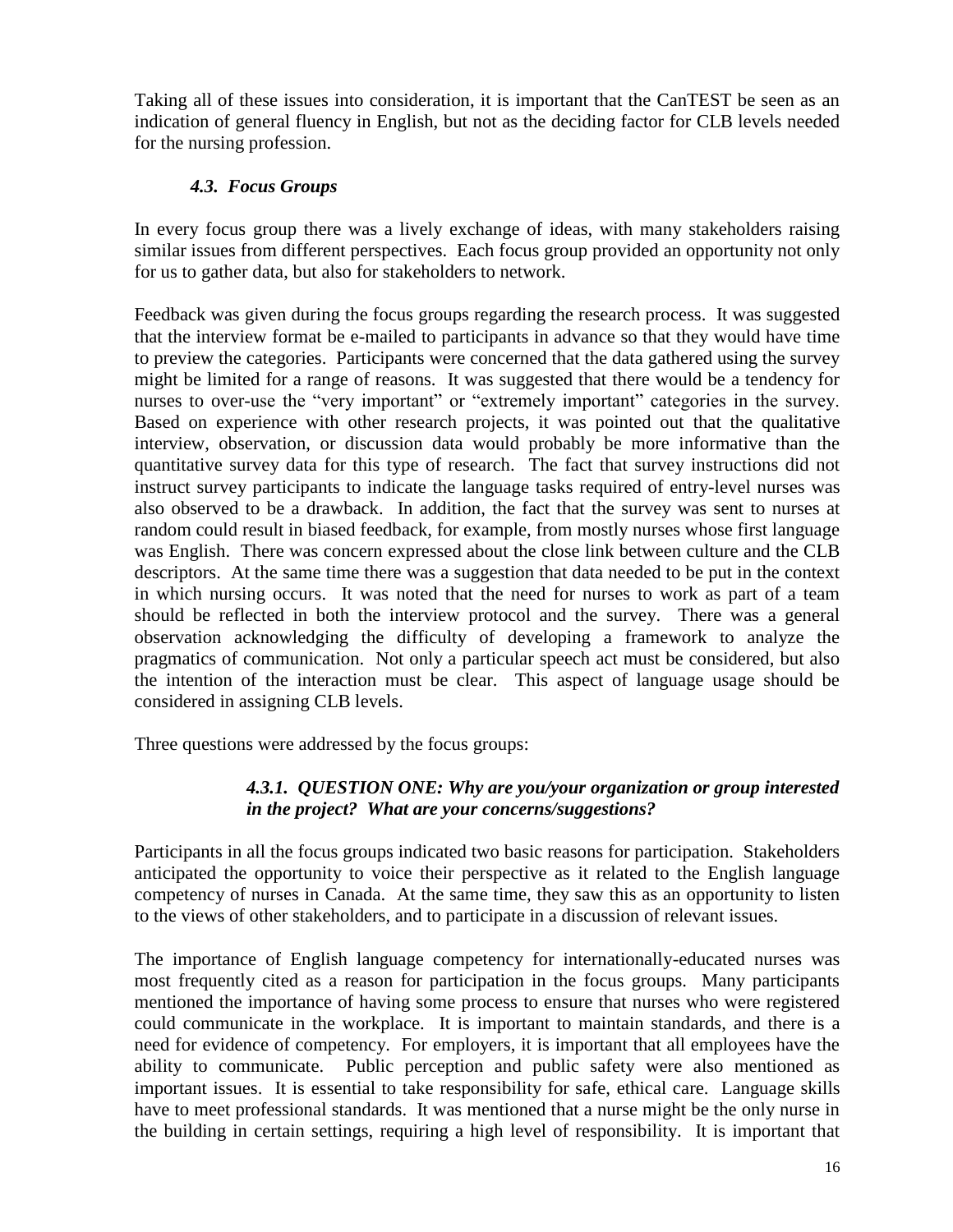nurses understand not only the language to accomplish the task, but also the language needed in the context of the task. For these reasons it was seen as important that CLB levels established by the project not be set unrealistically low.

The need to maximize the recruitment and retention of nurses was also a common theme. Participants were concerned about a nursing shortage, which is already being experienced, and is projected to become more critical in the next ten years. Many examples were given of trained nurses who were unable to access the profession in Canada, and were working in survival jobs. It is frustrating to see resources wasted in this way, and participants expressed the need for a mechanism to fast-track nurses into the profession. Without this type of mechanism, many qualified people may never access the profession and valuable human resources are wasted.

Many participants voiced concerns that the language levels established should not be too high or too low. Standards should not be lowered, as it is important that nurses demonstrate communicative proficiency. Nurses entering the profession with inadequate English language skills could jeopardize the health and safety of clients. At the same time, there is the danger that levels established could increase barriers to employment if they are set unrealistically high. It was emphasized that the levels established should be fair and balanced.

Related to this, the need to address the barriers that internationally-educated nurses face in accessing the profession was discussed. People who work with immigrants want to assist clients in finding satisfying, sustainable careers. Participants expressed the hope that the present project could help to enable and empower immigrants. Examples were cited of internationally-educated nurses struggling to survive, often doing demeaning work, in spite of their background and experience. It was noted that many second language immigrants are often not speaking English comfortably initially upon arrival in Canada. While working in lower level jobs in the health system can introduce them to the workplace culture and can provide an opportunity for them to improve their English language skills, a better system is needed to help them move up. The longer they are not working directly in the profession, the more erosion of skills occurs. These immigrants sometimes face more barriers than encouragement. Participants suggested that nurses already in Canada be seen as a potential resource, rather than as a drain on the system.

Wide concern was expressed that the system to become licensed was too fragmented. Many gaps were identified. There was concern expressed that discrepancies related to access into the profession exist within provinces, as well as between provinces. In some cases, nurses are actively encouraged to immigrate offshore, but when they arrive in Canada there are access issues that were not anticipated. Credentialing is a frustrating process. There is very little information on how to have credentials recognized. Participants expressed a need for people to know how to get through the system. While licensing bodies are perceived as setting up barriers, they also struggle to be fair while assuring that licensed nurses have the skills needed in the workplace. This is a national issue that needs to be articulated throughout the country. The suggestion was made that it would be an advantage to have one regulatory body Canadawide with a consistent language standard to facilitate access into the profession. This would help to address the lack of consistency across the country.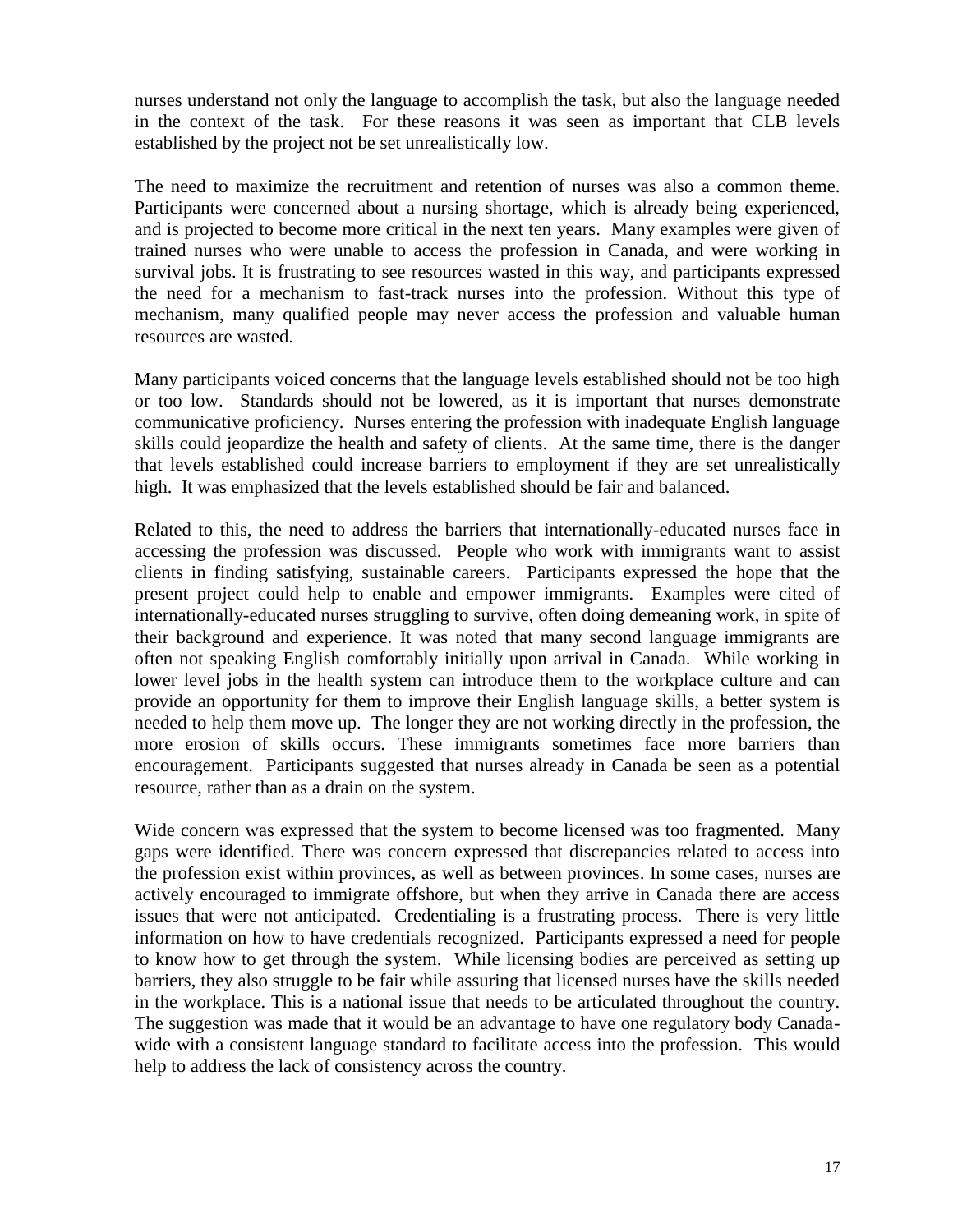The present system of English language assessment was seen by many participants as a barrier. Because there is no English language assessment instrument that is related to nursing in Canada, the assessment process is considered questionable. In some cases, people who pass existing assessments do not function successfully in terms of their use of the English language in the workplace. In other cases, people who could function successfully in terms of their use of English cannot meet the requirements. Five English language assessment tools are presently recognised for access to the nursing profession: (1) Test of English as a Foreign Language (TOEFL)/Test of Spoken English (TSE); (2) Test of English for International Communication (TOEIC); (3) International English Language Testing System (IELTS); (4) Michigan English Language Assessment Battery (MELAB); and (5) Canadian Assessment of English Language (CAEL). Some of these tests cost less than others, and are more accessible. While the proliferation of tests offers more choices, it also adds to the confusion. Different provinces recognise different tests. One participant reported that some people have taken 10 different tests. This was considered an issue of both discrimination and cost. The test-taking environment itself was considered a barrier by some. It was suggested that how the test is administered needs to be considered. Time limits and test format can be intimidating. The multiple choice format of tests was also questioned.

Participants were most familiar with the TOEFL/TSE assessment option, and shared several concerns related to it. There was an observation that some nurses pass the test, but still have communication problems, especially with pronunciation and terminology. Passing the TOEFL was not seen by some participants as an indication of fluency in the workplace. The length of the TOEFL was cited as problematic. The TOEFL is considered frustrating to many, and an example was given of one nurse that flew to Toronto from another province to take another exam. The TSE was singled out by some as a barrier. Some very fluent speakers from certain cultures find the format of speaking into a tape recorder uncomfortable; furthermore, there is some concern that the TSE raters are not as used to some accents as others. It was suggested that there should be an alternative method for assessing speaking.

There is a concern that, while the labour market says there is a shortage of nurses, specific English programs are not available to help internationally-educated nurses access the profession. This lack of availability of bridging program was also seen as a barrier. Addressing English needs early is seen to increase the chances of success for ESL nurses. The need for more high level ESL/English for Specific Purposes (ESP) programs was frequently reiterated. Many ESL classes focus mainly on settlement issues, leaving a gap in English language training. In some provinces there are no ESL classes available at the higher levels. In some cases, ESL classes only serve clients up to CLB Level 5. However, most nursing programs require proficiency of at least CLB Level 7 or 8. As a result, internationallyeducated nurses who need English language training are not able to get it, and, cannot access training programs. In addition, participants expressed a need for more materials to teach English for Nursing Purposes. There is a need for contextualized programming, with a focus on content. Internationally-educated professionals lack technical language, and need opportunities to practice it. At the same time, there are a number of initiatives across the country which offer bridging programs, and could serve as models. Concern was expressed about lack of support for nurses in accessing appropriate programs. In terms of admission into nursing refresher programs and nursing programs, it was felt that those being admitted should have the potential to succeed. It is important to be able to measure whether a student has the English language to be successful in a program.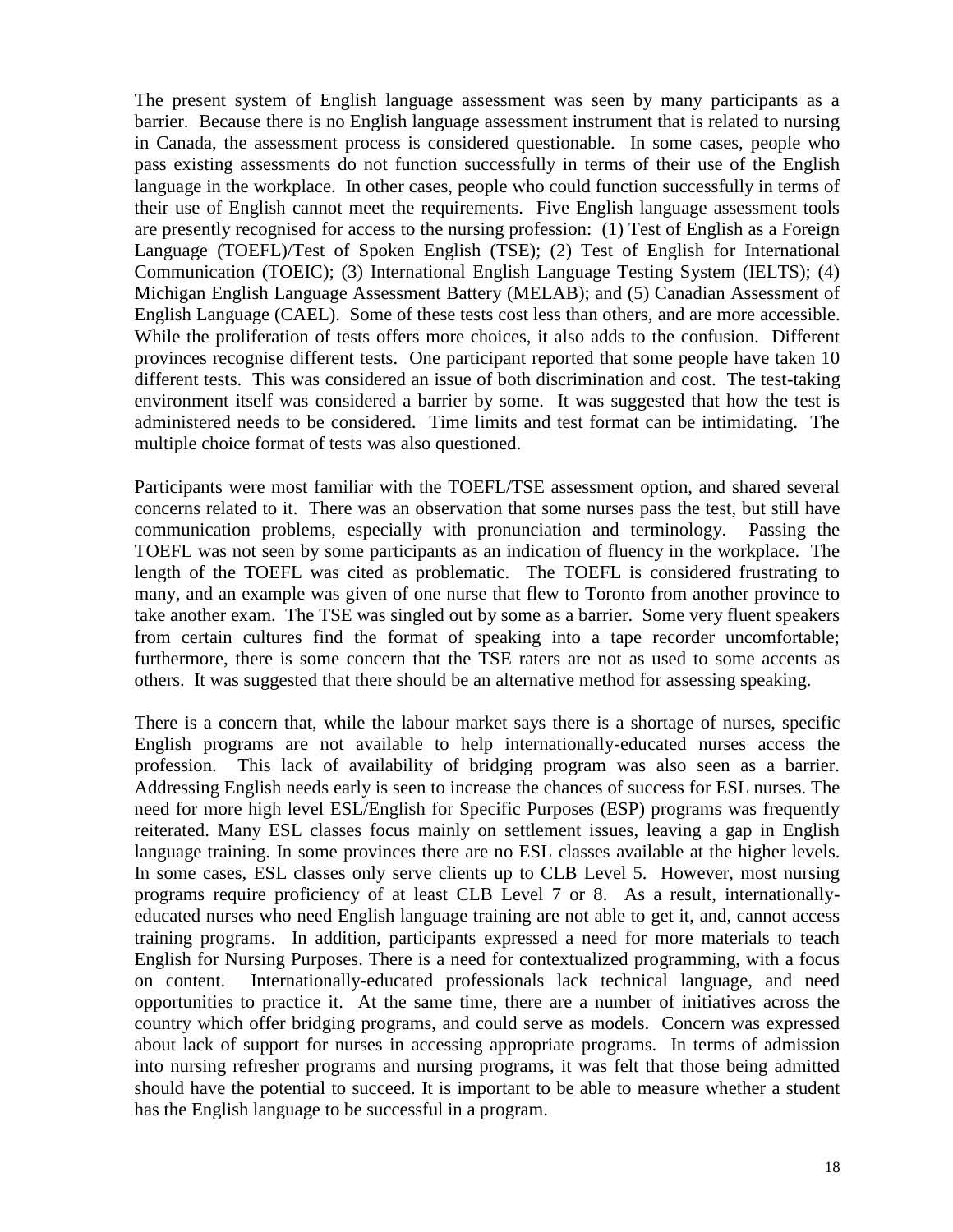Participants gave examples of a variety of prejudices faced by internationally-educated nurses. For example, in the workplace, others sometimes perceive accent as a problem, even when language is comprehensible. Applicants with accents are sometimes excluded from programs and employment. At the same time, it was pointed out that accent requires more work on the part of the listener. Sometimes it is difficult to determine when ability to comprehend is related to accent. It was suggested that barriers that stem from racism and discrimination, while they are highly charged issues, need to be addressed. One participant emphasized that systemic challenges must be illuminated, and that language is just the prerequisite step. Another participant cautioned that the establishment of CLB levels for nurses could potentially become just an added systemic barrier.

The need for greater internal support for internationally-educated nurses entering the workforce was also voiced. There is a need for a framework of community support in the workplace. Nurses already have heavy loads, and need to be compensated for time spent supporting nurses entering the workforce. Resources to provide this kind of support would help to keep nurses in the workplace. It was also suggested that it is important to provide mentorship opportunities, and to educate existing staff. Another participant suggested internship programs and/or a probation period. Resources allocated to these types of support should be seen as resulting in long-term benefits and savings for the system. These measures would also help to avoid setting internationally-educated nurses up for failure.

In addition, it was felt that the project could give direction to nursing programs. There is a need for the development of realistic curricula in terms of outcomes. For ESL providers, this project could help provide data for the development of materials for tailoring courses to bridge the language gap for internationally-educated nurses. For nursing training programs, it could provide appropriate content/competencies as required by the industry.

The project was also seen as an important step in getting stakeholders involved in the process of setting English language standards for internationally-educated nurses. Employers and management need to buy in to the standards, and it is important to consider their needs, expectations and issues. The perspective of internationally-educated nurses must also be heard. Professional bodies and ESL organizations need to represent their points of view. Participants saw the focus groups as an opportunity for a range of stakeholders to get together and have a deeper conversation at the table.

It was pointed out that some nursing programs are moving toward a more content-based and problem-based approach that is more holistic. This has implications for the type of language needed to be successful in programs. There is more group work based on case studies, and interaction on the team is evaluated. Also, theory and clinical components of programs may be integrated. Some participants expressed concern that there were few supports available to second language nurses in programs. It was noted that not only language support, but also financial support was needed.

It was mentioned that nursing is a good focus for the project, as the aging population in Canada has long-term implications for the profession. Interest was also expressed in the potential of the project to provide a model to be explored, modifed and used in other fields. There are projected shortages in many professions across the country. Perhaps research such as this could assist the facilitation of access into these fields.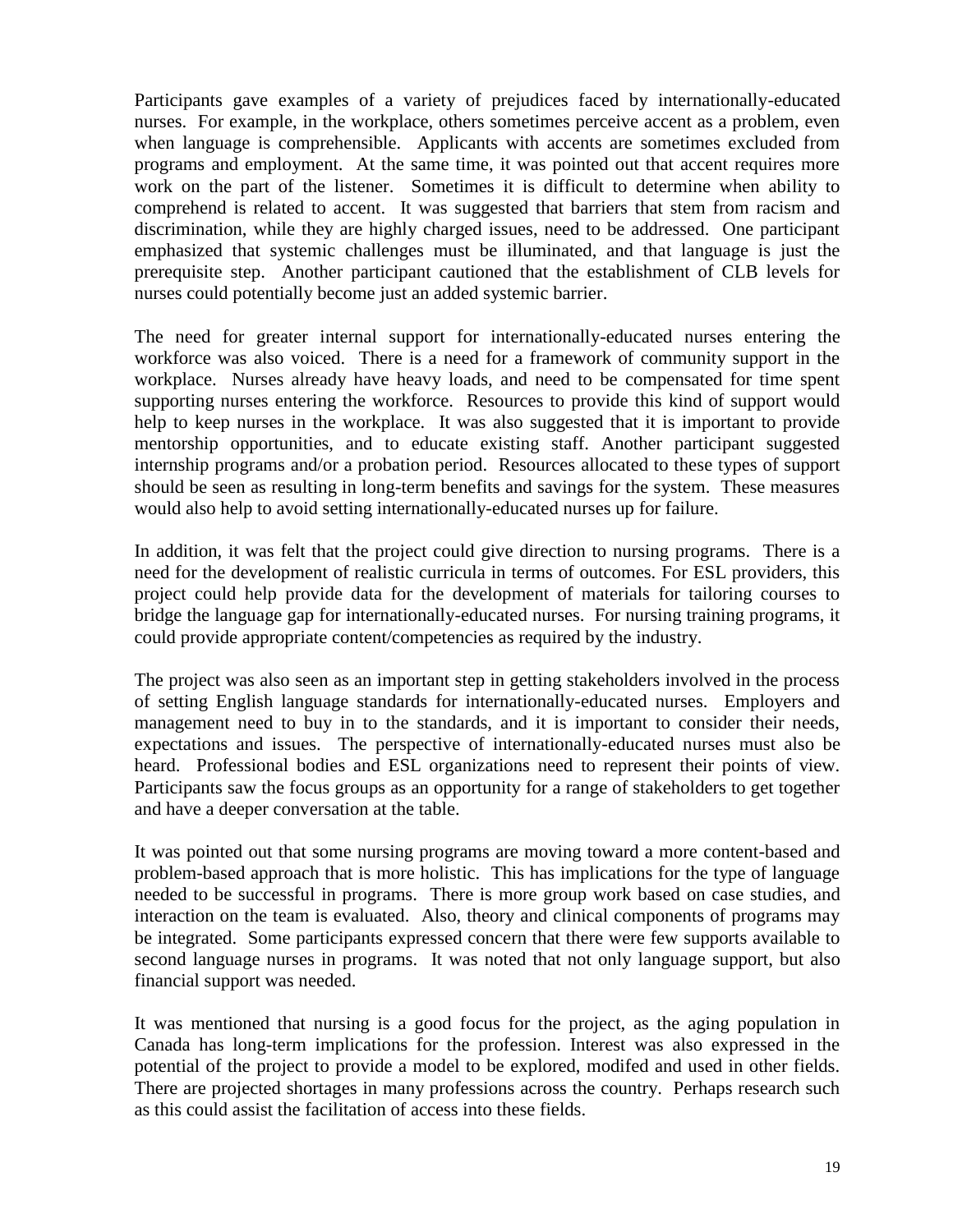There was wide support for the development of an appropriate English language assessment tool for the nursing profession in Canada. Participants definitely recognized the need for an occupation-specific language assessment tool to measure English language proficiency of internationally-educated nurses. Concern was expressed that the present system does not indicate that a person is able to function in the workplace (in terms of language). A great many wide-ranging suggestions were made regarding the development of an English language assessment tool. It was suggested that key indicators for predicting success be identified and used in the test development. There is a need for an instrument which determines comprehension and ability to converse with other professionals, clients, and clients' families. Currently such an assessment tool is not available. Such a tool would need to have occupational validity and conformity. Also, it would have to be realistic and reliable. It was also hoped that such a test would provide some diagnostic feedback to test-takers, indicating their language strengths and weaknesses. This type of feedback would be helpful in redirecting internationally-educated nurses to appropriate programs. Also, it was mentioned that an assessment tool which accurately verified a person"s language skills, could also help to address some of the myths and assumptions often associated with second language nurses. The need for cost effectiveness was also addressed. Some participants made the suggestion that there would need to be support mechanisms to prepare for the test, and that there should be a standardized way to prepare for it.

It was proposed that all nurses, not just second language nurses, be required to take a test in language communication skills. It was also suggested that an assessment tool be field-tested with a large control group of both first and second language nurses. Some participants mentioned that it is also important to know how first language nurses function under similar test conditions. In developing an assessment tool, it was suggested that a blind study on first and second language nurses in the system would help to prevent the benchmark levels from being set unrealistically high.

Some participants felt that experience should be considered as well as language. It was also suggested that if nurses had been trained and/or had practised in the English language, this should be an advantage for them in accessing the profession. Also, it should be noted that if internationally-educated nurses had already spent time working in lower level positions in the Canadian health system, they would have built up their fluency.

There was some discussion regarding the Canadian Registered Nurses Exam (CRNE). Some wondered if the CLB could be used to benchmark the exam itself. Because of security issues, it was considered unlikely that researchers would be able to gain access to the exam for benchmarking purposes. It was thought that there was a need for an initiative to provide preparation for the CRNE. Some preparatory programs are available, and there is a plan to put some CRNE preparation information on the Internet. There is research available to identify nurses who fail the CRNE by country of graduation. It was suggested that this data would be helpful to agencies that deal with internationally-educated nurses in the process of accessing the profession.

The issue of reaching out to nurses internationally was raised. Health Canada has been asked to participate in a non-raiding agreement. At the same time, there will be nurses seeking to immigrate to Canada. Interest was expressed in setting up partnerships with other countries. There was some suspicion regarding partnerships with brokers. External credentialing was raised as a possibility.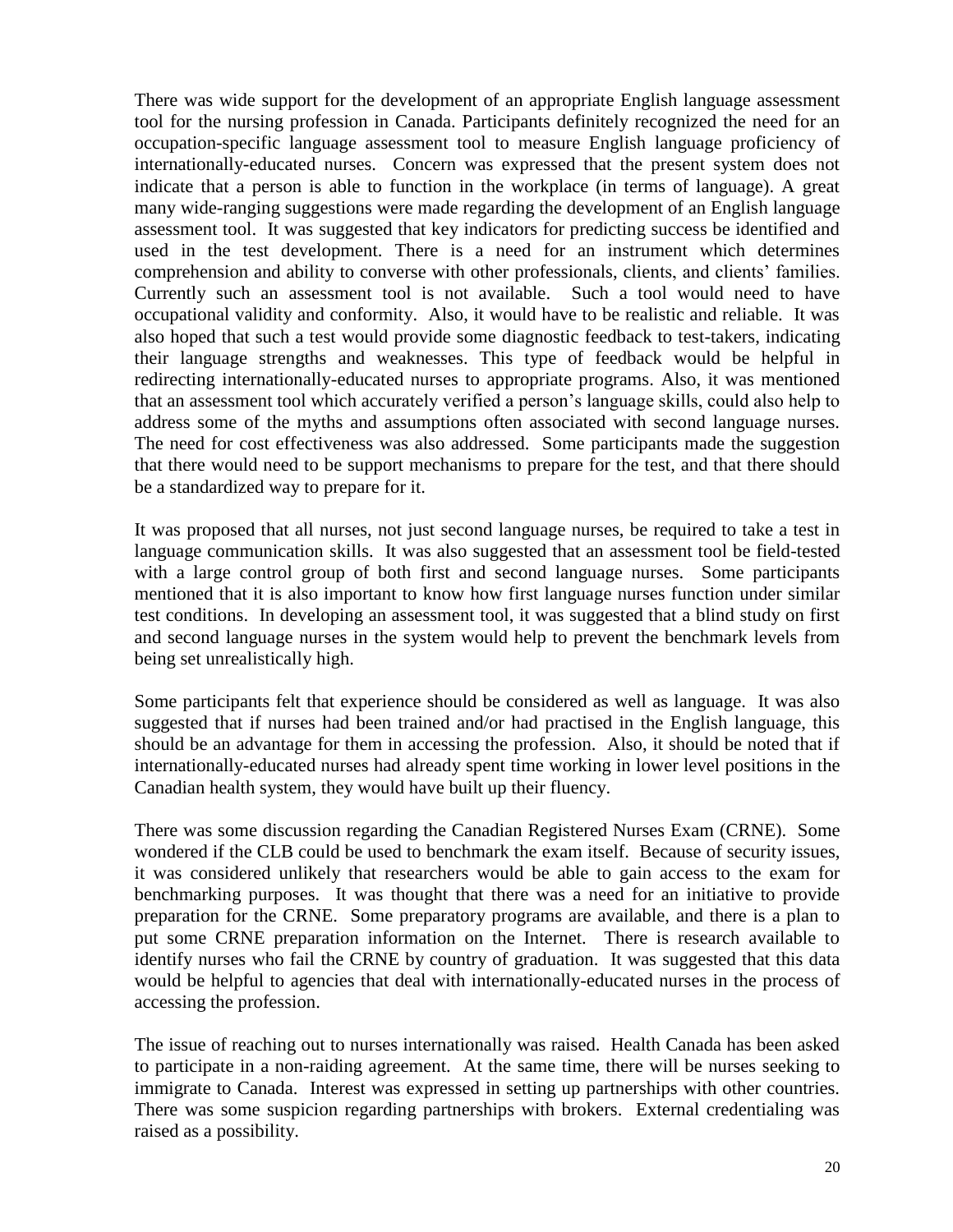Other suggestions included the need for monitoring of assimilation and recruitment needs on a regular basis. Also, it would be helpful to establish links with organizations that represent people who are under-employed.

Broader applications of the model presented by this project were encouraged. Many participants expressed the hope that this project be seen as a potential model to be explored, modified and used in other fields to address shortages in other professions. Collaboration with professionals, colleges and universities across Canada was suggested.

#### *4.3.2. QUESTION TWO: What are the greatest language challenges for internationally-educated nurses in your province?*

Although it was recognised that, in general, areas of language weakness depend on the individual, by far the majority of language challenges identified fell into the categories of speaking and listening. Pronunciation was a major concern. It was noted that in the fast pace of the workplace, the ability to speak clearly and also the ability to comprehend sometimes deteriorate. Second language speakers often need more time to process an interaction when they are developing fluency. Finding the right words for communication while concentrating on what is being done is more of a challenge for second language speakers. If nurses know the theory in their own language, they may need time to think of the English translation. Interactions on the phone were also seen as challenging. Sometimes there was difficulty in articulating why the call was being made. Understanding orders over the phone was not easy, and difficulty understanding physicians' orders was specifically identified. Furthermore, the condition of patients influences how they communicate. For a variety of reasons, a patient might not speak clearly, or might not be able to speak at all. This complicates the listening task for the nurse.

Terminology and jargon were mentioned as difficult for some second language nurses. Even nurses from English-speaking countries can encounter differences in terminology, equipment, medication, and dosages. Even within one province, terminology can vary from one setting to another, as can abbreviations and acronyms. Also, terminology that is appropriate with other professionals may not be equally appropriate with clients or their families. Sometimes different words are used in other languages to describe conditions, and direct translation does not communicate. The example was given of hemorrhoids being referred to as "strawberries" in another language. Sometimes second language nurses master the more technical terminology, but have difficulty with the everyday idioms used by patients. One nurse gave the example of a patient saying, "I want to go to the "john"; the nurse had no idea what the "john" was. The challenge of "dangerous" English was also mentioned. The use of swearing, for example, is not usually included in ESL classes, and second language nurses may not understand swearing, or may use it inappropriately, not realizing the connotation.

The ability and willingness to ask for clarification was seen as essential. Obviously it is of utmost importance that nurses understand what they hear in the workplace. One example given was as basic as knowing the names of body parts. If a patient says, "I have pain in my chest," it is important that this not be reported as stomach pain. It was also pointed out that patients do not always use correct terminology, and may point to their chest and say they have pain in their stomach. It was agreed that the important thing was that nurses be able to explore what a patient is saying, and clarify it. Misunderstandings can occur, and the ability to ask for clarification and to make sure the other person understands is critical.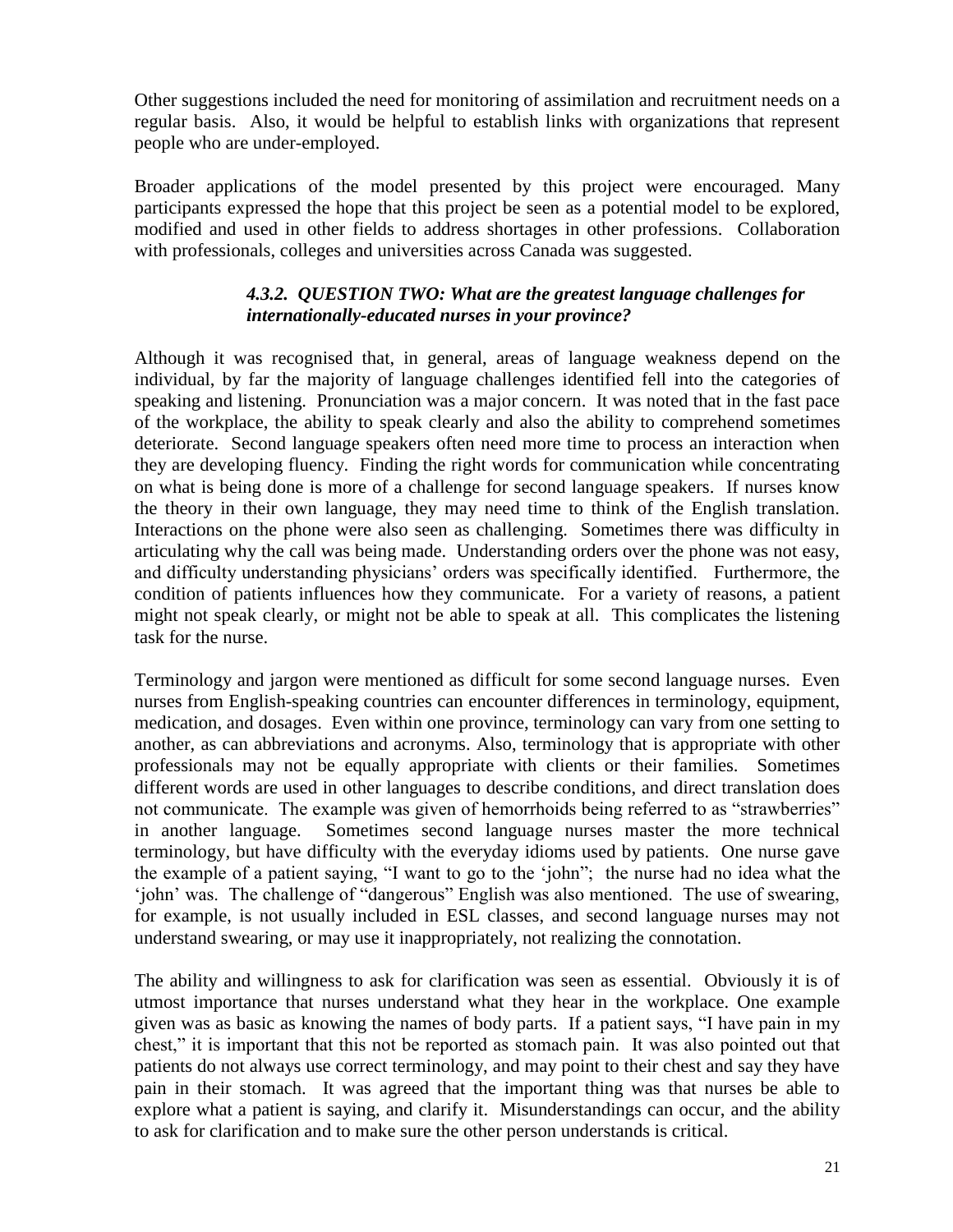The ability to communicate using appropriate register was an issue. It is not always easy to know when to be formal, and when to be informal. For some there was difficulty with small talk, and determining which topics were appropriate with others. A process is described one way when speaking with other professionals, and another way when informing patients who may not be familiar with medical terminology. Nurses may understand a physician's orders, but have difficulty communicating those orders to clients in plain language. Clients and their families come with a wide range of backgrounds. Their age, level of education, and cultural background all play a part in determining the type of language that is appropriate when interactions occur. Sometimes it is difficult for second language nurses to "read" the signals that indicate appropriateness, and they may not have the ability to communicate in a wide range of registers.

Interactions which required assertiveness were frequently mentioned as challenging. It is often difficult for second language nurses to express disagreement, for example, to challenge a physician's order. At the same time, it was recognised that this type of assertiveness is often difficult for first language nurses as well, and depends on personality as well as language ability. Other challenges mentioned included resolving conflict, advocating for clients and for themselves, and delegating tasks to others.

Responding to negativity is a challenge even in first language interactions. Second language nurses may need to respond to negativity from clients and/or their families who are dealing with their own frustration and stress. Internationally-educated nurses spoke of having to respond to negative comments about their accents, and of being unfairly blamed when mistakes were made. In some cases they were even told to go back to their countries. It is always awkward to respond to this type of prejudice, and even more difficult when the response must be made in a second language.

Writing was identified as a challenge in that proper written English does not apply in charting. Also, reading handwriting in charts was frequently mentioned, but again, this is a constant challenge for first language nurses as well.

It was also recognised that nonverbal communication plays a role in the interactions of nurses. Since nonverbal communication is usually unconscious, it may be more difficult to master. Tone of voice can change the meaning of words. Miscommunication and/or disbelief can be read in a person"s facial expressions. A client who cannot speak may have to use gestures to indicate answers to questions.

Culture was seen by some participants as a greater challenge than language. It definitely was recognised as an important aspect of communication. Many communication issues are also cultural issues. Nonverbal messages carry different meanings in different cultures. Under stress, it is easy to unconsciously revert to body language of one"s native culture. The example was given of a nurse who bowed to another professional. In the Canadian workplace, this is an unusual gesture, and can be seen as an indication of subservience. In some other cultures it has a more positive connotation, indicating agreement or greeting.

The culture of the workplace is a challenge in itself. The role of the nurse in the workplace varies from culture to culture. It was observed that internationally-educated nurses sometimes underestimate the participatory aspect of nursing in Canada. The emphasis on working as a team member may not be familiar. Client care differences exist; in some cultures nurses are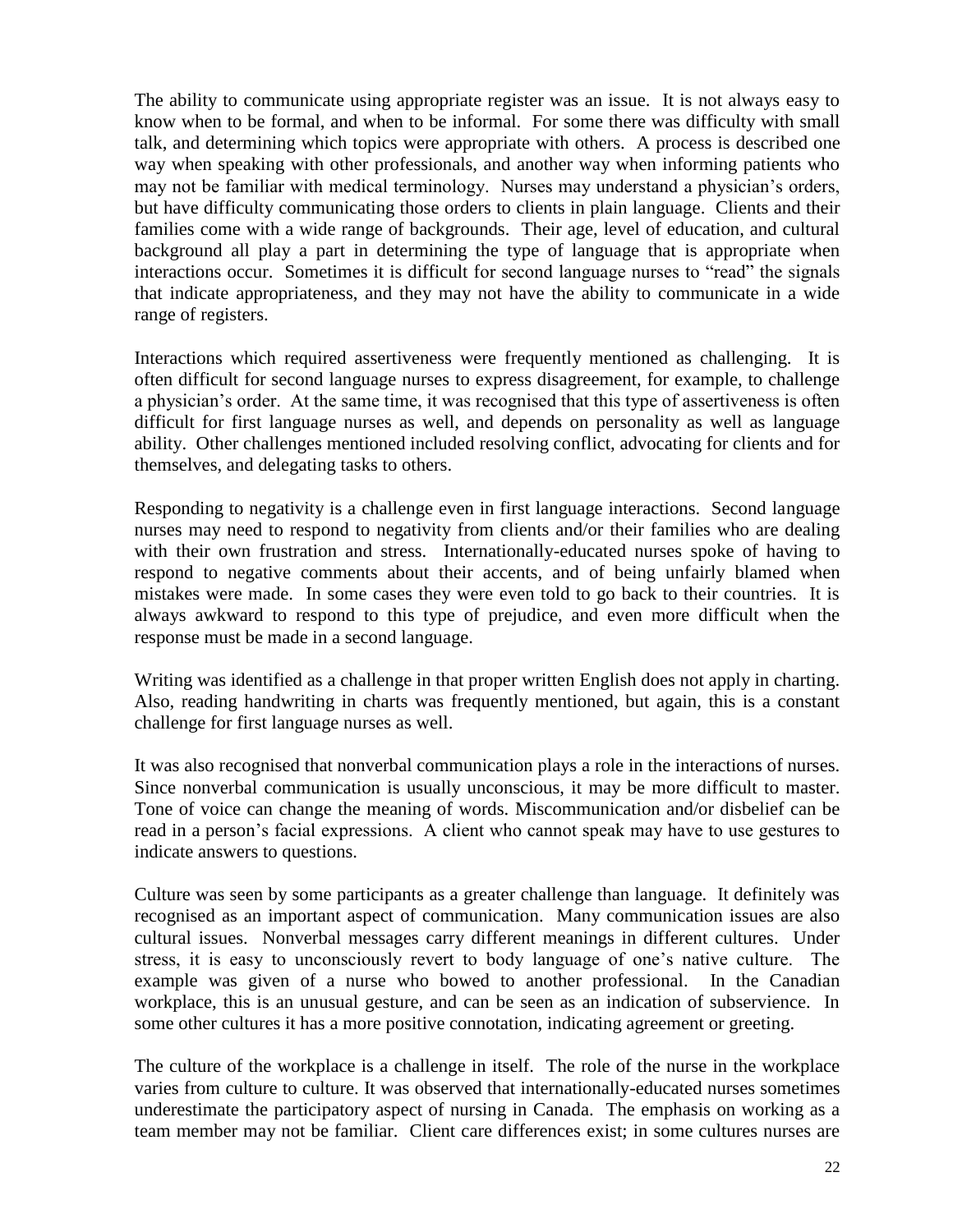trained to do everything for the client, whereas in Canada, a client"s independence is generally encouraged. Clients' involvement and expectations related to their own care varies between cultures as well.

The roles of males and females in Canada were frequently mentioned as a cultural challenge for nurses. In some cultures, a male caring for a female may be taboo. Assertiveness with authority figures, especially men, may be frowned on in some cultures. A nurse coming from such a culture may find it very difficult to question a physician's order, especially if the nurse is female and the physician is male.

In some cultures, asking for help may be considered an indication of weakness. As a result, some nurses may fail to ask for assistance when it is called for. Saying "yes" when one means "no" can also be a cultural response. It is important for nurses to be aware that these cultural differences exist.

In many interactions, an understanding of cultural reference points is needed to follow the conversation. For example, idioms referring to baseball (e.g., "to strike out") may have no meaning to someone who is not familiar with the game. Food items may be unfamiliar. One second language nurse had never heard of "shepherd's pie", and told a client that "shepherd's pea" was on the menu for lunch. Although this miscommunication probably did not have serious consequences, others might.

Another challenge discussed was the difficulty of understanding the complexity of the workplace. Nurses must be familiar with the Canadian health system, as well as the provincial health system. Workplace protocol, labour conditions, and policies must be understood. Internationally-educated nurses may be faced with the need to learn new techniques and technologies. Nurses entering the workplace may not be familiar with what is expected. They may also face a lack of cross-cultural awareness on the part of Canadians.

Accessing education was noted as another challenge for internationally-educated nurses. It was felt that there was a need for really focused pronunciation in nursing education. There was also a concern that internationally-educated nurses often did not have the money to pay for the programs.

The immigration process itself was considered to be a barrier. Immigrants are given points for English language skills, which help to qualify them to immigrate, and yet these points have no relevance once they arrive in the country. As a result, immigrants receive mixed messages. The integration system is fragmented, and accreditation is becoming a political issue. There have been discussions about the development of a pre-screening process to predict success and to give advice to professionals before they come to Canada.

The issue of access to the profession was again discussed. It was noted once more that it is a challenge to know the regulatory requirements. Some internationally-educated nurses are not even aware that there is a licensing process. It is a challenge to know how to get information regarding this process to the persons who need it.

Because only 50% of internationally-educated nurses pass the CRNE, it was also cited as one of the challenges. There was uncertainty as to the reason for this. Possible factors discussed included the interpretation of questions, the multiple choice format, and the cultural issues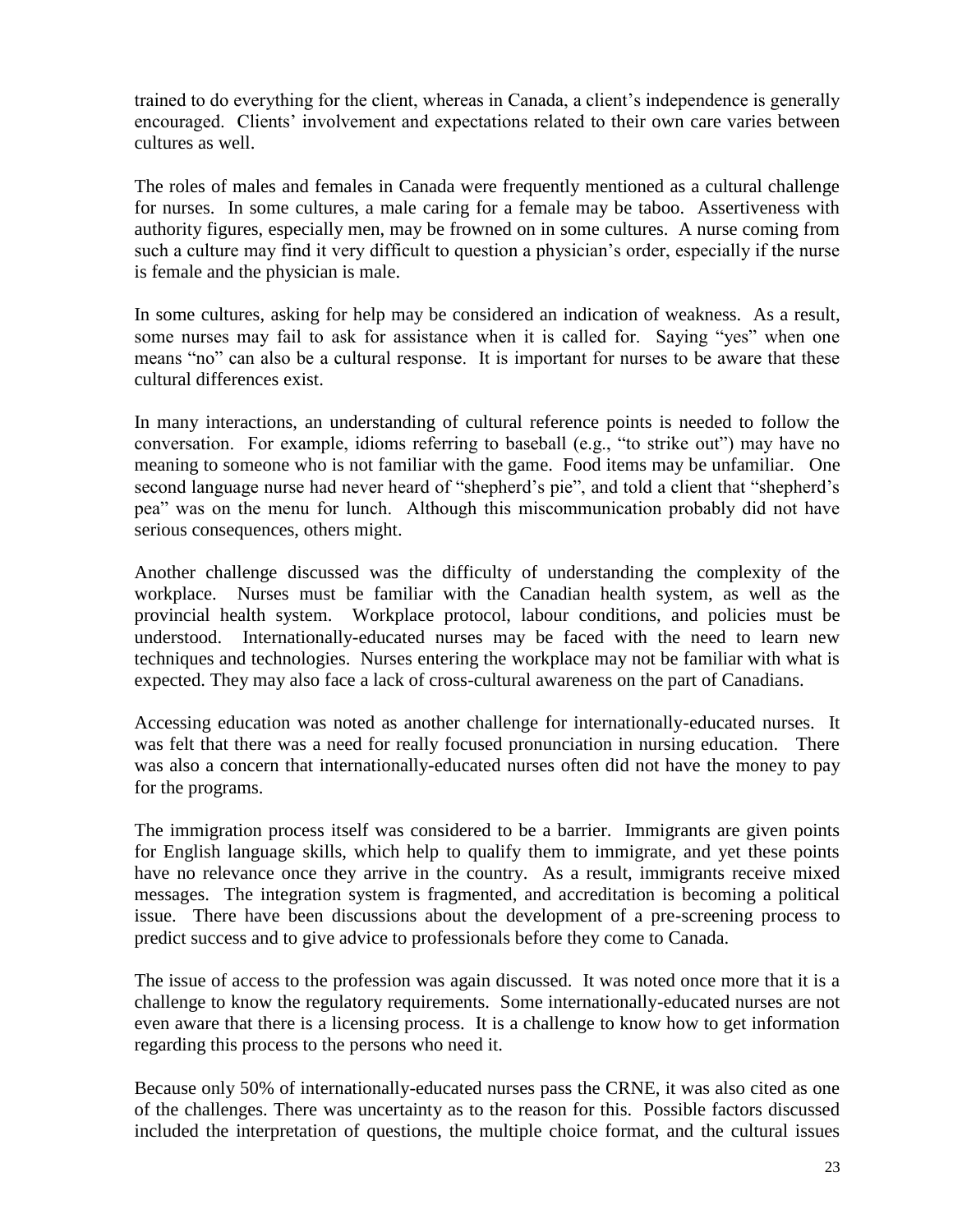that might be reflected in the exam. Critical thinking is an important aspect of the CRNE. It was pointed out that there are factors that influence the chances of success on the CRNE. There is a relationship between early language success (qualifying at the beginning of a refresher program) and success on the CRNE. Some participants observed that nurses who take a refresher program have a higher rate of success.

Emotional challenges were cited as well. When internationally-educated nurses come with unrealistic expectations, they experience a great deal of stress. They get the message that nurses are needed, but at the same time face many barriers. It is discouraging to them when they do not feel listened to; they feel they want to give up and go home.

The present English language assessment process was also seen as a challenge. Many of the same points stated earlier were discussed again. Most of the feedback once more referred to the TOEFL/TSE. Again, it was noted that passing the test does not guarantee fluency in the workplace. The test topics were seen as unrelated to the profession. The test procedure was described as time-consuming and costly. It was observed that some nursing students had a good knowledge base, but were unable to pass the test. There were some participants who considered passing the language test the biggest challenge for internationally-educated nurses.

It was recognised that internationally-educated nurses themselves have been expected to bear much of the burden in overcoming barriers in accessing the profession in Canada. It was suggested that there was a need to shift the systemic burden. Internationally-educated nurses must be viewed as a valuable human resource rather than as a drain on the system. In an increasingly multicultural country, there are benefits to having a nursing workforce that reflects and understands other cultures. Other employees and/or other professionals, as well as patients and their families, may come from a range of cultural backgrounds. More resources allocated to provide support for these nurses as they enter the Canadian workforce will result in many long-term benefits to the system.

## *4.3.3. QUESTION THREE: In your province, what are the differences in the language demands of the two designations addressed by this project?*

The four designations addressed by this project are Registered Nurse (RN), Licensed Practical Nurse (LPN), Registered Practical Nurse (RPN), and Registered Nurse Assistant (RNA). All of the provinces have the same RN designation, but the other three designations (LPN, RPN, and RNA) are similar positions with different names in different provinces.

In Ontario, the designations are RN and RPN. Most participants agreed that there was not necessarily a difference in the language demands of the two designations. It would depend on how fully nurses were practising to their scope. It was mentioned that RNs are expected to have more knowledge. They might need to articulate analysis and critical thinking to a greater extent, and would be expected to apply research findings to nursing care. It was also noted that the entrance reading requirements for RN programs were higher.

In British Columbia, the designations are RN and LPN. In general practice and at entry level, participants stated that there would be no substantial differences in language demands between the two designations. In higher RN positions, more articulation would be required, as would more interdisciplinary team interaction. RNs were seen as more likely to delegate tasks to others. One participant stated that language cannot be separated from context, and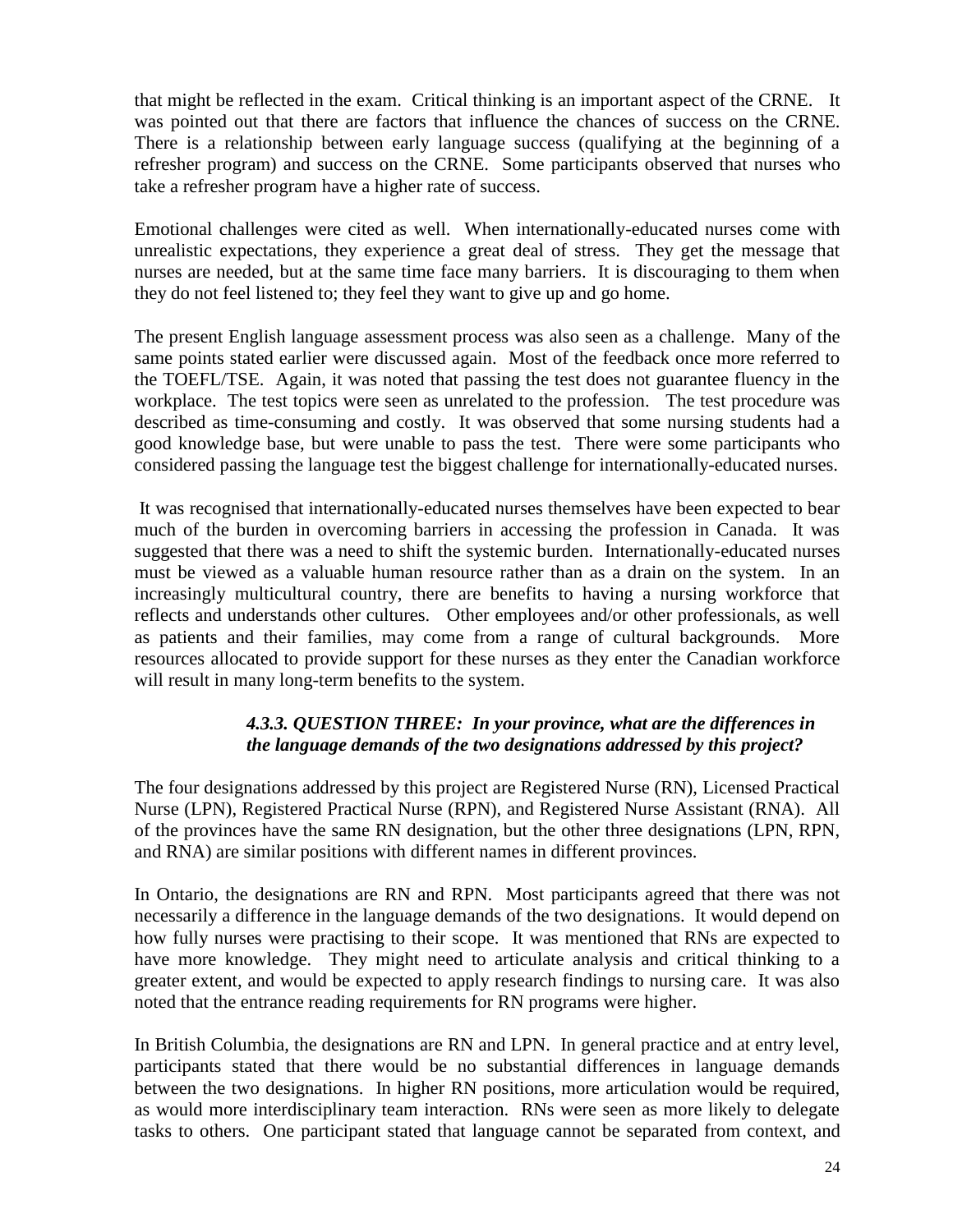that narrower contexts require fewer language skills. It was pointed out that differences might be more pronounced in certain settings (e.g., institution versus community). It was also noted that expectations are different because of power issues.

In Nova Scotia, the designations are RN and LPN. There was general agreement that the language demands of the two designations were similar. Language tasks would depend on the context of practice. In a long term-care setting there would be no difference, while in a setting such as an intensive care unit (ICU), an RN would be expected to have a higher level of technical knowledge. LPNs might have to report to RNs. RNs have more to do with the planning of care, and have to be able to synthesize information. In the education setting, it was noted that the writing demands are higher for RNs in terms of the types of academic papers they must write.

In Alberta, the designations are RN and LPN. Participants stated that differences would depend on the setting. At the direct care level, there would be no difference in language demands. The scopes of practise are similar, and it depends where the practice setting is. It was pointed out that RNs had the education to do evidence-based practice, and needed to know how to utilize it. As a result, they need to synthesize information from a broader knowledge base when analyzing issues. It was also mentioned that case managers had greater writing requirements.

In Manitoba, the designations are RN and LPN. It was generally felt that there would be very few language-related differences in the level of care and level of expectations. Participants listed the following points to illustrate: (1) They read the same charts; (2) They read the same physicians" orders; (3) They take directions from physicians; (4) They provide the same care in the operating room; (5) They are expected to think critically and articulate; (6) They must work independently (are sometimes left alone); (7) They must document care. It was mentioned that reading and writing skills for RNs would need to be higher in relation to evidence-based practice (e.g., interpreting research findings, dealing with statistical data/trends, interpreting algorithms). At the same time, it was stated that this is a difficult area to quantify, especially in relation to how their (RN/LPN) different knowledge bases are used.

Based on the input received, it would be difficult to justify a different English language requirement for the different designations. In most of the groups, discussion indicated that differences between the tasks expected of the two designations in each province were growing smaller rather than larger. RNs at the higher end of practice might have greater language demands, but it was not felt that internationally-educated nurses should be required to meet those higher demands upon entry into the profession in Canada. Rather, it was generally agreed that English language competence needed for an entry level nursing position should be expected.

The focus group feedback was helpful in providing a broad perspective on issues, but it was less helpful in actually identifying specific language tasks as they relate to the CLB descriptors.The information gathered was very helpful in providing information about typical nursing tasks, and the language required to carry out these tasks. It also helped to clarify which language tasks were considered most important and most challenging for nurses. Finally, the focus groups were very helpful in providing perspective regarding the comparison of the various nursing designations addressed by this study.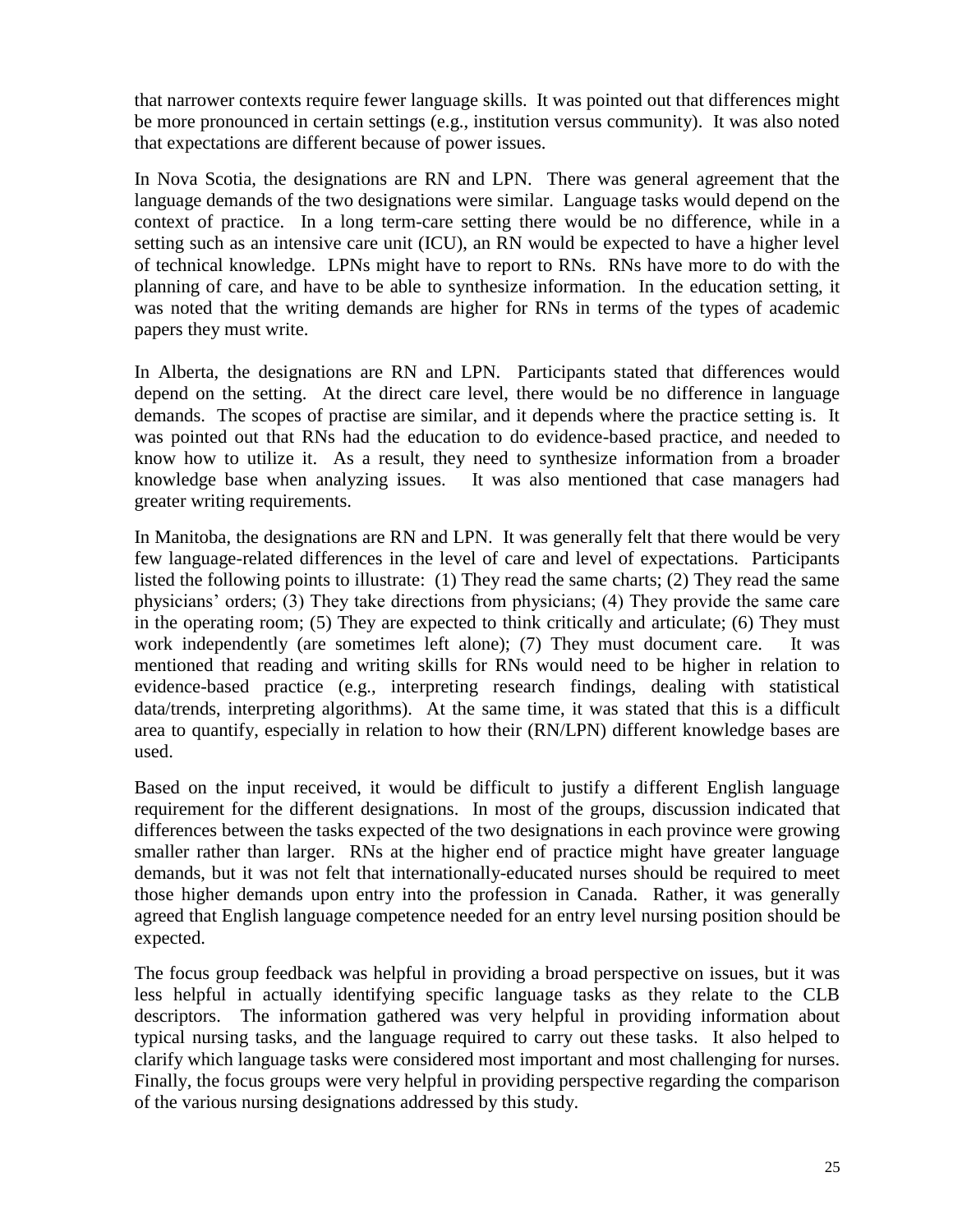#### *4.4. Profile Information Interviews*

Twenty-three people were interviewed using the Profile Information Interview form (see **Appendix G**). Participants were interviewed in person and on the phone. Three participants were e-mailed forms, which were later returned by fax. Participants were from British Columbia (6), Saskatchewan (3), Manitoba (9), Ontario (2), Nova Scotia (2), and the Yukon Territories (1). Many of the participants (14) were clinical instructors in Degree Nursing Programs, Diploma Nursing Programs and LPN Programs. These clinical instructors work with nursing students in a variety of health settings such as pediatrics, sub acute care, orthopedic surgical, long-term care (assessment and rehabilitation), and acute care. Two participants were internationally-educated nurses; one worked on an ear, nose and throat postoperative unit, and one worked on a medicine unit. The remainder of the participants were nurse managers, nurse educators, LPNs and RNs, working in a variety of settings such as rehab geriatrics, medicine, surgery, acute care, and intensive care.

#### *4.4.1. Feedback regarding Language Tasks*

 Out of the 37 language tasks on the Profile Information Interview form, 34 were rated as "important" or "very important". Interviewees cited numerous examples of these tasks. These included:

- interacting with physicians (important because physicians may not see patients but rely on nurses" observations and assessments)
- interacting with other professionals (important because clients' health may be jeopardized if unit problems are not articulated with other staff)
- following physicians' orders, may be written or oral, face-to-face or by phone (e.g., comprehending orders for medications, treatments)
- giving instructions (e.g., teaching clients how to take medication/how to change dressings, catheter care, instructions to co-workers)
- using commands in emergency situations such as fire drills, cardiac arrest, codes
- making requests (e.g., asking for help, phoning pharmacy/rehab therapist/dietician with a request)
- asking for detailed information (e.g., receiving information from ambulance attendant/other staff/new client/physician)
- analyzing or expressing opinions about work (e.g., being assertive when necessary, advocating for clients, participating in interdisciplinary meetings)
- clarifying/elaborating (e.g., making sure physicians' orders are understood, clarifying instructions to make sure clients understand, clarifying lab values over the phone)
- explaining (e.g., explaining procedures to clients and their families)
- attracting attention (e.g., attracting attention in emergency situations when help is needed)
- providing detailed complex information in order to coordinate teamwork (e.g., meeting with multi-disciplinary teams to discuss discharge planning, brainstorming to solve problems, delegating, reporting to next shift)
- asking for permission (e.g., requesting permission from patients before certain procedures)
- indicating solutions to problems (e.g., offering a variety of solutions to client)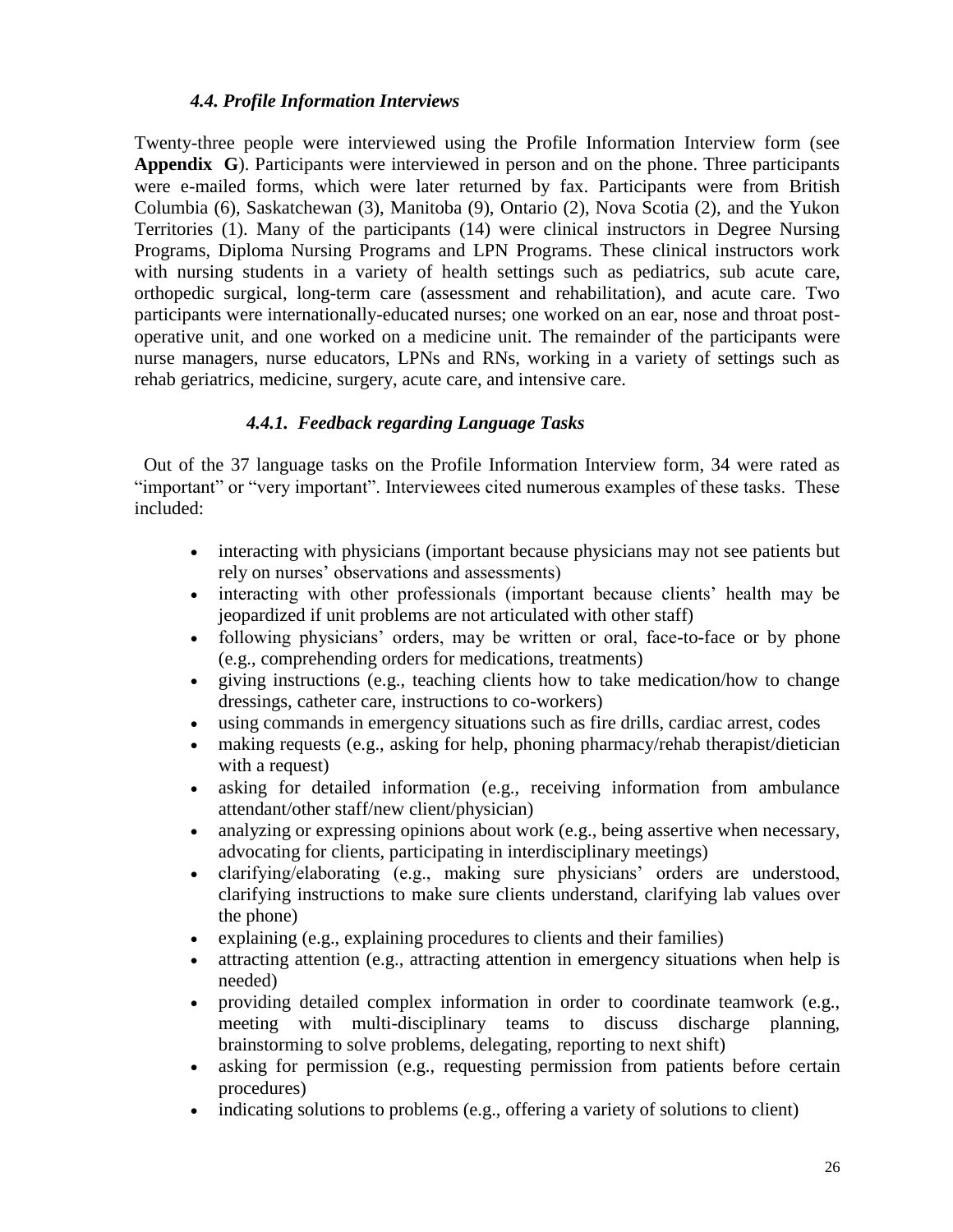- giving advice/making suggestions (e.g., providing information and options to clients and their families regarding discharge planning)
- dealing with communication problems (e.g., interacting with clients who have language barriers/accents, dealing with frustrated clients)
- following audio tapes or videos (e.g., comprehending taped shift reports, following lectures/demonstrations when participating in continuing education)
- scanning text quickly to find specific information (e.g., scanning charts, lab results)
- recalling what has been read (e.g., recalling information on care maps)
- interpreting formatted text (e.g., interpreting lab values, Kardex)
- interpreting unformatted text (e.g., interpreting policy/procedure manuals)
- asking for assistance from colleagues when reading is required (e.g., asking for help to interpret chart entries)
- filling out forms (e.g., filling out transfer orders, charts)
- $\bullet$  keeping a record/log book (e.g., writing progress notes, keeping a Medication Administration Record)
- writing reports (e.g., writing incident reports)
- writing messages (e.g., noting telephone orders)
- assisting each other when writing is involved (e.g., helping to write an incident report)
- deciphering handwriting on charts and forms

Two language tasks were rated as less important than the others. For Task 14, *"Facilitate a discussion, seminar, formal meeting; help participants clarify issues and reach set goals"*, 50% of respondents said that this task would be "not important" or "somewhat important", and 50% said that it would be "important" or "very important". One interviewee said that if a nurse could not perform this skill, it did not necessarily mean that he or she was a poor nurse. Another said that it was important to be familiar with the group process, but that it was not crucial to be able to facilitate a group discussion. Some stated that a nurse manager or a unit manager would more commonly carry out this type of task, although one interviewee stated that an entry level nurse in charge of patient care would facilitate a discussion on patient care.

For Task 35, *"Take notes in point form from an oral presentation"*, 50% of the participants stated that it was "not important" or "somewhat important" and 50% stated that it was "very important" or "important". Educational in-services were cited most often as examples of this type of task. Other examples of situations in which nurses would take notes were: (a) participating in interdisciplinary meetings, (b) listening to taped reports, (c) learning something on a new piece of equipment, and (e) participating in seminars on procedures such as treating frost bite.

In addition, for Task 32, *"Write reports. What is the length of these reports?",* 78% answered "important" or very important". The most common example of a report cited was an incident report. However, interviewees' responses regarding the length of the report varied. The responses ranged from one paragraph in point form, to one to two paragraphs written in complete sentences, to a page written in complete sentences. One interviewee stated that the length of the report depended on the incident. It was also stated that the incident report was set up in a chart format using a check off system, with a space provided on the form for a oneparagraph description of the incident. Other types of report writing cited were consults, discharge reports, and Worker"s Compensation reports.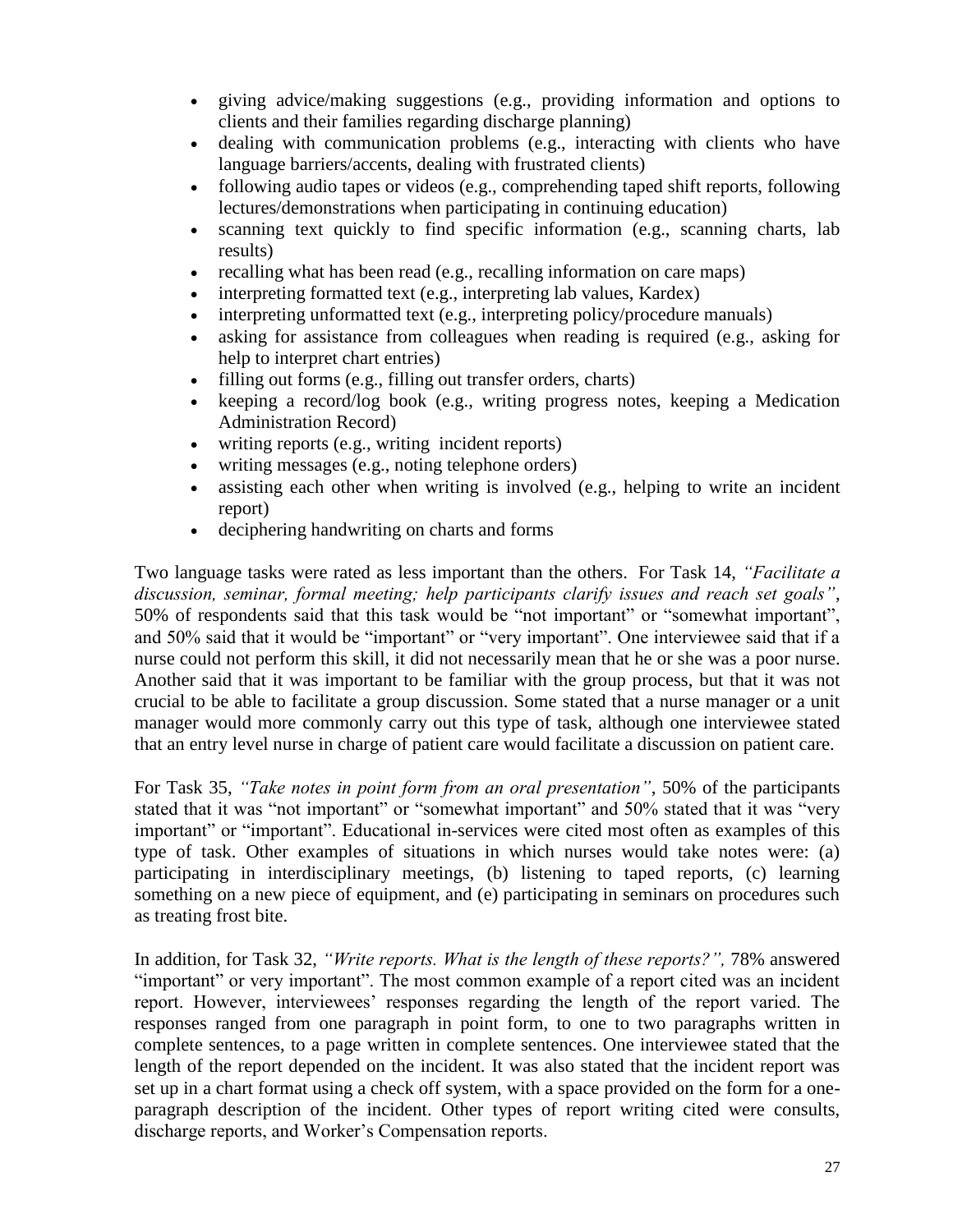Three questions were addressed by the Profile Information Interview:

#### *4.4.2. QUESTION ONE: Identify what you would consider the three main differences between the tasks carried out by the different nursing designations (e.g., RN/LPN/RNA/RPN) in your province.*

Participants in the Profile Information Interview identified differences between the tasks carried out by the different nursing designations. Respondents agreed that LPNs, RNAs, and RPNs are able to do more now than they had done in the past. Many stated that these three designations do not administer certain medications. A common response was that RNs start intravenous lines (IVs), and LPNs, RNAs and RPNs maintain them. However, many respondents stated that the tasks carried out by LPNs, RNAs, and RPNs would depend on the facility in which the nurse was working. An example would be talking to physicians. In some facilities, LPNs, RNAs, and RPNs would not take physicians' orders on the phone or face-toface, whereas in other facilities they would. Participants stated that RNs interpret physicians' orders, do more advanced assessment, are responsible for coordination of care and discharge planning, have a greater depth and breadth of knowledge, integrate health care members, especially in acute care settings, and have more formal education in leadership/management. The feeling was that there are some nursing tasks that require more critical thinking by RNs. Five participants said that the cognitive reference for RNs and LPNs, RNAs, and RPNs is different. Two participants stated that generally the RN is the nurse in charge; however, on the night shift, an LPN may be in charge.

#### *4.4.3. QUESTION TWO: How would these differences be reflected in the language tasks required of nurses in each designation?*

Seventy-three percent (16/22 participants) stated that there would be no difference in the language tasks required of RNs and LPNs, RNAs, and RPNs. One participant could not comment because there were no LPNs working on her unit. One respondent stated that even though there were some tasks carried out by RNs that required more critical thinking, there would be no difference in the language tasks. In terms of differences in specific language tasks, it was stated by some respondents that, in certain facilities, LPNs, RNAs, and RPNs would not take physicians orders on the phone or face-to-face, and they would not write consults. Two participants said that the language tasks would be reflected in the nurse"s area of expertise. One participant said that LPNs could have a lower language level because they did not communicate with physicians, and another participant said that the differences would be slight.

The data collected from the Profile Information Interview form indicates that the English language demands for RNs and the other designations addressed by this project (LPNs, RNAs, RPNs) are within similar ranges.

#### *4.4.4. QUESTION THREE: What do you see as the greatest challenges related to the language demands of the nursing profession in Canada?*

Speaking and listening comprehension were two of the greatest challenges mentioned by participants.

For speaking, specific examples included:

- speaking with clients, particularly ESL clients
- interacting with all health care professionals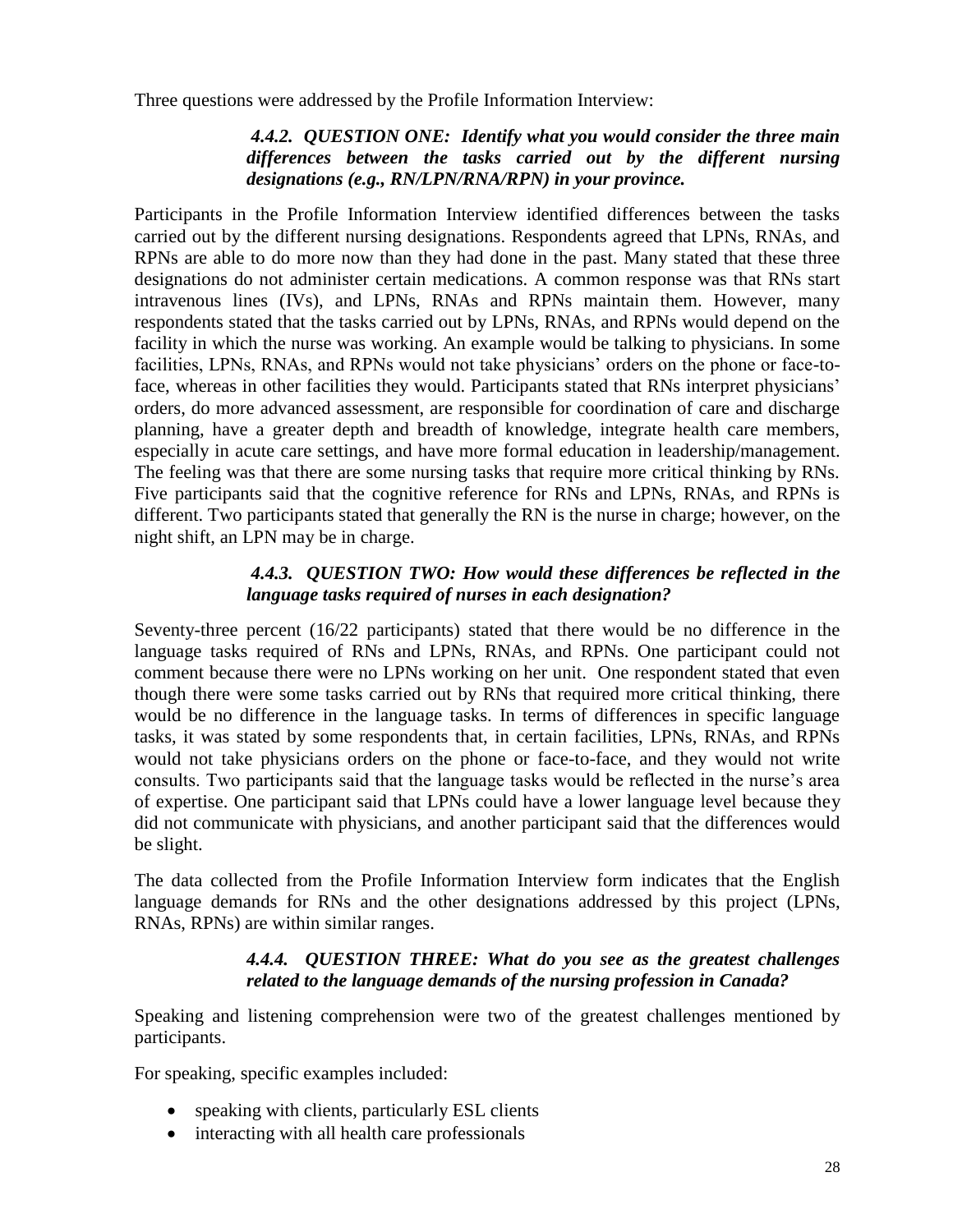- having discussions about a client's care with the client's family
- not being understood by others because of accent
- pronouncing medical terminology
- asking questions
- asking for clarification
- asking for assistance
- using slang and/or idioms.

For listening, specific examples included:

- understanding slang and/or idioms
- understanding physicians on the phone
- understanding confused patients
- understanding clients whose first language was not English.

Other challenges mentioned were reading a client"s body language, reading charts, and using the correct abbreviations, descriptions and terminology when recording information in charts. One participant said that writing in charts was an area in which a nurse could receive assistance.

Report writing, specifically incident report writing, requires the nurse to write a paragraph or two to describe what happened. Often this is written in point form. Only 50% of participants reported that it would be necessary to take notes from an oral presentation, and this was a task that was not performed on a regular basis.

Unfortunately, feedback was not received from as many areas across the country as had been hoped. An effort was made to contact individuals in other locations, but it was not possible to arrange the interviews for various reasons. Nevertheless, feedback that was received confirms the results of the other data gathered in this project.

#### *4.5. Observations*

The observation of nurses in the workplace provided an opportunity to gain first-hand knowledge of the English language demands of the nursing profession. We were able to record interactions, and to see the reading and writing that nurses actually did on the job. This data could then be compared directly with the descriptors of the CLB document. Certain language tasks dominated in many of the observations, while some settings presented unique language challenges.

Interactions were recorded and the data was analyzed using the chart developed for this purpose (see **Appendix J**). The total number of language tasks analyzed was 1,591.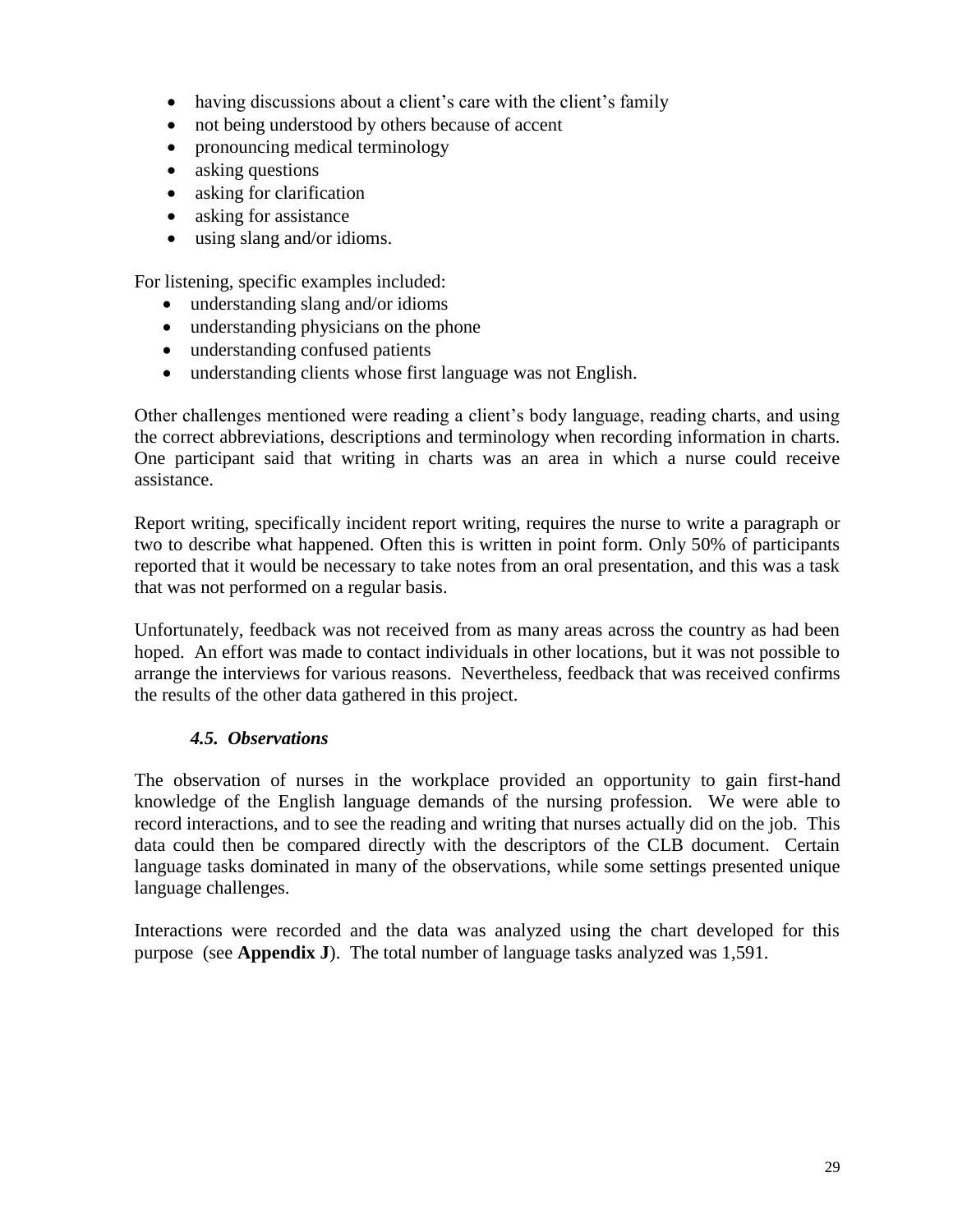Chart 1 illustrates the situational use of language by nurses during the observations.

**Chart 1.**



**Situational Uses of Language**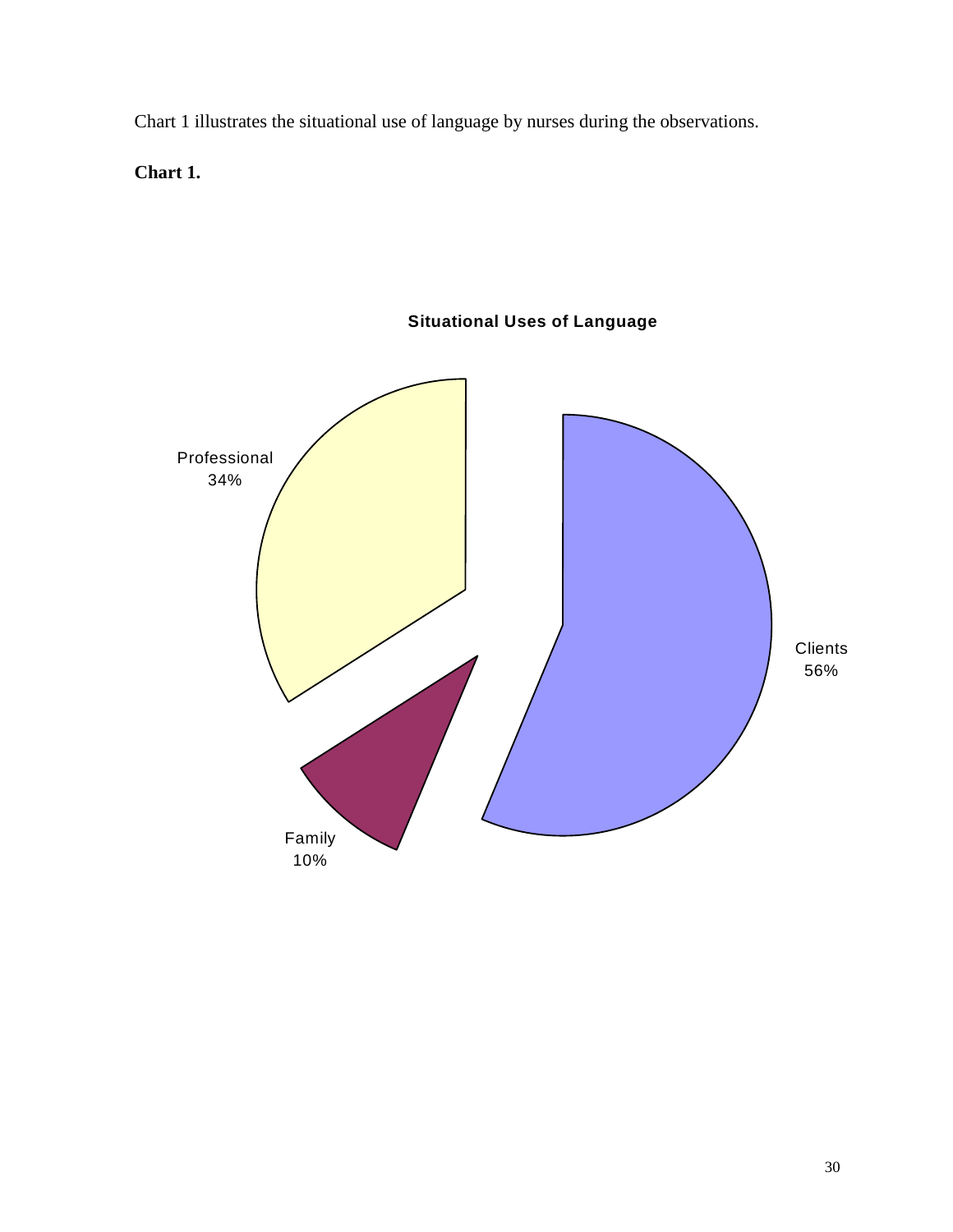Chart 2 illustrates the types of tasks observed, and the percentage of time that was spent on each task, based on all the observations.

## **Chart 2.**



# **Language Tasks**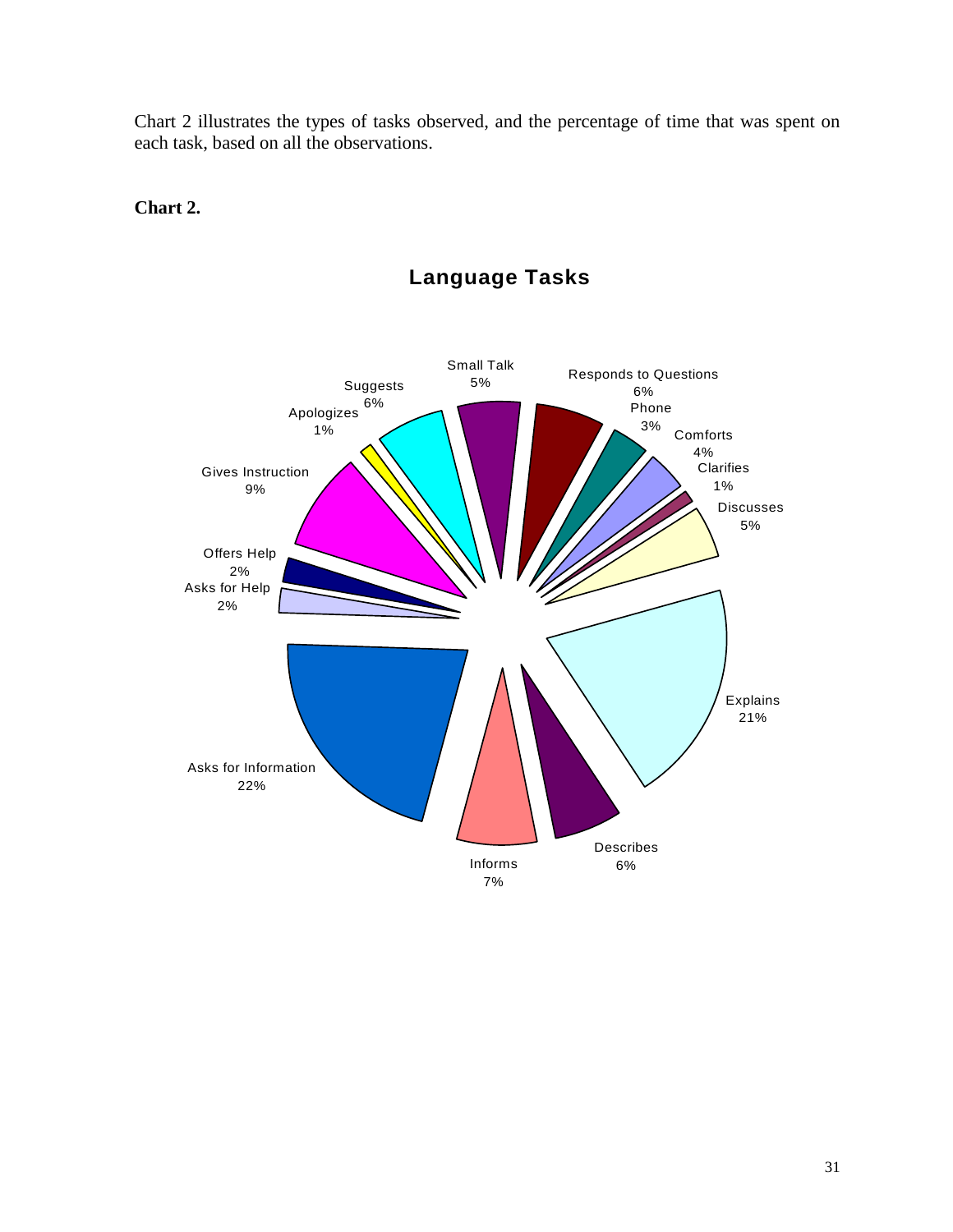#### *4.5.1. Interactions with Clients and their Families*

Most interactions observed were between nurses and clients. Often nurses would explain what they were doing, and why they were doing it. They would answer questions clients had about their condition or treatment. Nurses were responsible for explaining discharge instructions to clients. These instructions were also given to the clients in written form.

Nurses were often observed using persuasive language with clients. For example, in some cases, clients did not want to take medication; in others, they did not want to limit or increase their intake of fluids. In these types of situations, it was important for nurses to have established rapport with clients so that they could convince them to comply without becoming confrontational. For this reason, joking and small talk were observed as important language skills in developing relationships with clients.

Clients were sometimes very difficult to understand. In some cases, English was not their first language; in others, cognitive and/or physical impairment interfered with speech. Nurses had to have good listening skills and often needed to ask for clarification to ensure that they understood what clients were communicating. Sometimes clients were unable to speak because of oxygen masks. Nurses then had to read clients" body language and gestures.

At the same time, it was important for nurses to speak clearly and appropriately. Again, clients whose first language was not English had more difficulty understanding nurses. Some clients were hearing impaired. In addition, nurses needed to be aware of appropriate register in relation to clients" age and education level. Nurses were observed adjusting their tone and vocabulary based on the needs of their clients.

Nurses also had a great deal of contact with clients" families and friends. Sometimes they asked families questions regarding the client to get information. Nurses also answered the questions that families had regarding the condition of the client. Families were often under a great deal of stress, and nurses were observed providing empathy and support. Nurses reported that, in some situations, they had to help resolve conflict between family members.

## *4.5.2. Interactions with Other Professionals*

Interactions with other professionals were frequent in most observations. Other professionals included physicians, physiotherapists, occupational therapists, social workers, spiritual care workers, paramedics, and other nurses. In most of these interactions, nurses were observed describing a client's condition, and explaining what had been done or what should be done. For example, before a nurse went on a break, she/he would describe the situation of her/his clients to the nurse taking over. Many of these interactions also included small talk and joking.

Shift-to-shift reports are an important part of a nurse"s responsibility. On many of the units visited, these reports were done by tape recorder. This required the nurse to report briefly on the condition of each client, explaining special situations when necessary. The use of the tape recorder requires clear pronunciation. When listening to the report, it is not possible to ask for clarification, but it is possible to rewind the tape and listen again when something is not clear. In some cases, shift-to-shift reports were done in person.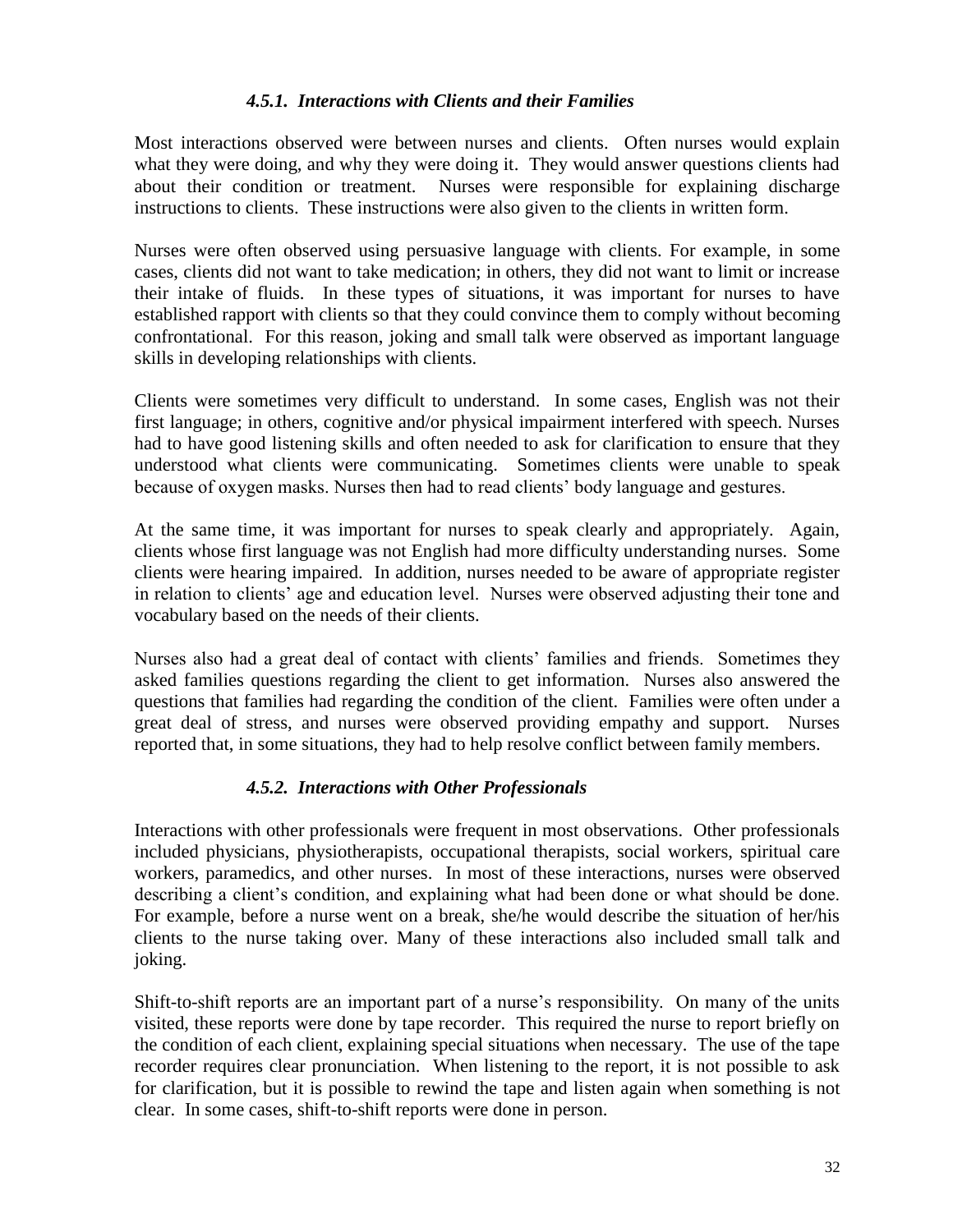Interactions with physicians were not often observed, but they were of vital importance. When physicians visited units, nurses would give information and ask questions. Nurses are on the front line of care, and they are most familiar with the condition of their clients; therefore, it is very important that they have the language to convey this knowledge to the physician. At times, nurses were observed advocating for their clients. Taking physician"s orders over the phone was not frequently observed, but often referred to as a language challenge. Some nurses reported that phoning physicians who were on call was one of their responsibilities.

Nurses also participated in interdisciplinary meetings with other professionals to discuss issues related to client care. Although not many of these meetings were observed, it was reported that they frequently involved discharge planning. Here it was important for nurses to share their knowledge and perspective regarding the clients, so that appropriate plans could be made. Again, nurses might well be in a position to advocate for clients at these meetings. Nurses also participated in family conferences, where both a client"s family and other professionals were present.

Asking for the assistance of another professional was also observed. For example, sometimes help was needed in moving a client. Nurses were frequently observed asking for and giving assistance in deciphering handwriting on charts.

## *4.5.3. Interactions with Other Staff*

Some interactions with other staff were also observed. Health Care Aides (known by different titles in different provinces) reported requests of clients or concerns about clients to nurses. In some cases, nurses were responsible for student nurses doing practicums. In these interactions, the role of the nurse tended to be more supervisory. There was also limited interaction observed with other staff such as janitorial staff.

## *4.5.4. Phone Interactions*

Nurses were often observed using the telephone. The phone was used to make arrangements (e.g., for tests, to get equipment), to get lab results, to give and get information from other professionals (e.g., physicians), and to give and get information from clients' families. Nurses also answered the phone and took messages.

## *4.5.5. Reading and Writing Tasks*

The reading task most frequently observed was the reading of charts. Examples included client care plans, team notes, physician"s orders, integrated progress notes, various assessments, and neurological records. The greatest reading challenge was often deciphering the handwriting on these charts. Much of the vocabulary on these charts was field-specific terminology. Drug compatibility charts were also referred to for specific information. Nurses also read lab reports (e.g., bloodwork, diagnostic imaging reports). Some reading tasks involved reading data from a computer screen (e.g., vital signs). They also needed to understand the instructions written for clients (e.g., discharge instructions) and explain them. Policy manuals and textbooks were accessible, but nurses were observed referring to them only once. Samples of reading text were collected and then matched with the CLB descriptors (see *4.5.10*).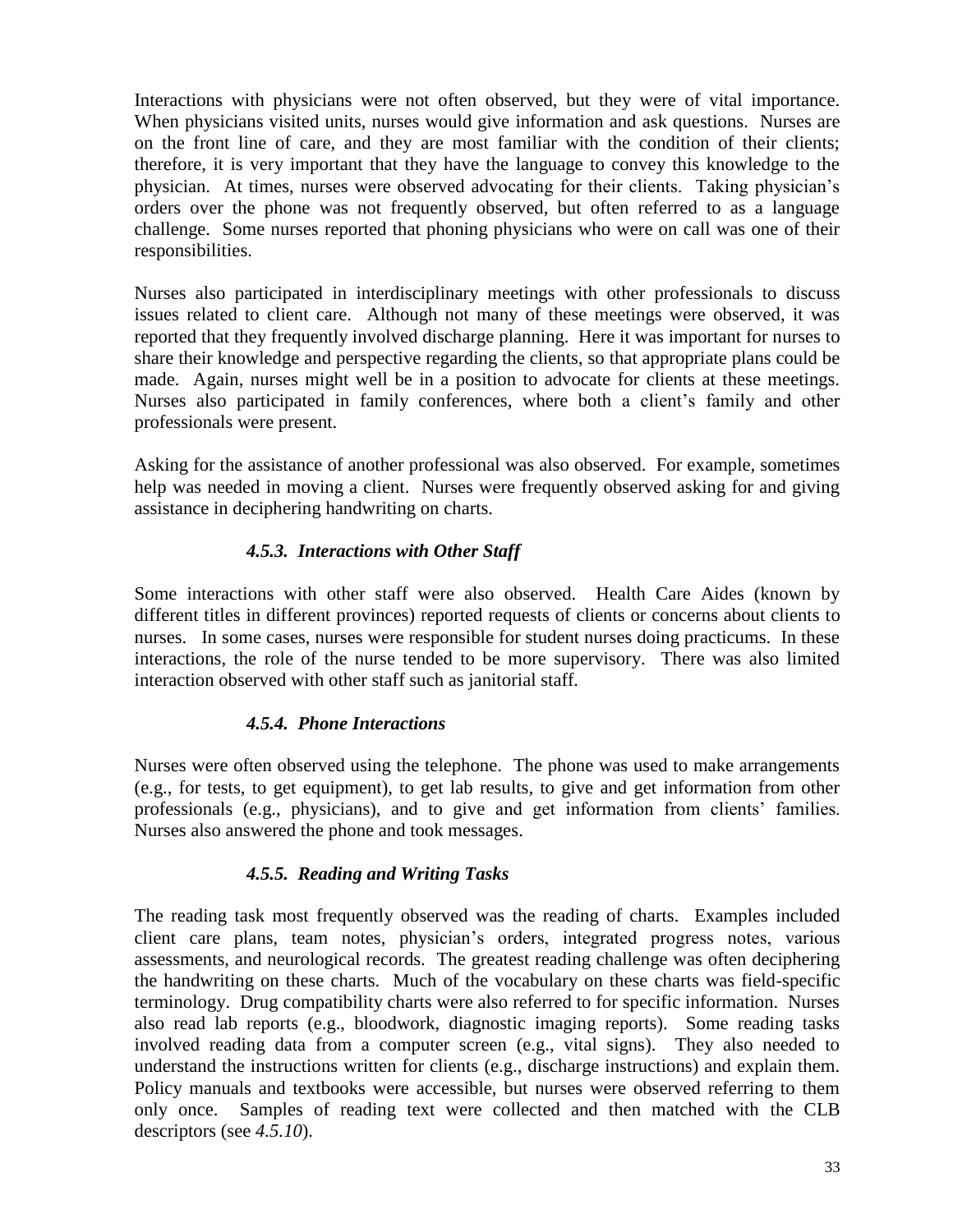A great deal of the writing required of nurses was the filling out of charts and forms. These included the charts listed above. Generally the nurse was required to check off items, or to record information in point form. In some cases, anecdotal records were made, but usually these were in point form rather than in complete sentences. It was necessary for nurses to use appropriate terminology when entering information. Descriptive vocabulary was especially important. The format of incident reports obtained was generally checklists and point form, although in a few cases, sentences were required. Nurses reported that they were able to get help in filling out incident reports if they needed it. Again, samples of forms and charts were collected and matched with the CLB descriptors (see *4.5.10).*

## *4.5.6. Settings with Unique Language Challenges*

In a few cases, observations were done in settings with unique language challenges. These settings included the emergency unit, the intensive care unit, the long-term care setting, the Victoria Order of Nurses (VON) setting, the community health centre, and the public health presentation.

In the emergency unit, interactions were very fast-paced. One nurse observed that in the trauma room, a nurse who did not understand what was being said would pose a high risk. It was also more common for nurses in emergency situations to deal with clients who could not communicate for a range of reasons (e.g., oxygen masks, cognitive impairment). In addition, clients and their families who are experiencing an emergency are under a great deal of stress. Nurses need the language skills to reassure and empathize, while carrying out their other duties.

In the intensive care unit, a great deal of time was spent in discussion with other professionals regarding clients. Nurses were constantly updating other professionals on the condition of patients, and the information shared was detailed. Nurses also interacted with clients frequently and at length, especially asking for information, informing, and explaining. At the same time, clients were generally not able to communicate well because their condition was more serious than in some other settings.

At the long-term care facility, it was noted that some residents had difficulty communicating, due to issues such as hearing impairment, strokes, and dementia. Also, for many residents, English was not their first language. Because of this, it was very important that nurses used simple language with clients, and that they spoke clearly. At the same time, they had to explain each resident"s condition in detail to the physicians. Another language skill observed more frequently in this setting was persuasion. On one hand, nurses had to convince clients to take medication. On the other hand, they needed to know calming techniques when clients or their families became agitated.

In observing VONs, it was noted that the context of interactions was less predictable than in a hospital setting. In home visits, VONs had to adjust to the environment of the client's home, often without the presence of other professionals. This increased the need for cultural awareness, and required more independence on the part of the nurse. The nurse had to take responsibility for many arrangements, often by phone. An example was given of an internationally-educated nurse who tried to work as a VON and found it too difficult. She then found a position in a hospital setting, where she was able to function successfully.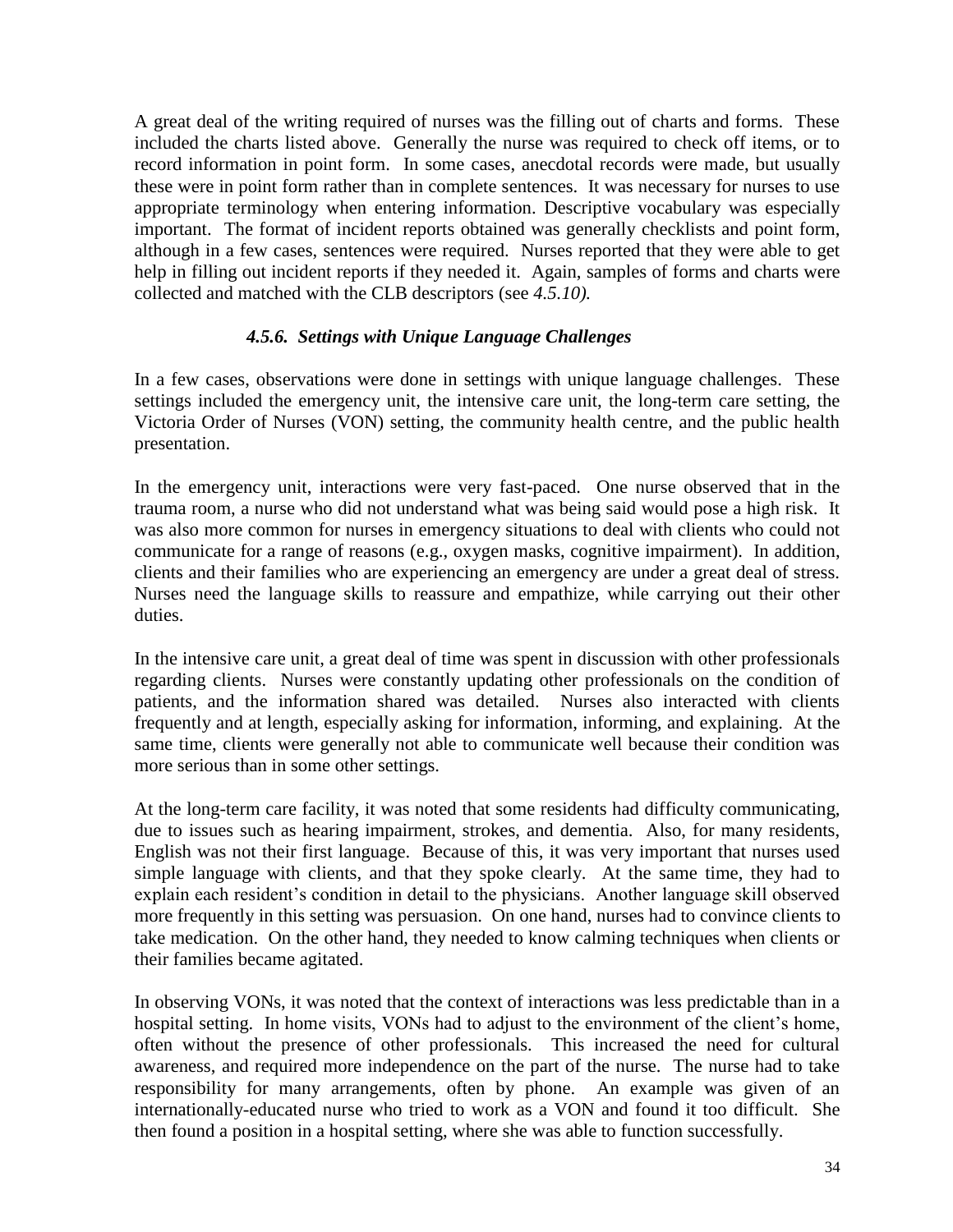At the community health centre, nurses followed a holistic approach. The nurses observed collaborated a great deal with physicians. Because care was tailored to individual clients, there was a high need for flexibility. In addition, constant interruptions were observed. Nurses had to deal with a wide range of clients and their families. The facility served a large immigrant population; as a result, cultural awareness was essential. Part of the nurses' responsibility was to facilitate groups and to teach (e.g., lifestyle changes, breastfeeding, hospital procedure, pain management, fetal development). It was important that they used simplified language and concepts in order to communicate with clients appropriately. It was also important that nurses in this setting had the ability to persuade and counsel clients (e.g., to persuade a pregnant client to get an HIV test by explaining consequences and assuring anonymity). Many interactions with other professionals, clients and their families were carried out by telephone. Also, a great deal of reporting was done by computer.

The public health presentation observed was on the topic of sexually-transmitted diseases. It was a one-hour presentation for a group of about 50 ESL students. It was unique in that it did not demonstrate any one-on-one or small group interactions. The nurse explained and described the topic, using overhead transparencies and a video. During the presentation she encouraged questions and facilitated some discussion.

## *4.5.7. Nursing Designations*

In observing RNs and LPNs, few differences in language demands were observed. In some cases, but not in all, RNs demonstrated synthesis of a broader knowledge base in analyzing issues. In one case, an LPN was observed to take charge of a discussion with an RN, probably because she had more experience. RNs were more likely to be working in the more specialized positions, although it was noted that LPNs were beginning to be allowed to do more specialized work by taking special courses.

## *4.5.8. Language Tasks Observed and Corresponding CLB Descriptors*

Based on the observation of nurses we conducted in the workplace, the following CLB descriptors apply. (These descriptors are taken from the document, *Canadian Language Benchmarks 2000*, as well as the companion document, *Canadian Language Benchmarks 2000*: *Additional Sample Task Ideas.)*

#### *4.5.8.1. SPEAKING*

## **Global Performance Descriptors (Speaking)**

The global performance descriptors for speaking ranged from CLB Level 7 to CLB Level 9, with **most global performance descriptors for speaking falling in the CLB Level 7-8 range.**

## **CLB Level 7**

- □ Can communicate comfortably in most common daily situations.
- $\Box$  Can participate in formal and informal conversations, involving problem solving and decision making.
- Can present a detailed analysis or comparison.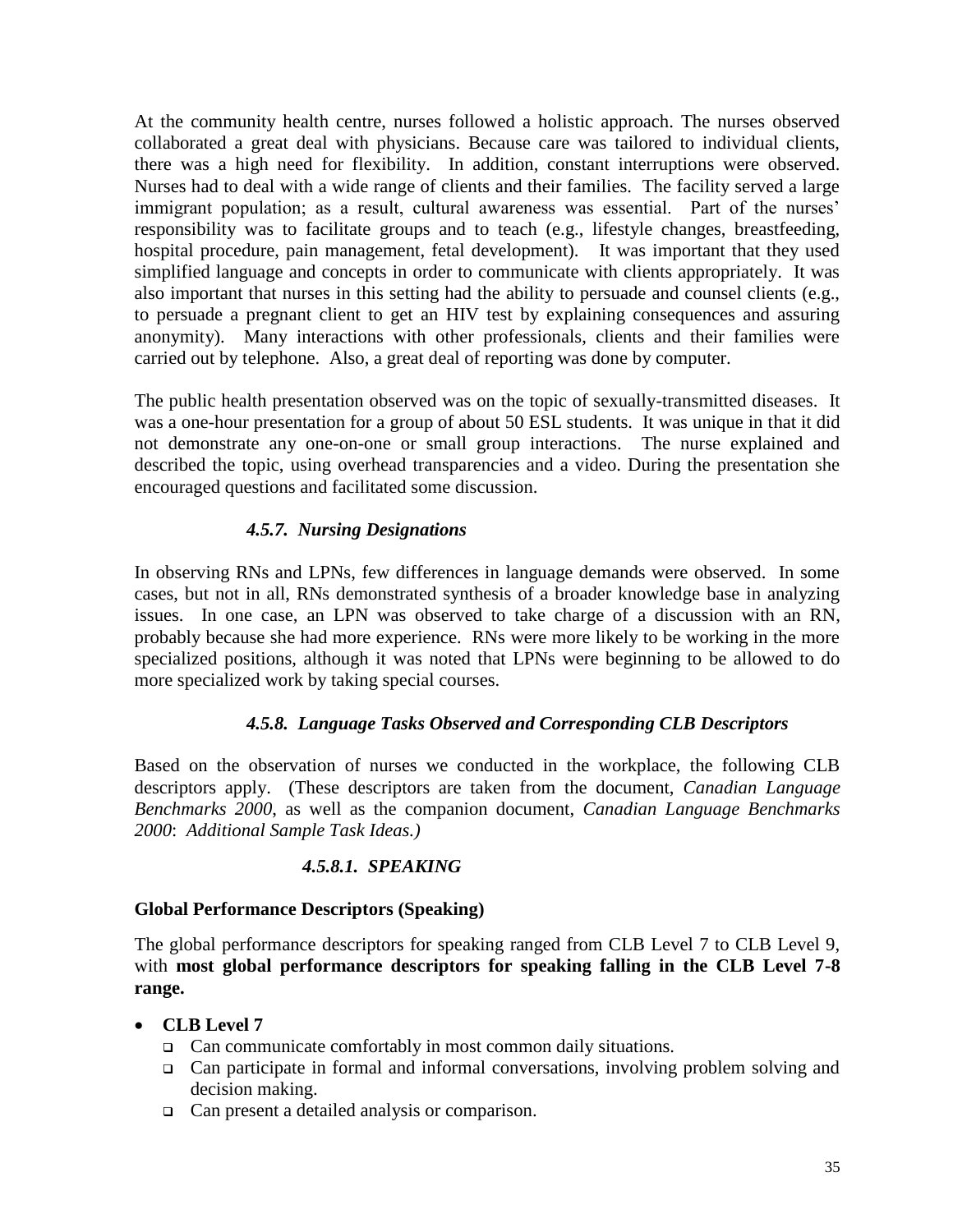Can use a variety of sentence structures (including compound and complex sentences) and an expanded inventory of concrete and common idiomatic language.

## **CLB Level 8**

- Can communicate effectively in most daily practical and social situations, and in familiar routine work situations.
- $\Box$  Can participate in conversations with confidence.
- $\Box$  Can provide descriptions, opinions and explanations; can synthesize abstract complex ideas, can hypothesize.
- In social interaction, learner demonstrates increased ability to respond appropriately to the formality level of the situation.
- Can use a variety of sentence structures, including embedded and report structures, and an expanded inventory of concrete, idiomatic and conceptual language.
- Grammar and pronunciation errors rarely impede communication.
- □ Discourse is reasonably fluent.
- Uses phone on less familiar and some non-routine matters.
- **CLB Level 9**
	- $\Box$  Can independently, through oral discourse, obtain, provide and exchange key information for important tasks (work, academic, personal) in complex routine and a few non-routine situations in some demanding contexts of language use.
	- $\Box$  Can interact to coordinate tasks with others, to advise or persuade, to reassure others and to deal with complaints in one-on-one situations.

## **What a Person Can Do (Speaking)**

Although speaking tasks range from CLB Level 6-9, **the majority of speaking tasks fall in the CLB Level 7-8 range.**

## **I. Social Interaction**

## *Interpersonal Competencies*

- $\Box$  Make or cancel an appointment or arrangement. (6)
- Express/respond to apology, regrets, and excuses.  $(6)$
- Express and respond to gratitude, appreciation, complaint, disappointment, dissatisfaction, satisfaction and hope. (7)
- Confirm own comprehension.  $(7)$
- **Example 1** Respond to a minor conflict or complaint (e.g., acknowledge and/or clarify a problem, apologize, suggest a solution.) (8)
- Comfort and reassure a person in distress.  $(8)$
- Express and respond to expressions of respect, friendliness, distance and indifference. (9)

## *Conversation Management*

- Indicate partial comprehension.  $(6)$
- $\Box$  Encourage conversation by adding supportive comments. (6)
- $\Box$  Avoid answering a question. (6)
- $\Box$  Change topic. (7)
- $\Box$  Manage conversation. Check comprehension. (8)
- □ Use a variety of strategies to keep conversation going.  $(8)$
- $\Box$  Encourage others to participate. (8)
- Contribute to/co-manage a discussion or debate in a small formal group (work meeting, seminar). (9)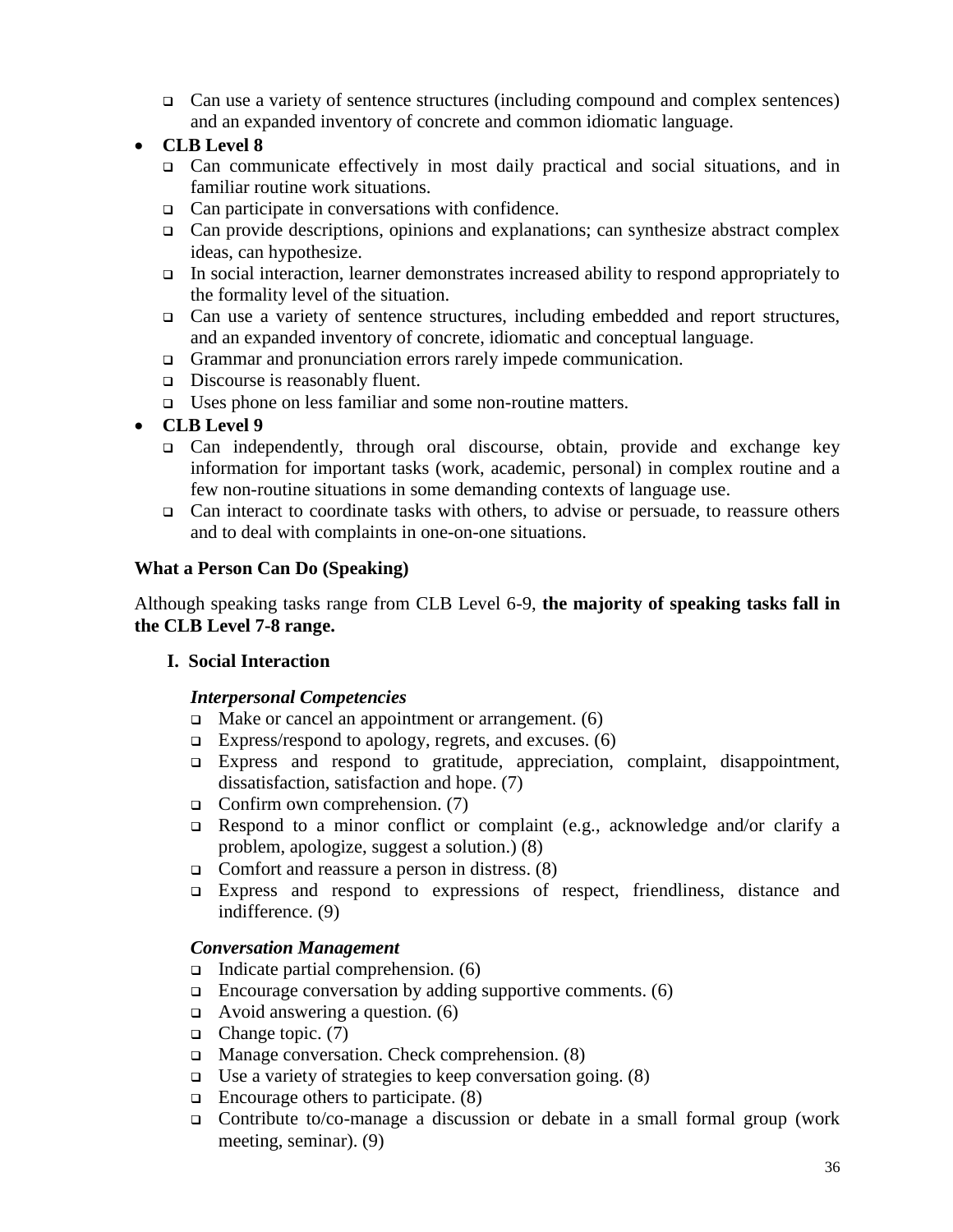#### *Phone Competencies*

- Take live phone messages with five to seven details. (7)
- Carry on a brief phone conversation in a professional manner. (8)

#### **II. Instructions**

- Give a set of instructions dealing with simple daily actions and routines where the steps are not presented as a point-form sequence of single clauses. (6)
- Give clear instructions and directions related to moderately complex technical and non-technical tasks (e.g., explain how to handle a household emergency). (7)
- Give and respond to a warning; discourage others (e.g., discourage a person from … dangerous actions). (7)
- Give/pass on instructions about an established familiar process or procedure (technical and non-technical) (e.g., give instructions on how to administer first aid). (8)
- Give clear, detailed oral information to someone to carry out complex multi-step instructions for a familiar technical/non-technical process (e.g., give complex instructions on familiar first aid and emergency procedures in the workplace). (9)

#### **III. Suasion (Getting Things Done)**

- $\Box$  Make a simple formal suggestion; provide a reason. (6)
- $\Box$  Make a simple prediction of consequences. (6)
- $\Box$  Make a verbal request for an item. (6)
- $\Box$  Request a word. Ask for and respond to recommendations or advice. (7)
- Make an extended suggestion on how to solve an immediate problem or make an improvement. (7)
- Indicate problems and solutions in a familiar area.  $(8)$
- **Propose/recommend that certain changes be made in a familiar area.** (8)

#### **IV. Information**

#### *Presentations*

- Relate a detailed sequence of events from the past; tell a detailed story, including reasons and consequences. (6)
- $\Box$  Describe and compare people, places, etc. (6)
- $\Box$  Describe a simple process. (6)
- $\Box$  Tell a story, including a future scenario. (7)
- $\Box$  Describe, compare and contrast in detail two events, jobs or procedures. (7)
- $\Box$  Describe a moderately complex process. (7)

#### *Interaction One-on-one*

- Ask for and provide information in an interview related to daily activities. (6)
- Ask for and provide detailed information related to personal needs, varied daily activities and routine work requirements (e.g., call to request information about very specific services or products, or to discuss a very specific need). (7)
- $\Box$  Ask for and/or provide detailed information related to personal needs, varied daily activities and routine work requirements (e.g., obtain multiple opinions about a medical condition, treatment options, prognosis). (8)
- **Discuss options.** (8)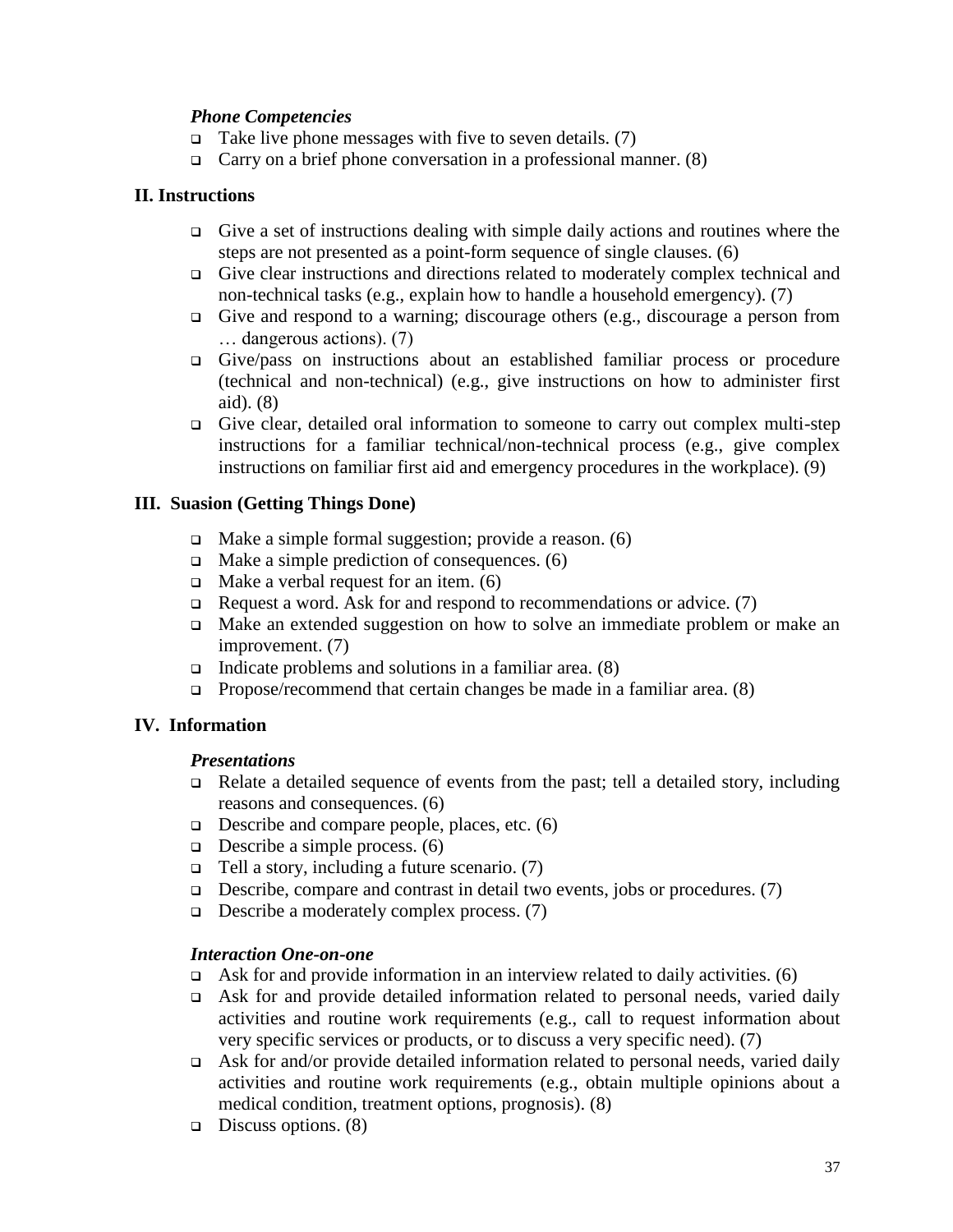#### *Interaction in a Group*

- Participate in a small group discussion/meeting on non-personal familiar topics and issues: express opinions, feelings, obligation, ability, certainty. (6)
- Participate in a small group discussion/meeting: express opinions and feelings; qualify opinion, express reservations, approval and disapproval. (7)
- Express or ask about possibility, probability. (7)
- Participate in a debate/discussion/meeting on an abstract familiar topic or issue. (8)
- Express and analyse opinions and feelings.  $(8)$
- Express doubts and concerns; oppose or support a stand or a proposed solution.  $(8)$

# **V. Workplace Tasks (Speaking)**

- Provide work-related feedback/opinion when asked by the supervisor in a small informal team meeting. (6)
- $\Box$  Make a request to borrow tools or to have tools fixed. (6)
- Explain a sequence of events leading up to a situation.  $(6)$
- $\Box$  Suggest to someone to try a product. (6)
- Call on the phone to request a meeting.  $(6)$
- $\Box$  Speak briefly on routine matters with familiar suppliers of goods and services (e.g., discuss the content and timing of routine deliveries). (6)
- $\Box$  Speak briefly with customers to clarify routine orders. (6)
- Explain to a new worker how to do a familiar routine task: explain sequence, procedure, method, materials. (6)
- Give or withhold permission to borrow tools; give reasons.  $(6)$
- $\Box$  Engage in small talk during breaks. (6)
- Explain why things are not working.  $(6)$
- $\Box$  Report errors in operations. (6)
- Make a simple suggestion on an element that should be changed; give reason; make a simple prediction of consequences. (6)
- Speak with co-workers and supervisors to clarify schedules and coordinate activities. (7)
- $\Box$  Respond to minor client complaints by apologizing and addressing the problem; refer serious complaints to the supervisor. (7)
- Consult with supervisor and get approval on direction and co-ordination of work.
- Interact with others to share stories and knowledge of a subject area. (7)
- Summarize simple information on routine company policies and procedures for customers. (7)
- Make an extended suggestion on how to solve an immediate single problem or how to improve a procedure or outcome; give reason; predict consequences/effect of certain actions. (7)
- Evaluate/question the validity of a suggestion/proposed solution to an immediate single problem; warn co-worker or supervisor of negative results or effects of proposed changes/lack of action. (7)
- $\Box$  Negotiate time taken on particular tasks. (7)

l

**Describe to a customer the features of two similar items.** (7)

*Workplace Tasks* taken from *Canadian Language Benchmarks 2000: Additional Sample Task Ideas*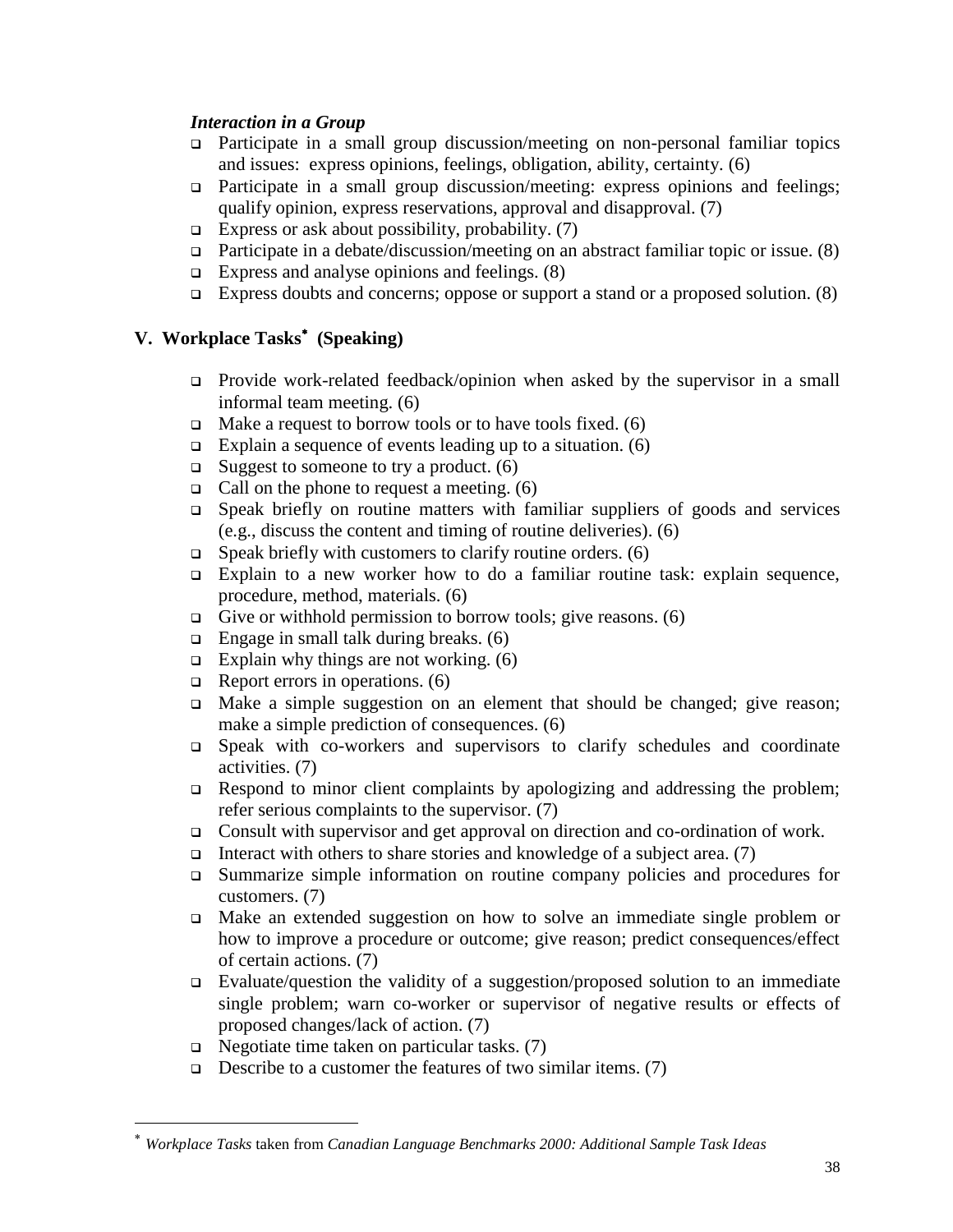- Handle a complaint or dissatisfaction from a customer in an initial stage; refer him/her to the supervisor. (7)
- $\Box$  Approach supervisor to report a workplace problem and possible consequences. (7)
- Answer the phone with a set phrase and answer basic questions. (7)
- $\Box$  Make work-related suggestions in staff meetings. (7)
- Answer the phone in a professional manner (identify organization and yourself; greet and connect a caller; give routine information; hold a conversation, close. (8)
- Present a complaint to a person and work with her/him towards resolving the conflict. (8)
- □ Speak with suppliers to determine availability of material, to purchase goods and exchange information on products. (8)
- $\Box$  Report to colleagues/co-workers, supervisors on work progress. (8)
- $\Box$  Participate in a performance review with a supervisor. (8)
- **Participate actively in group work or a brainstorming meeting.** (8)
- Explain a problem with a new program, machine, procedure; present a possible detailed solution. (8)
- $\Box$  Respond to client complaints and make suggestions for a resolution. (8)
- Respond to a complaint over the phone by empathizing and referring the caller to management. (8)
- $\Box$  Actively participate in a meeting. (9)

## *4.5.8.2. LISTENING*

#### **Global Performance Descriptors (Listening)**

The global performance descriptors for listening ranged from CLB Level 7 to CLB Level 9, with **most global performance descriptors for listening falling in the CLB Level 7-8 range.**

- **CLB Level 7**
	- Can comprehend main points and most important details in oral discourse in moderately demanding contexts of language.
	- $\Box$  Can follow most formal and informal conversations on familiar topics at a descriptive level, at a normal rate of speech, especially as a participant.
	- Can understand an expanded inventory of concrete and idiomatic language.
	- Can understand more complex indirect questions about personal experience, familiar topics and general knowledge.
	- Can understand routine work-related conversation.

## **CLB Level 8**

- □ Can comprehend main points, details, speaker's purpose, attitudes, levels of formality and styles on oral discourse in moderately demanding contexts.
- Can follow most formal and informal conversations, and some technical work-related discourse in own field at a normal rate of speech.
- Can follow discourse about abstract and complex ideas on a familiar topic.
- □ Can determine mood, attitudes and feelings.
- Can understand sufficient vocabulary, idioms and colloquial expressions to follow detailed stories of general popular interest.
- $\Box$  Can follow clear and coherent extended instructional texts and directions.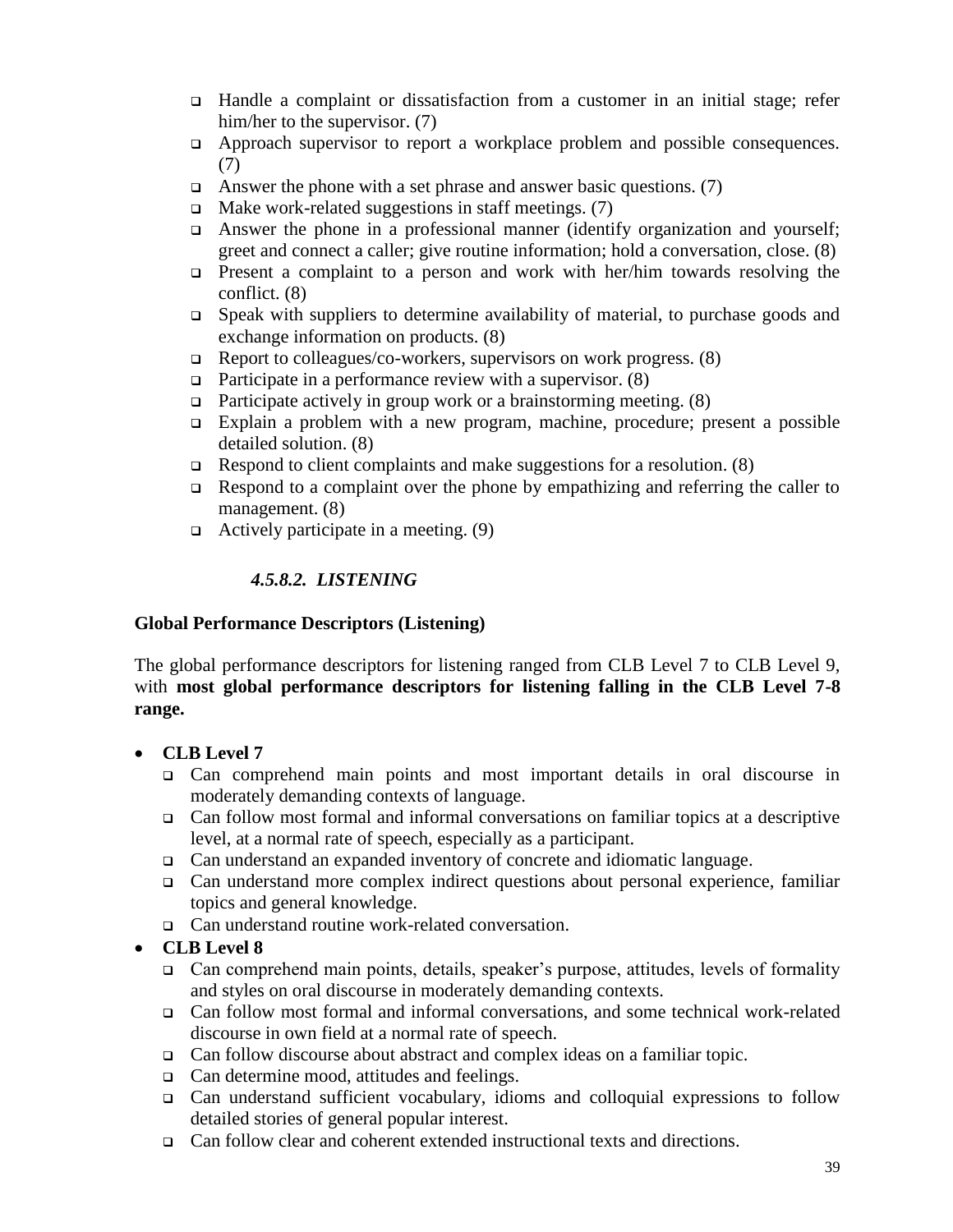- Can follow clear and coherent phone messages on unfamiliar and non-routine matters.
- Often has difficulty following rapid, colloquial/idiomatic or regionally accented speech between native speakers.

## **CLB Level 9**

- Can obtain key information for important tasks (work, academic, personal) by listening to 15- to 30-minute complex authentic exchanges and presentations in some demanding contexts of language use.
- $\Box$  Sometimes may miss some details or transition signals and is temporarily lost.
- Often has difficulty with interpreting verbal humour, low-frequency idioms and cultural references.
- Able to infer speaker"s bias and purpose, and some other attitudinal and sociocultural information.

#### **What a Person Can Do (Listening)**

Although listening tasks range from CLB Level 6-9, **the majority of listening tasks fall in the CLB Level 7-8 range.**

#### **I. Social Interaction**

- Identify specific factual details and inferred meanings in dialogues containing openings and closings, making and cancelling of appointments, apologies, regrets, excuses, problems in reception and communication. (6)
- Identify mood/attitude of participants.  $(6)$
- Identify stated and unspecified details, facts and opinions about situation and relationship of participants containing expression of and response to gratitude and appreciation, complaint, hope, disappointment, satisfaction, dissatisfaction, approval and disapproval. (7)
- Identify stated and unspecified details about mood, attitude, situation and formality in discourse containing expression of and response to formal welcomes, farewells, toasts, congratulations on achievements and awards, sympathy and condolences. (8)
- In complex formal social interaction dialogues, identify social roles, relationships and relative status of speakers (where obvious from the text from stated and unstated clues). (9)

## **II Instructions**

- Understand a set of instructions when not presented completely in point form; sequence/order must be inferred from the text. (6)
- □ Understand sets of instructions related to simple technical and non-technical tasks. (7)
- $\Box$  Understand simple directions given on the phone. (7)
- □ Understand simple messages left on voice-mail (with five to seven details).  $(7)$
- Follow an extended set of multistep instructions on technical and non-technical tasks for familiar processes or procedures (e.g., follow first aid or other emergency instructions by phone). (8)
- Integrate several detailed and extensive pieces of oral information to carry out multistep complex instructions for a familiar process or procedure. (9)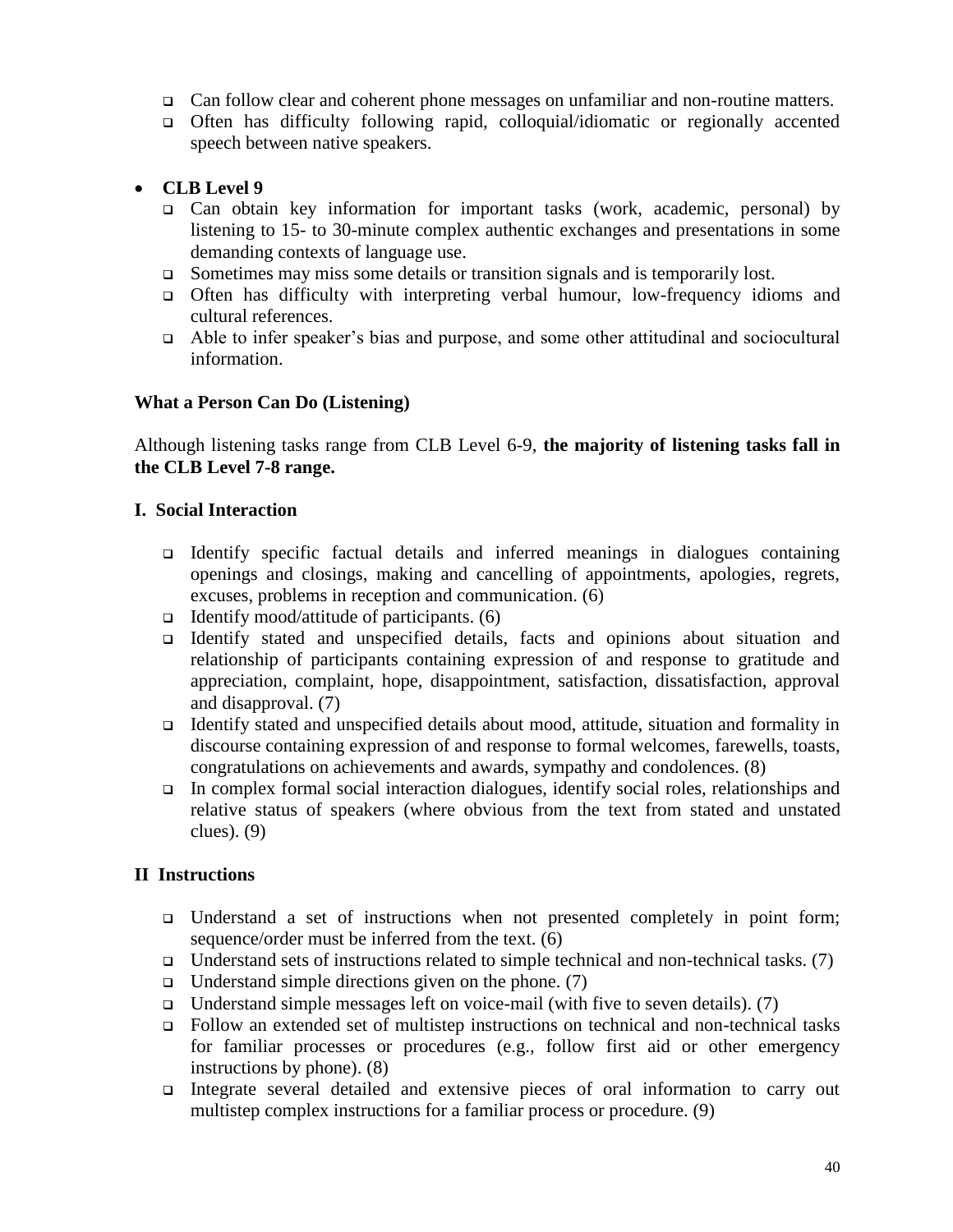## **III. Suasion (Getting Things Done)**

- Demonstrate comprehension of details and speaker"s purpose in suggestions, advice, encouragement and requests. (6)
- □ Demonstrate comprehension of details and speaker's purpose in directive requests, reminders, orders and pleas. (7)
- Identify stated and unspecified meanings in extended warnings, threats, suggestions and recommendations. (8)
- Evaluate the validity of a suggestion or proposed solution.  $(8)$
- Evaluate extended oral suggestions for solutions to problems, recommendations and proposals in relation to their purpose and audience. (9)

# **IV. Information**

l

- Identify main ideas, supporting details, statements and examples in a descriptive or narrative presentation, or in a group interaction (e.g., meeting, discussion). (6)
- Demonstrate comprehension of mostly factual details and some inferred meanings in an extended description, report or narration when events (or stages) are reported out of sequence. (7)
- Identify facts, opinions and attitudes in conversations about abstract and complex ideas on a familiar topic. (8)

# **V. Workplace Tasks (Listening)**

- Follow instructions from the supervisor on what to do next, changes in scheduling or assembly procedure. (6)
- $\Box$  Follow comments on what is wrong and must be corrected. (6)
- $\Box$  Follow instructions and details in coordinating teamwork. (6)
- Identify main ideas and essential details presented in a meeting of a familiar small group or team at work. (6)
- **Listen to information on what training is available.** (6)
- Take detailed telephone messages/voice-mail messages for others and pass them on orally/repeat them back. (7)
- $\Box$  Take detailed orders and delivery/shipping instructions by phone. (7)
- Listen to details when talking to suppliers and customers face-to-face or over the phone. (7)
- Evaluate the factual accuracy of oral directions/instructions by checking details on a diagram or map. (7)
- $\Box$  Follow simple directions given over the phone. (7)
- Get information from an oral report detailing handling procedures for delicate material. (7)
- Listen to detailed oral instructions and directions from supervisor about a familiar but complex process. (8)
- $\Box$  Follow simple directions on non-routine procedures. (8)
- Listen to co-workers and supervised workers to determine the root of a problem or conflict in a team. (8)
- □ Listen to reports about daily operation....  $(8)$

*Workplace Tasks* taken from *Canadian Language Benchmarks 2000: Additional Sample Task Ideas*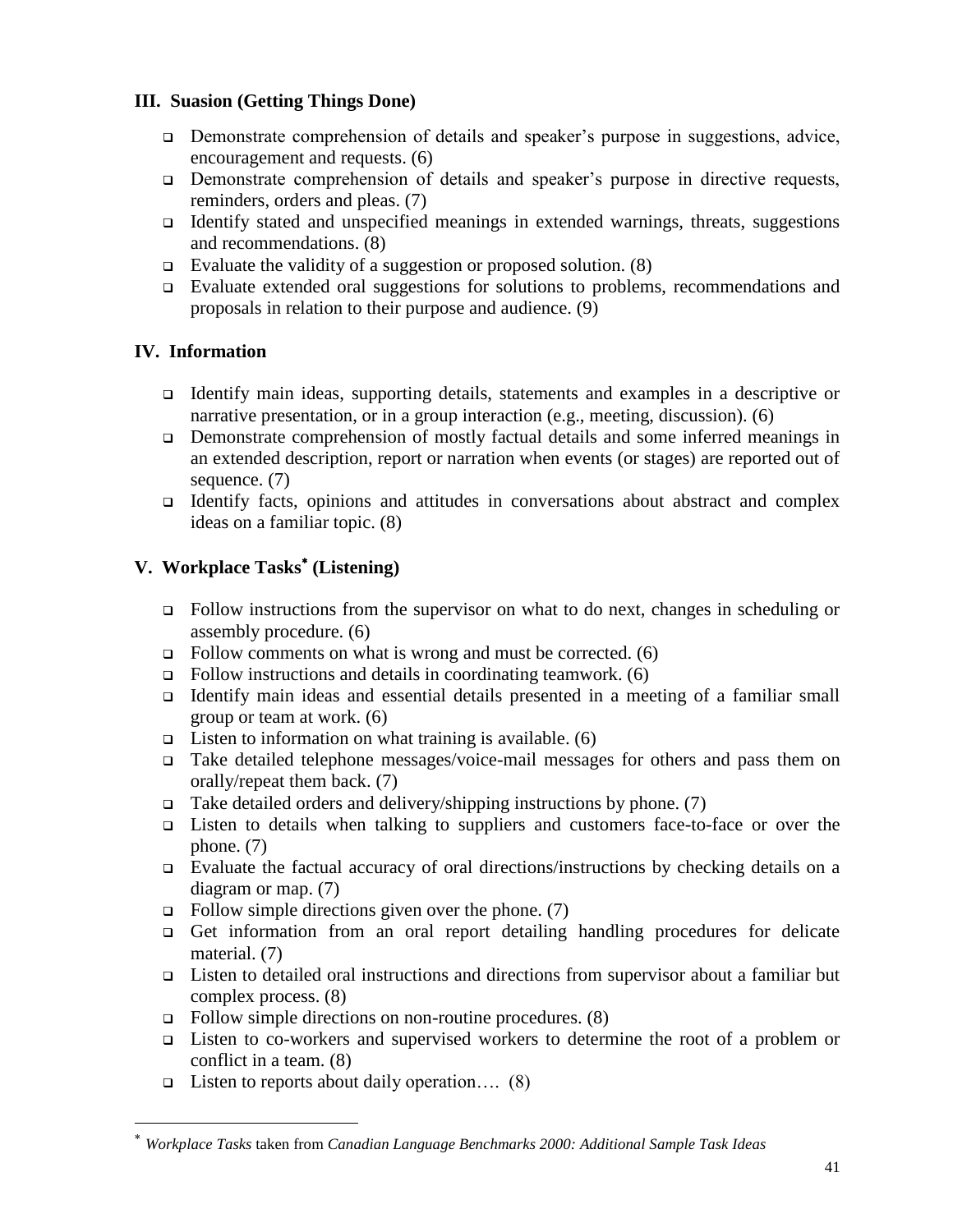- □ Listen to and follow a report in a meeting where  $\dots$  problems are discussed. (8)
- **□** Listen to and follow a progress report on orders, projects, etc.  $(8)$
- Obtain specific extensive information (literal and inferred) by listening to presentations, discussions, or interviews. (9)

#### *4.5.8.3. READING*

#### **Global Performance Descriptors (Reading)**

The global performance descriptors for reading ranged from CLB Levels 7-9, with **most global descriptors for reading falling in the CLB Level 7-8 range.**

#### **CLB Level 7**

 Can follow main ideas, key words and important details in an authentic one- or twopage text on a familiar topic within a predictable, practical and relevant context.

#### **CLB Level 8**

- Can follow main ideas, key words and important details in an authentic two- to threepage text on a familiar topic, but within an only partially predictable context.
- $\Box$  Can locate and integrate several specific pieces of information in visually complex texts (e.g., tables, directories) or across paragraphs or sections of text.
- Text can be on abstract, conceptual or technical topics, containing facts, attitudes and opinion. Inference may be required to identify the writer"s bias and the purpose/function of text.
- □ Reads in English for information, to learn the language, to develop reading skills.

#### **CLB Level 9**

- Can read authentic multipurpose texts: daily newspaper items, short stories and popular novels; academic materials, sections of textbooks, manuals; simple routine business letters and documents.
- Some topics may be only partially familiar, or unfamiliar, but are relevant to the learner.
- Can use inference to locate and integrate several specific pieces of abstract information across paragraphs or sections of visually complex or dense text.

#### **What a Person Can Do (Reading)**

Although reading tasks range from CLB Level 5-9, **the majority of reading tasks fall in the CLB Level 7-8 range.**

#### **I. Social Interaction Texts**

- Identify factual details in moderately complex notes, e-mail messages, letters and announcements containing cancellations of arrangements, apologies. (6)
- Identify factual details and inferred meanings in moderately complex notes, e-mail messages and letters expressing appreciation, complaint, hope satisfaction, dissatisfaction. (7)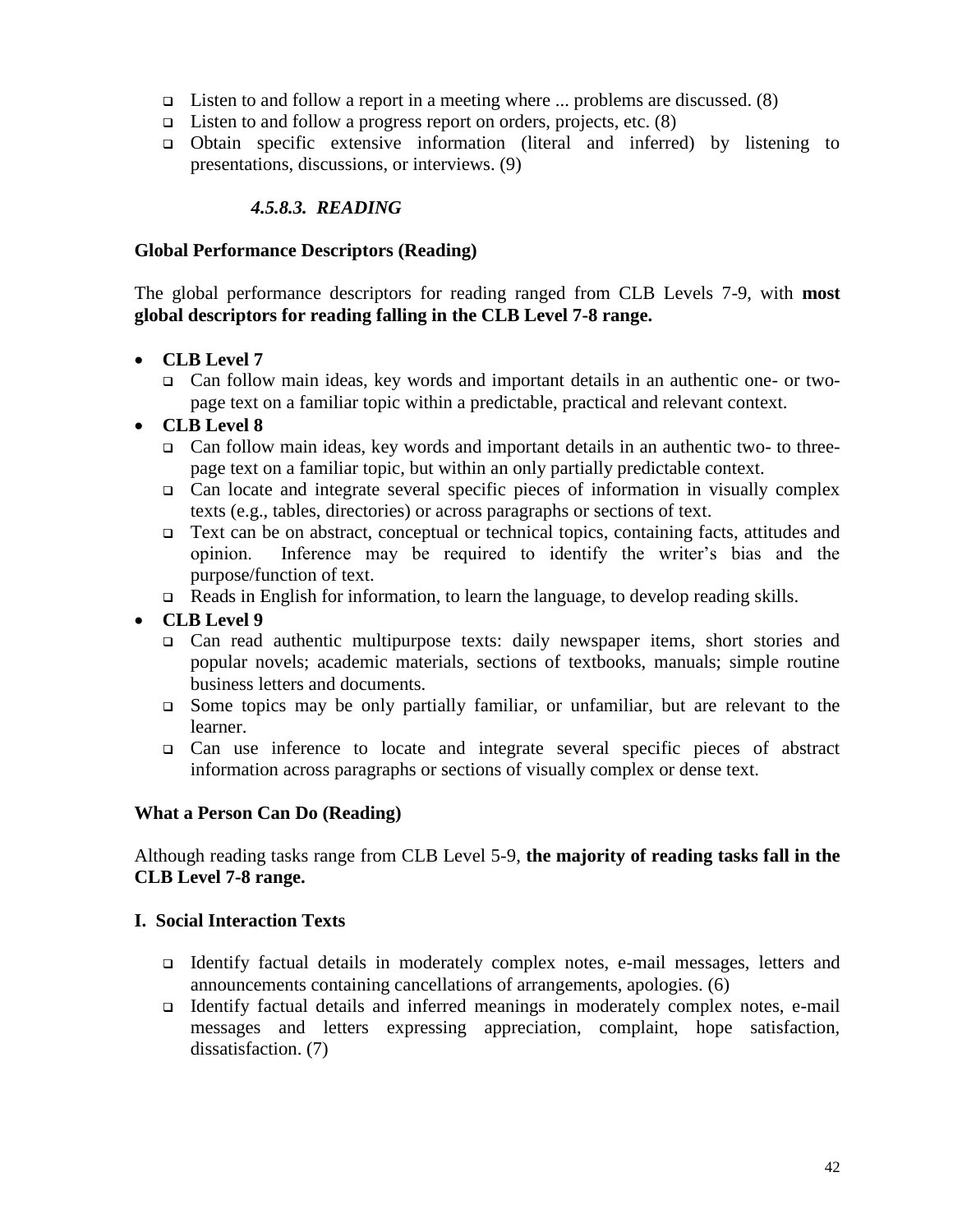## **II. Instructions**

- $\Box$  Follow a set of common everyday instructions (up to 10 steps) when not presented completely in point form: sequence/order must be inferred. (6)
- Follow a set of written instructions on 10- to 13-step everyday procedures related to simple technical and non-technical tasks (e.g., follow written instructions, including diagrams, on how to apply the Heimlich Manoeuvre). (7)
- $\Box$  Follow everyday instructional texts. (7)
- $\Box$  Follow an extended set of multistep instructions for established process (e.g., explain how to assemble a simple object, according to written instructions and diagrams). (8)
- Follow coherent extended instructional directions (e.g., follow instructions for CPR and what to do in case of a serious injury in a car accident). (8)
- Follow formal instructions of advisory, instructional texts, and instructions for a familiar process or procedure that require integration of several pieces of information (e.g., read policy and procedure manuals; equipment installation/manuals; user product guides and health and safety advisories). (9)

## **III. Business/Service Texts**

- Identify factual details and some inferred meanings in moderately complex business/service texts, including formatted texts. (5)
- Identify factual details and some inferred meanings in moderately complex texts containing advice, requests, specifications (e.g., explain details in notices, announcements and newspaper coverage of public health issues (e.g., such as a disease). (6)
- Identify factual details and some inferred meanings in moderately complex texts containing assessments, evaluation, advice (e.g., obtain information from public health advisories …).
- $\Box$  Locate three or four pieces of information in moderately complex formatted text.
- Locate and integrate three or four pieces of information contained in moderately complex formatted texts (e.g., interpret selection from texts about safety precautions at a workplace by locating and integrating three to four pieces of information from the text.  $(8)$
- Obtain information for key work/business tasks by locating and integrating several pieces of information in complex prose texts and formatted texts (e.g., read extensive and visually complex formatted texts). (9)

## **IV. Informational Text**

- $\Box$  Show comprehension of a one-page moderately complex descriptive/narrative text on a familiar topic. (6)
- □ Demonstrate comprehension of a cycle diagram, flow chart and a time line/schedule. (6)
- Demonstrate comprehension of a one- or two-page moderately complex extended description, report or narration on a familiar topic (e.g., predict how a machine would work based on information in text). (7)
- Demonstrate comprehension of moderately complex tables, graphs, diagrams, and flow charts (e.g., interpret/explain information in a moderately complex diagram in a basic science text). (7)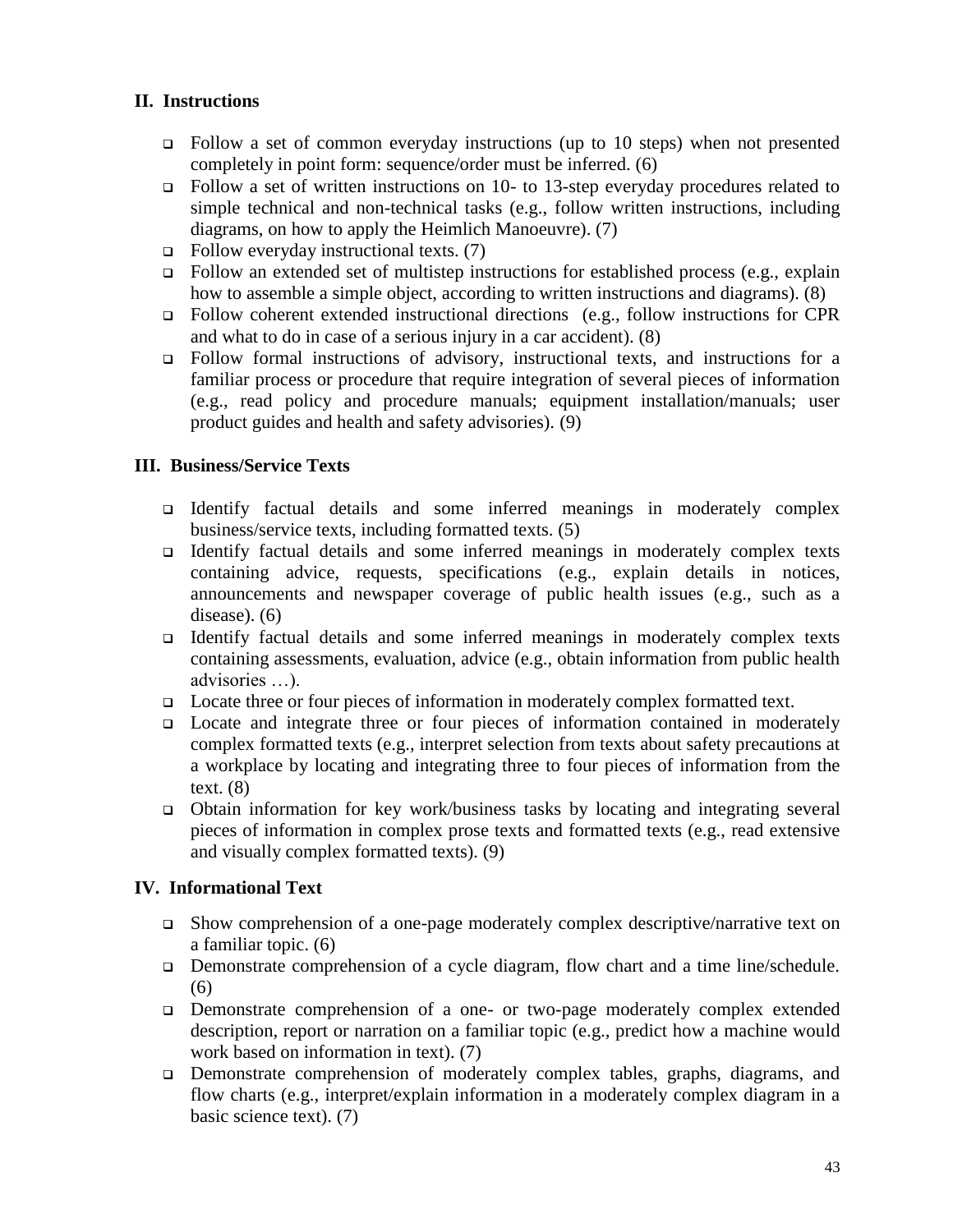Demonstrate comprehension of factual details and inferred meanings in an extended description, report or narration when events are reported out of sequence. Draw conclusions (e.g., interpret orally or in written text a process flow chart related to basic science or social science). (8)

## *Information literacy/reference and study skills competencies*

- Access/locate/compare two or three pieces of information in a CD-ROM electronic reference source. (6)
- Access and locate three or four pieces of information in on-line electronic reference sources (e.g., World Wide Web, library databases), if available, or from print reference sources. (7)

# **V. Workplace Tasks (Reading)**

- Scan basic charts, tables, maps or schedules for information.  $(5)$
- Find routine information on the computer screen/scanner screen/computerized display screen, if available. (6)
- $\Box$  Read information in the reception/appointment book to find available openings for a new appointment. (6)
- $\Box$  Read a checklist to verify if all the steps in the procedure have been completed. (6)
- $\Box$  Follow one page of clear familiar task instructions. (7)
- $\Box$  Read a reminder or complaint letter/memo-take appropriate action. (7)
- $\Box$  Scan complex charts, tables and schedules for several specific pieces of information for comparison/contrast. (7)
- Follow instructions on evacuation procedures, fire drills, or on using simple machinery/equipment.(7)
- Use plain language manual with familiar topic and content in own field of knowledge to find specific information. (8)
- $\Box$  Follow 1-2 pages of clear task instructions. (8)
- $\Box$  Follow instructions on how to operate a piece of equipment. (8)
- Read to understand clear language instructions and diagrams to assemble or process something. (8)
- Read to understand information on protective measures/precautions against exposure to toxic chemicals. (8)
- Get information from a process flow chart (e.g., a hiring process flow chart or a flow chart for handling procedures of dangerous goods or chemicals). (8)
- $\Box$  Read an incident report left by workers on a previous shift. (8)
- Read multiple short workplace activity reports (shift or daily reports); intake assessment or client interview reports; short routine formatted evaluation reports; technician"s reports or routine formatted lab reports. (9)
- Follow instructions in technical manuals, which may contain some unfamiliar terminology. (9)
- □ Read workplace and/or government bulletins on policies or procedures to modify own documentation or practices. (9)
- Complete or check complex forms.  $(9)$

l

*Workplace Tasks* taken from *Canadian Language Benchmarks 2000: Additional Sample Task Ideas*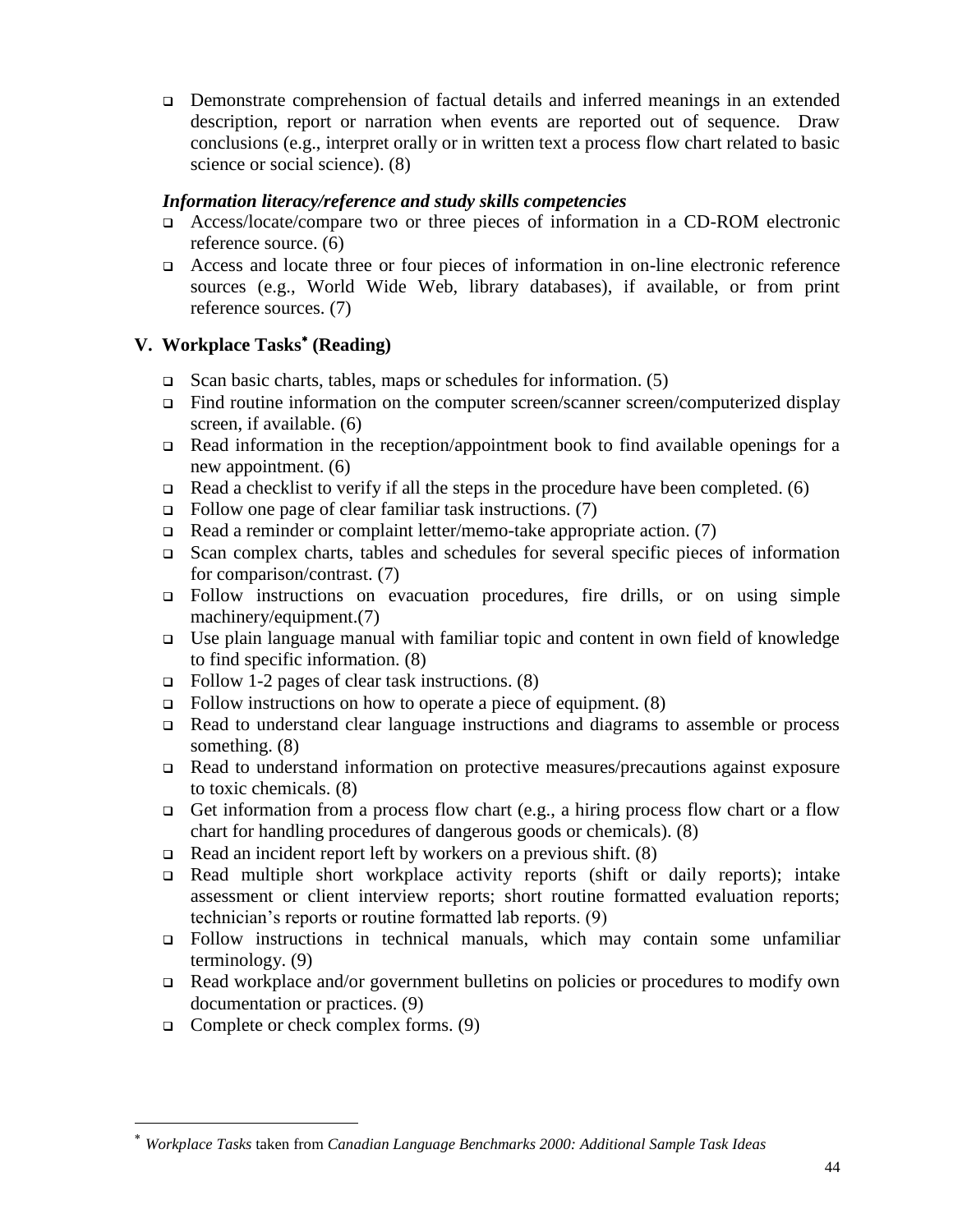## *4.5.8.4. WRITING*

#### **Global Performance Descriptors (Writing)**

The global performance descriptors for writing from CLB Levels 6-8, with **most global descriptors for writing falling in the CLB Level 6-7 range.**

#### **CLB Level 6**

- Can effectively convey familiar information in familiar standard formats.
- $\Box$  Can reproduce information received orally or visually, and can take simple notes from short oral presentations or from reference materials.
- $\Box$  Can write down everyday phone messages.
- Demonstrates good control over simple structures, but has difficulty with some complex structures and produces some awkward sounding phrases (word combinations).

#### **CLB Level 7**

- Demonstrates adequate ability in performing moderately complex writing tasks.
- Demonstrates mostly satisfactory control over complex structures, spelling and mechanics.
- □ Can take notes from clear pre-recorded phone messages.
- **CLB Level 8**
	- Can fill out complex formatted documents.

#### **What a Person Can Do (Writing)**

Although writing tasks range from CLB Level 5-9, **the majority of writing tasks fall in the CLB Level 6-7 range.**

#### **I. Social Interaction**

- Convey a personal message in a formal short letter or note, or through e-mail, expressing or responding to invitations, quick updates, feelings. (5)
- Convey a personal message in a formal short letter or note, or through e-mail, expressing or responding to congratulations, thanks, apology or offer of assistance. (6)
- Convey a personal message in a formal short letter or note, or through e-mail, expressing or responding to appreciation, complaint, disappointment, satisfaction, dissatisfaction and hope. (7)

## **II. Reproducing Information**

- Take live phone messages, voice mail messages or pre-recorded information with five to seven details. (5)
- Take notes from pre-recorded longer phone messages on public information lines or voice mail messages with seven to 10 details. (7)

#### **III. Business/Service Messages**

- Convey business messages as written notes.  $(5)$
- Fill out forms (e.g., fill out a worker's accident report form). (5)
- Fill out moderately complex forms (e.g., fill out a short medical history form). (6)
- Fill out moderately complex forms (e.g., fill out an application for training). (7)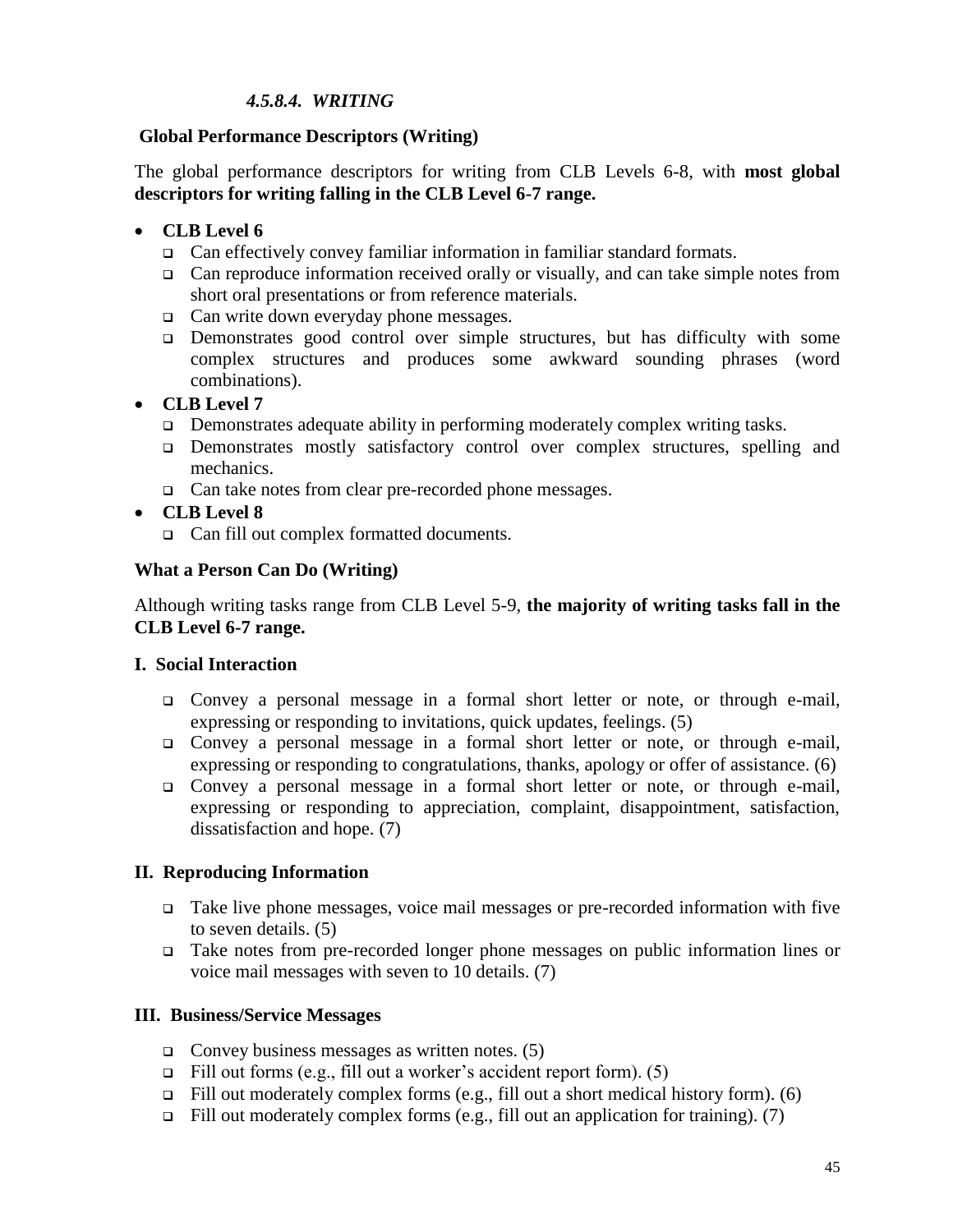- Convey business messages as written notes, memoranda, letters of request, or work record log entries, to indicate a problem, to request a change, or to request information. (8)
- Fill out forms and other materials in pre-set formats with required brief texts.  $(8)$

#### **IV. Presenting Information and Ideas**

- $\Box$  Write a paragraph to relate/narrate a sequence of events; to describe a person, object, scene, picture, procedure or routine; or to explain reasons. (5)
- $\Box$  Write one or two paragraphs to: relate a familiar sequence of events, tell a story; provide a detailed description and comparison of people, places, objects and animals, plans, materials or routines; or to describe a simple process. (6)

# **V. Workplace Tasks (Writing)**

l

- Take a simple routine phone message  $(5-7 \text{ details})$ . (5)
- Write a short note to a co-worker to let him/her know when there is a problem (e.g., comments about equipment operation in a "problem book"/daily log). (5)
- Write a short incident/accident report.  $(6)$
- Fill out a form to record and report a weekly workload.  $(6)$
- $\Box$  Write brief information/short entries on patient care in card files (e.g., temperature, weight, etc.).  $(6)$
- Using single words and short phrases, write brief comments in daily logs to describe condition of the machines/equipment. (6)
- **Example 3** Keep a daily/weekly work record/log book. (7)
- **Transcribe a short voice-mail message on a familiar topic.** (7)
- $\Box$  Write down phone messages freehand (7-10 details). (7)
- Fill out a medical procedure consent form.... $(8)$
- □ Appropriately record on a special form information from a structured oral interview.
- Compete a detailed incident report; include cause and effect analysis.  $(8)$
- $\Box$  Write short workplace activity reports (shift or daily reports); intake assessment or client interview reports ….(9)

*Workplace Tasks* taken from *Canadian Language Benchmarks 2000: Additional Sample Task Ideas*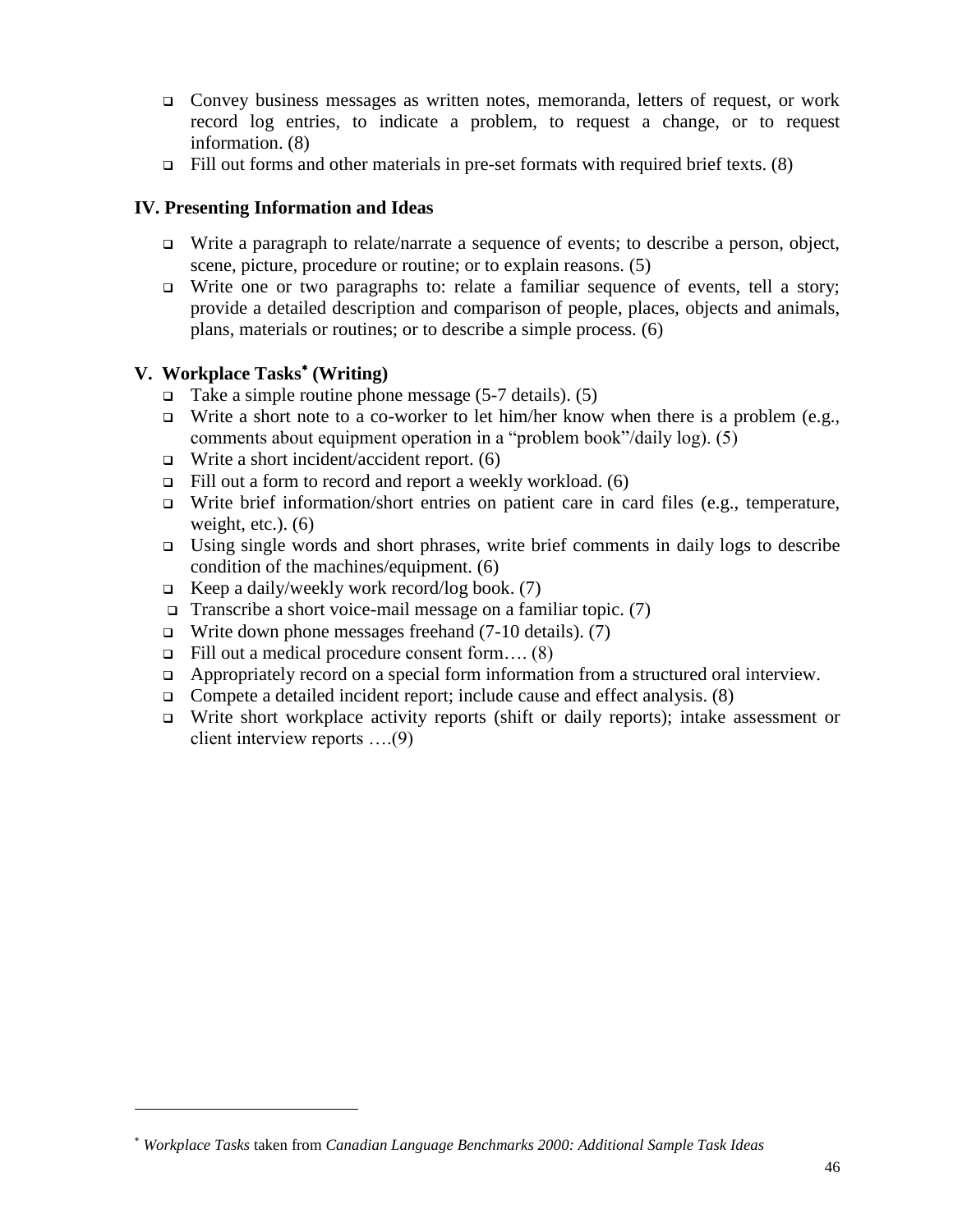# *4.5.9. Flesch Kincaid Readability Scores Computed for Unformatted Text*

The texts used for the readability analysis were collected at work sites at which we observed nurses. Some facilities requested confidentiality regarding their documents; as a result, texts are identified by title, but not by source. The results are recorded in Table 10.

| Please note that these scores reflect grade levels, not CLB levels. |  |
|---------------------------------------------------------------------|--|
|---------------------------------------------------------------------|--|

| l'able 10. |  |
|------------|--|
|            |  |

| <b>TEXT</b>                                 | <b>Flesch Ease Score</b>      | Flesch-Kincaid   |
|---------------------------------------------|-------------------------------|------------------|
|                                             | (100-point scale, with 100    | Grade Level      |
|                                             | representing easier text, and | Score            |
|                                             | 0 representing more difficult | (Not CLB Levels) |
|                                             | text.)                        |                  |
| <b>Appendectomy Discharge</b>               | 74.6                          | 6.0              |
| Teaching/Instructions                       |                               |                  |
| <b>Bowel Resection Discharge (read and</b>  | 72.1                          | 6.1              |
| explained to patients being discharged)     |                               |                  |
| Unit Dose--Self-Learning Pkg.               | 60.7                          | 9.2              |
| <b>Emergency Department Instructions</b>    | 47.2                          | 9.9              |
| Clinical History (written by a physician)   | 41.2                          | 10.5             |
| <b>HIV Testing Guidelines</b>               | 44.8                          | 10.6             |
| Clinical Lab Tests: Values and Implications | 41.6                          | 11.0             |
| Newsletter                                  | 46.6                          | 11.1             |
| <b>Functional Assessment</b>                | 27.5                          | 11.3             |
| <b>Nursing Drug Handbook</b>                | 27.5                          | 11.5             |
| Dosages and Calculations                    | 39.2                          | 11.9             |
| <b>Transferring of Patient Procedures</b>   | 31                            | 12.0             |
| Diabetes Management                         | 28.8                          | 12.0             |
| <b>Procedures Manual</b>                    | 18.7                          | 12.0             |
| Policy Manual                               | 18.7                          | 12.0             |
| Governance Standards Manual                 | 18.4                          | 12.0             |
| <b>Total Parentral: Nutrition Lipid</b>     | 14.3                          | 12.0             |
| Complications                               |                               |                  |
| Learning Package: Standing Orders           | 5.8                           | 12.0             |

It should be noted that Flesch Kincaid Readability Scores are computed based mainly on the syntax of text. Aspects of language such as terminology, vocabulary, abbreviations, and context are not taken into consideration, and these features are perhaps the most challenging for workplace reading tasks. Therefore, these results should not be regarded as the main criteria for determining language levels of reading text.

# *4.5.10. CLB Levels Assigned to Samples of Formatted Text Collected*

A great deal of text used by nurses in the workplace consists of forms and charts. Some of these texts require mostly reading skills, while others require mostly writing skills. In some cases, both are required. Each of us independently analyzed the samples collected by

l

Unformatted text refers to text in sentence/paragraph format.

Formatted text refers to text **not** in sentence/paragraph format.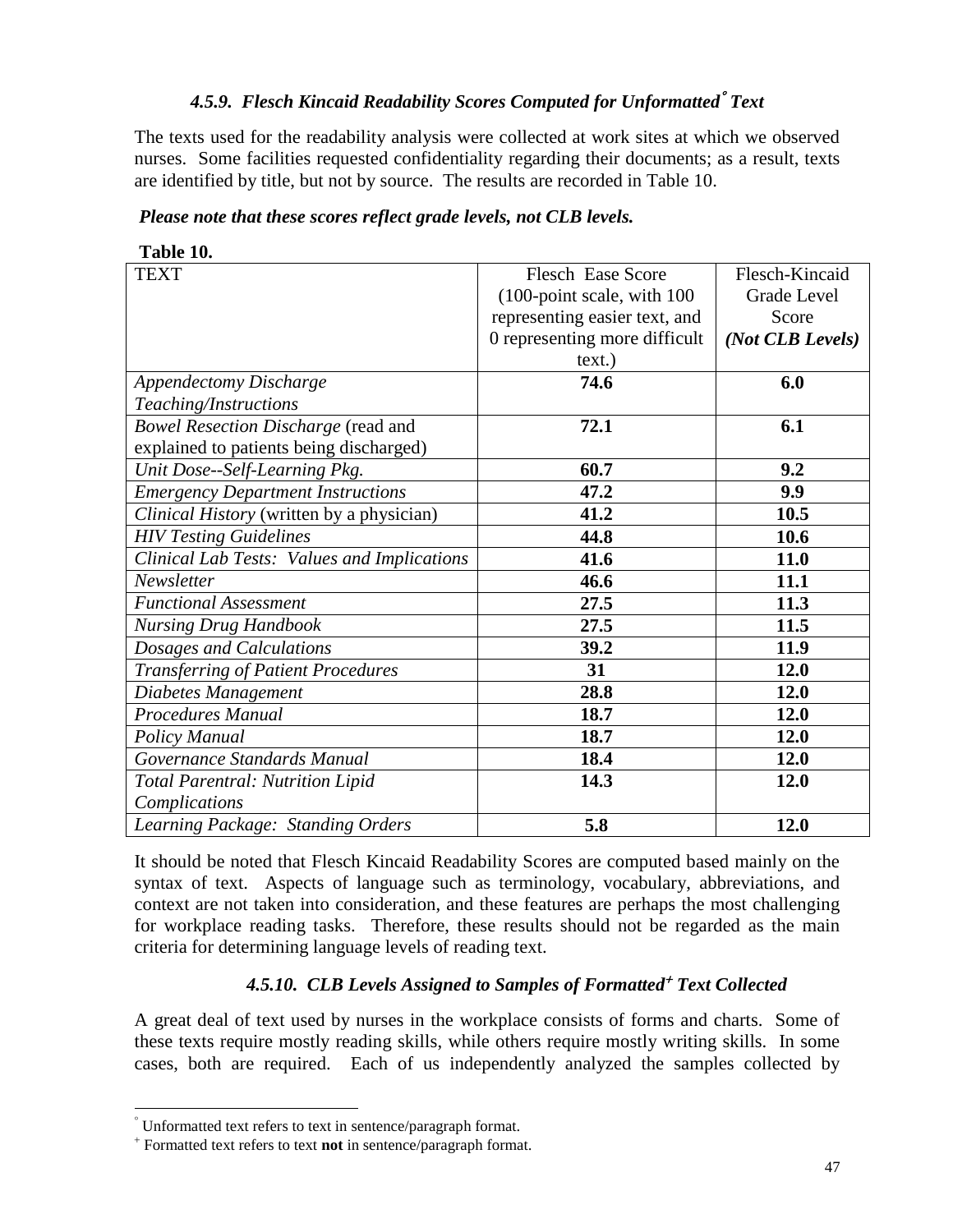assigning reading and/or writing CLB levels separately. There was never more that a onelevel discrepancy in the two results assigned. The results are recorded in Table 11.

| Table 11. |  |
|-----------|--|
|-----------|--|

| <b>TEXT</b>                                                | <b>CLB</b> Reading | <b>CLB</b> Writing |
|------------------------------------------------------------|--------------------|--------------------|
|                                                            | Level/s            | Level/s            |
|                                                            | Assigned           | Assigned           |
| <b>CLB READING LEVELS ASSIGNED</b>                         |                    |                    |
| <b>Work Schedule</b>                                       | 6                  |                    |
| Client Bill of Rights and Responsibilities (Client Service | 6                  |                    |
| Standards)                                                 |                    |                    |
| <b>Health Records</b>                                      | $6 - 7$            |                    |
| Memo: Communication with the Schedulers                    | 7                  |                    |
| Memo: Things to Do                                         | $6 - 7$            |                    |
| Physician's Order 1                                        | 7                  |                    |
| Physician's Order 2                                        | 7                  |                    |
| <b>Medical Orders</b>                                      | $\overline{7}$     |                    |
| <b>Physician's Treatment Orders</b>                        | 7                  |                    |
| Assessment-Arterial Ulcers (from Evidence Based            | 8                  |                    |
| <b>Wound Management Protocol)</b>                          |                    |                    |
| Memo re. T4 and tax-related items                          | 8                  |                    |
| In Motion (Newsletter)                                     | 8                  |                    |
| Resuscitation Level Record (filled out by physician; read  | 8                  |                    |
| by nurse)                                                  |                    |                    |
| Government Standards Manual (Risk Management-              | $8-9$              |                    |
| Conflict of Interest)                                      |                    |                    |
| Pressure Ulcer Flow Chart (from Evidence Based             | $8-9$              |                    |
| <b>Wound Management Protocol)</b>                          |                    |                    |
| Intravenous Drug Manual                                    | $8-9$              |                    |
| Client Services Standards Manual (Advanced Directive       | $\boldsymbol{9}$   |                    |
| re. resuscitation of client)                               |                    |                    |
| <b>Nursing Policy Manual</b>                               | 9                  |                    |
| <b>Braden Scale for Predicting Risk</b>                    | 9                  |                    |
| Procedure: Insulin Preparation and Administration          | 9                  |                    |
| (from Health Care Manual)                                  |                    |                    |
| Procedure: Diabetes Management (from Health Care           | 9                  |                    |
| Manual)                                                    |                    |                    |
| CLB READING AND WRITING LEVELS ASSIGNED                    |                    |                    |
| <b>Initial Wound Assessment and Treatment</b>              | $6 - 7$            | 8                  |
| Disaster Plans Questionnaire                               | 7                  | 6                  |
| <b>Patient Weekly Assessment</b>                           | 7                  | 6                  |
| Transfer Checklist: Patients follow directions             | 7                  | 6                  |
| consistently                                               |                    |                    |
| Transfer Checklist: Patients who do not follow             | $\overline{7}$     | 6                  |
| directions consistently                                    |                    |                    |
| <b>Baby Assessment</b>                                     | $7 - 8$            | 6                  |
| <b>Functional Assessment</b>                               | $8-9$              | 6                  |
| <b>Family Medicine Program Standing Orders</b>             | $8-9$              | 6                  |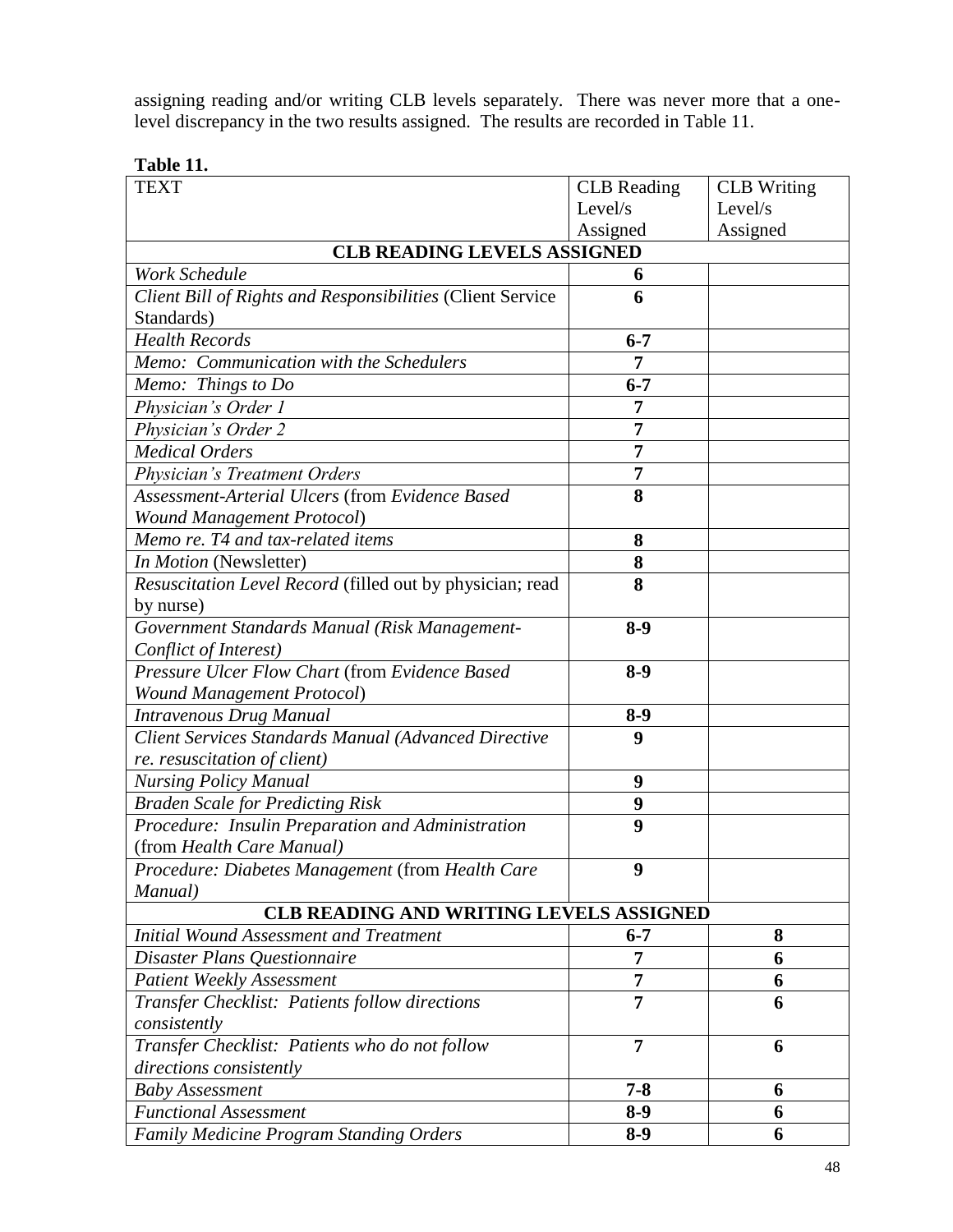| <b>Functional Assessment</b>                   | $8-9$                                                 | 6              |
|------------------------------------------------|-------------------------------------------------------|----------------|
| Acute MI Care Map                              | 9                                                     | $7 - 8$        |
|                                                |                                                       |                |
| <b>HIV Testing Guidelines: Pre-test Visit</b>  | 9                                                     | $7 - 8$        |
| <b>HIV Testing Guidelines: Post-test Visit</b> | $\boldsymbol{Q}$                                      | $7 - 8$        |
| CLB WRITING LEVELS ASSIGNED                    |                                                       |                |
| Care Plan for Activities of Daily Living       |                                                       | 6              |
| <b>Clinical Chart</b>                          |                                                       | 6              |
| <b>Client Medication Renewal Sheet</b>         |                                                       | 6              |
| <b>Fluid Balance Record</b>                    |                                                       | 6              |
| Notification of Death Record                   |                                                       | 6              |
| Supply Record for In-home Chart                |                                                       | 6              |
| <b>Standard Medication Orders</b>              |                                                       | 6              |
| <b>Medication Administration Record</b>        |                                                       | 6              |
| <b>Nursing Orientation Skills Checklist</b>    |                                                       | 6              |
| <b>Prenatal Group Registration Form</b>        |                                                       | 6              |
| <b>Initial Signatures Form</b>                 |                                                       | 6              |
| <b>Annual Adult Health Assessment</b>          |                                                       | $6 - 7$        |
| Discharge Planning for Complex Care Needs and  |                                                       | $6 - 7$        |
| Application/Assessment to Personal Care        |                                                       |                |
| Home/Chronic Long Term Care                    |                                                       |                |
| <b>Electrocardiograph Requisition</b>          |                                                       | $6 - 7$        |
| Lab Requisition                                |                                                       | $6 - 7$        |
| <b>Footcare Assessment Form</b>                |                                                       | $6 - 7$        |
| <b>Footcare Flow Sheet</b>                     |                                                       | $6 - 7$        |
| <b>Basic Data Flow Sheet</b>                   |                                                       | $6 - 7$        |
| Neurological Record                            |                                                       | $6 - 7$        |
| <b>PICC</b> Line Care                          |                                                       | $6 - 7$        |
| <b>Patient Care Record</b>                     |                                                       | $6 - 7$        |
| <b>Record of Post Partum Patient Learning</b>  |                                                       | $6 - 7$        |
| Prenatal Group Preliminary Intake Form         |                                                       | $6 - 7$        |
| Record of Medications Taken by Individual      |                                                       | $6 - 7$        |
| <b>Patient Classification Data Chart</b>       |                                                       | $6 - 7$        |
| Request for Review by Facilities Liason        |                                                       | $6 - 7$        |
| <b>Requisition for Occupational Therapy</b>    |                                                       | $6 - 7$        |
| <b>Standard Medication Orders</b>              |                                                       | $6 - 7$        |
| Well-woman Form                                |                                                       | $6 - 7$        |
| <b>Record Audit Tool</b>                       |                                                       | $6 - 7$        |
| <b>Unusual Occurrence Report Form</b>          |                                                       | $6 - 7$        |
| Home Care Referral Form                        |                                                       | $\overline{7}$ |
| Intravenous Therapy Form                       |                                                       | $\overline{7}$ |
| <b>Client Admission Form</b>                   |                                                       | $\overline{7}$ |
| <b>Consult to Home Care</b>                    |                                                       | $7 - 8$        |
|                                                | Health Questionnaire and Immunization Form<br>$7 - 8$ |                |
| (completion required of hospital employees)    |                                                       |                |
| <b>Nursing Diagnosis Index</b>                 |                                                       | $7 - 8$        |
| Rehab/Geriatric Rounds                         |                                                       | $7 - 8$        |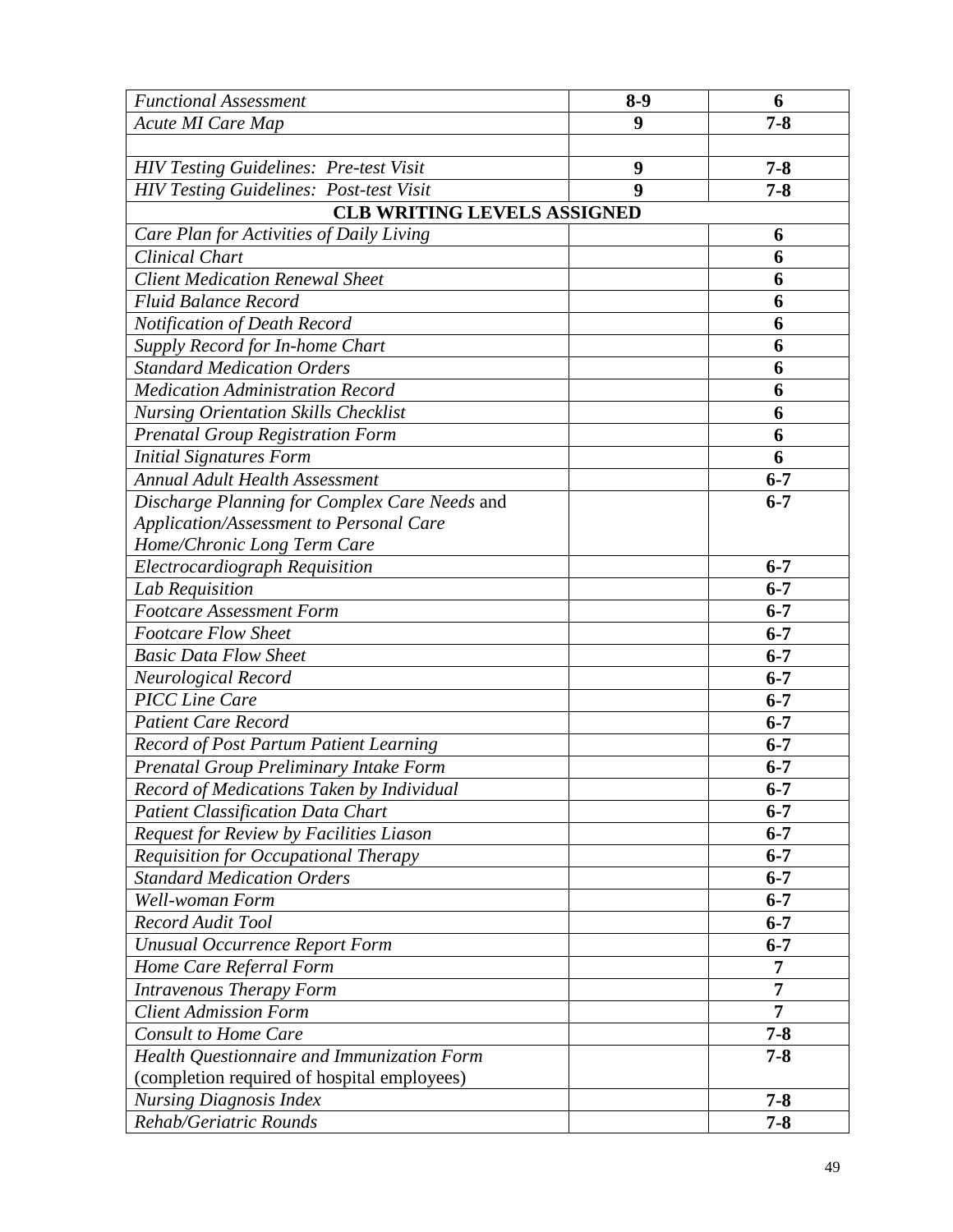| Kardex                                        | $7 - 8$ |
|-----------------------------------------------|---------|
| <b>Quality Improvement Form</b>               | $7 - 8$ |
| <b>First Aid Report</b>                       | $7 - 8$ |
| <b>Accident Report</b>                        | $7 - 8$ |
| <b>Incident Report 1</b>                      | $7 - 8$ |
| <b>Incident/Accident Report 2</b>             | $7 - 8$ |
| <b>Incident Report 3</b>                      | 8       |
| Postpartum Referral Form                      | 8       |
| <b>Emergency Nursing Assessment/Notes</b>     | 8       |
| <b>Health Assessment</b>                      | 8       |
| <b>Ongoing Wound Assessment and Treatment</b> | 8       |
| <b>Narrative Progress Notes</b>               | 8       |
| <b>Integrated Progress Notes</b>              | 8       |
| Nursing Care Plan 1                           | 8       |
| <b>Nursing Care Plan 2</b>                    | 8       |
| Nursing Care Plan 3 (Home Care)               | 8       |
| Resident Care Plan                            | 8       |
| Problem/Profile List                          | 8       |
| Incident Follow-up                            | $8-9$   |

Although the observations were very helpful in helping to determine the English language demands of the nursing profession across Canada, they only represent a very small fraction of nursing practise. Many settings in which nurses practise were not observed.

In addition, nurses were only observed for a short period of time, usually three consecutive hours. Furthermore, none of the observations was carried out in the evening or at night. Therefore, tasks specific to those times were not observed.

It can also be assumed that nurses who were willing to be observed were among the more experienced, competent and confident. As a result, it can be inferred that nurses are probably practising successfully with language skills lower than those observed.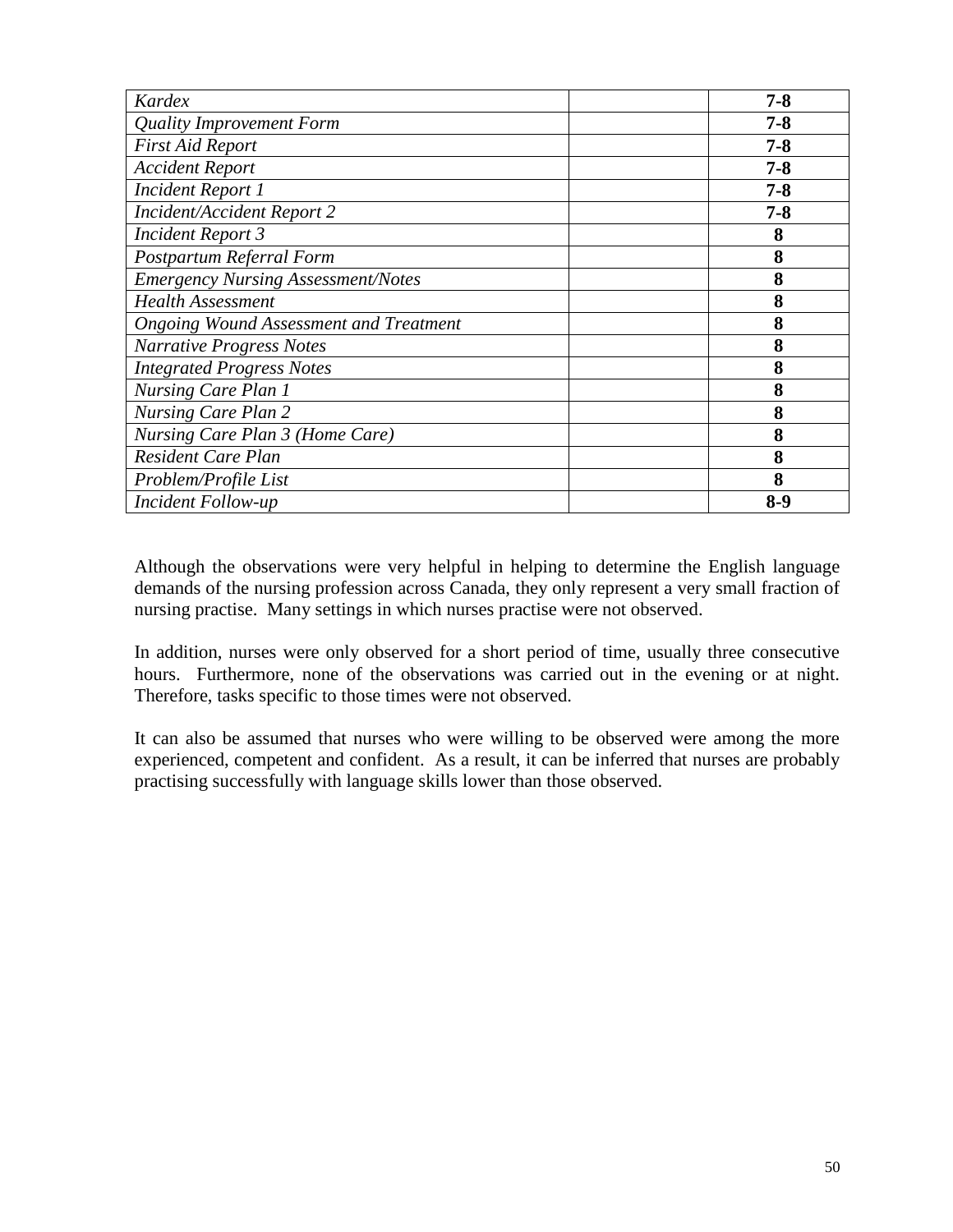# *5. Summary of Results*

In making the final decision regarding CLB levels for the nursing profession, all of the data, both quantitative and qualitative, have been considered carefully. One factor is the inherent high stakes involved in the profession. CLB levels must be high enough to ensure a high quality of service in the workplace. It is of vital importance that nurses have the ability to communicate well, as their actions and decisions play a critical role in the delivery of health care in Canada. Nurses have a great responsibility in ensuring that clients receive quality health service.

On the other hand, it is also important that internationally-educated nurses with adequate English language skills not be excluded by language requirements that are unrealistically high. The result would be not only an additional unfair barrier for these nurses, but also the loss of valuable human resources that could help to address the critical nursing shortage that Canada is expected to experience in the next ten years.

Another factor that must be considered is that second language nurses will generally improve their English language skills in the workplace. In an article entitled, "Professional Writing and the Role of Incidental Collaboration: Evidence from a Medical Setting" (2000), Parks described research carried out in Quebec with francophone nurses hired to work in an English-medium hospital. Initial oral proficiency in English was in the low to high intermediate range, and these nurses experienced considerable difficulty starting out; however, the study concludes that incidental collaboration on the job was a major factor in enabling these nurses to achieve writing competence in the workplace.

Furthermore, internationally-educated nurses already have a knowledge base in the profession. This factor must also be considered in assigning levels of English language proficiency. The assumption that these nurses already have basic knowledge of the field indicates that they have background knowledge that facilitates comprehension and use of language in the workplace. This is also an advantage in dealing with new information, as they are building on what they already know.

In addition, it must be noted that a CLB level indicates general proficiency, implying that this proficiency has been achieved in the broad range of the four sub-skills. However, this broad range of proficiency in all the sub-skills may not be applicable to the nursing profession. While a general CLB level has been assigned for each skill (speaking, listening, reading and writing), we have also indicated the range of proficiency needed for the sub-skills. In some cases, one sub-skill may require higher proficiency, while other sub-skills may be much lower. As a result, it was decided that it would be unfair to require the high level of general proficiency, when only one sub-skill required it. An appropriate assessment tool would address this issue, as certain sub-skills could be assessed at higher levels.

It was also decided that English language requirements for all the designations addressed by this study (RN/LPN/RNA/RPN) be set at the same CLB levels. This is based on feedback from the focus groups and interviews, and on the observations. There was general agreement that, while the language demands of RN programs were higher than programs for other designations, the language demands of the workplace were similar.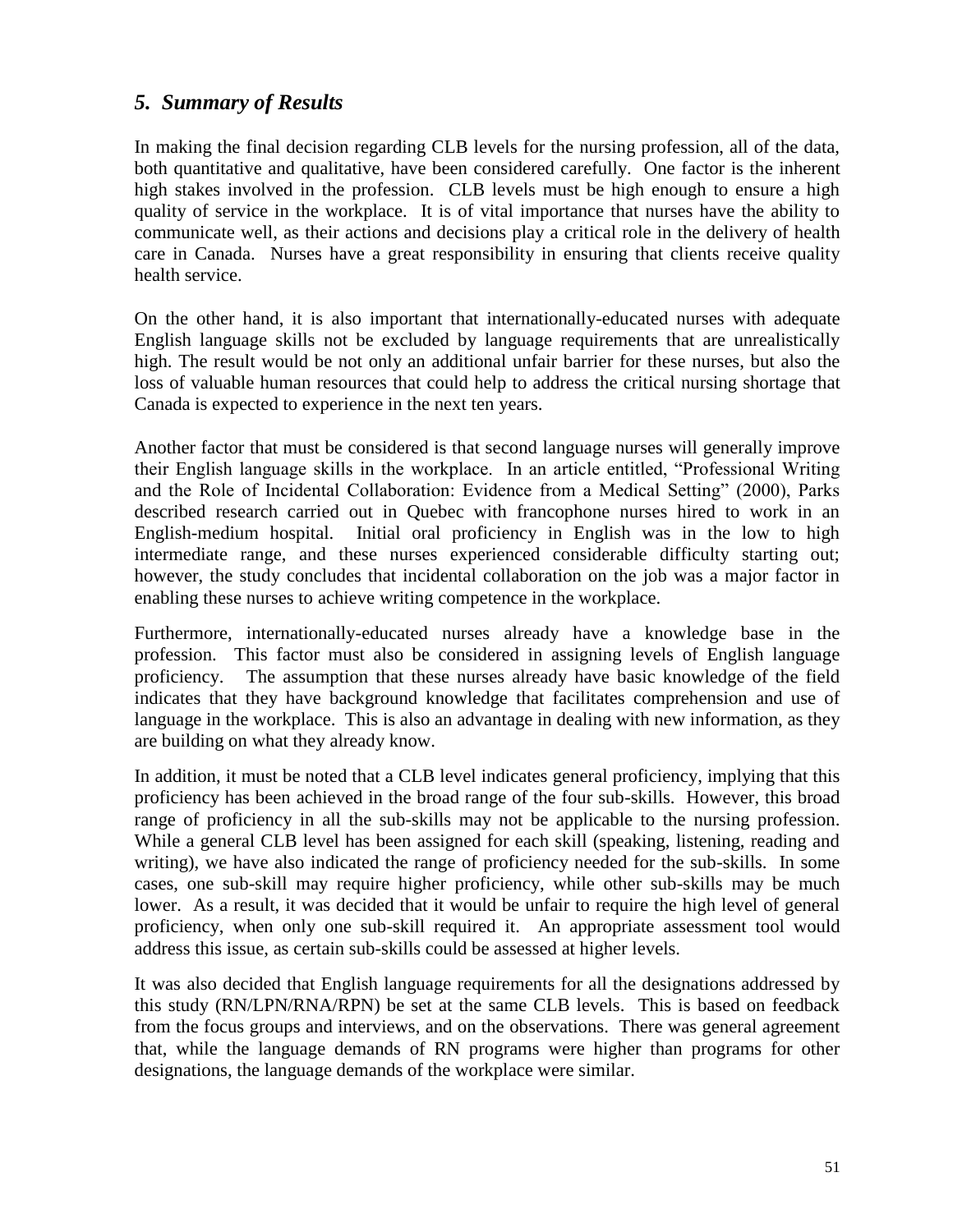Based on all the data collected, we have established the English language demands of the nursing profession using CLB levels. The outcomes are listed in Table 12.

| <b>SKILL</b>     |                             | <b>CLB LEVEL ASSIGNED</b> |                    |
|------------------|-----------------------------|---------------------------|--------------------|
| <b>GENERAL</b>   | <b>SUB-SKILL</b>            | <b>CLB RANGE FOR</b>      | <b>GENERAL CLB</b> |
| <b>SKILL</b>     |                             | <b>SUB-SKILLS</b>         | <b>LEVEL</b>       |
| <b>SPEAKING</b>  | Social Interaction          | $7-9$                     |                    |
|                  | 2. Instructions             | $7-9$                     |                    |
|                  | 3. Suasion                  | $7 - 8$                   | 8                  |
|                  | 4. Information              | $7 - 8$                   |                    |
|                  | <b>Workplace Tasks</b>      | $6-9$                     |                    |
| <b>LISTENING</b> | 1. Social Interaction       | $7-9$                     |                    |
|                  | 2. Instructions             | $7-9$                     |                    |
|                  | 3. Suasion                  | $7-9$                     | 9                  |
|                  | 4. Information              | $7 - 8$                   |                    |
|                  | <b>Workplace Tasks</b>      | $6-9$                     |                    |
| <b>READING</b>   | 1. Social Interaction Texts | $6 - 7$                   |                    |
|                  | 2. Instructions             | $7-9$                     |                    |
|                  | 3. Business/Service Texts   | $7-9$                     | 8                  |
|                  | 4. Informational Texts      | $7-9$                     |                    |
|                  | <b>Workplace Tasks</b>      | $5-9$                     |                    |
| <b>WRITING</b>   | 1. Social Interaction       | $6 - 7$                   |                    |
|                  | 2. Reproducing Information  | $5 - 7$                   |                    |
|                  | 3. Business/Service Texts   | $6-9$                     |                    |
|                  | 4. Presenting Information   | $5 - 6$                   |                    |
|                  | and Ideas                   |                           |                    |
|                  | <b>Workplace Tasks</b>      | $5-9$                     |                    |

# **Table 12.**

While speaking and listening skills are in similar ranges, it was noted that clients who are communicating with nurses may have difficulty speaking, or may not be able to speak at all, for a wide range of reasons. Furthermore, they may be under a great deal of stress. For these reasons, it was decided that listening would be benchmarked at a higher level than speaking.

In reading, most texts were in the CLB Levels 7-8 range. The content of the more demanding texts dealt with topics familiar to nurses within the context of their practise. As a result, reading was benchmarked at CLB Level 8 in terms of general proficiency.

Most of the writing required of nurses was in the CLB Levels 5-7 range. The only sub-skill that exceeded that range was *Business/Service Texts*. This category includes forms and charts. Very little extended writing was required, and most writing was in point form. The form and terminology used was within the structured context of the specific work environment. The research referred to earlier suggests that second language nurses become more skilled in writing through incidental collaboration. Interviews with second language nurses confirmed that this type of support is frequently available when requested from co-workers. In addition, second language nurses compensated by looking at other entries to ensure that the form and terminology they were using were appropriate. Based on this information, it was decided that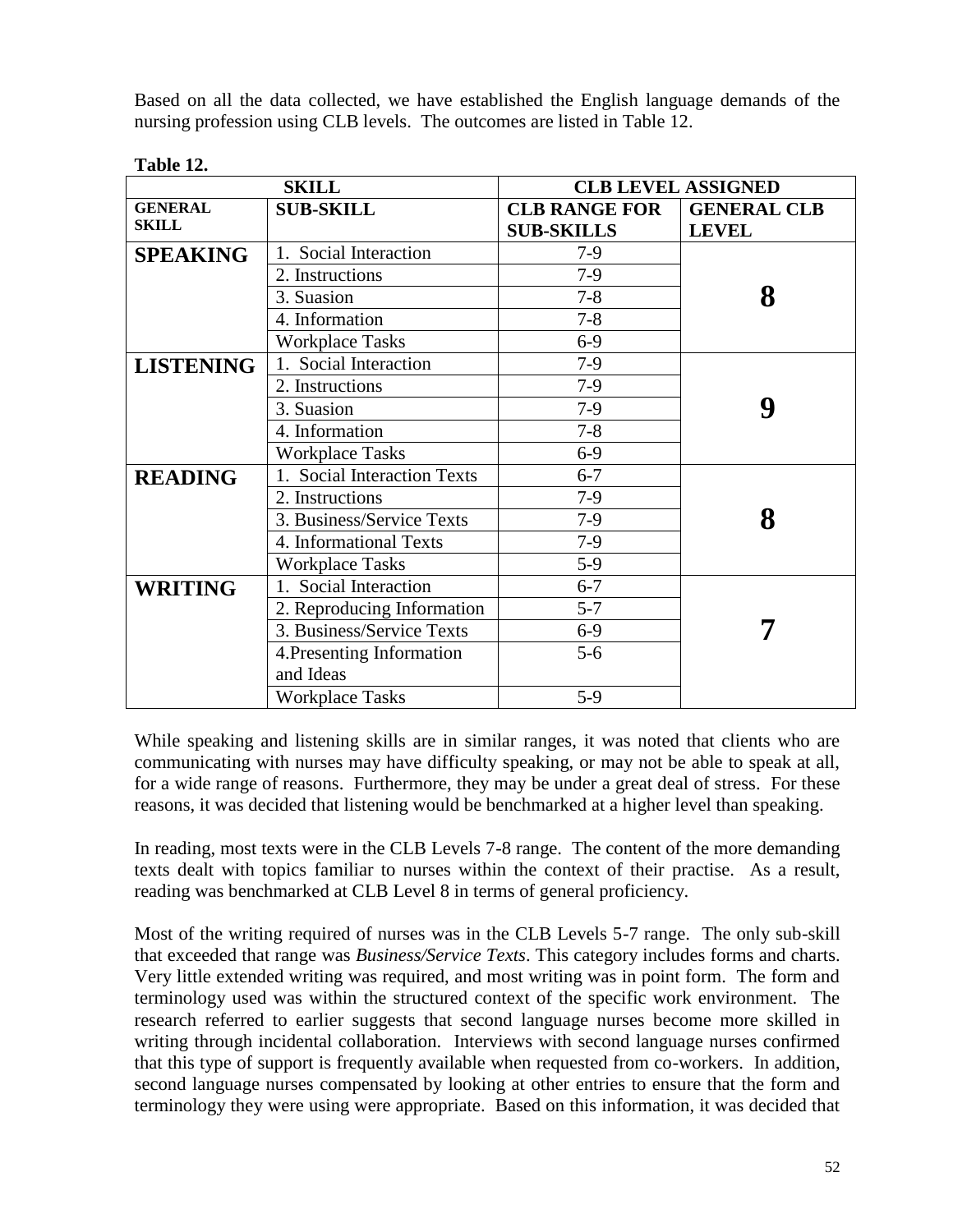nurses at CLB Level 7 in writing would have the skills needed to enter the workforce as nurses.

It is important to note that these CLB levels reflect the English language demands of the nursing profession for internationally-educated nurses entering the profession in Canada. These nurses can be expected to improve their language skills as they work in the field. Depending on their background knowledge and experience, and also on the improvement they make in the use of the English language on the job, there is the potential for them to advance to positions which require more advanced language skills.

According to Lumley (1998, pp. 352-353), "the issues of setting standards in language tests is always a political one". He describes it as the tension between "the views of advocates of the immigrant professionals (who generally press for a more lenient standard), and those of the representatives of professional registration boards who typically advocate more stringent criteria)". While he is speaking of his experience in Australia, the same could be said of setting standards for English language proficiency in Canada. In this project, we have endeavoured to find a balanced approach in assigning CLB levels to the profession of nursing.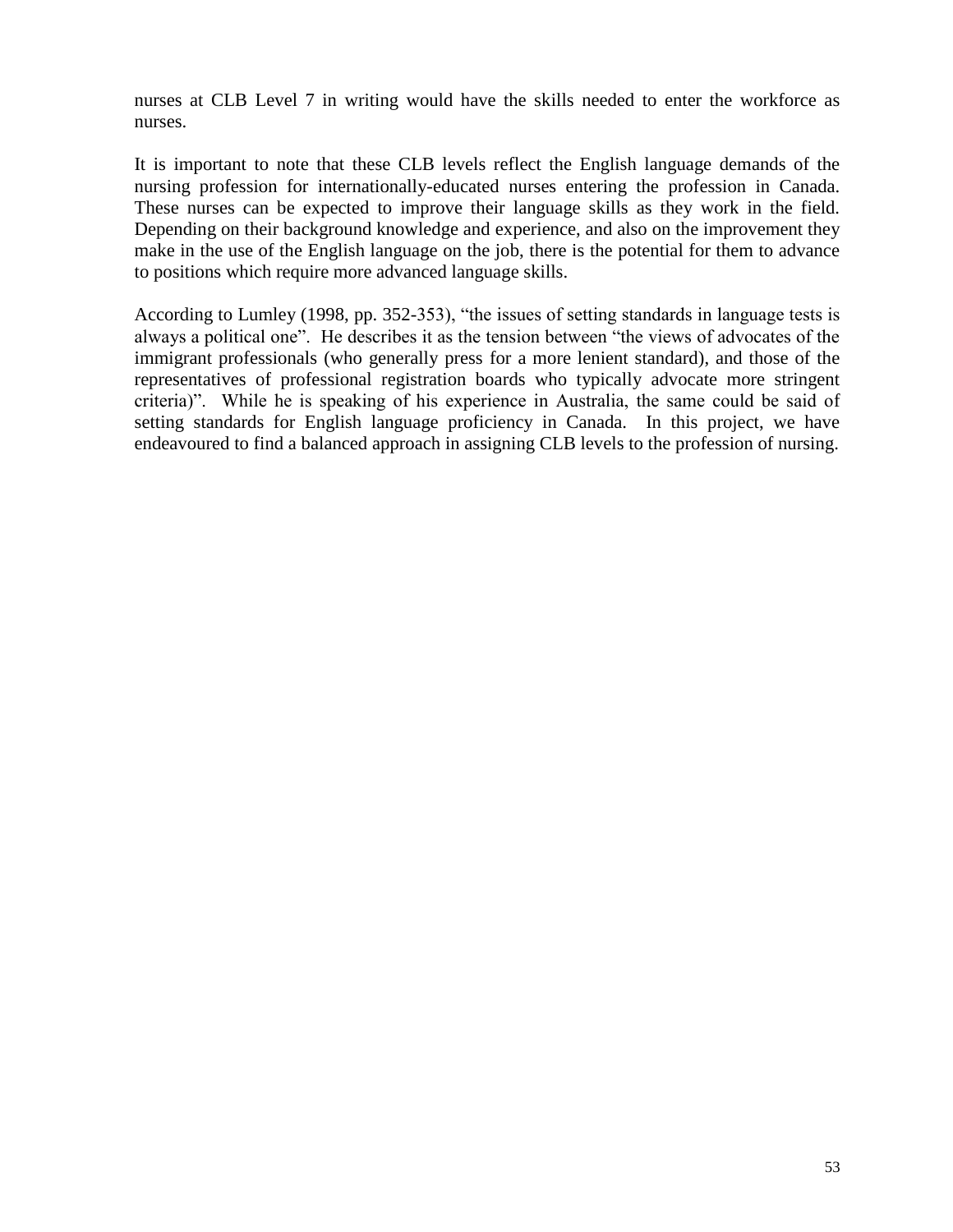# *6. Implications for Stakeholders*

#### *6.1. Implications for ESL Programs*

In some parts of the country there are gaps in the availability of English language training programs for professionals. As a result, valuable human resources are wasted because professionals who already are qualified have no means of improving their English to the level required to enter refresher programs and/or to pass national exams. This means that many professionals, including internationally-educated nurses, are unable to access the profession, and this potential resource is lost. The data gathered in this project provides a framework of language tasks and cultural issues that should be addressed in ESL programs offered for internationally-educated nurses.

It should be noted that there are already some excellent bridging programs available for nurses in some provinces. One example is the Care for Nurses Project in Toronto. This project was established to help internationally-educated nurses become licenced in Ontario. It is funded by the Ontario Ministry of Training, Colleges and Universities, Access to Professions and Trades Units, and is seen as a model for other professions. The Care for Nurses Project works collaboratively with health care facilities, educational institutions and government agencies. They offer a total of 829 hours of instruction in collaboration with local colleges. The language requirements for the module, English Communication for Nurses (348 hours of instruction), are Canadian Language Benchmark (CLB) scores of Listening and Speaking: 6, Reading: 6, Writing: 5. For other modules, CLB Listening and Speaking: 7, Reading: 7, and Writing: 6 are required. Early results of the program have been very encouraging.

## *6.2. Implications for Nursing/Nursing Refresher Programs*

Most nursing/nursing refresher programs across the country are dealing with second language students. The analysis of language tasks of nurses provided by this project can help to establish appropriate English language requirements for programs, and also to suggest the types of support needed. It is important that fair language requirements be in place for students entering programs, to avoid setting these students up for failure. At the same time, language requirements should not pose an unfair barrier. Programs also need to be aware of the unique challenges facing second language students; with this knowledge, appropriate support can be provided to facilitate success for these students, both in programs and later in the workplace.

It is also important that programs recognise the wealth of experience and knowledge that students from other cultures bring to the classroom, and to the workplace. In Canada, nurses will experience a multicultural workplace, with both co-workers and clients of other races and backgrounds. Building relationships with students of other cultures in a nursing program is a very practical learning experience, which will be of benefit later in the workplace.

The development of an English language assessment tool specific to the occupation also has implications for training programs. Presently the English language assessment tools used for internationally-educated nurses are not specific to the occupation. As a result, students in bridging programs or nursing refresher programs often take separate training to prepare themselves for the language assessment itself. Because a test specific to the nursing occupation would reflect the real-life professional communicative demands of the nursing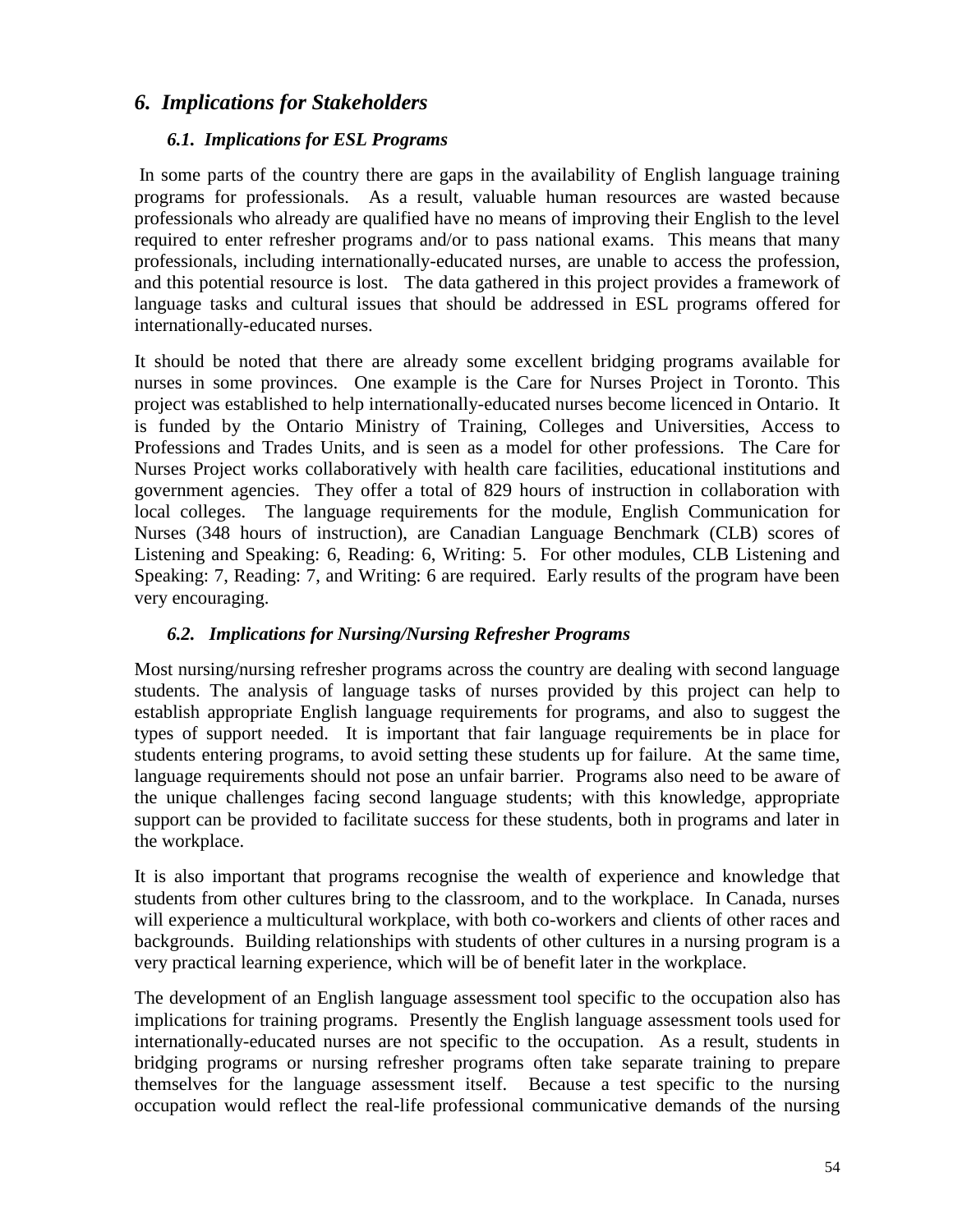profession, the nursing refresher/bridging program itself would provide the best preparation for the language test.

# *6.3. Implications for Employers/Workplace*

Employers in the health industry are in a difficult position at the present time. On one hand, they are faced with government spending constraints. On the other hand, they are responsible to deliver health care to an aging population, with the need for more and more services. At the same time, professionals, including nurses, cannot always be found to fill positions that are available.

It is important that employers recognise that internationally-educated nurses are a resource that can help to meet the current and future needs of the health system. Workplaces need to examine hiring policies, to make sure that unfair barriers are not in place. In some cases, these barriers prevent nurses, who have already proven their English language and nursing ability, from entering the system. Further language tests and/or other tests should not be required by specific workplaces.

Also, systems should be in place to support internationally-educated nurses when they enter the profession in Canada. It must be acknowledged that, while these nurses may need some extra support at the beginning, they will benefit the system in the long term. The support needed should not be added on to the already heavy burden of work borne by existing staff. Rather, time and money should be available for experienced nurses to provide orientation and support to the nurses entering the profession in Canada. While this is a short-term expense, it would have long-term benefit. Mentoring programs would also provide practical support to internationally-educated nurses wishing to enter the profession.

While many workplaces are very accepting of nurses who come from other cultures and speak first languages other than English, it is essential that the workplace foster this acceptance. Many stereotypes and prejudices are unconscious, and it is important that co-workers be aware of these issues and work at becoming more sensitive. Second language nurses should be valued for the important contributions they bring. They come with an awareness of another language and culture, and can contribute this awareness to the health setting. Mutual respect encourages collaboration and teamwork. These qualities will enhance the delivery of health services in any setting.

## *6.4. Implications for Regulatory Bodies*

Regulatory bodies carry the heavy burden of responsibility of ensuring that internationallyeducated nurses are qualified, both in terms of language and in terms of knowledge and experience, to practise in Canada. They face pressure from some stakeholders to increase the requirements, and from others to lower them. This project addresses the issue of the language needed for nurses whose first language is not English. An appropriate English language assessment tool for nurses, based on the results of this study, will help to address these issues faced by regulatory bodies. It will give internationally-educated nurses a measure of their English language ability specific to the workplace. For example, if they have practised in English in another health setting, this experience will have direct relevance to skills tested by the assessment tool. At the same time, specific concerns about language in the workplace will be addressed. Such an assessment tool will target specific language skills essential for the nursing profession, such as describing, explaining, asking for information, and filling out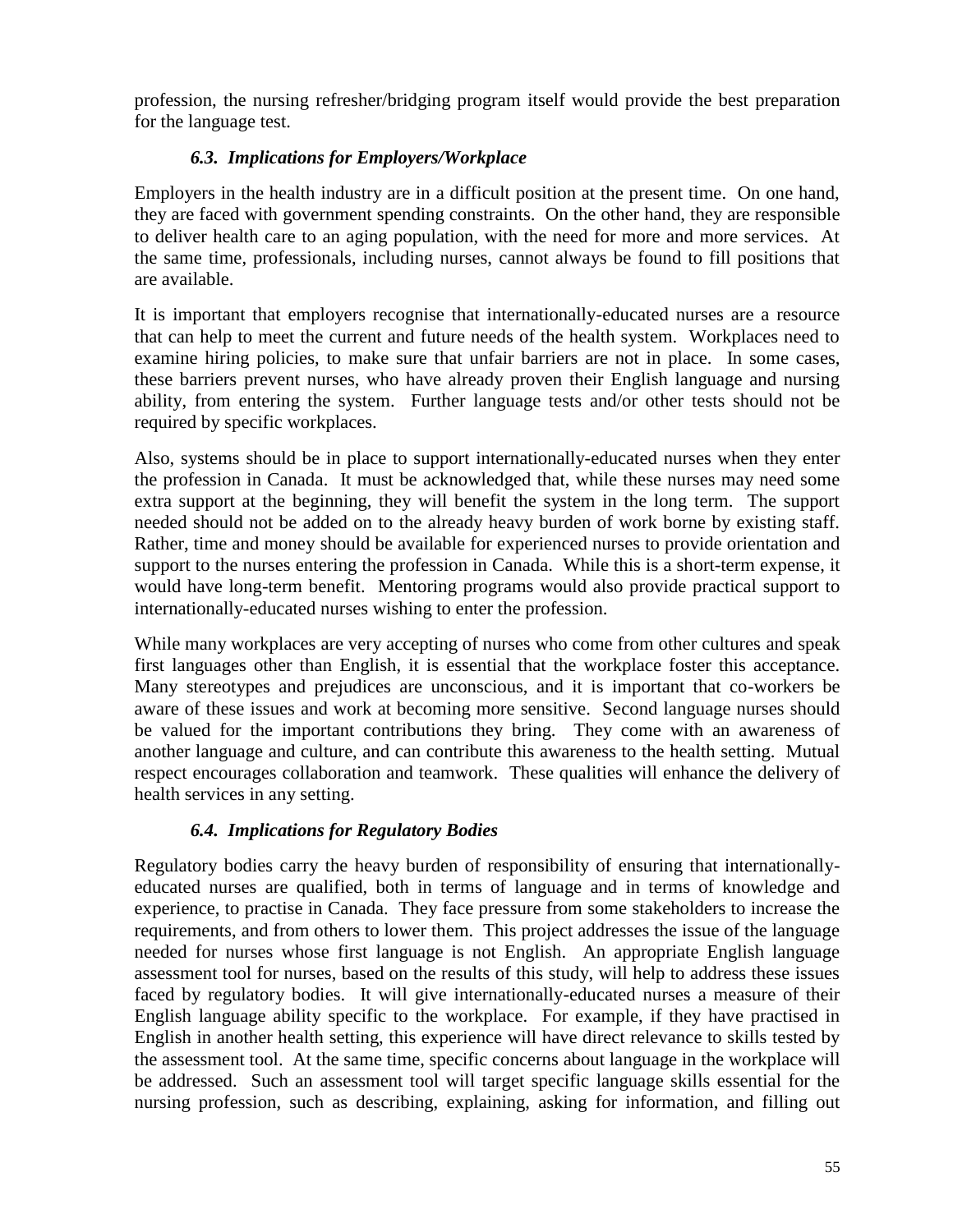medical forms and charts. By basing access on an appropriate assessment tool, regulatory bodies can more accurately predict English language competence for the workplace.

Another issue raised in the focus groups is the complicated nature of the process internationally-educated nurses face as they attempt to access the nursing profession in Canada. There were recommendations made for a consistent national policy that is clearly articulated in the country of origin. With such a policy, nurses will have more realistic expectations when they make the decision to immigrate to this country.

# *6.5. Implications for Government Agencies*

With the prediction of a critical shortage of nurses within the next ten years, it is important that government agencies at all levels respond with solutions that are both long-term and cost effective. Internationally-educated nurses are, and will continue to be, available to help address the problem. Because they are already educated as nurses, time and money is not needed to support them in full training programs. The challenge is to facilitate their integration into the nursing profession. Government agencies need to provide resources in the following areas:

- Ensure that immigration policies facilitate access into the nursing profession for internationally-educated nurses.
- Work towards making the process of accessing the profession as transparent as possible, both for nurses who are considering immigration to Canada, and for nurses who are already in Canada.
- Provide funding for more high level ESL and English for Nursing Programs; these programs are needed to address the needs of internationally-educated nurses who do not meet the English language requirements of nursing refresher programs.
- Provide funding for more bridging programs for internationally-educated nurses who need both specific language training and cultural orientation for the nursing profession in Canada.
- Provide funding for the benchmarking of the English language demands of nursing refresher and bridging programs for nurses.
- Provide funding for the development of an assessment tool, which appropriately measures the English language proficiency of nurses, based on the language demands of the profession.
- Provide funding to employers for initiatives that provide support to internationallyeducated nurses in the workplace (e.g., orientation programs, mentorship programs, cross-cultural awareness programs).

While resources are needed to put these recommendations into effect, all of these initiatives would contribute to a long-term, cost-effective solution to the nursing shortage that is anticipated in Canada.

## *6.6. Implications for Internationally-Educated Nurses*

Internationally-educated nurses are often frustrated in their attempts to access the nursing profession in Canada. Despite shortages already being experienced across the country, many talented nurses are lost to the health system because of the barriers that they face. It is hoped that this project is one step in the direction of facilitating access to the profession for these nurses. The data gathered helps to indicate exactly which language tasks are needed for nursing. With an assessment tool that reflects these tasks, internationally-educated nurses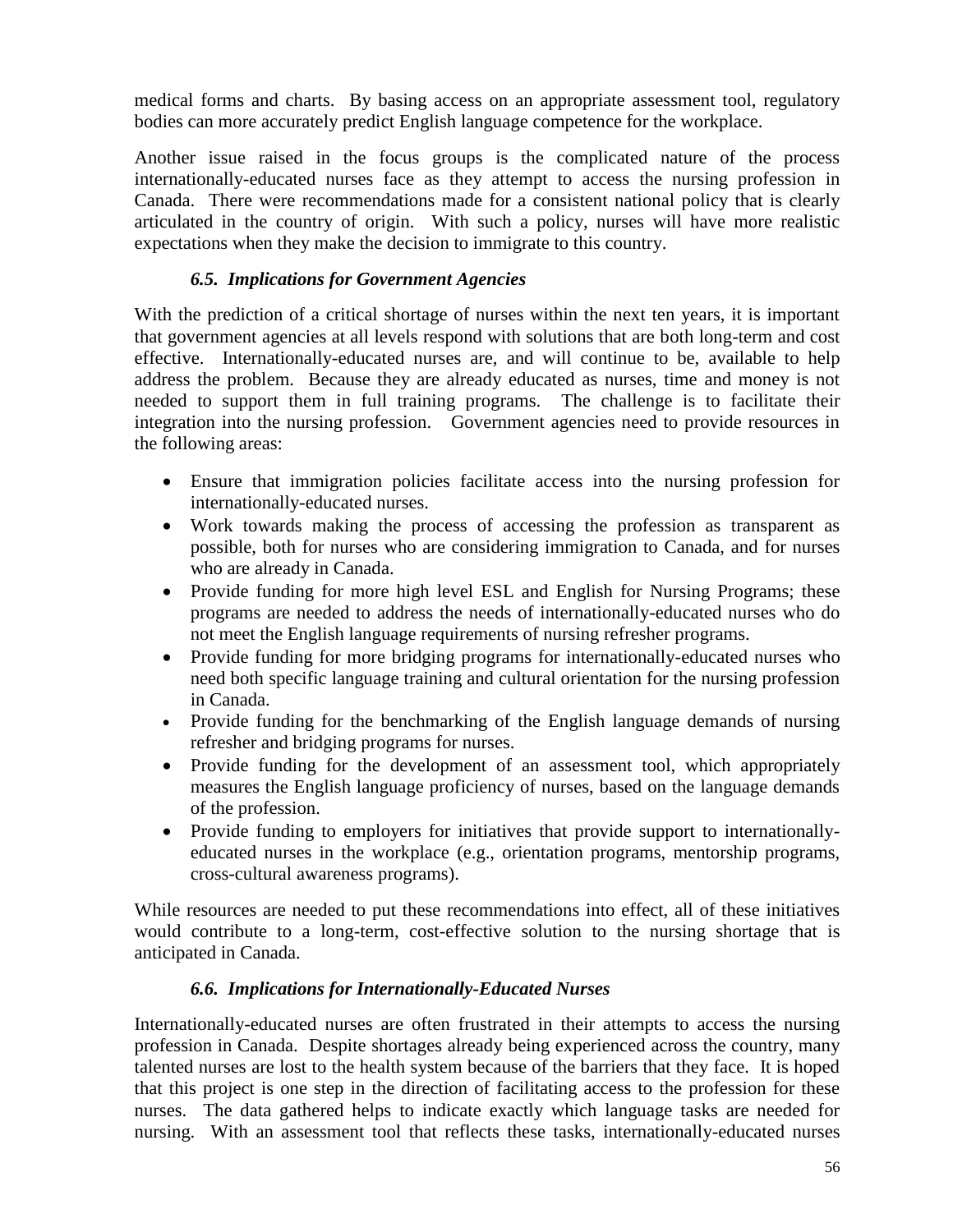who have practised their profession in an English-speaking setting in another country will have an advantage in that their experience in the workplace will be more directly related to the content of the test. In the same way, internationally-educated nurses who have been working in Canada in a health-related field will also find that their experience will help to prepare them for the English language assessment.

Furthermore, an occupation-specific assessment tool will help to avoid setting up internationally-educated nurses for failure. It will be more accurate than the present tests in predicting whether or not a candidate has the English language skills for the workplace. For internationally-educated nurses who do not yet have the language skills to practise in the profession, the data gathered in this project helps to direct them in terms of the language skills needed.

## *6.7. Implications for Language Assessment Developers*

This project gives direction to the development of an English language assessment tool in various ways. The findings inform language assessment developers in deciding the level of complexity and the content of an assessment tool. The range of CLB levels needed for each skill (speaking, listening, reading, and writing) is identified. In addition, the data indicates the importance of certain sub-skills and competencies. For example, in terms of speaking and listening, a broad range of sub-skills needs to be represented. In reading and writing, business/service texts are of key importance.

Also, data gathered in the observation of nurses indicates the frequency of various types of interactions. Most interactions are with clients, and most types of interaction involve asking for information, explaining, and describing. This knowledge helps to direct the format of the listening and speaking sections of an assessment tool.

A great deal of information was gathered regarding the challenges faced by internationallyeducated nurses. Some examples frequently cited were pronunciation and taking physician"s orders over the phone. These challenges need to be analyzed in terms of importance, and decisions need to be made regarding how they can be represented in an assessment tool.

The following suggestions regarding the development of an assessment tool were made in the focus groups: (1) The test should be realistic and reliable; (2) Key indicators for predicting success should be identified and used; (3) The test should determine comprehension and ability to converse with other professionals, clients, and families; (4) The test needs to have occupational validity and conformity; (5) The test should be designed so that some diagnostic feedback is possible; (6) The test needs to be cost-effective; (7) Materials for preparation for the test should be available to candidates; (8) The test should be field-tested with a large control group of both first and second language nurses. Language assessment developers need to take these suggestions into consideration.

## *6.8. Implications for Related Research*

For researchers who carry out similar research in the future, a few suggestions can be made based on lessons learned during this project. If research is being carried out in any health facility, it is wise to allow for plenty of lead time. It is important to make sure enough time is allowed for application for ethics approval. Also, one cannot take for granted that this process is the same in every province, or even within each province.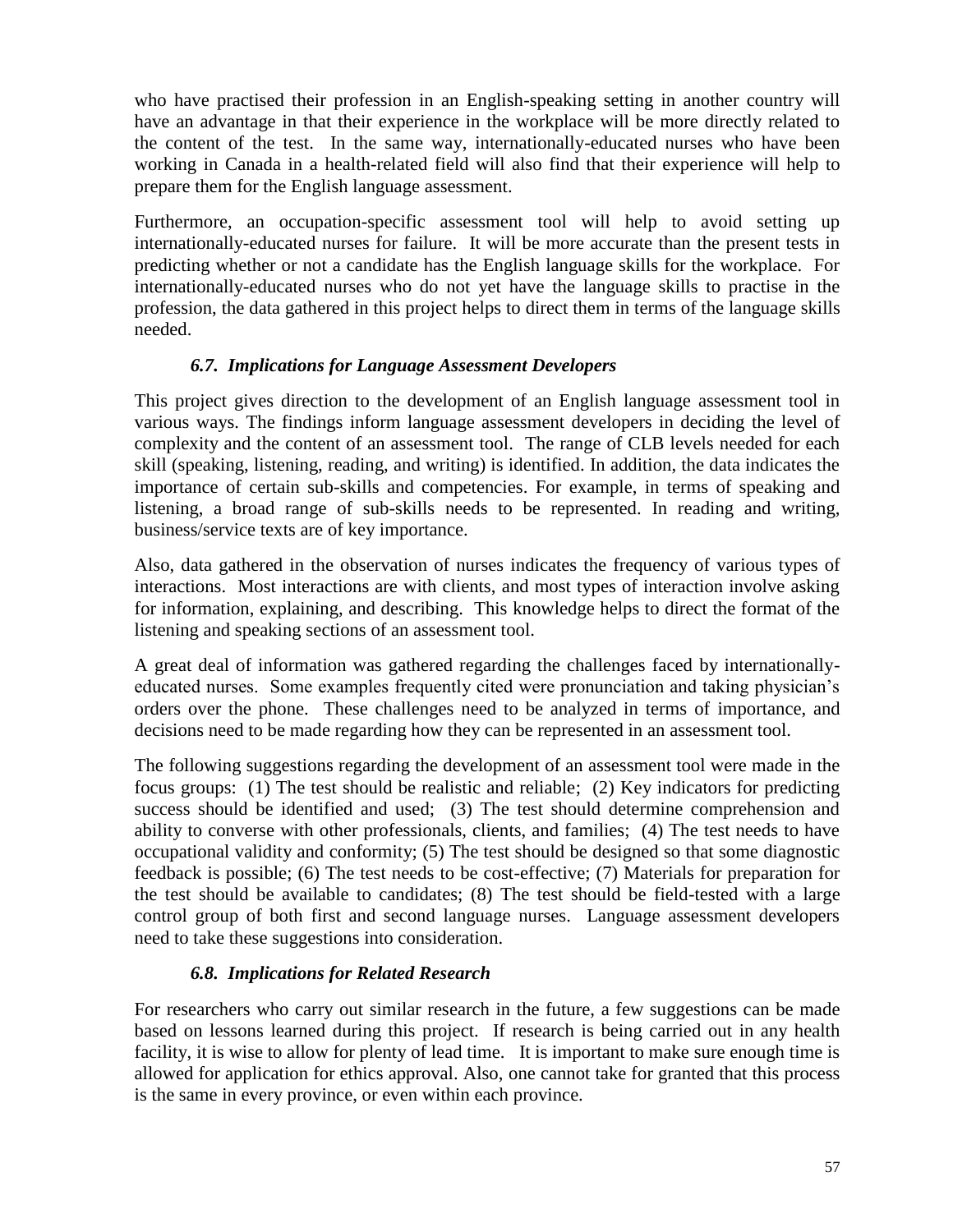In addition, if a survey is being conducted, it is important to allow enough time and resources for that process. The field testing of the survey, the number of surveys to be sent out, the system for identifying potential participants, and the importance of sending reminders before the deadline must be taken into consideration. Other methods could also be employed to improve the percentage of survey returns (e.g., enclosing a pencil, offering a small reward such as a gift certificate for returned surveys).

We found that it was very important to have support in the statistical analysis of the project. This support should already be available at the proposal stage of the project, allowing for better projections of the implications, time, and resources needed to carry out the research.

The value of using a mixed methods approach is evident in the results of the project. In many ways, each method helped to validate the other. Also, we were challenged to analyze the limitations of each method, and interpret the results holistically. This process contributed to the reliability of the outcomes.

## *6.9. Implications for Further Research*

This project suggests several directions for further study. It would be helpful address the following questions:

- What are the access issues for internationally-educated nurses, and how can they be addressed?
- What systemic barriers do internationally-educated nurses face, and how can they be addressed?
- What are appropriate levels of English language proficiency for entry into English for Nursing Programs, Nursing Refresher/Bridging Programs and Nursing Programs?
- What supports are presently available for internationally-educated nurses in the workplace?
- What supports would be helpful to internationally-educated nurses in the workplace?
- How can existing staff in the workplace be educated to facilitate better integration of internationally-educated nurses?
- What is the experience of other countries in developing occupation-specific language assessment tools, especially for health-related professions? What can we learn from them?
- How successful are second language nurses in the workplace? How does this relate to their English language competence? What other factors (besides language competence) predict success?
- Is it feasible to assess aspects of language proficiency such as adaptation of register, use of idiomatic language, and/or language proficiency in stressful situations?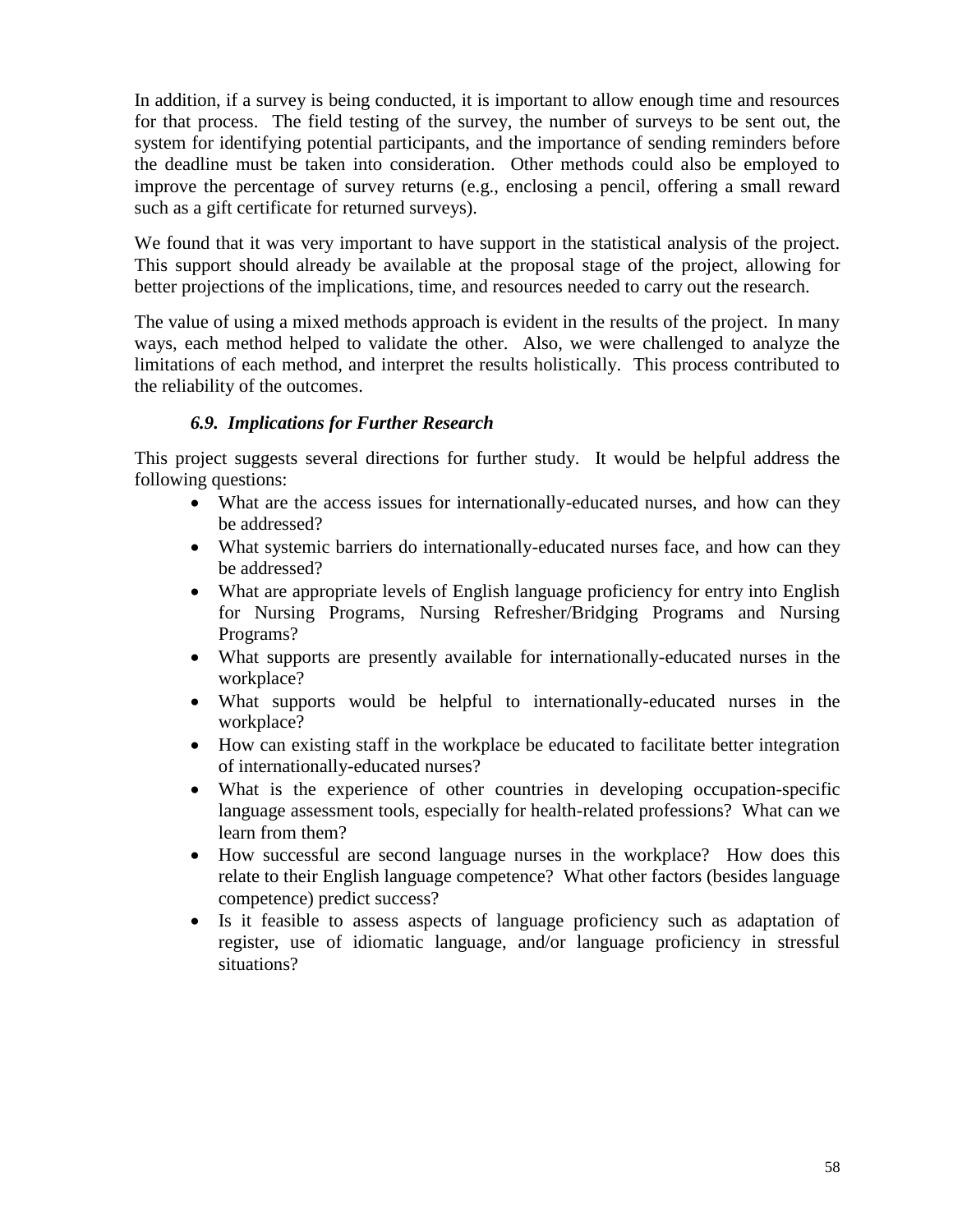# *References*

- Centre for Canadian Language Benchmarks. (2001). *Benchmarking the nursing profession and developing an occupational specific assessment instrument: Feasibility study.*  Ottawa, ON.
- Des Brisay, M. and St. John, J. (2001). *Development and validation of CanTEST versions for Canadian Language Benchmarks*, Report submitted to the Centre for Canadian Language Benchmarks. University of Ottawa, Ottawa, ON.
- Epp, L., & Stawychny, M. (1999). *Benchmarking the CanTEST*, Benchmark project report. Red River College. Winnipeg, MB.
- Lockhart, J. (1998). *Language at work:* A job analysis guide. Bow Valley College.
- Lumley, T. (1998). Perceptions of language-trained raters and occupational experts in a test of occupational English language proficiency. *English for Specific Purposes*, *17*, (4): 347-367.
- Parks, S. (2000). Professional writing and the role of incidental collaboration: Evidence from a medical setting. *Journal of Second Language Writing, 9,*(2: 101-122).
- Pawlikowska-Smith, G., (2000). *Canadian Language Benchmarks 2000*. Centre for Canadian Language Benchmarks. Ottawa, ON.
- Pawlikowska-Smith, G., (2001). *Canadian Language Benchmarks 2000*: *Additional Sample Task Ideas.* Centre for Canadian Language Benchmarks. Ottawa, ON.
- Registered Nursing Association of Ontario with Registered Practical Nurses Association of Ontario, (2000). *Ensuring the care will be there. Report submitted to the* Ontario Ministry of Health and Long-term Care, Toronto, ON.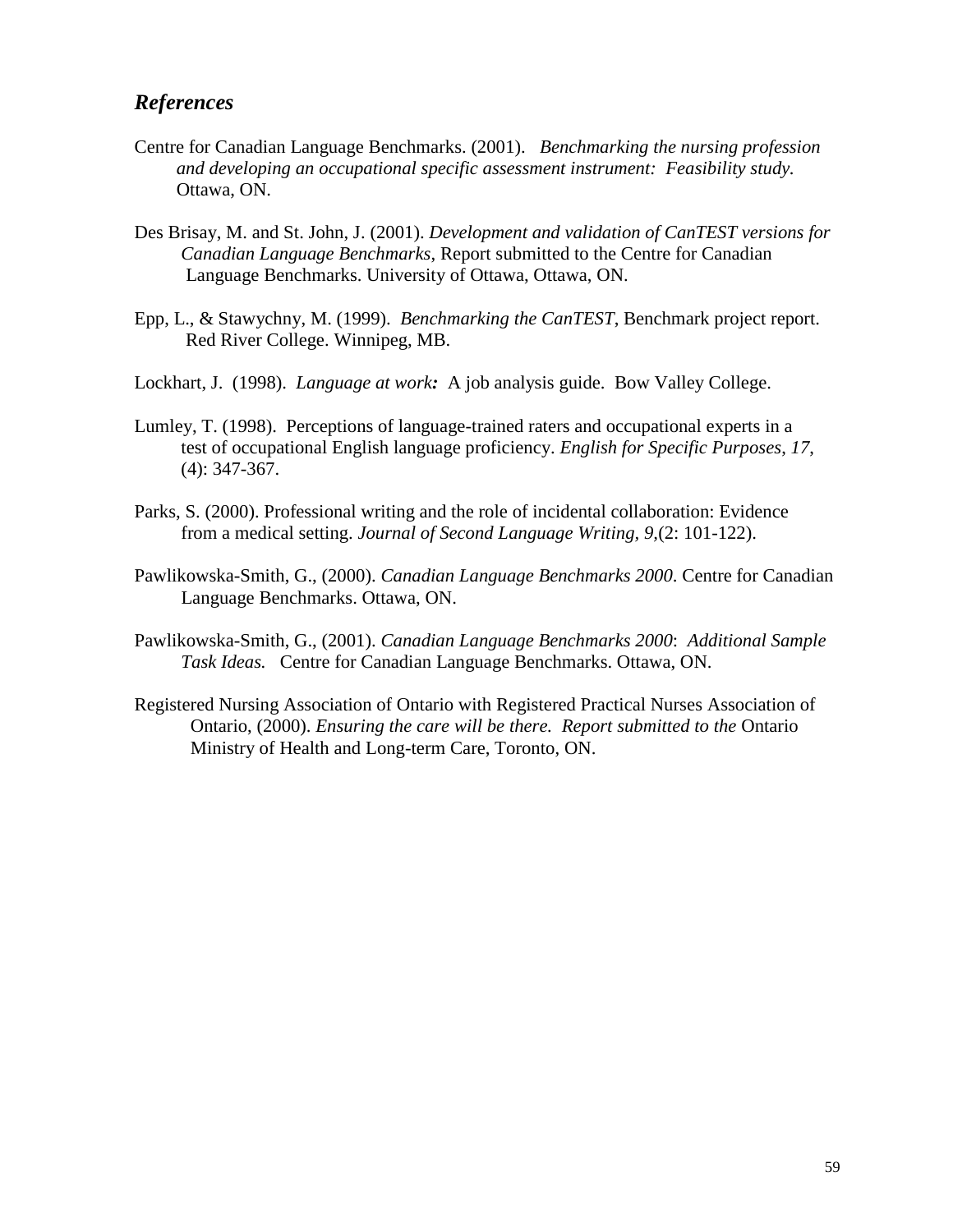# **APPENDIX A**

# *ADVISORY COMMITTEE FOR NURSING PROJECT PROFILE*

| Name: Name:                                                                                                                                          |
|------------------------------------------------------------------------------------------------------------------------------------------------------|
|                                                                                                                                                      |
|                                                                                                                                                      |
|                                                                                                                                                      |
|                                                                                                                                                      |
|                                                                                                                                                      |
| What is the reason for your interest in this project?                                                                                                |
|                                                                                                                                                      |
| ,我们也不会有什么?""我们的人,我们也不会有什么?""我们的人,我们也不会有什么?""我们的人,我们也不会有什么?""我们的人,我们也不会有什么?""我们的人                                                                     |
| ,我们也不能在这里的时候,我们也不能在这里的时候,我们也不能在这里的时候,我们也不能会不能会不能会不能会不能会不能会不能会。""我们的人们也不能会不能会不能会不                                                                     |
| How can your organization/institution benefit from this project?<br>,我们也不会有什么。""我们的人,我们也不会有什么?""我们的人,我们也不会有什么?""我们的人,我们也不会有什么?""我们的人,我们也不会有什么?""我们的人 |
|                                                                                                                                                      |
| ,我们也不会有什么。""我们的人,我们也不会有什么?""我们的人,我们也不会有什么?""我们的人,我们也不会有什么?""我们的人,我们也不会有什么?""我们的人                                                                     |
| What do you see as the greatest language challenges for nurses who speak English<br>as a second language?                                            |
|                                                                                                                                                      |
|                                                                                                                                                      |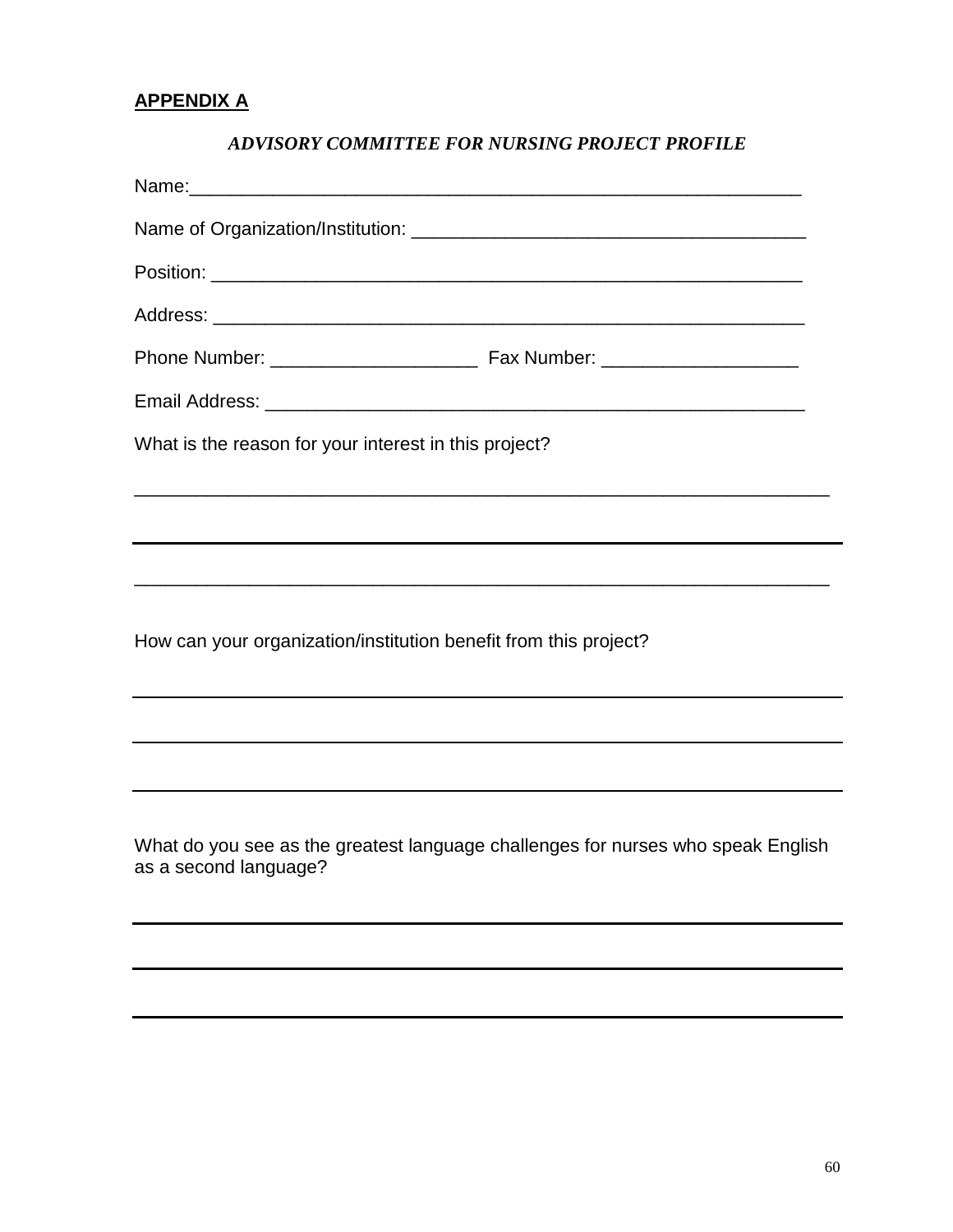Please mark with an X the nursing designations used in your province.

| $\Box$ | <b>Registered Nurses (RNs)</b> |  |
|--------|--------------------------------|--|
|        |                                |  |

Registered Practical Nurses (RPNs)

 $\Box$  Registered Nursing Assistants (RNAs)

 $\Box$  Licensed Practical Nurses (LPNs)

Please mark with an X the following weeks that would **NOT** be suitable for our visit to your location.

| $\Box$ | March 18, 2002 to March 22, 2002 |
|--------|----------------------------------|
|        |                                  |

 $\Box$  March 25, 2002 to March 28, 2002

- $\Box$  April 1, 2002 to April 5, 2002
- $\Box$  April 8, 2002 to April 12, 2002
- $\Box$  April 15, 2002 to April 19, 2002
- $\Box$  April 22, 2002 to April 26, 2002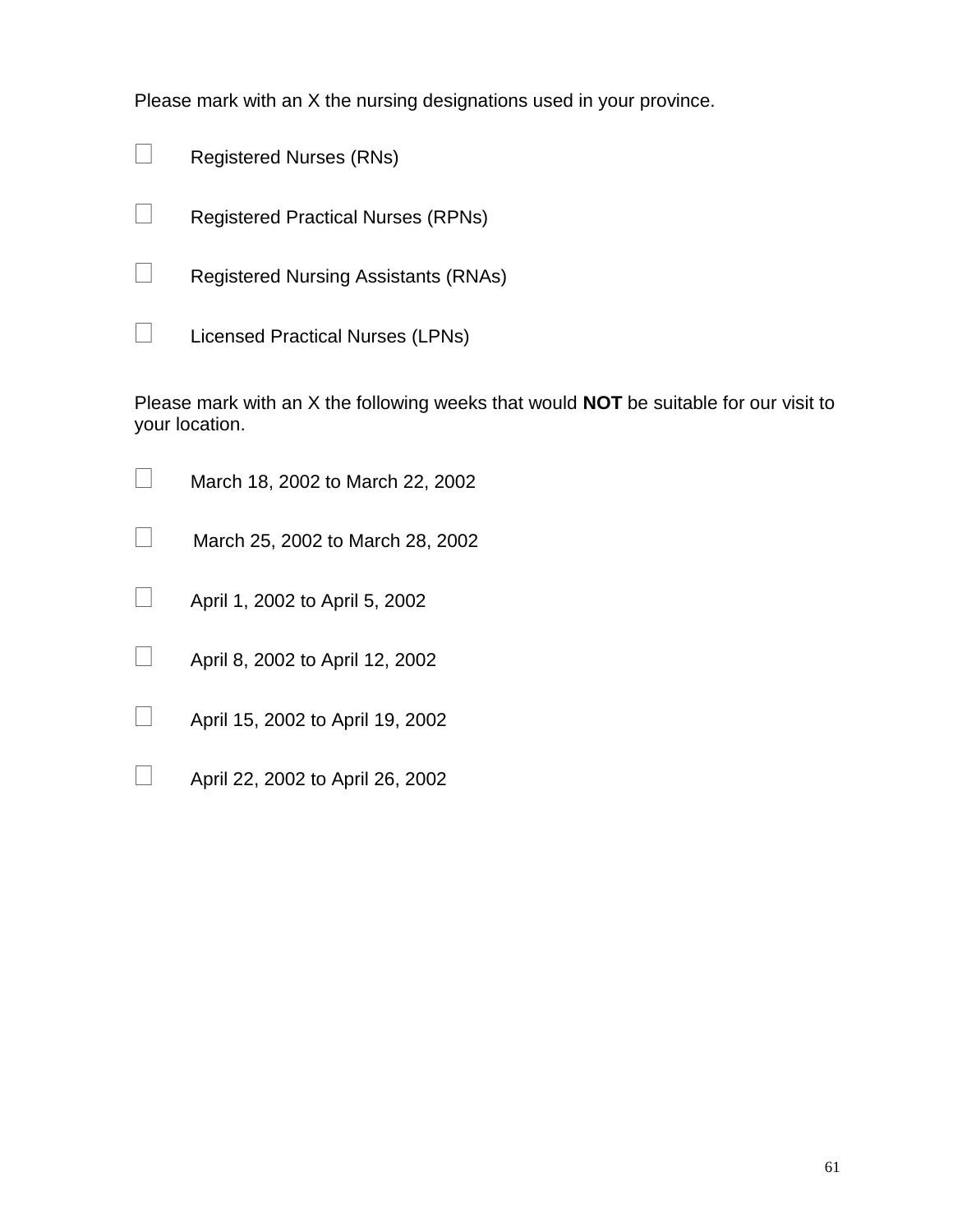## **ROLE OF MEMBERS OF THE NATIONAL ADVISORY COMMITTEE FOR THE NURSING PROJECT**

*As a member of the Advisory Committee for the project, you would provide perspective from your province and from your organization/institution in the following ways:*

- 1) Fill out a brief profile form.
- 2) Provide feedback regarding the:
	- a) project plan (initially)
	- b) first interim report (after Stage 1: Development of a process)
	- c) second interim report (after Stage 2: Data gathering)
	- d) draft of the final report (Near the end of Stage 3: Analysis of data)
- 3) Provide names of other contacts who would be helpful in providing information related to the project.
- 4) In addition, **Advisory Committee members at locations which would be visited by researchers** would help in the following ways:
	- a) Identify appropriate contacts for members of focus groups.
	- b) Provide assistance with the arrangement of focus group meetings.
	- c) Participate in focus groups.
	- d) Provide assistance with the arrangements for on-site observation of nurses by researchers.
	- e) Identify appropriate candidates for assessment using the CanTEST.
- 5) **Advisory Committee members at locations not visited by researchers** would provide feedback through in-depth interviews by phone and/or e-mail.

**The time frame for the project is:**

**STAGE 1: Feb. 18 - March 15, 2002**

**STAGE 2: March 18 - April 26, 2002**

**STAGE 3: April 29 - May 31, 2002**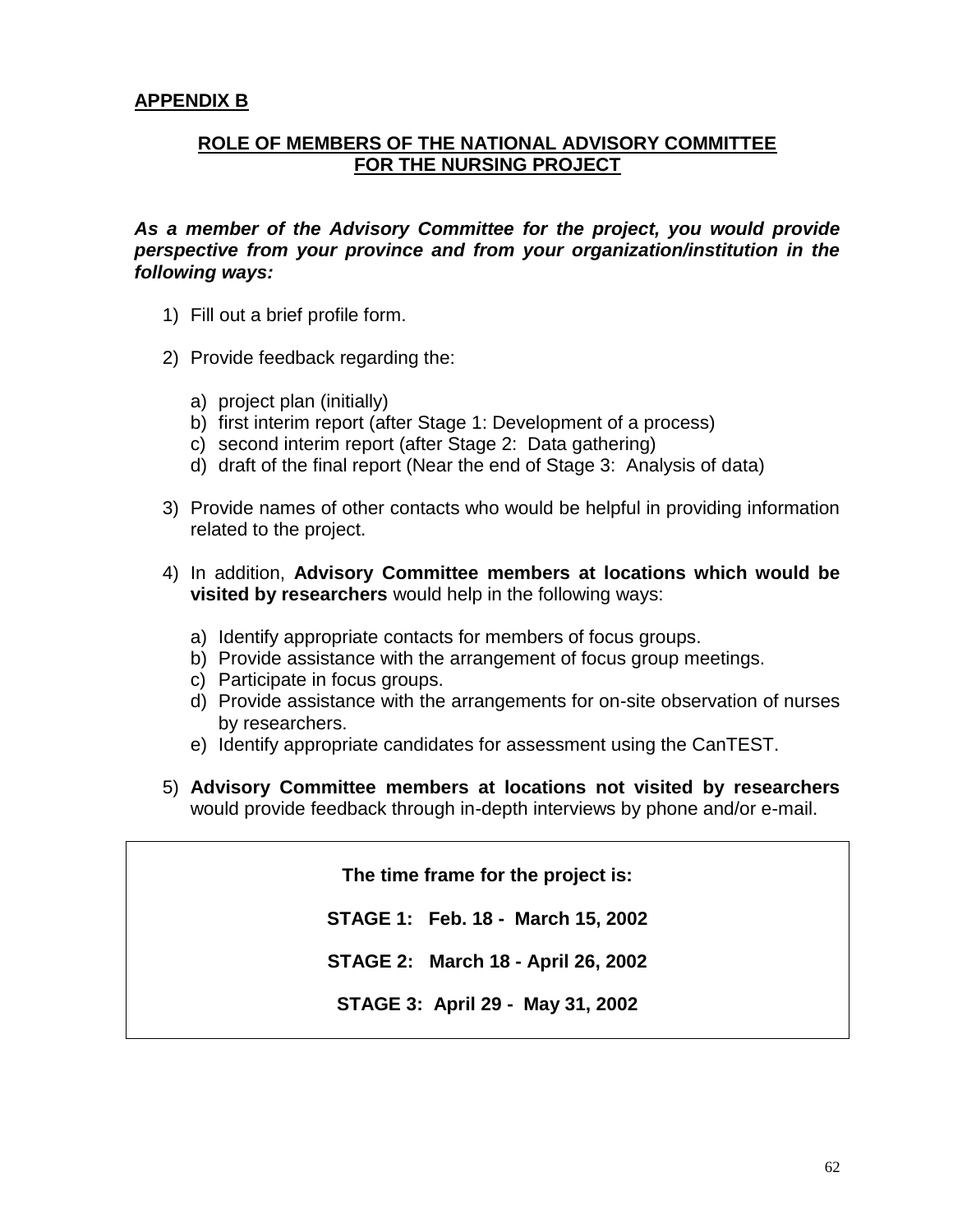# **APPENDIX C**

Dear Survey Participants:

We are undertaking a project in which we are analyzing the language demands of the nursing profession across Canada. This project is funded by the Centre for Canadian Language Benchmarks in Ottawa. Through this study, we will determine language levels needed for foreign trained nurses, based on the actual language used on the job. The results of this project will be reported to the Centre for Canadian Language Benchmarks in the form or a report.

This survey is one way in which we are gathering data for this purpose. It will take about 45 minutes for you to fill it out. The survey results will give us very helpful information. This survey is intended for practicing nurses. Participants' confidentiality will be preserved by storing all data in a locked data storage cabinet. All papers and electronic records will be shredded 2 years after the project is completed. You are not under any obligation to participate, and can decline to answer any questions. By submitting the survey, you will be acknowledging your informed consent to provide this information for the purposes of this research project. The deadline for returning this survey is XXXX.

Lucy Epp Mary Stawychny

| <b>Language Training Centre</b> |
|---------------------------------|
| <b>Red River College</b>        |
| 300-123 Main St.                |
| Winnipeg, Manitoba R3C 1A3      |

phone: 204-945-6151 fax: 204-948-3214 e-mail: lepp@rrc.mb.ca

## **Directions:**

- **1. Indicate your response to each statement on the survey, following the IMPORTANT MARKING INSTRUCTIONS at the top of the answer sheet.**
- **2. Return the answer sheet, using the enclosed, addressed stamped envelope.**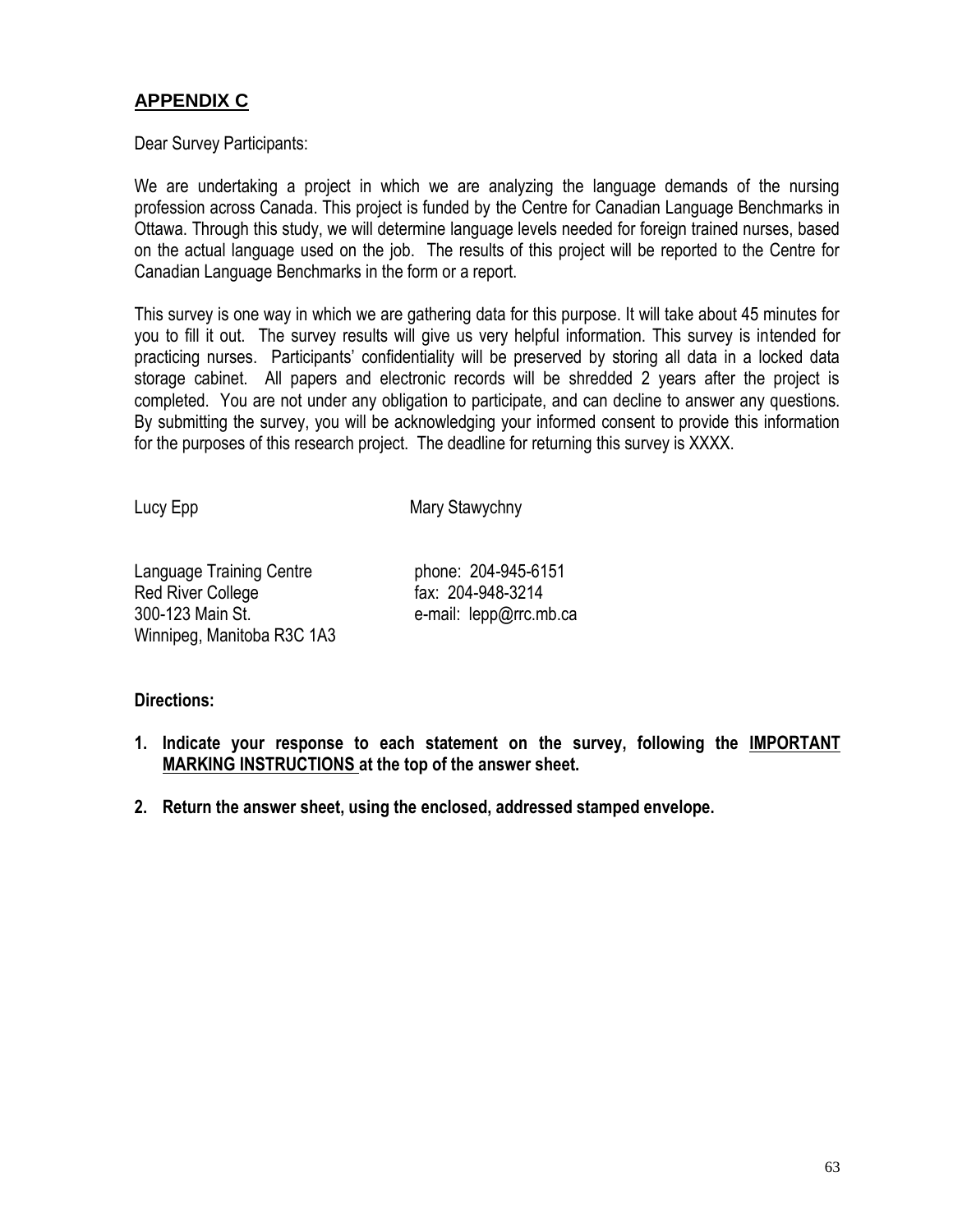# **SURVEY OF LANGUAGE TASKS FOR THE NURSING PROFESSION IN CANADA**

Please indicate how important it is for nurses in your position to perform the following **language tasks** with **(1) being not important** and **(5) being extremely important**.

- **1. not important**
- **2. somewhat important**
- **3. important**
- **4. very important**
- **5. extremely important**

## **SPEAKING AND LISTENING**

| <b>IMPORTANCE</b> |                |                |                |                 | SPEAKING/LISTENING TASKS: SOCIAL INTERACTION                                                        |
|-------------------|----------------|----------------|----------------|-----------------|-----------------------------------------------------------------------------------------------------|
|                   |                |                |                |                 | <b>INTERPERSONAL COMPETENCIES</b>                                                                   |
|                   | $\overline{2}$ | $\mathfrak{Z}$ | 4              | 5               | 1.<br>Express sympathy formally.                                                                    |
| 1                 | $\overline{2}$ | $\overline{3}$ | $\overline{4}$ | $\overline{5}$  | Respond to a minor conflict or complaint.<br>2.                                                     |
|                   | $\overline{2}$ | $\overline{3}$ |                | $4\quad5$       | 3.<br>Comfort or reassure a person in distress.                                                     |
|                   | $\overline{2}$ | $\overline{3}$ | $\overline{4}$ | $\overline{5}$  | Express and respond to expressions of respect, friendliness, distance and/or<br>4.<br>indifference. |
| 1                 | $\overline{2}$ | 3              | 4              | 5               | Respond to perceived hostility, blaming, putdowns, sarcasm, condescension/<br>5.                    |
|                   |                |                |                |                 | patronizing or lies in social interaction.                                                          |
| 1                 | $\overline{2}$ | 3              | 4              | 5               | 6.<br>Express and respond to negative value judgements/criticism.                                   |
|                   |                |                |                |                 | <b>CONVERSATION MANAGEMENT</b>                                                                      |
|                   | $\overline{2}$ | $\mathfrak{Z}$ | 4              | $5\overline{)}$ | Change the topic.<br>7.                                                                             |
|                   | $\overline{2}$ | $\overline{3}$ | 4              | 5               | Manage conversation; make sure that you understand others and that they<br>8.                       |
|                   |                |                |                |                 | understand you (e.g., ask for clarification about a doctor's order).                                |
|                   | $\overline{2}$ | $\mathfrak{Z}$ | $\overline{4}$ | $5\phantom{.0}$ | Encourage others to participate.<br>9.                                                              |
|                   | $\overline{2}$ | $\overline{3}$ | $\overline{4}$ | 5               | 10. Contribute to/co-manage a discussion and/or debate (e.g., discussion with other                 |
|                   |                |                |                |                 | health care professionals regarding a decision related to a patient during rounds).                 |
| 1                 | $\overline{2}$ | 3              | 4              | 5               | 11. Contribute to/co-manage a discussion and/or debate in a large formal familiar group             |
|                   |                |                |                |                 | (e.g., an interdisciplinary group meeting discussing patient care plans).                           |
|                   | 2 <sup>7</sup> | $\mathfrak{Z}$ | 4              | $5\overline{)}$ | 12. Lead/chair a discussion or a debate in a formal group (e.g., at a medical conference).          |
|                   | $\overline{2}$ |                | $\overline{4}$ | 5               | 13. Recognize and prevent conflict-escalating language behaviour by reframing negative              |
|                   |                |                |                |                 | statements (e.g. during a family conference with health professionals).                             |
|                   |                |                |                |                 | SPEAKING/LISTENING TASKS: SOCIAL INTERACTION                                                        |
|                   |                |                |                |                 | <b>PHONE COMPETENCIES</b>                                                                           |
| 1                 | $\overline{2}$ | $\mathfrak{Z}$ | 4              | 5               | 14. Ask for information about the availability of services.                                         |
|                   | $\overline{2}$ | 3              | 4              | 5 <sup>5</sup>  | 15. Take and pass on a message with specific details for someone else.                              |
| 1                 | $\overline{2}$ | 3              | 4              | 5               | 16. Discuss unfamiliar topics by telephone (e.g., coordinating the transfer of a patient).          |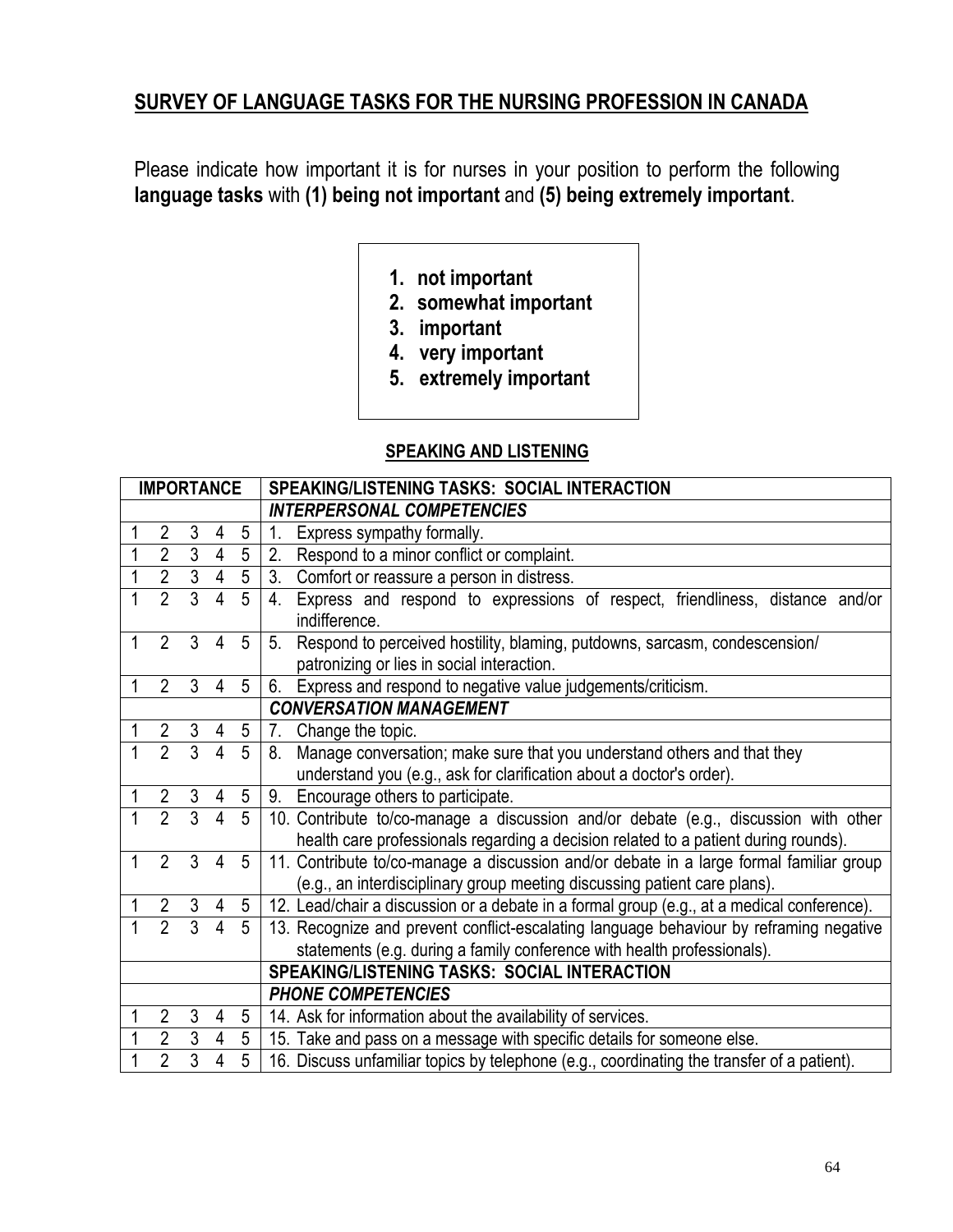| <b>IMPORTANCE</b> |                |                |                |                 | <b>SPEAKING TASKS: INSTRUCTIONS</b>                                                                        |
|-------------------|----------------|----------------|----------------|-----------------|------------------------------------------------------------------------------------------------------------|
| $\mathbf{1}$      | 2              | 3              | 4              | 5               | 17. Give clear instructions and directions related to a moderately complex familiar task                   |
|                   |                |                |                |                 | (e.g., how to handle a household emergency).                                                               |
| $\mathbf{1}$      | 2              | 3              | 4              | 5               | 18. Give/pass on instructions about an established familiar process or procedure (e.g.,                    |
|                   |                |                |                |                 | instructions on how to change dressing).                                                                   |
| $\mathbf{1}$      | $\overline{2}$ | 3              | 4              | 5               | 19. Give clear, detailed information to someone to carry out complex multi-step                            |
|                   |                |                |                |                 | instructions for a familiar technical/non-technical process (e.g., discharge plan).                        |
| $\mathbf 1$       | 2              | 3              | 4              | 5               | 20. Give complex multi-step instructions for carrying out very important procedures;                       |
|                   |                |                |                |                 | situation may be demanding and stressful.                                                                  |
| $\mathbf{1}$      | $\overline{2}$ | $\overline{3}$ | 4              | $5\phantom{.0}$ | 21. Give instructions on complex unfamiliar procedures in a demanding and stressful                        |
|                   |                |                |                |                 | situation (e.g., experimental procedures, research assignments).                                           |
|                   |                |                |                |                 | <b>SPEAKING TASKS: SUASION (GETTING THINGS DONE)</b>                                                       |
| 1                 | $\overline{2}$ | 3              | 4              | 5               | 22. Indicate problems and/or solutions in a familiar area (e.g. participate in a discussion                |
|                   |                |                |                |                 | with other professionals regarding a care plan).                                                           |
| 1                 | $\overline{2}$ | 3              | 4              | 5               | 23. Formally raise an issue with an individual and/or a group in authority.                                |
| 1                 | $\overline{2}$ | $\overline{3}$ | 4              | 5               | 24. Express, ask, appeal for and/or respond to a promise (e.g., for a govt. grant).                        |
| 1                 | $\overline{2}$ | $\overline{3}$ | $\overline{4}$ | $5\phantom{.0}$ | 25. Respond to ingratiation (e.g., flattery, compliments, favours).                                        |
| 1                 | $\overline{2}$ | $\overline{3}$ | $\overline{4}$ | $5\phantom{.0}$ | 26. Respond to threats (overt and covert).                                                                 |
| 1                 | $\overline{2}$ | $\overline{3}$ | $\overline{4}$ | 5               | 27. Negotiate a concession and/or solution using persuasive techniques (e.g., evidence,                    |
|                   |                |                |                |                 | logical argument, ethical and/or emotional appeals).                                                       |
|                   |                |                |                |                 | <b>SPEAKING TASKS: PRESENTATIONS</b>                                                                       |
| 1                 | $\overline{2}$ | $\mathfrak{Z}$ | $\overline{4}$ | 5               | 28. Give a summary/report of the main points of a presentation by someone else.                            |
| $\mathbf 1$       | $\overline{2}$ | $\overline{3}$ | $\overline{4}$ | $5\phantom{.0}$ | 29. Describe a moderately complex process (e.g., admission to the hospital).                               |
|                   | $\overline{2}$ | $\overline{3}$ | $\overline{4}$ | $\overline{5}$  | 30. Give a presentation (15 minutes) to describe and/or explain a complex structure,                       |
|                   |                |                |                |                 | system or process based on research.                                                                       |
|                   |                | $\frac{3}{3}$  |                | 5               | 31. Give a presentation (20 minutes) on a research topic in your own field.                                |
| $\overline{1}$    | $rac{2}{2}$    |                | $\overline{4}$ | $\overline{5}$  | 32. Give a demonstration or briefing about a program, product, service and/or issue at                     |
|                   |                |                |                |                 | your staff meeting or to a familiar small group of clients.                                                |
| $\mathbf{1}$      | $\overline{2}$ | 3              | 4              | $5\phantom{.}$  | 33. Give seminar-style presentation on a researched topic; explain complex concepts and                    |
|                   |                |                |                |                 | ideas by using analogy, examples, anecdotes and/or diagrams.                                               |
| 1                 | $\overline{2}$ | 3              | 4              | 5               | 34. Give a small lecture-style expository and/or argumentative presentation on a                           |
|                   |                |                |                |                 | researched topic.                                                                                          |
|                   |                |                |                |                 | <b>INTERACTION ONE-ON-ONE</b>                                                                              |
| 1                 | $\overline{2}$ | 3              | 4              | 5               | 35. Ask for and provide detailed information related to personal needs, varied daily                       |
|                   |                |                |                |                 | activities and routine work requirements.                                                                  |
|                   | $\overline{2}$ | 3              | 4              | 5               | 36. Discuss options with a patient or another professional.                                                |
|                   | $\overline{2}$ | $\overline{3}$ | $\overline{4}$ | 5               | 37. Provide, obtain and/or discuss detailed complex information and opinions with an                       |
|                   |                |                |                |                 | individual in order to coordinate teamwork assignments/tasks.                                              |
| 1                 | $\overline{2}$ | 3              | 4              | 5               | 38. Provide, obtain and/or discuss detailed complex information and opinions with an                       |
|                   |                |                |                |                 | individual in a peer or superior relationship in order to coordinate work, delegate, solve                 |
|                   |                |                |                |                 | a problem or conflict, and/or make a decision.                                                             |
| 1                 | $\overline{2}$ | 3              | 4              | 5               | 39. Exchange/discuss detailed complex information to solve a problem, make a decision,                     |
|                   |                |                |                |                 | supervise, motivate, and/or discipline or evaluate performance.                                            |
|                   |                |                |                |                 | <b>INTERACTION IN A GROUP</b>                                                                              |
|                   | $\overline{2}$ | 3              | 4              | 5               | 40. Express opinions and/or feelings in a group; qualify opinion, express reservations,                    |
|                   |                |                |                |                 | approval, disapproval, possibility and/or probability.                                                     |
|                   | $\overline{2}$ | 3              | 4              | 5               | 41. Participate in a debate/discussion/meeting on an abstract familiar topic and/or issue.                 |
|                   | $\overline{2}$ | $\overline{3}$ | 4              | $\overline{5}$  | 42. Contribute to a debate and/or case study discussion with familiar participants in a workplace context. |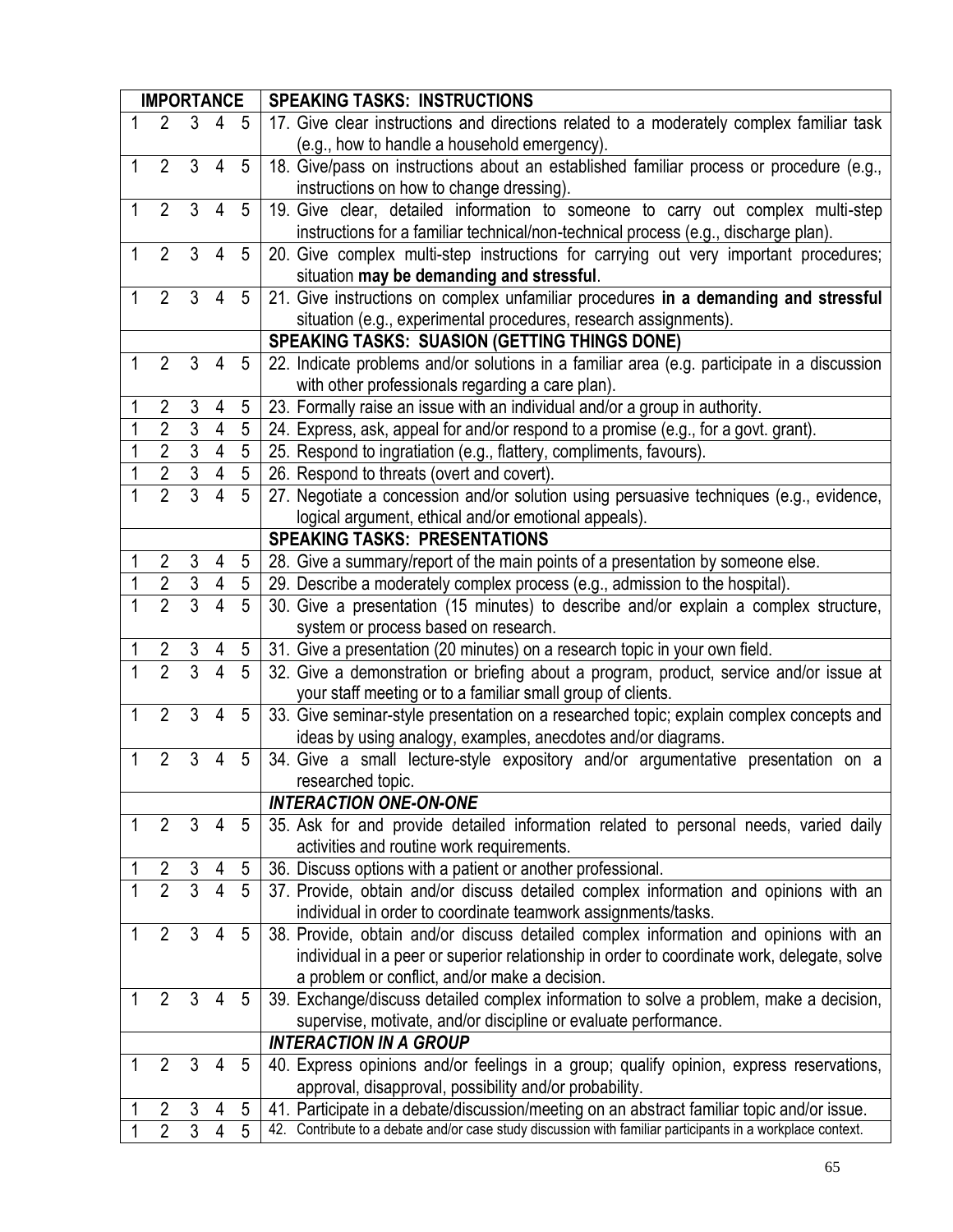| <b>IMPORTANCE</b> |                |                |                |                | <b>INTERACTION IN A GROUP</b>                                                             |  |  |  |  |
|-------------------|----------------|----------------|----------------|----------------|-------------------------------------------------------------------------------------------|--|--|--|--|
|                   | 2              | 3              | 4              | 5              | 43. Contribute to a seminar and/or debate.                                                |  |  |  |  |
| 1                 | $\overline{2}$ | $\overline{3}$ | $\overline{4}$ | $\overline{5}$ | 44. Contribute to a symposium and/or conference with unfamiliar participants.             |  |  |  |  |
|                   | $\overline{2}$ | $\overline{3}$ | $\overline{4}$ | 5              | 45. Facilitate a discussion, seminar/formal meeting; help participants clarify issues and |  |  |  |  |
|                   |                |                |                |                | reach set goals.                                                                          |  |  |  |  |
|                   |                |                |                |                | <b>LISTENING TASKS: INSTRUCTIONS</b>                                                      |  |  |  |  |
| 1                 | $\overline{2}$ | $\overline{3}$ | 4              | 5              | 46. Follow simple instructions on phone or left on voice mail and/or audio tape.          |  |  |  |  |
|                   | $\overline{2}$ | $\overline{3}$ | $\overline{4}$ | 5              | 47. Follow an extended set of multistep instruction on technical and non-technical tasks  |  |  |  |  |
|                   |                |                |                |                | for familiar processes and/or procedures (e.g., first aid).                               |  |  |  |  |
| 1                 | $\overline{2}$ | $\overline{3}$ | $\overline{4}$ | 5              | 48. Integrate several detailed and extensive pieces of oral information to carry out      |  |  |  |  |
|                   |                |                |                |                | multistep complex instructions for a familiar process and/or procedure.                   |  |  |  |  |
| 1                 | $\overline{2}$ | $\overline{3}$ | $\overline{4}$ | 5              | 49. Follow complex multi-step instructions for carrying out important procedures;         |  |  |  |  |
|                   |                |                |                |                | situation may be demanding and stressful (e.g., mediating and resolving an                |  |  |  |  |
|                   |                |                |                |                | escalating conflict between others).                                                      |  |  |  |  |
| 1                 | $2^{\circ}$    | $\mathcal{S}$  | $\overline{4}$ | 5              | 50. Follow instructions on complex unfamiliar procedures in a demanding and stressful     |  |  |  |  |
|                   |                |                |                |                | situation (e.g., various unfamiliar emergency response procedures).                       |  |  |  |  |
|                   |                |                |                |                | <b>LISTENING TASKS: SUASION (GETTING THINGS DONE)</b>                                     |  |  |  |  |
|                   | $\overline{2}$ | $\mathfrak{Z}$ | 4              | 5              | 51. Follow extended warnings, threats, suggestions and/or recommendations.                |  |  |  |  |
|                   | $\overline{2}$ | $\overline{3}$ | $\overline{4}$ | 5              | 52. Evaluate extended suggestions for solutions to problems, recommendations and/or       |  |  |  |  |
|                   |                |                |                |                | proposals.                                                                                |  |  |  |  |
| 1                 | $\overline{2}$ | $\overline{3}$ | 4              | 5              | 53. Identify, analyze and/or evaluate values and assumptions in persuasive presentations. |  |  |  |  |
|                   |                |                |                |                | <b>LISTENING TASKS: INFORMATION</b>                                                       |  |  |  |  |
| 1                 | $\overline{2}$ | $\overline{3}$ | $\overline{4}$ | 5              | 54. Follow an extended oral presentation or conversation about abstract and complex       |  |  |  |  |
|                   |                |                |                |                | ideas on a familiar topic (e.g., information discussed on rounds).                        |  |  |  |  |
|                   | $\overline{2}$ | 3              | 4              | 5              | 55. Follow a complex 20 - 30 minute lecture, presentation, and/or panel discussion.       |  |  |  |  |
| $\overline{1}$    | $\overline{2}$ | $\overline{3}$ | $\overline{4}$ | 5              | 56. Follow a 20 to 30 minute presentation to obtain detailed information to evaluate the  |  |  |  |  |
|                   |                |                |                |                | validity of argumentation.                                                                |  |  |  |  |
| 1                 | $\overline{2}$ | 3              | 4              | 5              | 57. Reconstruct the message, position, bias, assumptions and motives of the speaker       |  |  |  |  |
|                   |                |                |                |                | from a series of complex oral statements (20 - 40 minute debate and/or discussion).       |  |  |  |  |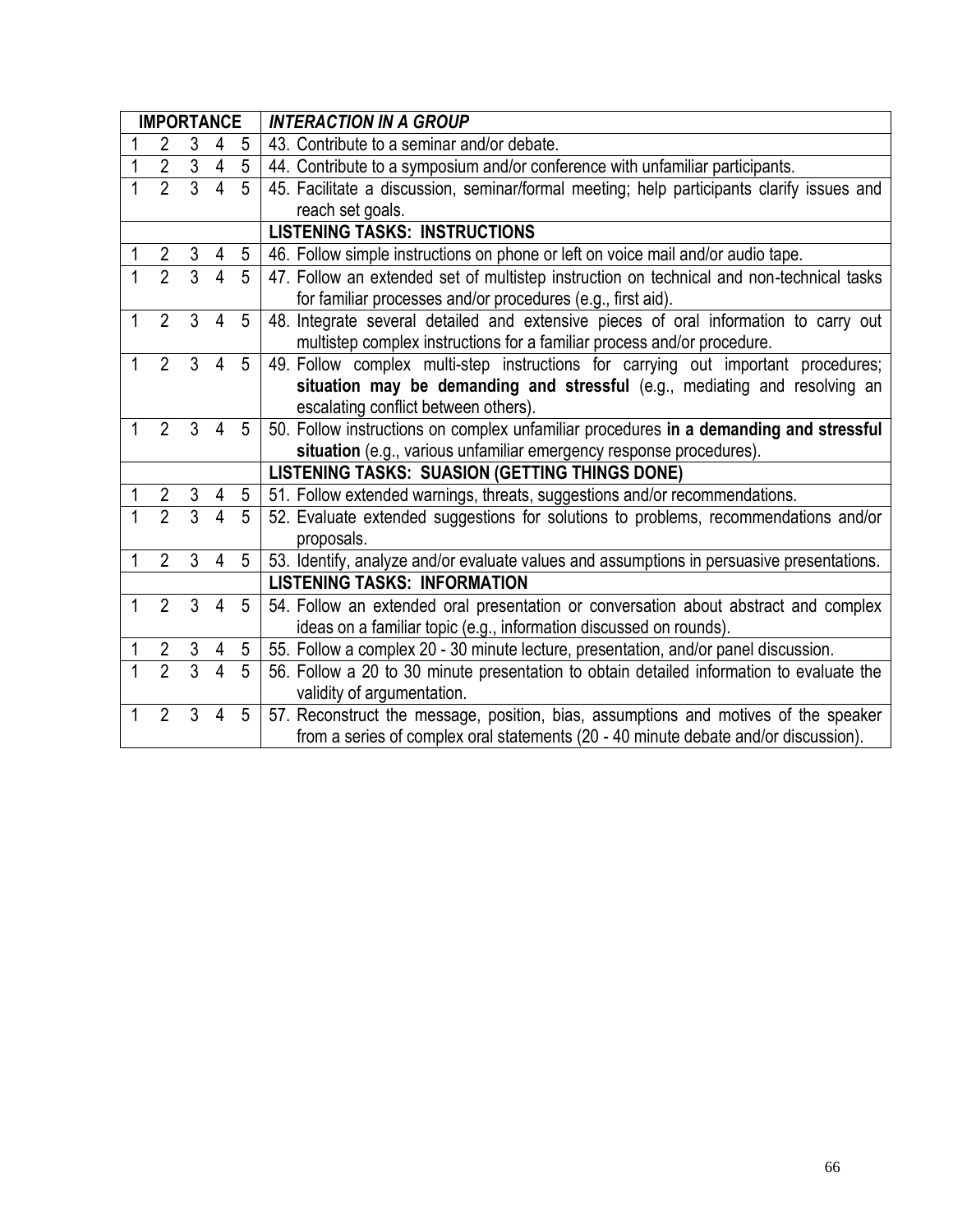# **READING**

| <b>IMPORTANCE</b> |                                                         |                |                |                | <b>READING TASKS: SOCIAL INTERACTION</b>                                                                                                                               |
|-------------------|---------------------------------------------------------|----------------|----------------|----------------|------------------------------------------------------------------------------------------------------------------------------------------------------------------------|
| 1                 | $\overline{2}$                                          | 3              | 4              | 5              | 58. Read authentic notes, e-mail messages and/or letters expressing gratitude and<br>appreciation, complaint, hope, disappointment, satisfaction, and dissatisfaction. |
| 1                 | $\overline{2}$                                          | 3              | 4              | 5              | 59. Read authentic notes, e-mail messages and letters (personal and public) containing                                                                                 |
|                   |                                                         |                |                |                | general opinions, assessments of situations, response to a complaint and/or                                                                                            |
|                   |                                                         |                |                |                | expressions of sympathy.                                                                                                                                               |
| 1                 | $\overline{2}$                                          | 3              | 4              | 5              | 60. Identify and explain point of view, personal attitudes and/or emotions in editorials,                                                                              |
|                   |                                                         |                |                |                | letters, personal essays and fictional writing.                                                                                                                        |
|                   | $\overline{2}$                                          | 3              |                | 5              | 61. Identify and explain values and assumptions in letters and/or memos.                                                                                               |
|                   | $\overline{2}$                                          | $\overline{3}$ | $\overline{4}$ | $\overline{5}$ | 62. Infer attitudes, emotions, intentions and motivations and/or draw conclusions from                                                                                 |
|                   |                                                         |                |                |                | letters, memos and/or notes containing disagreements, claims and denials of claims,                                                                                    |
|                   |                                                         |                |                |                | and/or clarifications and restatements of information.                                                                                                                 |
|                   |                                                         |                |                |                | <b>READING TASKS: INSTRUCTIONS</b>                                                                                                                                     |
| 1                 | $\overline{2}$                                          | 3              | 4              | 5              | 63. Follow instructions on 10 to 13 step everyday procedures related to simple technical                                                                               |
|                   |                                                         |                |                |                | and non-technical tasks (e.g., how to apply the Heimlich manoeuvre).                                                                                                   |
| 1                 | $\overline{2}$                                          | 3              | 4              | 5              | 64. Follow extended multistep instructions for established process (e.g., what to do in                                                                                |
|                   |                                                         |                |                |                | case of a serious injury in a car accident).                                                                                                                           |
| 1                 | $\overline{2}$                                          | 3              | 4              | 5              | 65. Follow formal instructions of advisoryinstructional texts, and/or instructions for a                                                                               |
|                   |                                                         |                |                |                | familiar process or procedure that require integration of several pieces of information                                                                                |
|                   |                                                         |                |                |                | (e.g., read policy and procedure manuals and health and safety advisories).                                                                                            |
| 1                 | $\overline{2}$                                          | 3              | 4              | 5              | 66. Summarize complex instructional texts in continuous prose into comprehensive                                                                                       |
|                   |                                                         |                |                |                | multistep instructions for a familiar process or procedure (e.g., explain instructions                                                                                 |
|                   |                                                         |                |                |                | from a reputable medical program on how to lose, gain and maintain body weight).                                                                                       |
| 1                 | $\overline{2}$                                          | 3              | 4              | 5              | 67. Follow extensive written, specialized instruction for an unfamiliar, complex process                                                                               |
|                   | and/or procedure (e.g., emergency response procedures). |                |                |                |                                                                                                                                                                        |
|                   |                                                         |                |                |                | <b>READING TASKS: BUSINESS/SERVICE TEXTS</b>                                                                                                                           |
| 1                 | $\overline{2}$                                          | 3              | 4              | 5              | 68. Obtain information from texts containing assessments, evaluations and/or advice<br>(e.g., public health advisories).                                               |
| 1                 | $\overline{2}$                                          | 3              | 4              | 5              | 69. Follow written solutions, recommendations and proposals, and/or statements of rules                                                                                |
|                   |                                                         |                |                |                | and regulations. (e.g., information on workplace hazardous materials).                                                                                                 |
| 1                 | $\overline{2}$                                          | 3              | 4              | 5              | 70. Obtain information for key work tasks by locating and integrating several pieces of                                                                                |
|                   |                                                         |                |                |                | information in complex prose texts and formatted texts (e.g., forms, public reports).                                                                                  |
| 1                 | $\overline{2}$                                          | $\mathfrak{Z}$ | 4              | 5              | 71. Obtain information for key work tasks by locating and integrating several pieces of                                                                                |
|                   |                                                         |                |                |                | information in complex prose texts and/or in complex forms and graphic displays.                                                                                       |
| 1                 | $\overline{2}$                                          | $\mathfrak{Z}$ | $\overline{4}$ | 5              | 72. Evaluate the validity/logistics of proposed timetables, schedules, and/or programs and                                                                             |
|                   |                                                         |                |                |                | itineraries when compared with other variables (needs, requirements, availability, etc.).                                                                              |
| 1                 | $\overline{2}$                                          | $\mathfrak{Z}$ | 4              | 5              | 73. Obtain information for complex key work tasks by locating and integrating several                                                                                  |
|                   |                                                         |                |                |                | pieces of explicit and implied information in multiple complex prose texts and/or in                                                                                   |
|                   |                                                         |                |                |                | complex forms and graphics displays (e.g., persuasive service texts).                                                                                                  |
|                   |                                                         |                |                |                | <b>READING TASKS: INFORMATION</b>                                                                                                                                      |
|                   |                                                         |                |                |                | UNFORMATTED TEXT (Written language in complete sentences and/or paragraphs)                                                                                            |
| 1                 | $\overline{2}$                                          | 3              | 4              | 5              | 74. Comprehend an extended description, report and/or narration when events are                                                                                        |
|                   |                                                         |                |                |                | reported out of sequence; draw conclusions.                                                                                                                            |
| 1                 | $\overline{2}$                                          | 3              | 4              | 5              | 75. Identify main ideas(s) and/or identify ways in which the supporting details develop the                                                                            |
|                   |                                                         |                |                |                | main idea(s) in complex text (5 pages) by reorganizing the text into an outline format.                                                                                |
| 1                 | $\overline{2}$                                          | 3              | 4              | 5              | 76. Trace the development of an argument in a complex text in your field of work in a one-                                                                             |
|                   |                                                         |                |                |                | page summary.                                                                                                                                                          |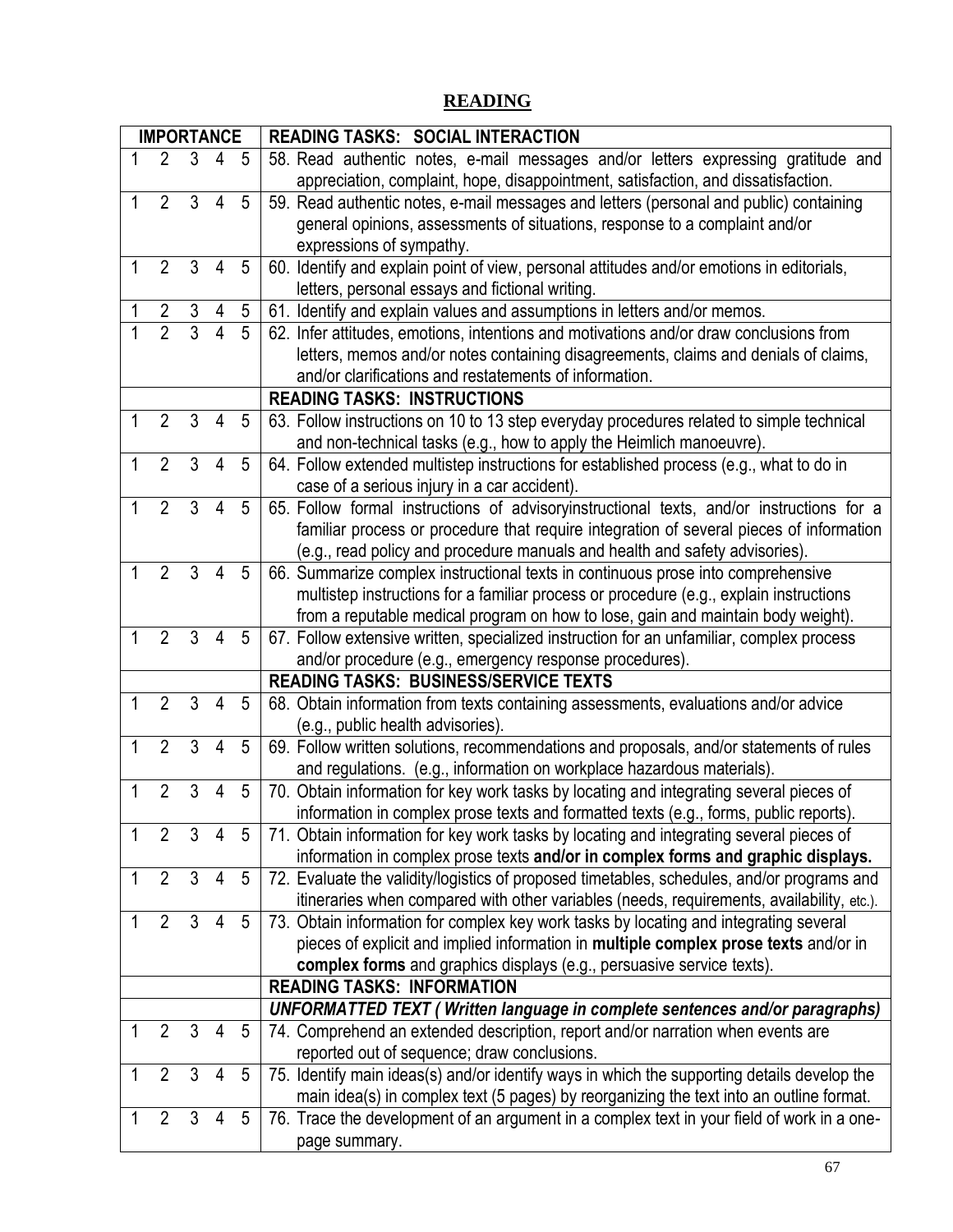|  | <b>IMPORTANCE</b>                                                                                                                                       |                     |                |                | <b>READING TASKS: INFORMATION</b>                                                           |
|--|---------------------------------------------------------------------------------------------------------------------------------------------------------|---------------------|----------------|----------------|---------------------------------------------------------------------------------------------|
|  |                                                                                                                                                         |                     |                |                | UNFORMATTED TEXT (Written language in complete sentences and/or paragraphs)                 |
|  | $\mathfrak{D}$                                                                                                                                          | 3                   | $\overline{4}$ | $\overline{5}$ | 77. Reconstruct the message, position, bias, values, assumptions and motives of a writer    |
|  |                                                                                                                                                         |                     |                |                | from fragments of text.                                                                     |
|  |                                                                                                                                                         |                     |                |                | FORMATTED TEXT (Written language not in complete sentences and/or paragraphs                |
|  |                                                                                                                                                         |                     |                |                | (e.g., lists, menus, recipes, calendars, maps, graphs, charts, diagrams, directories.)      |
|  |                                                                                                                                                         | $2 \quad 3 \quad 4$ |                | 5              | 78. Interpret verbal ideas and/or graphics contained in charts and/or graphs (e.g., a       |
|  |                                                                                                                                                         |                     |                |                | process flow chart related to patient care).                                                |
|  | $\overline{2}$<br>$\mathbf{3}$<br>79. Comprehend complex process flow charts, graphs, pictographs and/or diagrams.<br>$5\overline{)}$<br>$\overline{4}$ |                     |                |                |                                                                                             |
|  | $\overline{2}$                                                                                                                                          | $\overline{3}$      | $\overline{4}$ | 5              | 80. Interpret and convert survey information from a questionnaire into percentages/         |
|  |                                                                                                                                                         |                     |                |                | categories as text and graphs.                                                              |
|  | $\mathcal{P}$                                                                                                                                           | $\mathcal{S}$       | $\overline{4}$ | 5              | 81. Demonstrate comprehension of rating scales and evaluation grids (e.g., use a rating     |
|  |                                                                                                                                                         |                     |                |                | scale to interpret group test scores).                                                      |
|  |                                                                                                                                                         |                     |                |                | <b>INFORMATION LITERACY/REFERENCE AND STUDY SKILLS COMPETENCIES</b>                         |
|  |                                                                                                                                                         | $2 \quad 3 \quad 4$ |                | 5              | 82. Access and locate three or four pieces of information in on-line electronic reference   |
|  |                                                                                                                                                         |                     |                |                | sources (e.g., World Wide Web, library databases).                                          |
|  | $\overline{2}$                                                                                                                                          | 3                   | 4              | 5              | 83. Access a single piece of information involving a complex search in on-line electronic   |
|  |                                                                                                                                                         |                     |                |                | reference sources.                                                                          |
|  | $\mathcal{P}$                                                                                                                                           | 3                   | 4              | 5              | 84. Access and locate several pieces of information involving a complex search of on-line   |
|  |                                                                                                                                                         |                     |                |                | electronic reference sources (e.g., library databases) or of a variety of reference         |
|  |                                                                                                                                                         |                     |                |                | materials in libraries and/or archives.                                                     |
|  | $\overline{2}$                                                                                                                                          | 3                   | 4              | 5              | 85. Conduct a whole-topic information search of on-line electronic reference sources (e.g., |
|  | library databases) and traditional sources.                                                                                                             |                     |                |                |                                                                                             |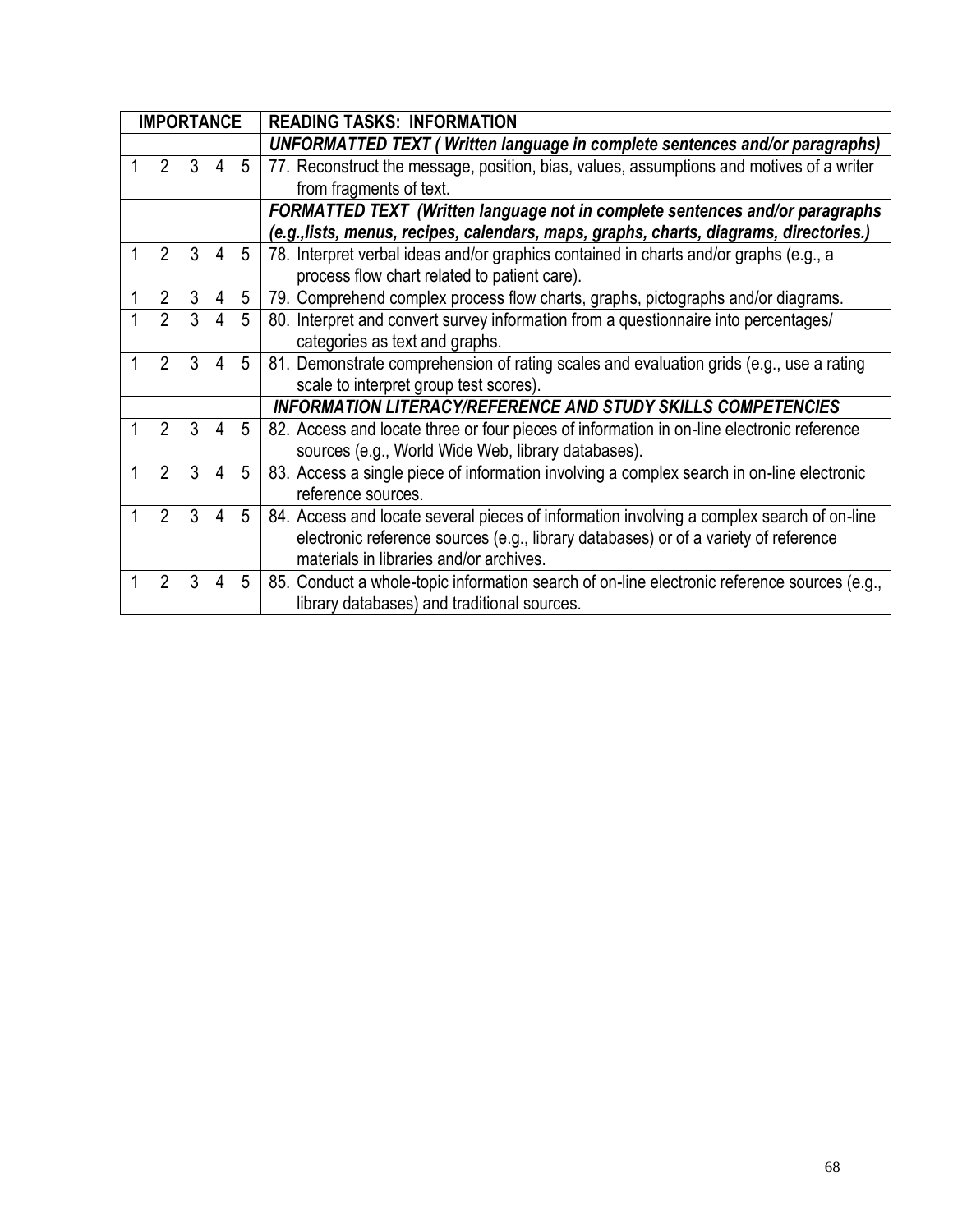# **WRITING**

|   | <b>IMPORTANCE</b> |                |                     |                | <b>WRITING TASKS: SOCIAL INTERACTION</b>                                                                                                                                                                   |
|---|-------------------|----------------|---------------------|----------------|------------------------------------------------------------------------------------------------------------------------------------------------------------------------------------------------------------|
|   | $2^{\circ}$       |                | $3 \quad 4 \quad 5$ |                | 86. Convey a personal message in a formal short letter or note, and/or through e-mail,<br>expressing or responding to appreciation, complaint, disappointment, satisfaction,<br>dissatisfaction, and hope. |
|   | $2^{\circ}$       | $\mathbf{3}$   | $\overline{4}$      | 5              | 87. Convey a personal message in a formal short letter or note, and/or through e-mail<br>expressing or responding to sympathy; clarifying a minor conflict; or giving<br>reassurance.                      |
|   | $\overline{2}$    | 3              | 4                   | 5              | 88. Write a note to express thanks, state acceptance and/or acknowledgement in the<br>workplace.                                                                                                           |
| 1 | $\overline{2}$    | 3              | 4                   | 5              | 89. Write a note to schedule/cancel/reschedule professional appointments and/or<br>meetings.                                                                                                               |
| 1 | $\overline{2}$    | 3              | 4                   | 5              | 90. Write social business letters to express thanks, acceptance, acknowledgement, offer<br>of resignation, congratulations, sympathy, condolence.                                                          |
|   | $\overline{2}$    | 3              | 4                   | 5              | 91. Write letters to give personal references and/or recommendations.                                                                                                                                      |
|   | $\overline{2}$    | $\overline{3}$ | $\overline{4}$      | 5              | 92. Write letters to network and/or exchange ideas with others.                                                                                                                                            |
|   |                   |                |                     |                | <b>WRITING TASK: REPRODUCING INFORMATION</b>                                                                                                                                                               |
| 1 | $\overline{2}$    | 3              | 4                   | 5              | 93. Take notes from an oral presentation and/or a page of written information. (e.g.,<br>seminar on procedures for frost bite).                                                                            |
| 1 | $\overline{2}$    | 3              | 4                   | 5              | 94. Take notes from pre-recorded longer messages with seven to ten details. (e.g.,<br>listening to the shift to shift report on an audio cassette and/or through voice mail).                              |
|   | $\overline{2}$    | 3              | $\overline{4}$      | 5              | 95. Write instructions about an established process or procedure given in a live<br>demonstration, over the phone and/or from pre-recorded audio or video material.                                        |
| 1 | $\overline{2}$    | $\overline{3}$ | $\overline{4}$      | 5              | 96. Write summaries and summary reports of longer texts using data recorded in various<br>formats and from several different sources, including graphs, charts and/or other<br>computer screen displays.   |
| 1 | $\overline{2}$    | $\overline{3}$ | $\overline{4}$      | 5              | 97. Write minutes or a narrative record of a formal meeting. (e.g. interdisciplinary team<br>meeting).                                                                                                     |
|   | $\overline{c}$    | 3              |                     | 5              | 98. Write a paragraph to summarize complex information in questionnaires, graphs, charts.                                                                                                                  |
|   | $\overline{2}$    | $\overline{3}$ | 4                   | $\overline{5}$ | 99. Take detailed notes of text comprised of up to 20 pages of written text, and/or up to 60<br>minutes of oral discourse.                                                                                 |
|   | $\overline{2}$    | 3              | 4                   | 5              | 100.<br>Reproduce information from several complex visual graphics in one to two<br>paragraphs.                                                                                                            |
|   | 2                 | 3              | 4                   | 5              | 101.<br>Reduce and synthesize very complex and extensive information from multiple                                                                                                                         |
|   |                   |                |                     |                | sources into a variety of formats (e.g., point form notes, minutes, outlines, summaries,                                                                                                                   |
|   |                   |                |                     |                | reports, abstracts, charts, tables, graphs).                                                                                                                                                               |
|   |                   |                |                     |                | <b>WRITING TASK: BUSINESS/SERVICE MESSAGES</b>                                                                                                                                                             |
|   | $\overline{2}$    | 3              | 4                   | 5              | Fill out moderately complex forms. (e.g., short medical history form, one or two<br>102.                                                                                                                   |
|   |                   |                |                     |                | page straightforward job application, or application for training).                                                                                                                                        |
|   | $\overline{2}$    | 3              | 4                   | 5              | 103.<br>Convey business messages as written notes to pass on routine information, make                                                                                                                     |
|   |                   |                |                     |                | requests, and/or respond to recommendations and warnings.                                                                                                                                                  |
|   | $\overline{2}$    | 3              | 4                   | 5              | Write a report/memo in paragraph form.<br>104.                                                                                                                                                             |
|   | $\overline{2}$    | $\overline{3}$ | $\overline{4}$      | 5              | Fill out forms and other materials in pre-set formats with required brief texts. Fill<br>105.<br>out application for employment forms of any length.                                                       |
|   | $\overline{2}$    | 3              | 4                   | 5              | 106.<br>Write letters to request and to respond to requests for information, directions,<br>service/product, clarification, permission.                                                                    |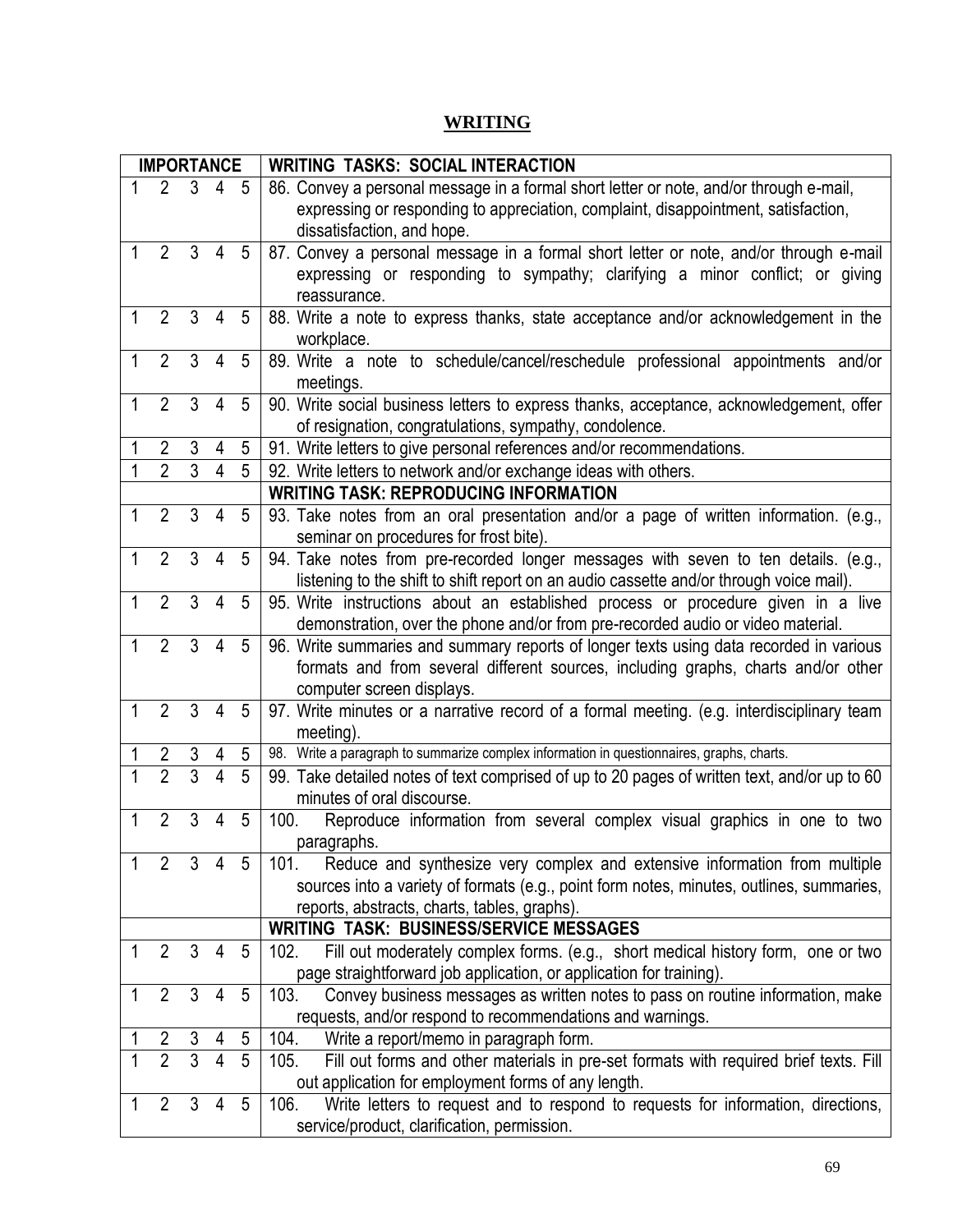| <b>IMPORTANCE</b> |                                                                               |                             |                |                 | <b>WRITING TASKS: BUSINESS/SERVICE MESSAGES</b>                                           |  |  |  |  |
|-------------------|-------------------------------------------------------------------------------|-----------------------------|----------------|-----------------|-------------------------------------------------------------------------------------------|--|--|--|--|
|                   |                                                                               | $2 \quad 3 \quad 4$         |                | -5              | 107.<br>Write a report as a one or two paragraph memo or as a pre-set form (e.g.,         |  |  |  |  |
|                   |                                                                               |                             |                |                 | incident/accident report).                                                                |  |  |  |  |
|                   | $\overline{2}$                                                                | 3                           | 4              | 5               | 108.<br>Write instructions and instruction letters.                                       |  |  |  |  |
|                   | $\overline{2}$                                                                | 3 <sup>7</sup>              | $\overline{4}$ | 5               | 109.<br>Write semi-formal reports and proposals.                                          |  |  |  |  |
|                   | $\overline{2}$                                                                | 3                           | $\overline{4}$ | 5               | 110.<br>Fill out complex forms and other materials in pre-set formats with one to five    |  |  |  |  |
|                   |                                                                               |                             |                |                 | paragraphs of text.                                                                       |  |  |  |  |
|                   | $\overline{2}$                                                                | 3                           | 4              | 5               | 111.<br>Write formal business reports, requests for proposals and formal proposals.       |  |  |  |  |
|                   | $\overline{2}$                                                                | 3                           | 4              | 5               | Create forms and other materials in pre-set formats to collect and record complex<br>112. |  |  |  |  |
|                   | information in a standard way. Develop a questionnaire for a study or survey. |                             |                |                 |                                                                                           |  |  |  |  |
|                   | <b>WRITING TASKS: PRESENTING INFORMATION AND IDEAS</b>                        |                             |                |                 |                                                                                           |  |  |  |  |
|                   |                                                                               | $2 \quad 3 \quad 4 \quad 5$ |                |                 | Write two or three paragraphs to narrate a familiar sequence of events from the<br>113.   |  |  |  |  |
|                   |                                                                               |                             |                |                 | past, to tell a story, and/or to provide a detailed description/ comparison. Describe a   |  |  |  |  |
|                   |                                                                               |                             |                |                 | process.                                                                                  |  |  |  |  |
| 1                 |                                                                               | $2 \quad 3 \quad 4$         |                | $5\overline{)}$ | Write a paragraph to relate/explain information in a table, graph, flow chart or<br>114.  |  |  |  |  |
|                   |                                                                               |                             |                |                 | diagram.                                                                                  |  |  |  |  |
| 1                 | $\overline{2}$                                                                | 3                           | 4              | 5               | Write a paper, essay, or report to describe and compare complex ideas,<br>115.            |  |  |  |  |
|                   |                                                                               |                             |                |                 | phenomena or processes.                                                                   |  |  |  |  |
|                   | $\overline{2}$                                                                | 3                           | $\overline{4}$ | 5               | 116.<br>Write an expository paper, report and/or essay to explain causal and logical      |  |  |  |  |
|                   |                                                                               |                             |                |                 | relationships between facts, phenomena and events.                                        |  |  |  |  |
|                   | $\overline{2}$                                                                | 3                           | 4              | 5               | Write a report to interpret extensive complex information using conventions for<br>117.   |  |  |  |  |
|                   |                                                                               |                             |                |                 | academic writing in nursing.                                                              |  |  |  |  |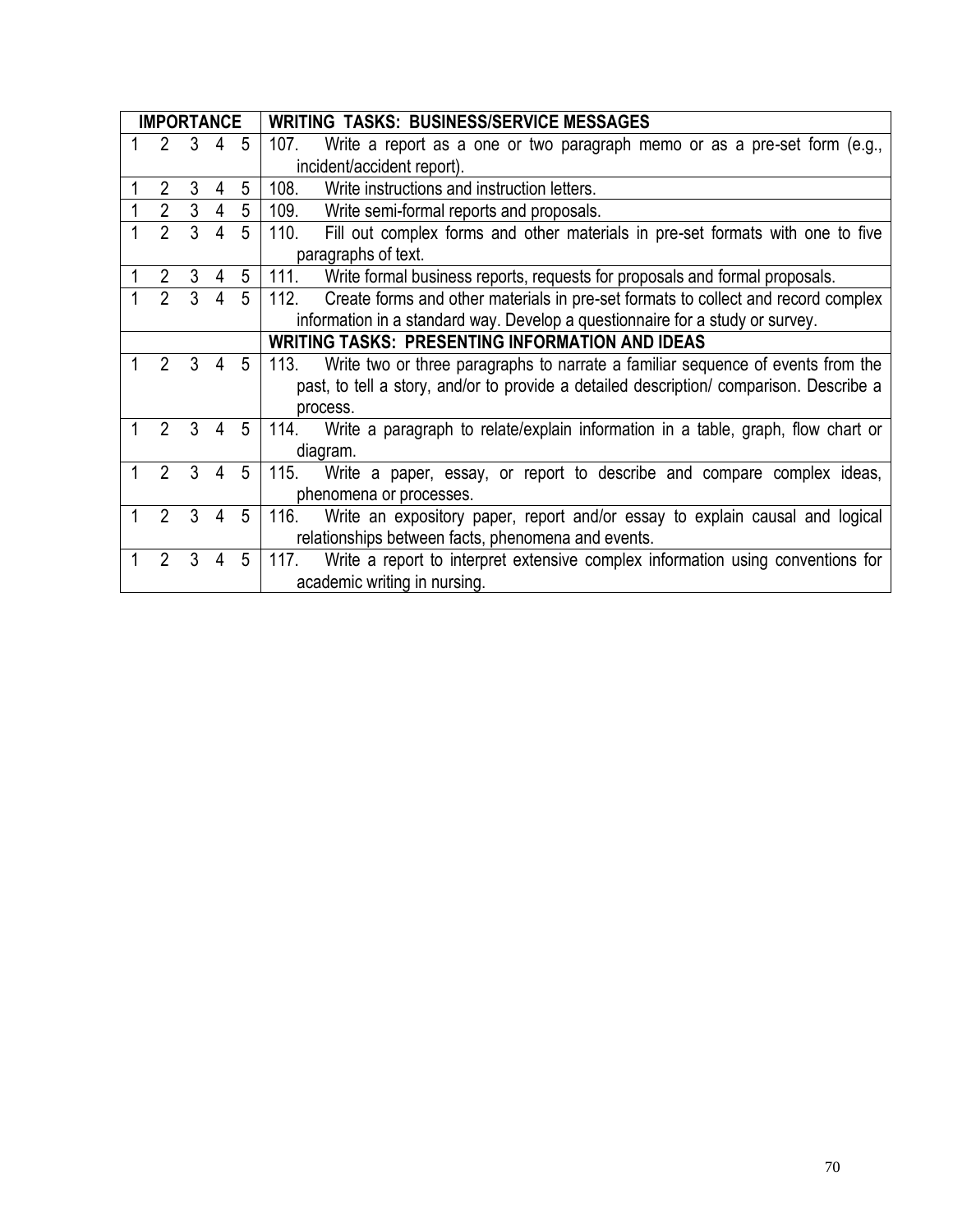### **APPENDIX D**

# **CLB LEVEL/CANTEST BAND SCORE COMPARISONS: UNIVERSITY OF OTTAWA (U of O) AND RED RIVER COLLEGE (RRC)**

| <b>SECTIONS OF THE</b> | <b>CANTEST</b> | $U$ of $O$           | <b>RRC</b>           |
|------------------------|----------------|----------------------|----------------------|
| <b>CANTEST</b>         | <b>BAND</b>    | <b>CORRESPONDING</b> | <b>CORRESPONDING</b> |
|                        | <b>SCORES</b>  | <b>CLB LEVELS</b>    | <b>CLB LEVELS</b>    |
| <b>ORAL</b>            | 3.5            | 6                    | N/A                  |
|                        | 4.0            | $\overline{7}$       | 7                    |
|                        | 4.5            | 8                    | 8                    |
|                        | 5.0            | 9                    | 9                    |
|                        | $5.0+$         | 10                   | N/A                  |
|                        | ??             | 11                   | N/A                  |
| <b>LISTENING</b>       | 3.0            | 6                    | N/A                  |
|                        | 3.5            | $\overline{7}$       | N/A                  |
|                        | 4.0            | 8                    | $7 - 8$              |
|                        | 4.5            | 9                    | $8-9$                |
|                        | 5.0            | 10                   | $9-10$               |
|                        | $5.0+$         | 11                   | N/A                  |
| <b>READING</b>         | 3.0            | 6                    | N/A                  |
|                        | 3.5            | $\overline{7}$       | N/A                  |
|                        | 4.0            | 8                    | $7 - 8$              |
|                        | 4.5            | 9                    | $8-9$                |
|                        | 5.0            | 10                   | $9-10$               |
|                        | $5.0+$         | 11                   | N/A                  |
| <b>WRITING</b>         | 3.0            | 6                    | N/A                  |
|                        | 3.5            | $\overline{7}$       | N/A                  |
|                        | 4.0            | 8                    | 8                    |
|                        | 4.5            | 9                    | 9                    |
|                        | 5.0            | 10                   | 10                   |
|                        | $5.0+$         | $10+$                | N/A                  |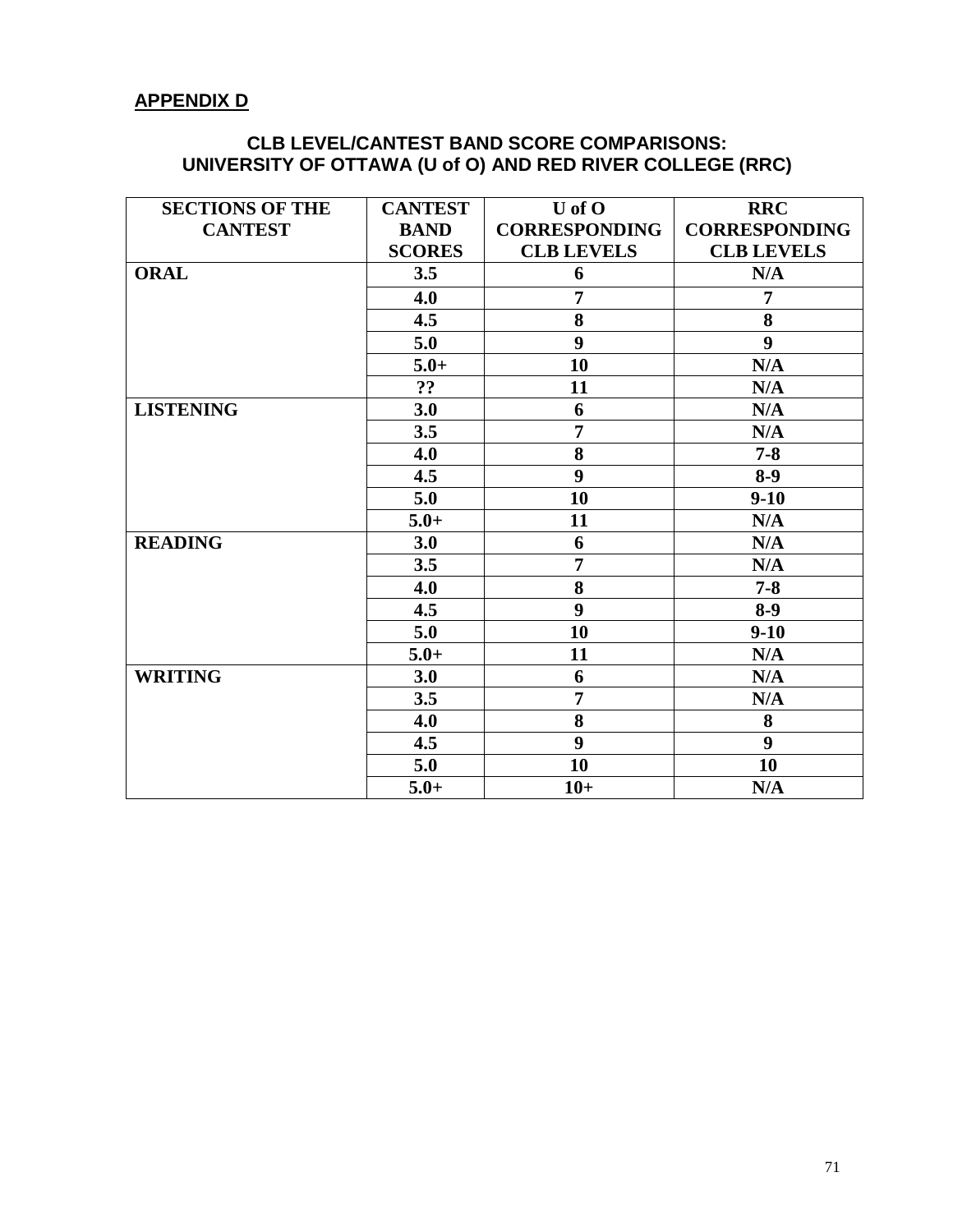### **APPENDIX E**

Dear CanTEST Participant,

We are undertaking a project in which we are analyzing the language demands of the nursing profession across Canada. This project is funded by the Centre for Canadian Language Benchmarks in Ottawa. Through this study, we will determine language levels needed for foreign trained nurses, based on the actual language used on the job.

One way in which we hope to verify our results is to administer the CanTEST to foreign trained nurses who speak English as a second language, and are currently practising nurses in Canada. It will take about 3 hours. The results will give us very helpful information. Your confidentiality will be preserved by the use of numbers rather than real names in our files. No identifying characteristics of any individuals will be reported, and files will be stored in a locked data cabinet. All paper files will be shredded and all electronic files will be erased within 2 years of completion of the project. You will be paid a \$75.00 honorarium for taking the CanTEST. You are not under any obligation to participate, and you may withdraw at any point during the test; however, to receive your honorarium, the test must be completed. The results of this project will be reported to the Centre for Canadian Language Benchmarks in the form of a report.

Please sign the consent form to indicate that you are willing to participate by taking the CanTEST.

Lucy Epp

Mary Stawychny

Red River College Language Training Centre Winnipeg, MB

ph 204-954-6151 e-mail: lepp@rrc.mb.ca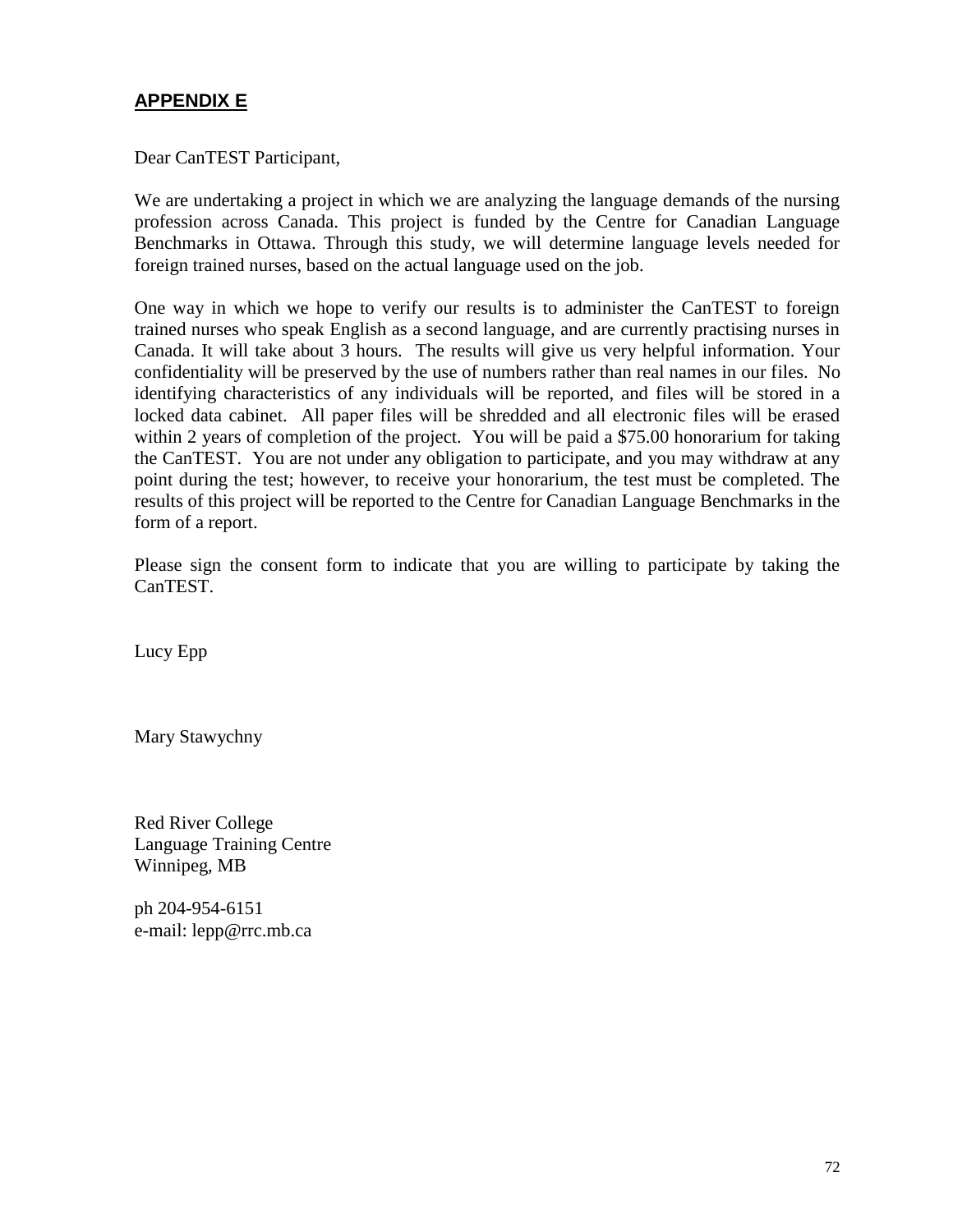# **CANTEST CONSENT FORM**

| How long have you been a practising nurse in Canada? ___________________________                                                                                                                                                                                                                                         |  |
|--------------------------------------------------------------------------------------------------------------------------------------------------------------------------------------------------------------------------------------------------------------------------------------------------------------------------|--|
| I understand that any information that I share and any information about my<br>CanTEST score is confidential, and will be used only for research purposes. My<br>name will not be used in any report. I hereby give the researchers permission to<br>use this information in the benchmarking of the nursing profession. |  |
|                                                                                                                                                                                                                                                                                                                          |  |
|                                                                                                                                                                                                                                                                                                                          |  |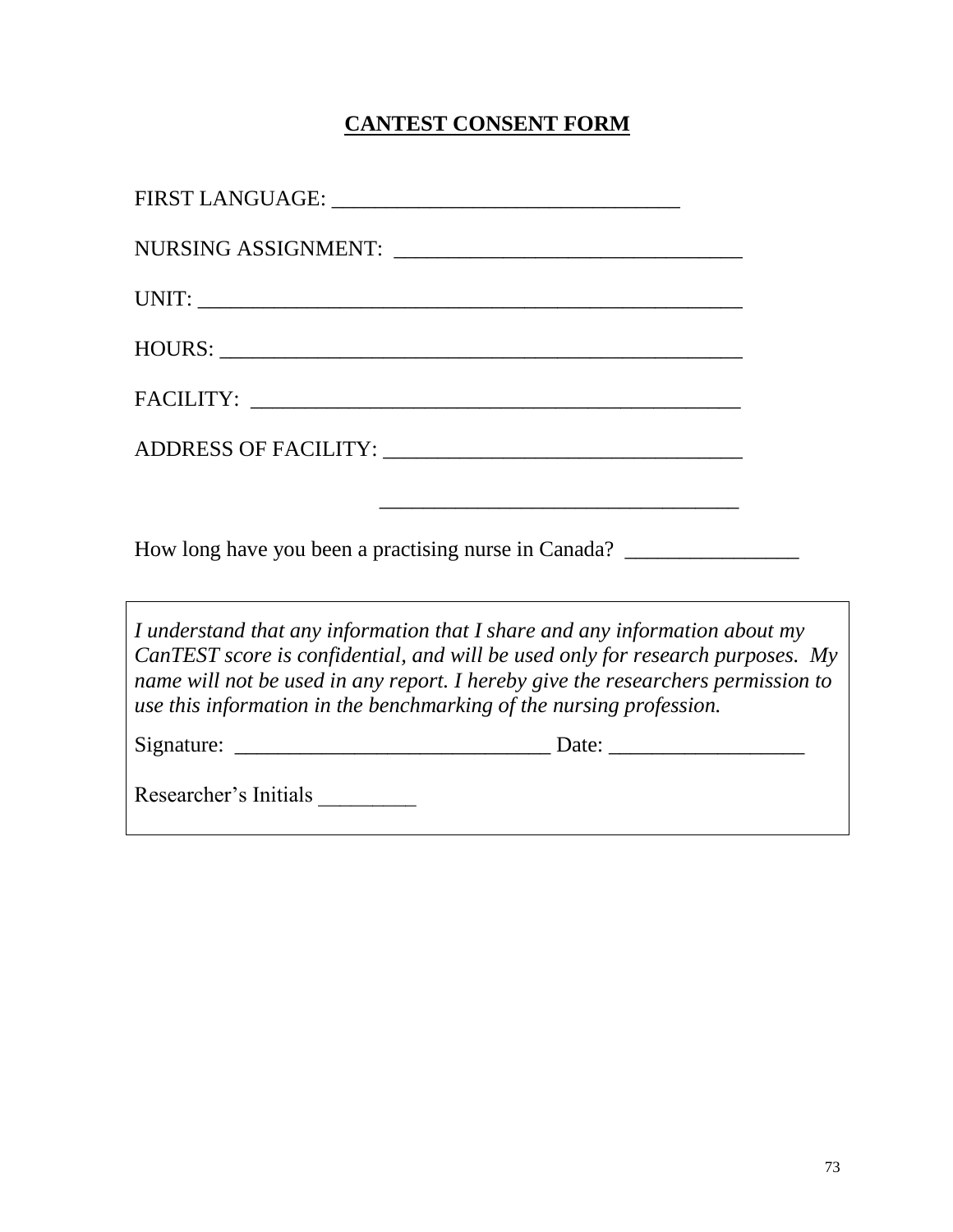### **BENCHMARKING OF THE NURSING PROFESSION**

#### **Focus Group Consent Form**

#### **I agree to participate in this focus group which is part of the project, Benchmarking of the Nursing Profession across Canada.**

The focus group will last for 2 hours. Notes will be taken by one of the two investigators. I understand that my participation in this focus group is entirely voluntary, and that if I wish to withdraw, I may do so at any time, and that I do not need to give any reasons or explanations for doing so.

I understand that all the information I give will be kept confidential, and I agree to keep all information confidential. Names of groups and/or individuals participating in the focus group will not be identified in any reports.

I have read and understand this information and I agree to take part in the focus group.

Today's Date Your Signature

\_\_\_\_\_\_\_\_\_\_\_\_\_\_\_\_\_\_\_\_\_\_\_\_ \_\_\_\_\_\_\_\_\_\_\_\_\_\_\_\_\_\_\_\_\_\_\_\_\_\_\_\_\_\_\_\_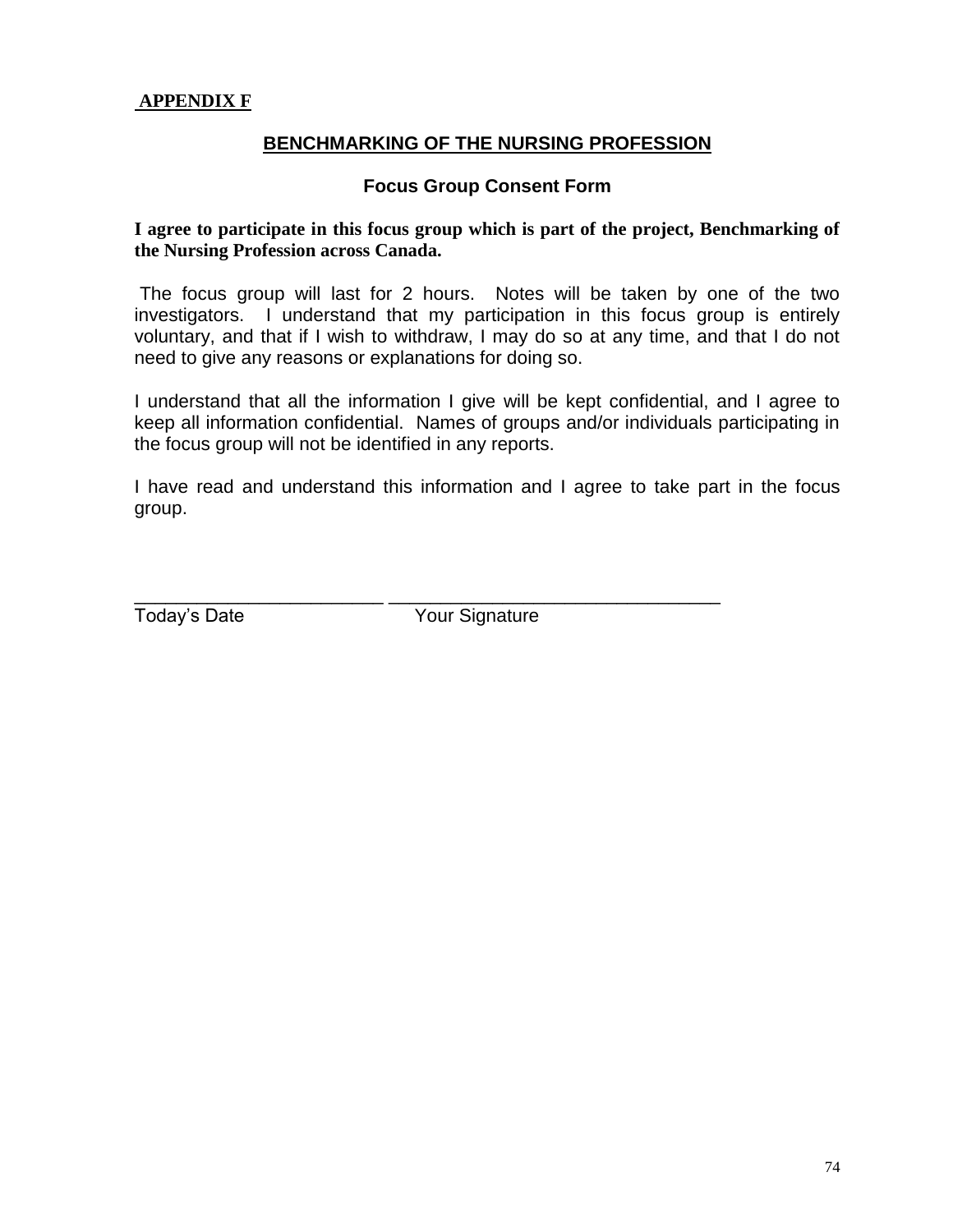### **APPENDIX G**

Dear Interview Participants:

We are undertaking a project in which we are analyzing the language demands of the nursing profession across Canada. This project is funded by the Centre for Canadian Language Benchmarks in Ottawa. Through this study, we will determine language levels needed for internationally educated nurses, based on the actual language used on the job.

This interview is one way in which we are gathering data for this purpose. It will take about half an hour. The interview results will give us very helpful information. The interview is intended for practicing nurses, and for others who work closely with nurses. Your confidentiality will be preserved by the use of numbers rather than real names in our files. No identifying characteristics of any individuals will be reported, and files will be stored in a locked data cabinet. All paper files will be shredded and all electronic files will be erased within 2 years of completion of the project. You are not under any obligation to participate, and you may withdraw at any point in the interview or decline to answer any questions. The results of this project will be reported to the Centre for Canadian Language Benchmarks in the form of a report.

Please sign the consent form below to indicate that you are willing to participate in the interview, and contact us by XXX to indicate your willingness to be interviewed.

I, the undersigned, agree to participate in the project described above by participating in the interview. I understand that any personal information (my name and contact information) will be kept fully confidential within your research team.

| <b>Profile Information Interview</b> |                                                                                                 |
|--------------------------------------|-------------------------------------------------------------------------------------------------|
|                                      | Consent Confirmed: __________                                                                   |
|                                      |                                                                                                 |
|                                      |                                                                                                 |
|                                      |                                                                                                 |
|                                      |                                                                                                 |
|                                      | Description of Health Care Facility: (type of health care facility, work processes, technology, |

organization of work, distribution of work):

General Observations on Language Use in the Workplace: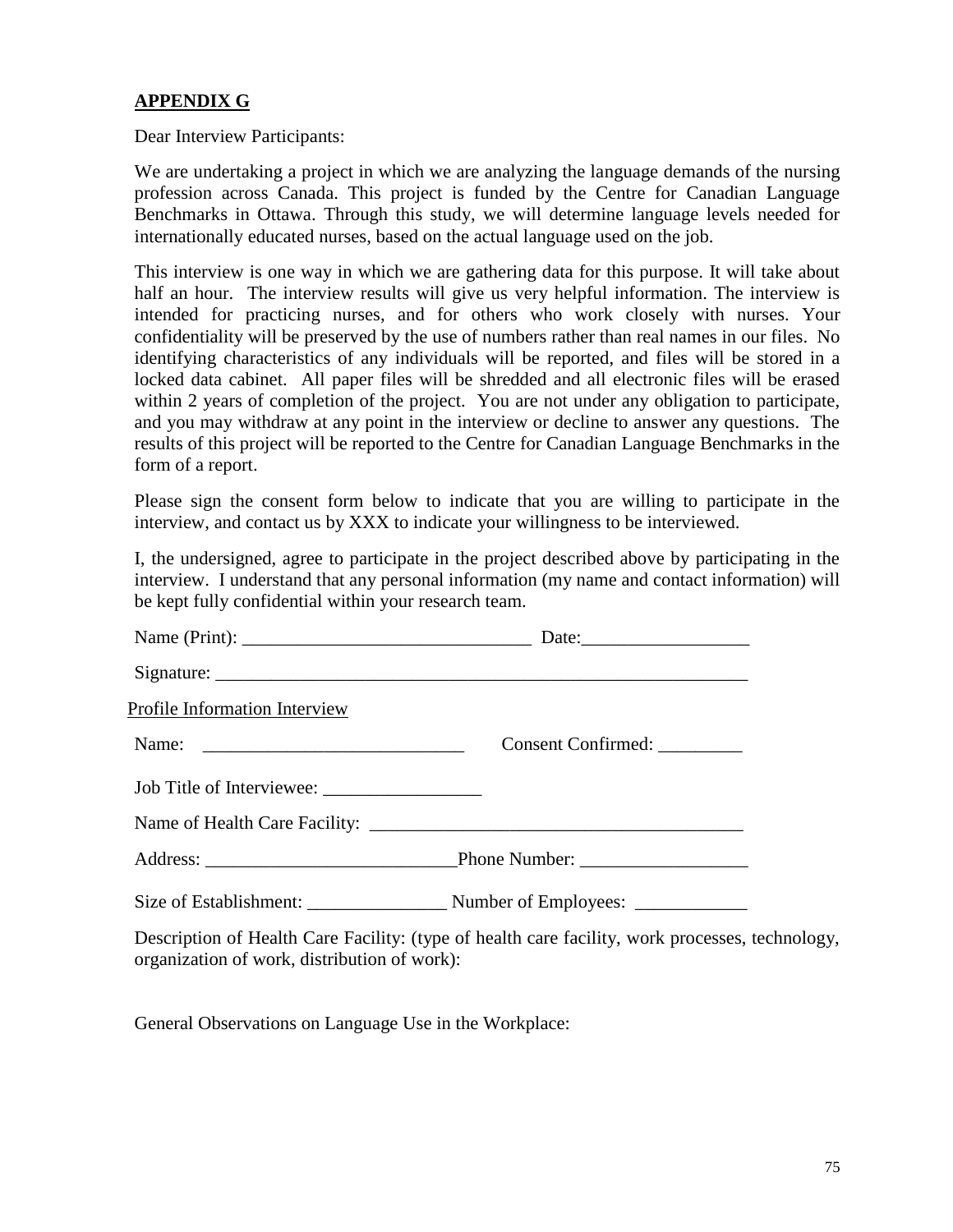Indicate how important it is for nurses to perform the language tasks based on the following scale:

**Not important (1) Somewhat important (2) Important (3) Very important (4)**

| <b>Task</b>      |                                                                          | Examples |              | Importance     |                |                |
|------------------|--------------------------------------------------------------------------|----------|--------------|----------------|----------------|----------------|
| <b>Speaking</b>  |                                                                          |          |              |                |                |                |
| 1.               | Talk to other<br>health care<br>professionals face                       |          | $\mathbf{1}$ | $\overline{2}$ | $\overline{3}$ | $\overline{4}$ |
| 2.               | to face<br>Talk to other<br>health care<br>professionals on the<br>phone |          | $\mathbf{1}$ | $\overline{2}$ | $\overline{3}$ | 4              |
| 3.               | Talk to<br>authority figures<br>face to face                             |          | $\mathbf{1}$ | $\overline{2}$ | $\overline{3}$ | 4              |
| $\overline{4}$ . | Talk to<br>authority figures on<br>the phone                             |          | $\mathbf{1}$ | $\overline{2}$ | $\overline{3}$ | $\overline{4}$ |
| 5.               | Give<br>instructions                                                     |          | $\mathbf{1}$ | $\overline{2}$ | $\overline{3}$ | $\overline{4}$ |
| 6.               | Use imperatives                                                          |          | $\mathbf{1}$ | $\overline{2}$ | $\overline{3}$ | $\overline{4}$ |
| 7.               | Make requests                                                            |          | $\mathbf{1}$ | $\overline{2}$ | $\overline{3}$ | $\overline{4}$ |
| 8.               | Ask for detailed<br>information                                          |          | $\mathbf{1}$ | $\overline{2}$ | $\overline{3}$ | $\overline{4}$ |
| 9.               | Analyse or<br>express opinions<br>about the work                         |          | $\mathbf{1}$ | $\overline{2}$ | $\overline{3}$ | $\overline{4}$ |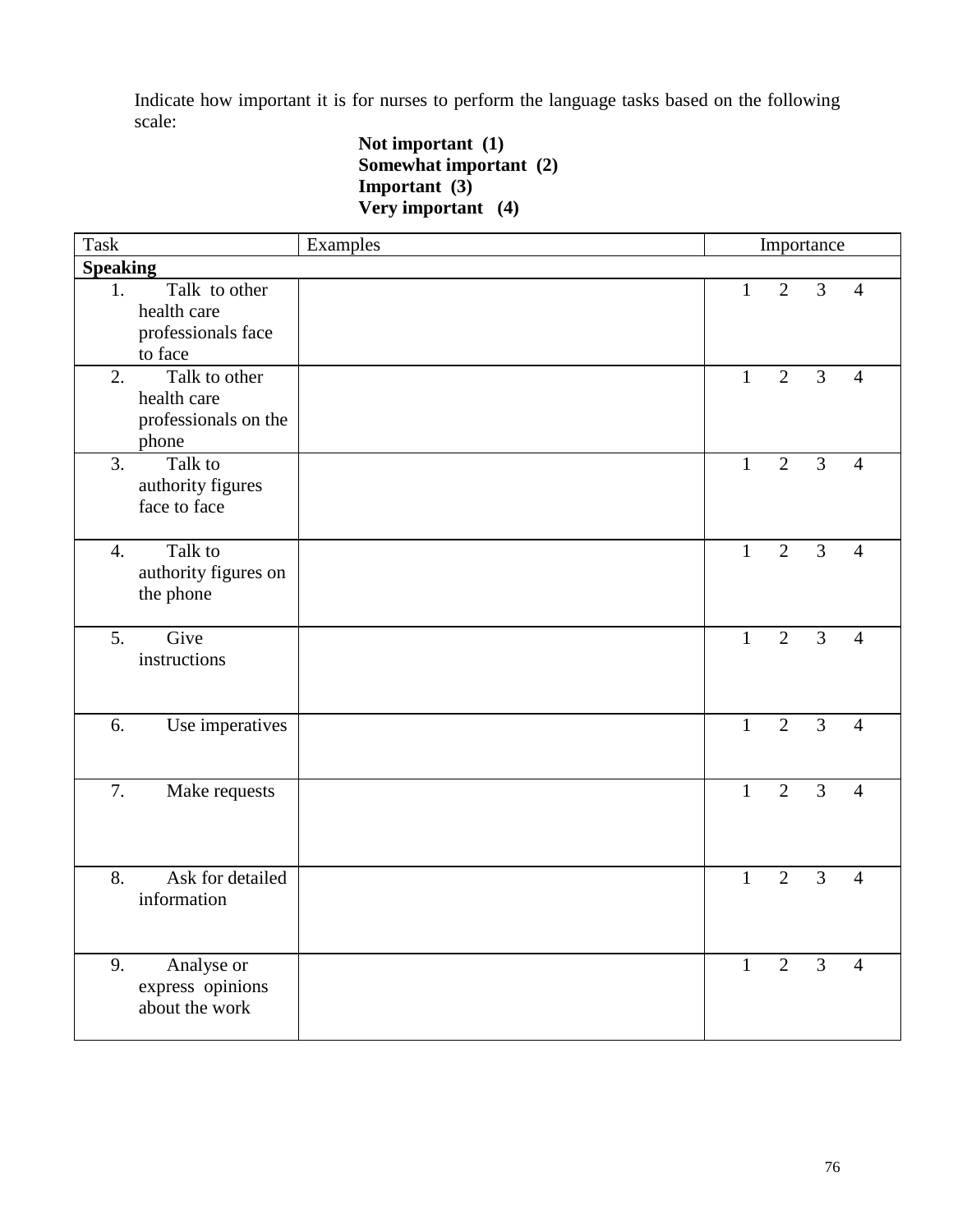| Clarify/<br>10.<br>Elaborate                                                                                                                         | $\mathbf{1}$ | $\overline{2}$ | 3              | $\overline{4}$ |
|------------------------------------------------------------------------------------------------------------------------------------------------------|--------------|----------------|----------------|----------------|
| Explain<br>11.                                                                                                                                       | $\mathbf{1}$ | $\overline{2}$ | 3              | 4              |
| 12.<br>Attract attention                                                                                                                             | $\mathbf{1}$ | $\overline{2}$ | $\overline{3}$ | $\overline{4}$ |
| 13.<br>Provide, obtain<br>and discuss detailed<br>complex information<br>in order to coordinate<br>teamwork<br>assignments/tasks<br>(meeting format) | $\mathbf{1}$ | $\overline{2}$ | 3              | $\overline{4}$ |
| Facilitate a<br>14.<br>discussion, seminar,<br>formal meeting; help<br>participants clarify<br>issues and reach set<br>goals                         | $\mathbf{1}$ | $\overline{2}$ | 3              | $\overline{4}$ |
| Ask for<br>15.<br>assistance                                                                                                                         | $\mathbf{1}$ | $\overline{2}$ | 3              | $\overline{4}$ |
| 16.<br>Ask for<br>permission                                                                                                                         | $\mathbf{1}$ | $\overline{2}$ | 3              | $\overline{4}$ |
| Indicate<br>17.<br>solutions to<br>problems                                                                                                          | $\mathbf{1}$ | $\overline{2}$ | $\mathfrak{Z}$ | $\overline{4}$ |
| Give<br>18.<br>advice/make<br>suggestions                                                                                                            | $\mathbf{1}$ | $\mathbf{2}$   | 3              | $\overline{4}$ |
| Use a certain<br>19.<br>level of formality in<br>the workplace                                                                                       | $\mathbf{1}$ | $\overline{2}$ | 3              | $\overline{4}$ |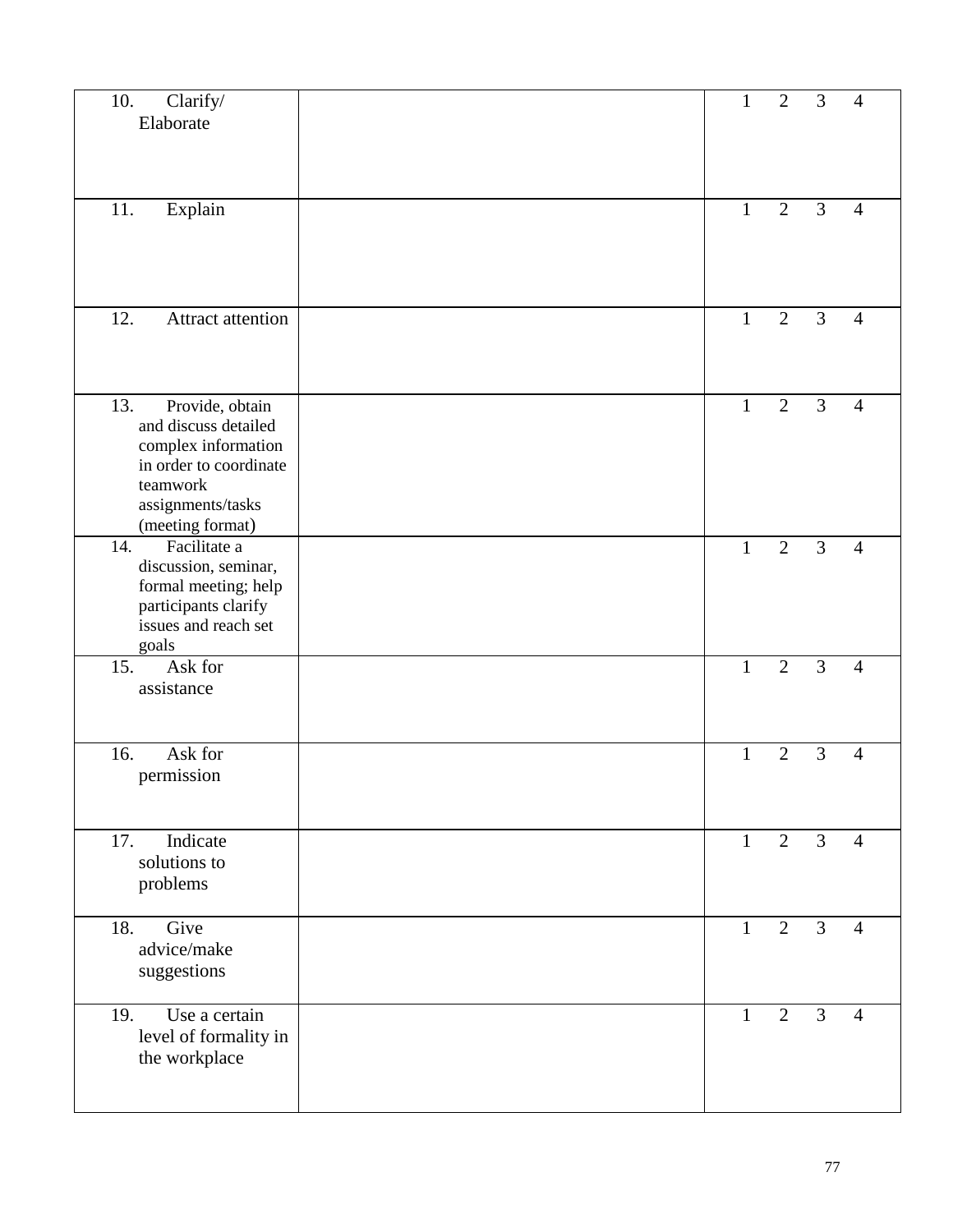| <b>Listening</b>                                                                                                  |              |                |                |                |
|-------------------------------------------------------------------------------------------------------------------|--------------|----------------|----------------|----------------|
| 20.<br>Listen to other<br>health care                                                                             | 1            | $\overline{2}$ | 3              | $\overline{4}$ |
| professionals on the                                                                                              |              |                |                |                |
| phone/face to face<br>21.<br>Follow                                                                               | $\mathbf{1}$ | 2              | $\overline{3}$ | $\overline{4}$ |
| instructions                                                                                                      |              |                |                |                |
| Deal with<br>22.<br>communication<br>problems                                                                     | $\mathbf{1}$ | $\overline{2}$ | $\overline{3}$ | $\overline{4}$ |
| Listen to audio<br>23.<br>cassette tapes or<br>videos                                                             | $\mathbf{1}$ | $\overline{2}$ | 3              | $\overline{4}$ |
| <b>Reading</b>                                                                                                    |              |                |                |                |
| Scan text<br>24.<br>quickly to find<br>specific information                                                       | $\mathbf{1}$ | $\overline{2}$ | $\overline{3}$ | $\overline{4}$ |
| Recall what has<br>25.<br>been read                                                                               | $\mathbf{1}$ | $\overline{2}$ | 3              | $\overline{4}$ |
| Read and<br>26.<br>interpret formatted<br>text (e.g., tables,<br>charts, flow charts,<br>graphs)                  | $\mathbf{1}$ | $\overline{2}$ | 3              | $\overline{4}$ |
| 27.<br>Read<br>unformatted texts<br>(e.g., journal<br>articles, textbooks,<br>descriptions)                       | $\mathbf{1}$ | $\overline{2}$ | 3              | $\overline{4}$ |
| Receive<br>28.<br>assistance from<br>colleagues when<br>reading is required<br>(e.g., charts,<br>reference books) | $\mathbf{1}$ | $\overline{2}$ | 3              | $\overline{4}$ |
| Read workplace<br>29.<br>safety precautions<br>and regulations                                                    | $\mathbf{1}$ | $\overline{2}$ | 3              | $\overline{4}$ |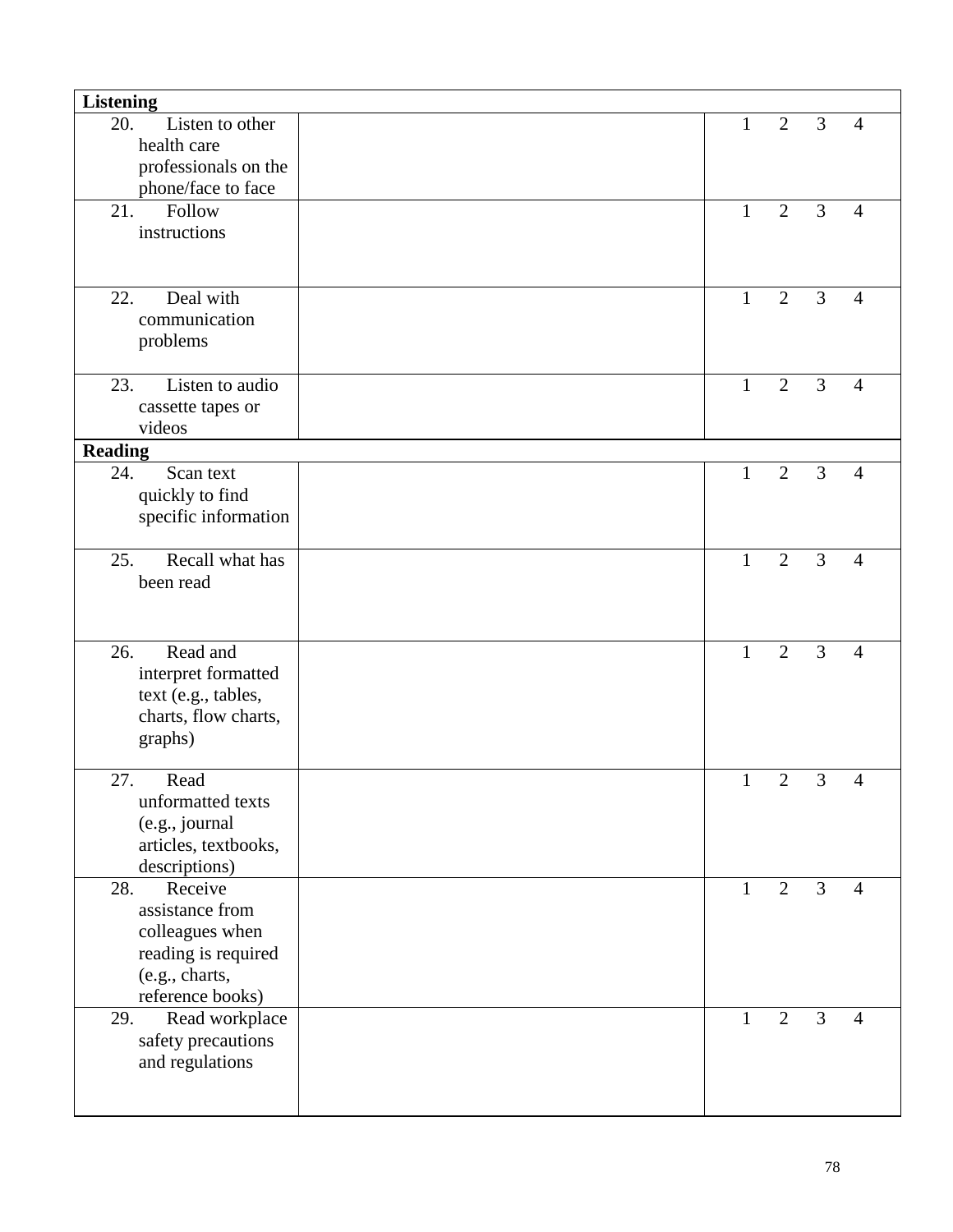| <b>Writing</b>                                                                                 |              |                |   |                |
|------------------------------------------------------------------------------------------------|--------------|----------------|---|----------------|
| Fill out forms<br>30.                                                                          | $\mathbf{1}$ | $\overline{2}$ | 3 | $\overline{4}$ |
| 31.<br>Keep a<br>record/log book                                                               | $\mathbf{1}$ | $\overline{2}$ | 3 | $\overline{4}$ |
| 32.<br>Write reports.<br>What is the length<br>of the reports?                                 | $\mathbf{1}$ | $\overline{2}$ | 3 | $\overline{4}$ |
| 33.<br>Write down<br>messages                                                                  | $\mathbf{1}$ | $\overline{2}$ | 3 | $\overline{4}$ |
| Assist each<br>34.<br>other when writing<br>is involved (e.g.,<br>charting, report<br>writing) | $\mathbf{1}$ | $\overline{2}$ | 3 | $\overline{4}$ |
| Take notes in<br>35.<br>point form from an<br>oral presentation                                | $\mathbf{1}$ | $\overline{2}$ | 3 | $\overline{4}$ |
| Use a keyboard<br>36.                                                                          | $\mathbf{1}$ | $\overline{2}$ | 3 | $\overline{4}$ |
| Hand write<br>37.                                                                              | $\mathbf{1}$ | $\overline{2}$ | 3 | $\overline{4}$ |

#### **QUESTIONS**

- 1. Identify what you would consider the three main differences between the tasks carried out by the different nursing designations (e.g., RN/LPN/RNA/RPN) in your province?
	- $1.$   $\Box$
	- 2. \_\_\_\_\_\_\_\_\_\_\_\_\_\_\_\_\_\_\_\_\_\_\_\_\_\_\_\_\_\_\_\_\_\_\_\_\_\_\_\_\_\_\_\_\_\_\_
	- $3.$
- 2. How would these differences be reflected in the language tasks required of nurses in each designation?
	- 1. \_\_\_\_\_\_\_\_\_\_\_\_\_\_\_\_\_\_\_\_\_\_\_\_\_\_\_\_\_\_\_\_\_\_\_\_\_\_\_\_\_\_\_\_\_\_\_
	- 2. \_\_\_\_\_\_\_\_\_\_\_\_\_\_\_\_\_\_\_\_\_\_\_\_\_\_\_\_\_\_\_\_\_\_\_\_\_\_\_\_\_\_\_\_\_\_\_
	- $3.$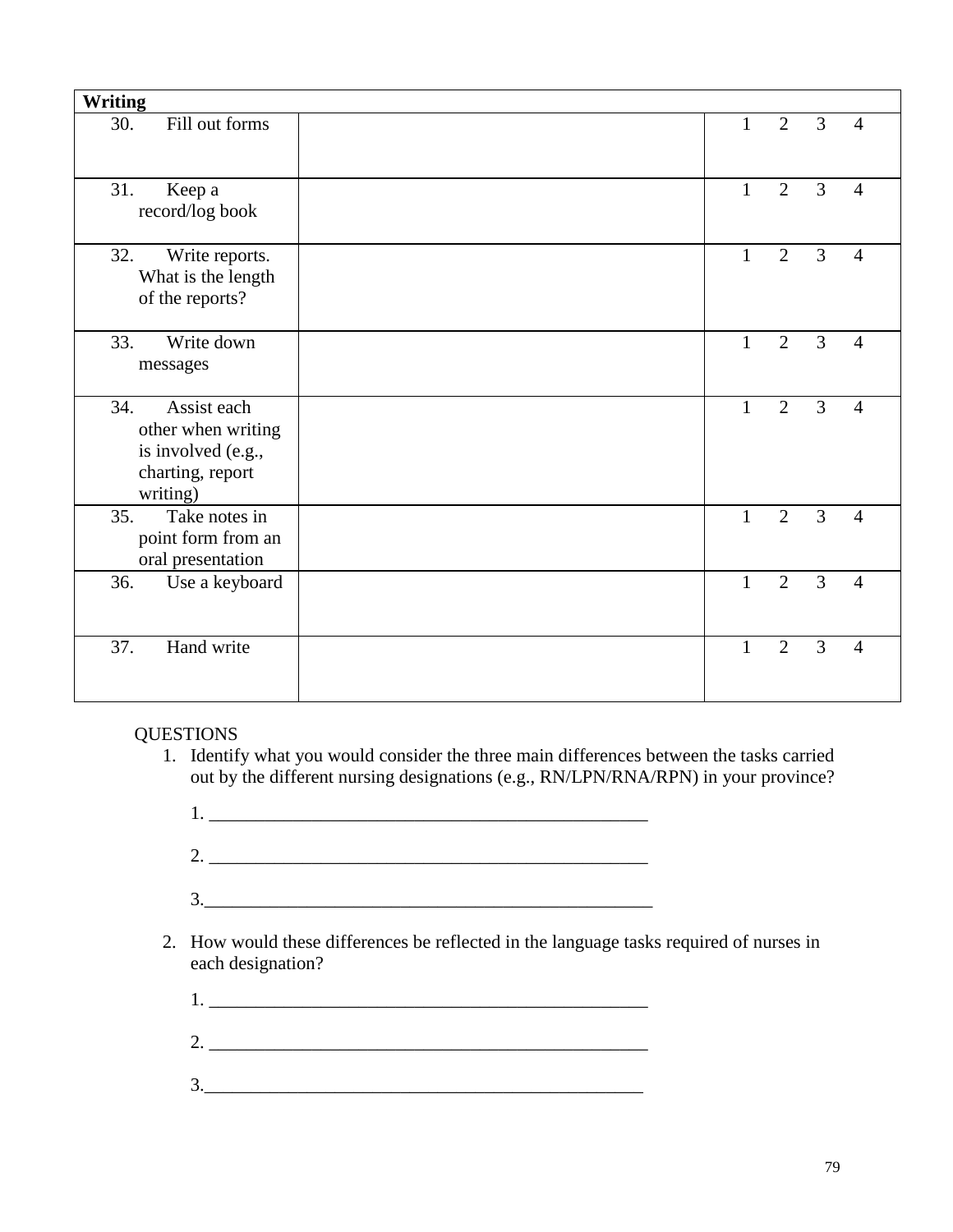- 3. What do you see as the three greatest challenges related to the language demands of the nursing profession in Canada?
	- 1. \_\_\_\_\_\_\_\_\_\_\_\_\_\_\_\_\_\_\_\_\_\_\_\_\_\_\_\_\_\_\_\_\_\_\_\_\_\_\_\_\_\_\_\_\_\_\_
	- 2. \_\_\_\_\_\_\_\_\_\_\_\_\_\_\_\_\_\_\_\_\_\_\_\_\_\_\_\_\_\_\_\_\_\_\_\_\_\_\_\_\_\_\_\_\_\_\_
	- 3.\_\_\_\_\_\_\_\_\_\_\_\_\_\_\_\_\_\_\_\_\_\_\_\_\_\_\_\_\_\_\_\_\_\_\_\_\_\_\_\_\_\_\_\_\_\_\_\_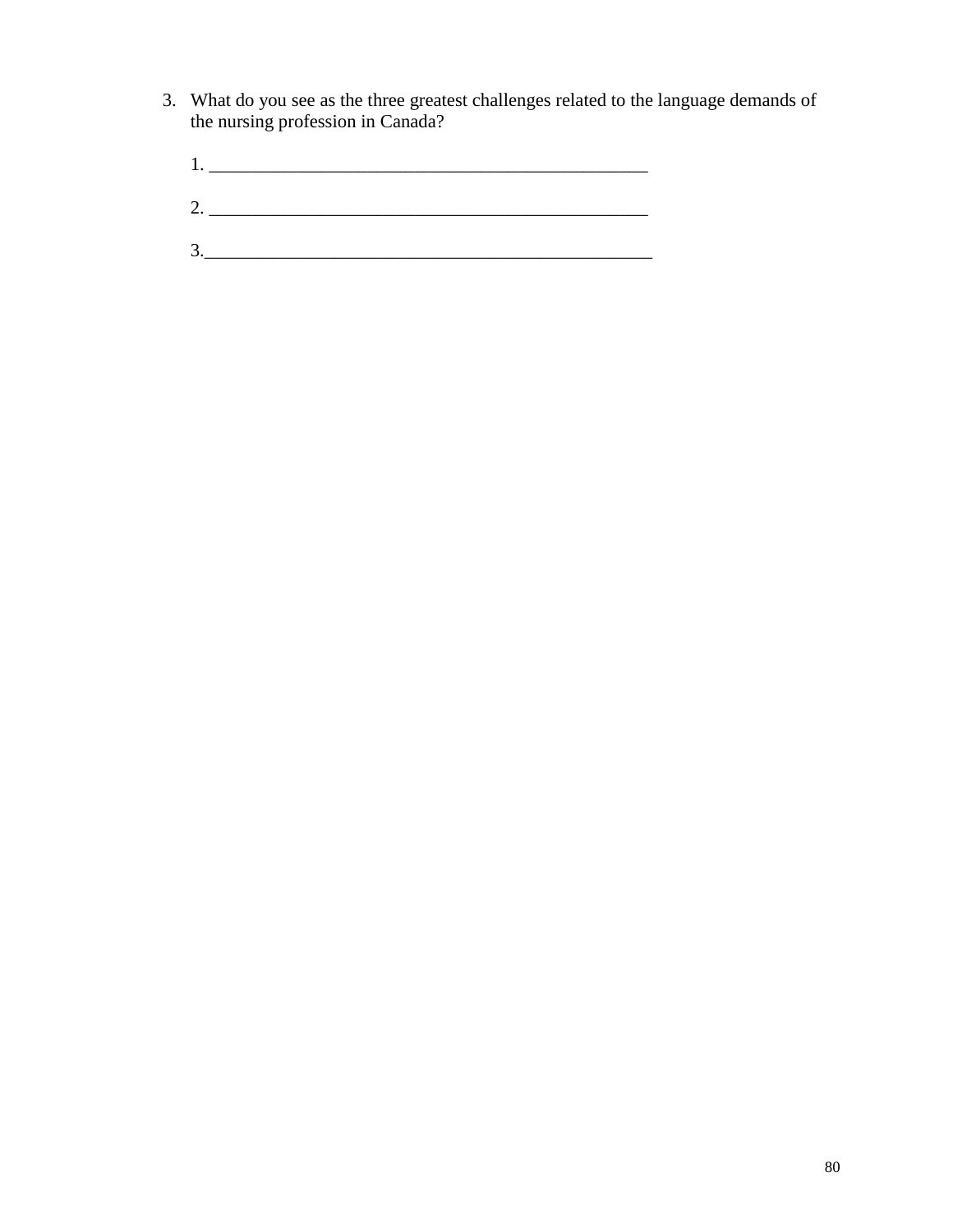**APPENDIX H** (sample letter for participants--nurses)

Date

Dear Participant:

You have been invited to participate in the Benchmarking the Nursing Profession project. In this project, the English language demands of the nursing profession across Canada will be analyzed. The project is sponsored by the Centre for Canadian Language Benchmarks in Ottawa, Ontario. We, Lucy Epp and Mary Stawychny, instructors and researchers at Red River College, in Winnipeg, Manitoba, Canada, are the researchers.

This project will be of benefit to the nursing profession as it will help to establish English language demands of the profession and facilitate access into the profession

The researchers plan to observe participants for about 3 consecutive hours, noting the language that is used to carry out nursing tasks. Previous interviews have indicated that certain language tasks are more predominant. These tasks include listening and speaking interactions with other professionals, patients, and patients' families. In reading, the focus is on reading charts and other informational text. In writing, the focus is on filling out charts and other forms. We would, wherever possible, like to collect samples of reading and writing that is actually done on the job.

All information will be held confidential, except when professional codes of ethics or legislation or the law requires reporting. The information you provide will be kept for at least five years after the study is done. The information will be kept in a locked filing cabinet. Your name or any other identifying information will not be attached to the information you provide. Your name will also never be used in any presentations or publications of the study results. You may withdraw from participation in the observation at any time.

In the case of any concerns, complaints, or consequences, you may contact Audrey Bonham, chair of the Language Training Centre, Red River College, at the address below .

Yours truly,

Lucy Epp, Instructor and Researcher/Mary Stawychny, Instructor and Researcher

Red River College Language Training Centre Suite 300-123 Main Street Winnipeg, MB R3C 1A3 Phone: (204) 945-6151 Fax: (204) 948-3214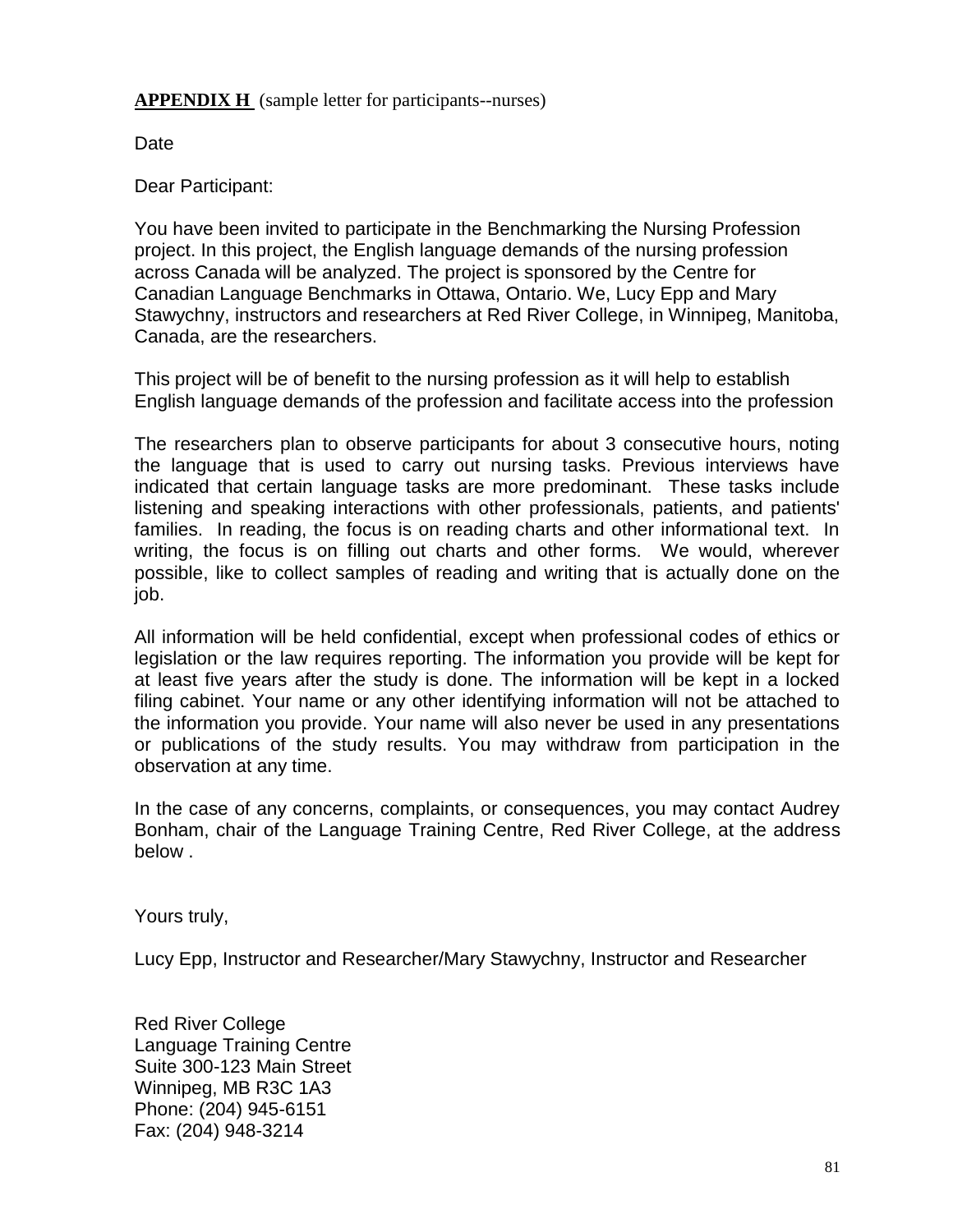## **APPENDIX I**

# **Consent Form (Nurse)**

| <b>Part 1: Researcher Information</b>                                                                                           |     |                |
|---------------------------------------------------------------------------------------------------------------------------------|-----|----------------|
| Names of Principal Investigators: Lucy Epp/Mary Stawychny<br>Affiliation: Red River College, Language Training Centre           |     |                |
| Contact Information: 123 Main Street, Winnipeg, MB, R3C 1A3; phone: (204) 495-6151                                              |     |                |
| Name of Co-Investigator/Supervisor:                                                                                             |     |                |
| Affiliation:                                                                                                                    |     |                |
| Contact Information:                                                                                                            |     |                |
| <b>Part 2: Consent of Subject</b>                                                                                               |     |                |
|                                                                                                                                 | Yes | N <sub>0</sub> |
| Do you understand that you have been asked to be in a research study?                                                           |     |                |
| Have you read and received a copy of the attached information sheet?                                                            |     |                |
| Do you understand the benefits and risks involved in taking part in this research<br>study?                                     |     |                |
| Have you had an opportunity to ask questions and discuss the study?                                                             |     |                |
| Do you understand that you are free to refuse to participate or withdraw from the                                               |     |                |
| study at any time? You do not have to give a reason and it will not affect your work<br>situation.                              |     |                |
| Has the issue of confidentiality been explained to you? Do you understand who will                                              |     |                |
| have access to the data gathered?                                                                                               |     |                |
| <b>Part 3: Signatures</b>                                                                                                       |     |                |
| Date:                                                                                                                           |     |                |
| I agree to take part in this study.                                                                                             |     |                |
|                                                                                                                                 |     |                |
|                                                                                                                                 |     |                |
|                                                                                                                                 |     |                |
|                                                                                                                                 |     |                |
| I believe that the person signing this form understands what is involved in the study<br>and voluntarily agrees to participate. |     |                |
|                                                                                                                                 |     |                |
|                                                                                                                                 |     |                |
| * A copy of this consent form must be given to the subject.                                                                     |     |                |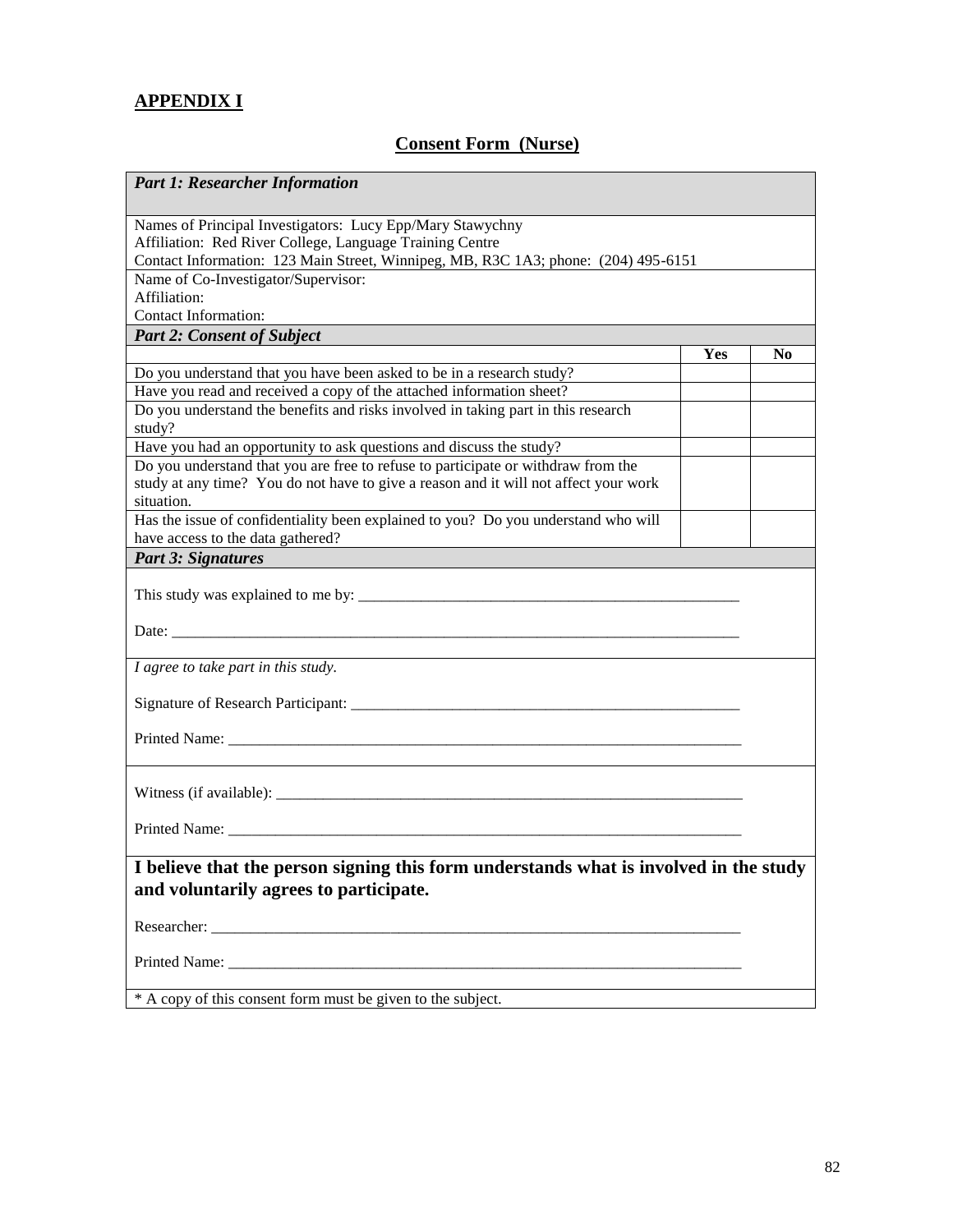### **APPENDIX J**

LANGUAGE SKILL: SPEAKING TIME: 9 am to 12 pm DAY: Tuesday UNIT: Surgery DESIGNATION: RN

| <b>INTERACTION</b> | <b>COMFORTS/</b>   | <b>ASKS FOR</b>      | <b>PARTICIPATES</b>                                 | <b>EXPLAINS</b> | <b>DESCRIBES</b> | <b>INFORMS</b>                                                                                                                                                                                                                       | <b>ASKS FOR</b>                                                                                                                                                                                                                                                                                                                                                                  |
|--------------------|--------------------|----------------------|-----------------------------------------------------|-----------------|------------------|--------------------------------------------------------------------------------------------------------------------------------------------------------------------------------------------------------------------------------------|----------------------------------------------------------------------------------------------------------------------------------------------------------------------------------------------------------------------------------------------------------------------------------------------------------------------------------------------------------------------------------|
| WITH:              | <b>REASSURES</b>   | <b>CLARIFICATION</b> | IN DISCUSSION                                       |                 |                  |                                                                                                                                                                                                                                      | <b>INFORMATION</b>                                                                                                                                                                                                                                                                                                                                                               |
| <b>CLIENT</b>      | $\Box\,\Box\,\Box$ |                      | and the contract of the contract of the contract of |                 |                  | <u> De la Barca de la Barca de la Barca de la Barca de la Barca de la Barca de la Barca de la Barca de la Barca de la Barca de la Barca de la Barca de la Barca de la Barca de la Barca de la Barca de la Barca de la Barca de l</u> | $\begin{array}{c} \rule{0pt}{2.5ex} \rule{0pt}{2.5ex} \rule{0pt}{2.5ex} \rule{0pt}{2.5ex} \rule{0pt}{2.5ex} \rule{0pt}{2.5ex} \rule{0pt}{2.5ex} \rule{0pt}{2.5ex} \rule{0pt}{2.5ex} \rule{0pt}{2.5ex} \rule{0pt}{2.5ex} \rule{0pt}{2.5ex} \rule{0pt}{2.5ex} \rule{0pt}{2.5ex} \rule{0pt}{2.5ex} \rule{0pt}{2.5ex} \rule{0pt}{2.5ex} \rule{0pt}{2.5ex} \rule{0pt}{2.5ex} \rule{0$ |
|                    |                    |                      | $\Box$ $\Box$                                       |                 |                  |                                                                                                                                                                                                                                      | 8888888888                                                                                                                                                                                                                                                                                                                                                                       |
|                    |                    |                      |                                                     |                 |                  |                                                                                                                                                                                                                                      | $\Box$                                                                                                                                                                                                                                                                                                                                                                           |
| PROFES-            |                    |                      | 000000                                              |                 |                  |                                                                                                                                                                                                                                      |                                                                                                                                                                                                                                                                                                                                                                                  |
| SIONAL             |                    |                      |                                                     |                 |                  |                                                                                                                                                                                                                                      |                                                                                                                                                                                                                                                                                                                                                                                  |
| <b>CLIENT'S</b>    |                    |                      |                                                     |                 |                  |                                                                                                                                                                                                                                      |                                                                                                                                                                                                                                                                                                                                                                                  |
| FAMILY/            |                    |                      |                                                     |                 |                  |                                                                                                                                                                                                                                      |                                                                                                                                                                                                                                                                                                                                                                                  |
| FRIEND(S)          |                    |                      |                                                     |                 |                  |                                                                                                                                                                                                                                      |                                                                                                                                                                                                                                                                                                                                                                                  |

| <b>INTERACTION</b> | <b>ASKS FOR</b> | <b>OFFERS HELP</b> | <b>GIVES</b>        | <b>APOLOGIZES</b> | SUGGESTS/        | <b>SMALL TALK</b> | <b>PHONE</b>     |  |
|--------------------|-----------------|--------------------|---------------------|-------------------|------------------|-------------------|------------------|--|
| WITH:              | <b>HELP</b>     |                    | <b>INSTRUCTIONS</b> |                   | <b>CONVINCES</b> |                   |                  |  |
| <b>CLIENT</b>      |                 |                    | $\Box$              |                   | $\Box \Box \Box$ | $\Box \Box \Box$  | <b>ASKS FOR</b>  |  |
|                    |                 |                    |                     |                   |                  |                   | <b>INFO</b>      |  |
| PROFES-            |                 |                    | $\Box$ $\Box$       |                   | $\Box \Box \Box$ | $\Box$            | <b>TAKES</b>     |  |
| SIONAL             |                 |                    |                     |                   |                  |                   | <b>MESSAGE</b>   |  |
| <b>CLIENT'S</b>    |                 |                    |                     |                   |                  |                   | <b>DISCUSSES</b> |  |
| FAMILY/            |                 |                    |                     |                   |                  |                   |                  |  |
| FRIEND(S)          |                 |                    |                     |                   |                  |                   | <b>REQUEST</b>   |  |
|                    |                 |                    |                     |                   |                  |                   |                  |  |

COMMENTS: RN was working with a student nurse; RN sometimes has to call physician after hours. \_\_\_\_\_\_\_\_\_\_\_\_\_\_\_\_\_\_\_\_\_\_\_\_\_\_\_\_\_\_\_\_\_\_\_\_\_\_\_\_\_\_\_

#### LANGUAGE SKILL: LISTENING

| <b>INTERACTION</b> | <b>DESCRIPTION</b> | <b>EXPLANATION</b> | <b>FOLLOW</b>       | <b>SMALL TALK</b> | <b>RESPONDS TO</b> | <b>PHONE</b>          |  |
|--------------------|--------------------|--------------------|---------------------|-------------------|--------------------|-----------------------|--|
| WITH:              |                    |                    | <b>INSTRUCTIONS</b> |                   | <b>QUESTIONS</b>   |                       |  |
| <b>CLIENT</b>      |                    |                    |                     |                   |                    | <b>TAKES MESSAGES</b> |  |
|                    |                    |                    |                     |                   |                    |                       |  |
|                    |                    |                    |                     |                   |                    |                       |  |
| PROFES-            |                    | பபப                | $\Box$              | $\Box$            | 000000             |                       |  |
| <b>SIONAL</b>      |                    |                    |                     |                   |                    |                       |  |
| <b>CLIENT'S</b>    |                    |                    |                     |                   |                    |                       |  |
| <b>FAMILY</b>      |                    |                    |                     |                   |                    |                       |  |

\_\_\_\_\_\_\_\_\_\_\_\_\_\_\_\_\_\_\_\_\_\_\_\_\_\_\_\_\_\_\_\_\_\_\_\_\_\_\_\_\_\_\_\_\_\_\_\_\_\_\_\_\_\_\_\_\_\_\_\_\_\_\_\_\_\_\_\_\_\_\_\_\_\_\_\_\_\_\_\_\_\_\_\_\_\_\_\_\_\_\_\_\_\_\_\_\_\_\_\_\_\_\_\_\_\_\_\_\_\_\_\_\_\_\_\_\_\_\_\_\_\_\_\_\_\_

COMMENTS: \_\_\_\_\_\_\_\_\_\_\_\_\_\_\_\_\_\_\_\_\_\_\_\_\_\_\_\_\_\_\_\_\_\_\_\_\_\_\_\_\_\_\_\_\_\_\_\_\_\_\_\_\_\_\_\_\_\_\_\_\_\_\_\_\_\_\_\_\_\_\_\_\_\_\_\_\_\_\_\_\_\_\_\_\_\_\_\_\_\_\_\_\_\_\_\_\_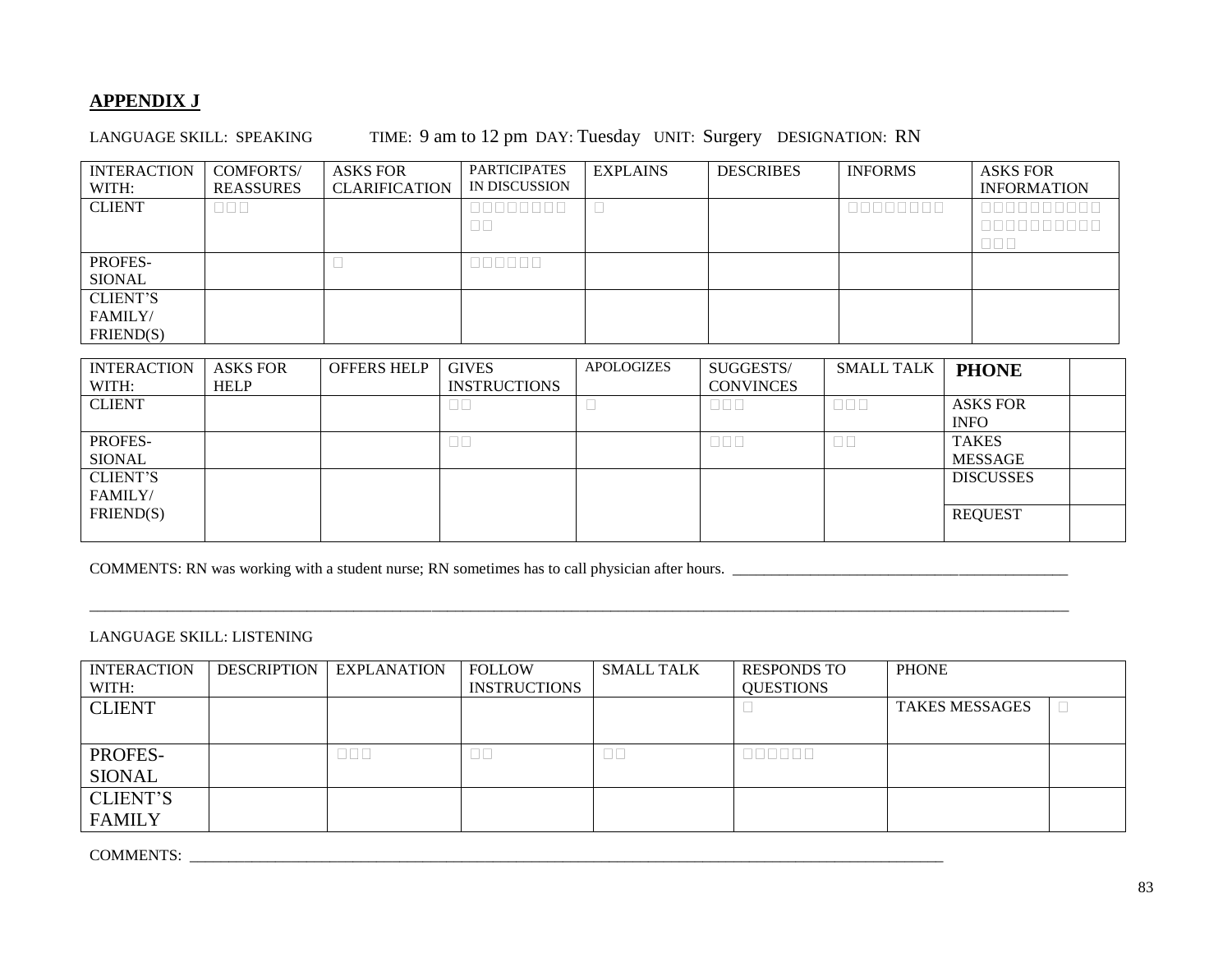#### LANGUAGE SKILL: READING

| SAMPLES: 1. Teaching Instructions                                                       | 2. Discharge Instructions                 |                                                  |
|-----------------------------------------------------------------------------------------|-------------------------------------------|--------------------------------------------------|
|                                                                                         |                                           |                                                  |
| COMMENTS: Samples provided; staff assist each other when reading (especially on charts) |                                           |                                                  |
|                                                                                         |                                           |                                                  |
|                                                                                         |                                           |                                                  |
|                                                                                         |                                           |                                                  |
| LANGUAGE SKILL: WRITING                                                                 |                                           |                                                  |
| SAMPLES: 1. Post-Partum Referral Form                                                   | 2. Record of Post-Partum Patient Learning | 3. Assessment Planning Implementation Evaluation |
|                                                                                         |                                           |                                                  |
|                                                                                         |                                           |                                                  |
|                                                                                         |                                           |                                                  |
|                                                                                         |                                           |                                                  |
|                                                                                         |                                           |                                                  |
|                                                                                         |                                           |                                                  |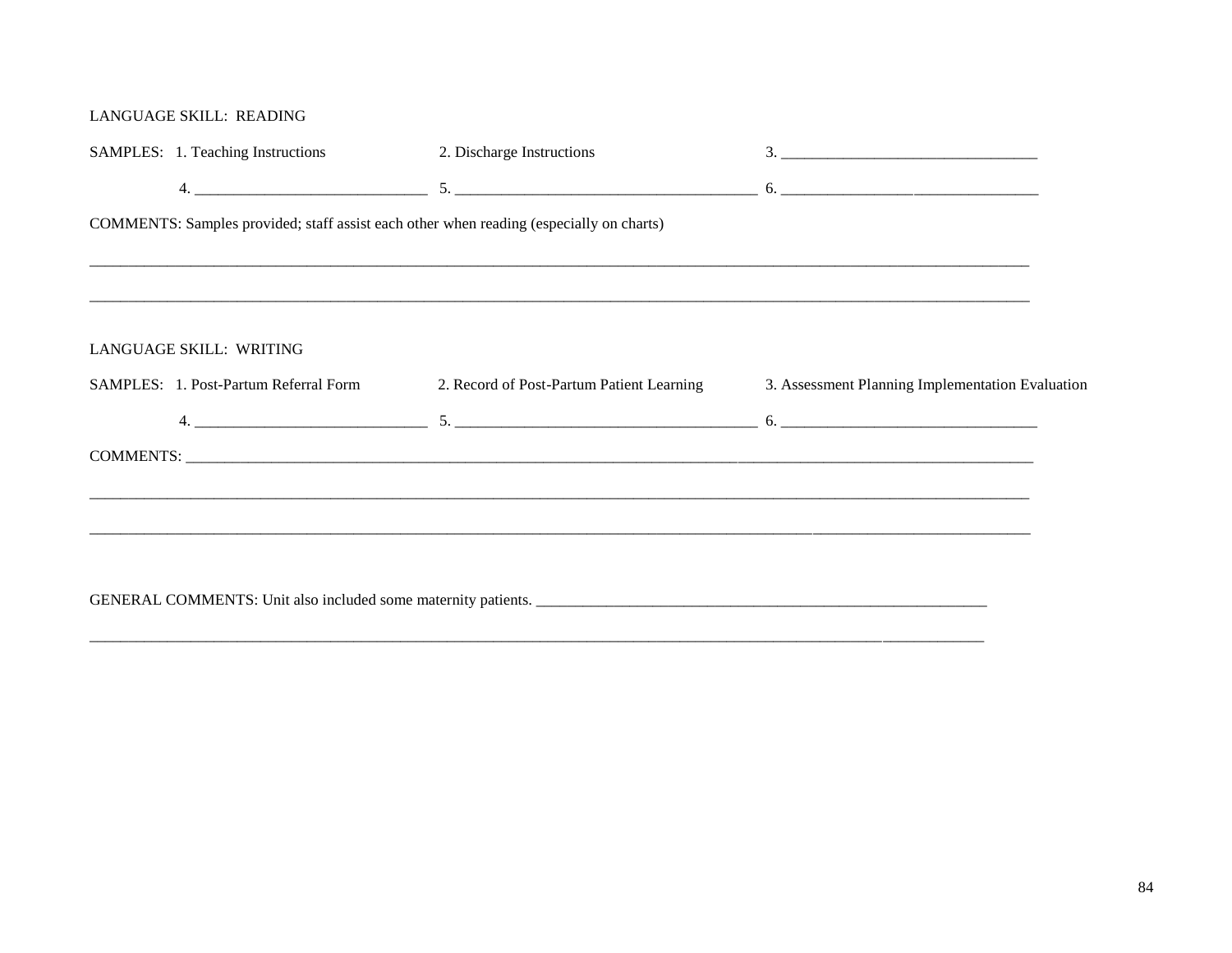# **APPENDIX K: Description of Results of Survey**

|                    | Ν   | Minimum      | Maximum | Mean | Std. Deviation |
|--------------------|-----|--------------|---------|------|----------------|
| QUES1              | 154 | 0            | 5       | 3.92 | 1.08           |
| QUES2              | 154 | 2            | 5       | 3.97 | .92            |
| QUES3              | 154 | $\mathbf{1}$ | 5       | 4.51 | .86            |
| QUES4              | 154 | 0            | 5       | 3.99 | 1.00           |
| QUES5              | 154 | 0            | 5       | 3.81 | 1.25           |
| QUES6              | 154 | 0            | 5       | 3.69 | 1.20           |
| QUES7              | 154 | 0            | 5       | 2.97 | 1.32           |
| QUES8              | 154 | 0            | 5       | 4.69 | .81            |
| QUES9              | 154 | 0            | 5       | 3.78 | 1.15           |
| QUES10             | 154 | 0            | 5       | 4.10 | 1.17           |
| QUES11             | 154 | 0            | 5       | 3.57 | 1.47           |
| QUES12             | 154 | 0            | 5       | 2.74 | 1.58           |
| QUES13             | 154 | 0            | 5       | 4.03 | 1.19           |
| QUES14             | 154 | 0            | 5       | 3.88 | 1.19           |
| QUES15             | 154 | 0            | 5       | 4.14 | 1.26           |
| QUES16             | 154 | 0            | 5       | 3.99 | 1.22           |
| QUES17             | 154 | 0            | 5       | 4.16 | 1.17           |
| QUES18             | 154 | 0            | 5       | 4.22 | 1.16           |
| QUES19             | 154 | 0            | 5       | 4.19 | 1.20           |
| QUES20             | 154 | 0            | 5       | 3.94 | 1.52           |
| QUES21             | 154 | 0            | 5       | 3.55 | 1.67           |
| QUES22             | 154 | 0            | 5       | 4.10 | .98            |
| QUES23             | 154 | 0            | 5       | 3.87 | 1.06           |
| QUES24             | 154 | 0            | 5       | 3.27 | 1.39           |
| QUES25             | 154 | 0            | 5       | 2.92 | 1.11           |
| QUES26             | 154 | $\pmb{0}$    | 5       | 3.55 | 1.30           |
| QUES27             | 154 | $\mathbf 0$  | 5       | 3.62 | 1.38           |
| QUES28             | 154 | 0            | 5       | 3.16 | 1.33           |
| QUES29             | 154 | 0            | 5       | 3.72 | 1.26           |
| QUES30             | 154 | 0            | 5       | 2.98 | 1.62           |
| QUES31             | 154 | 0            | 5       | 2.94 | 1.47           |
| QUES32             | 154 | 0            | 5       | 3.23 | 1.38           |
| QUES33             | 154 | 0            | 5       | 2.86 | 1.54           |
| QUES34             | 154 | 0            | 5       | 2.69 | 1.54           |
| QUES35             | 154 | 0            | 5       | 3.95 | 1.12           |
| Valid N (listwise) | 154 |              |         |      |                |

**Descriptive Statistics**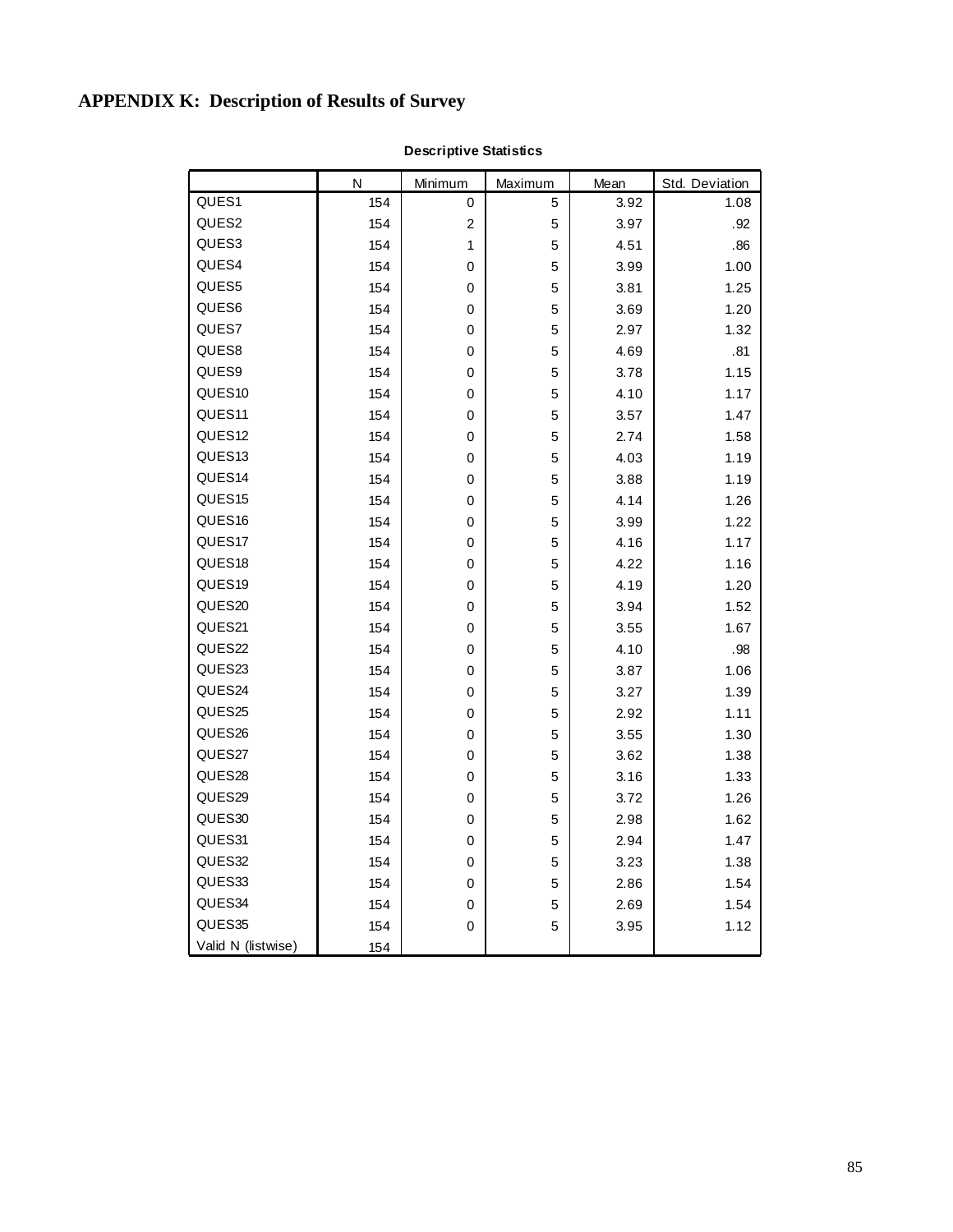|                    | N   | Minimum | Maximum | Mean | Std. Deviation |
|--------------------|-----|---------|---------|------|----------------|
| QUES36             | 154 | 0       | 5       | 4.28 | .82            |
| QUES37             | 154 | 0       | 5       | 4.05 | 1.08           |
| QUES38             | 154 | 0       | 5       | 4.23 | .97            |
| QUES39             | 154 | 0       | 5       | 3.95 | 1.25           |
| QUES40             | 154 | 0       | 5       | 3.88 | 1.01           |
| QUES41             | 154 | 0       | 5       | 3.21 | 1.19           |
| QUES42             | 154 | 0       | 5       | 3.42 | 1.20           |
| QUES43             | 154 | 0       | 5       | 2.91 | 1.33           |
| QUES44             | 154 | 0       | 5       | 2.69 | 1.40           |
| QUES45             | 154 | 0       | 5       | 2.94 | 1.52           |
| QUES46             | 154 | 1       | 5       | 4.08 | .99            |
| QUES47             | 154 | 0       | 5       | 4.14 | 1.03           |
| QUES48             | 154 | 0       | 5       | 4.06 | 1.05           |
| QUES49             | 154 | 0       | 5       | 4.08 | 1.16           |
| QUES50             | 154 | 0       | 5       | 4.12 | 1.27           |
| QUES51             | 154 | 0       | 5       | 3.71 | 1.28           |
| QUES52             | 154 | 0       | 5       | 3.79 | 1.15           |
| QUES53             | 154 | 0       | 5       | 3.37 | 1.39           |
| QUES54             | 154 | 0       | 5       | 3.59 | 1.28           |
| QUES55             | 154 | 0       | 5       | 3.44 | 1.31           |
| QUES56             | 154 | 0       | 5       | 3.16 | 1.41           |
| QUES57             | 154 | 0       | 5       | 2.88 | 1.42           |
| QUES58             | 154 | 0       | 5       | 3.44 | 1.28           |
| QUES59             | 154 | 0       | 5       | 3.41 | 1.29           |
| QUES60             | 154 | 0       | 5       | 2.46 | 1.38           |
| QUES61             | 154 | 0       | 5       | 2.81 | 1.36           |
| QUES62             | 154 | 0       | 5       | 2.90 | 1.39           |
| QUES63             | 154 | 0       | 5       | 3.99 | 1.22           |
| QUES64             | 154 | 0       | 5       | 4.05 | 1.32           |
| QUES65             | 154 | 0       | 5       | 4.08 | 1.11           |
| QUES66             | 154 | 0       | 5       | 3.45 | 1.25           |
| QUES67             | 154 | 0       | 5       | 4.09 | 1.24           |
| QUES68             | 154 | 0       | 5       | 3.56 | 1.23           |
| QUES69             | 154 | 0       | 5       | 3.96 | 1.26           |
| QUES70             | 154 | 0       | 5       | 3.21 | 1.37           |
| Valid N (listwise) | 154 |         |         |      |                |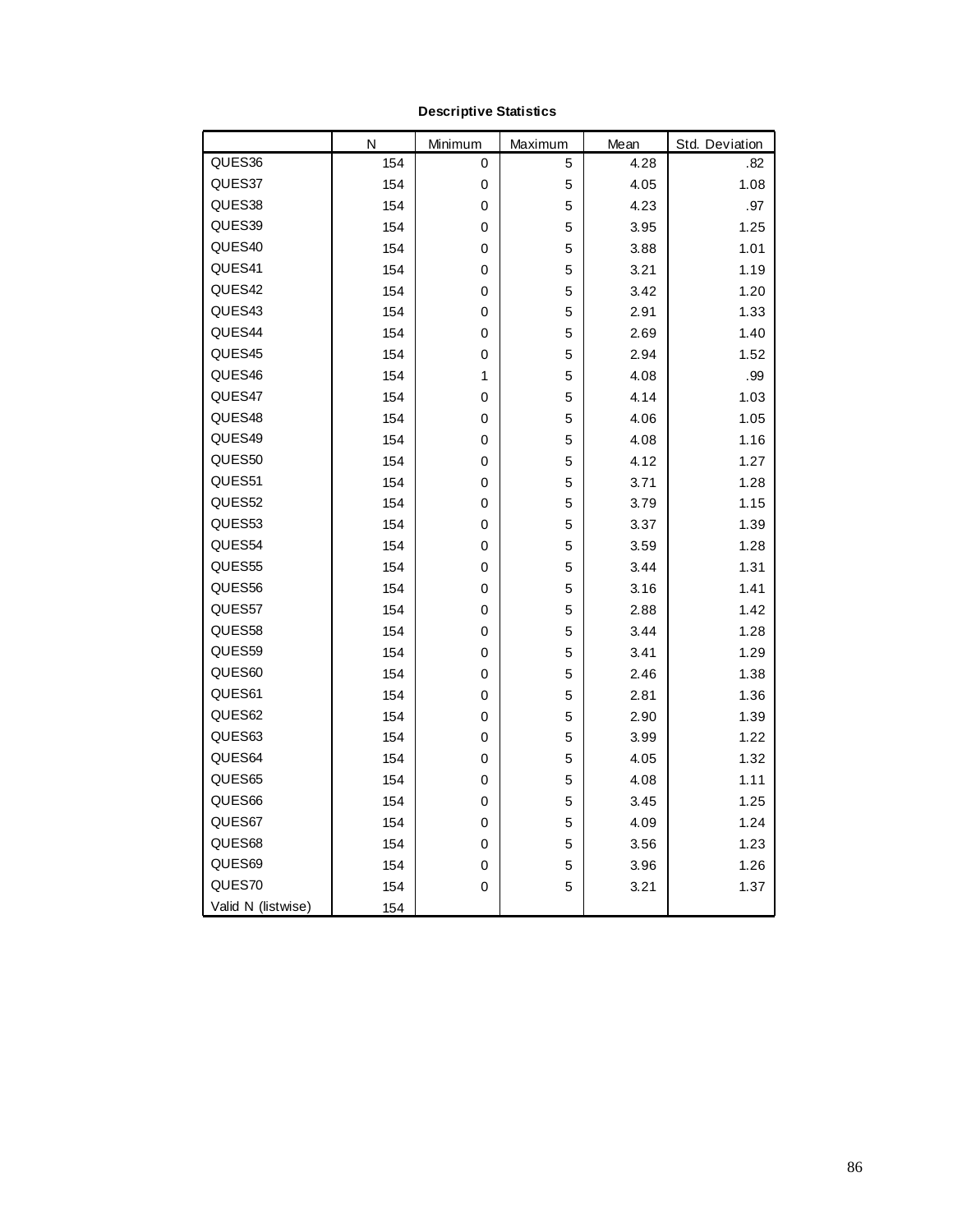|                    | N   | Minimum     | Maximum | Mean | Std. Deviation |
|--------------------|-----|-------------|---------|------|----------------|
| QUES71             | 154 | 0           | 5       | 2.89 | 1.46           |
| QUES72             | 154 | 0           | 5       | 3.12 | 1.42           |
| QUES73             | 154 | 0           | 5       | 2.84 | 1.42           |
| QUES74             | 154 | 0           | 5       | 3.33 | 1.41           |
| QUES75             | 154 | 0           | 5       | 2.81 | 1.40           |
| QUES76             | 154 | 0           | 5       | 2.75 | 1.39           |
| QUES77             | 154 | 0           | 5       | 2.71 | 1.43           |
| QUES78             | 154 | 0           | 5       | 3.69 | 1.25           |
| QUES79             | 154 | 0           | 5       | 3.49 | 1.25           |
| QUES80             | 154 | $\mathbf 0$ | 5       | 2.49 | 1.39           |
| QUES81             | 154 | 0           | 5       | 2.55 | 1.50           |
| QUES82             | 154 | 0           | 5       | 2.99 | 1.50           |
| QUES83             | 154 | 0           | 5       | 3.00 | 1.42           |
| QUES84             | 154 | 0           | 5       | 2.81 | 1.48           |
| QUES85             | 154 | 0           | 5       | 2.73 | 1.46           |
| QUES86             | 154 | 0           | 5       | 3.36 | 1.43           |
| QUES87             | 154 | 0           | 5       | 3.38 | 1.35           |
| QUES88             | 154 | 0           | 5       | 3.44 | 1.23           |
| QUES89             | 154 | 0           | 5       | 3.52 | 1.38           |
| QUES90             | 154 | 0           | 5       | 3.02 | 1.47           |
| QUES91             | 154 | 0           | 5       | 3.10 | 1.48           |
| QUES92             | 154 | 0           | 5       | 3.03 | 1.35           |
| QUES93             | 154 | 0           | 5       | 3.41 | 1.25           |
| QUES94             | 154 | 0           | 5       | 3.59 | 1.50           |
| QUES95             | 154 | 0           | 5       | 3.25 | 1.42           |
| QUES96             | 154 | 0           | 5       | 2.66 | 1.51           |
| QUES97             | 154 | 0           | 5       | 3.17 | 1.45           |
| QUES98             | 154 | 0           | 5       | 2.75 | 1.50           |
| QUES99             | 154 | 0           | 5       | 2.56 | 1.46           |
| QUES100            | 154 | 0           | 5       | 2.53 | 1.48           |
| Valid N (listwise) | 154 |             |         |      |                |